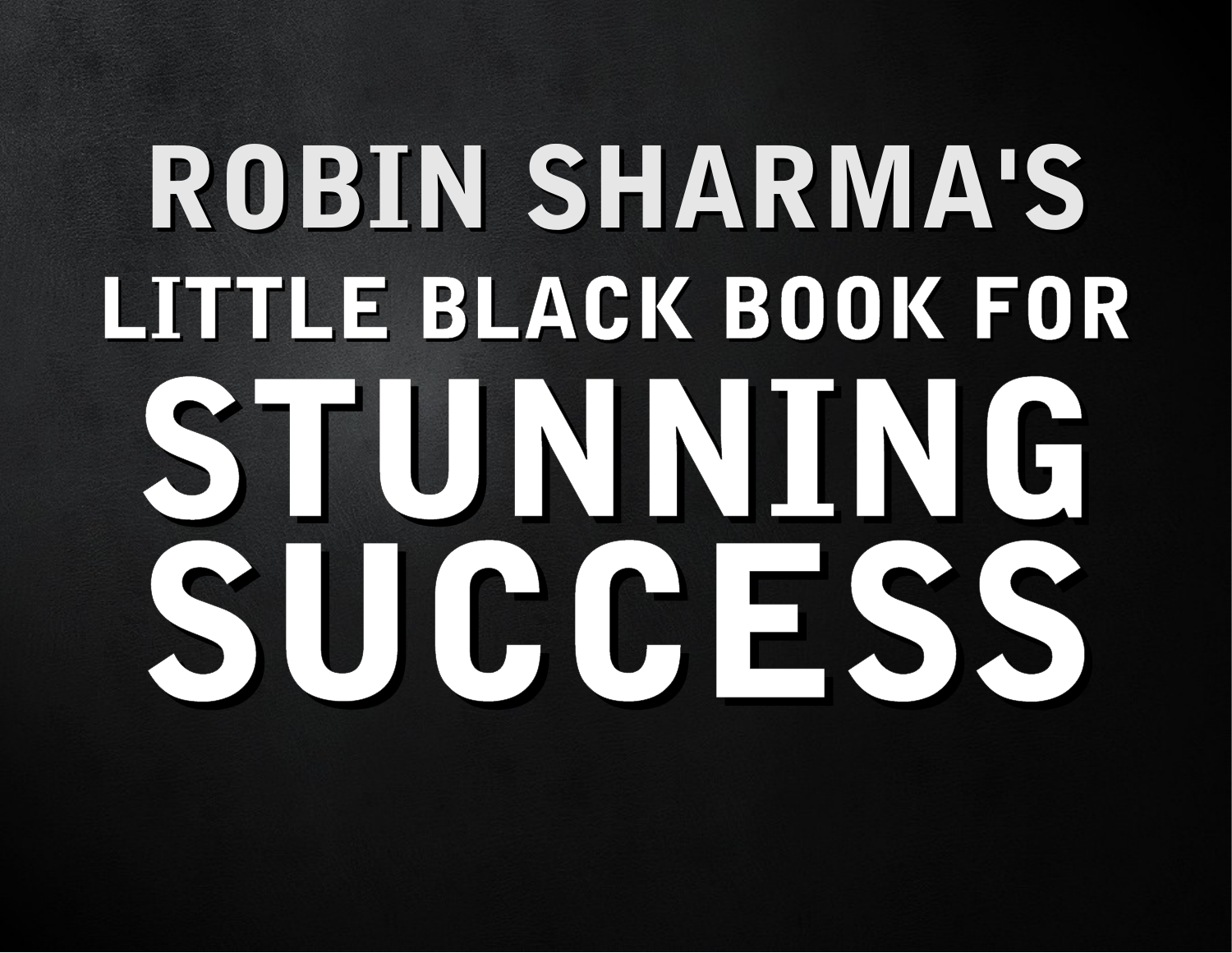

**"People who have achieved great success are not necessarily more skillful or intelligent than others. What separates them is their burning desire and thirst for knowledge. The more one knows, the more one achieves."**

**~ Robin Sharma**

**CONNECT WITH ROBIN:**

<http://www.facebook.com/theofficialrobinsharmapage>

[http://www.twitter.com/\\_robin\\_sharma](http://www.twitter.com/_robin_sharma)

Thank you. **© 2011 by Robin Sharma** [http://www.robinsharma.com](http://www.robinsharma.com/)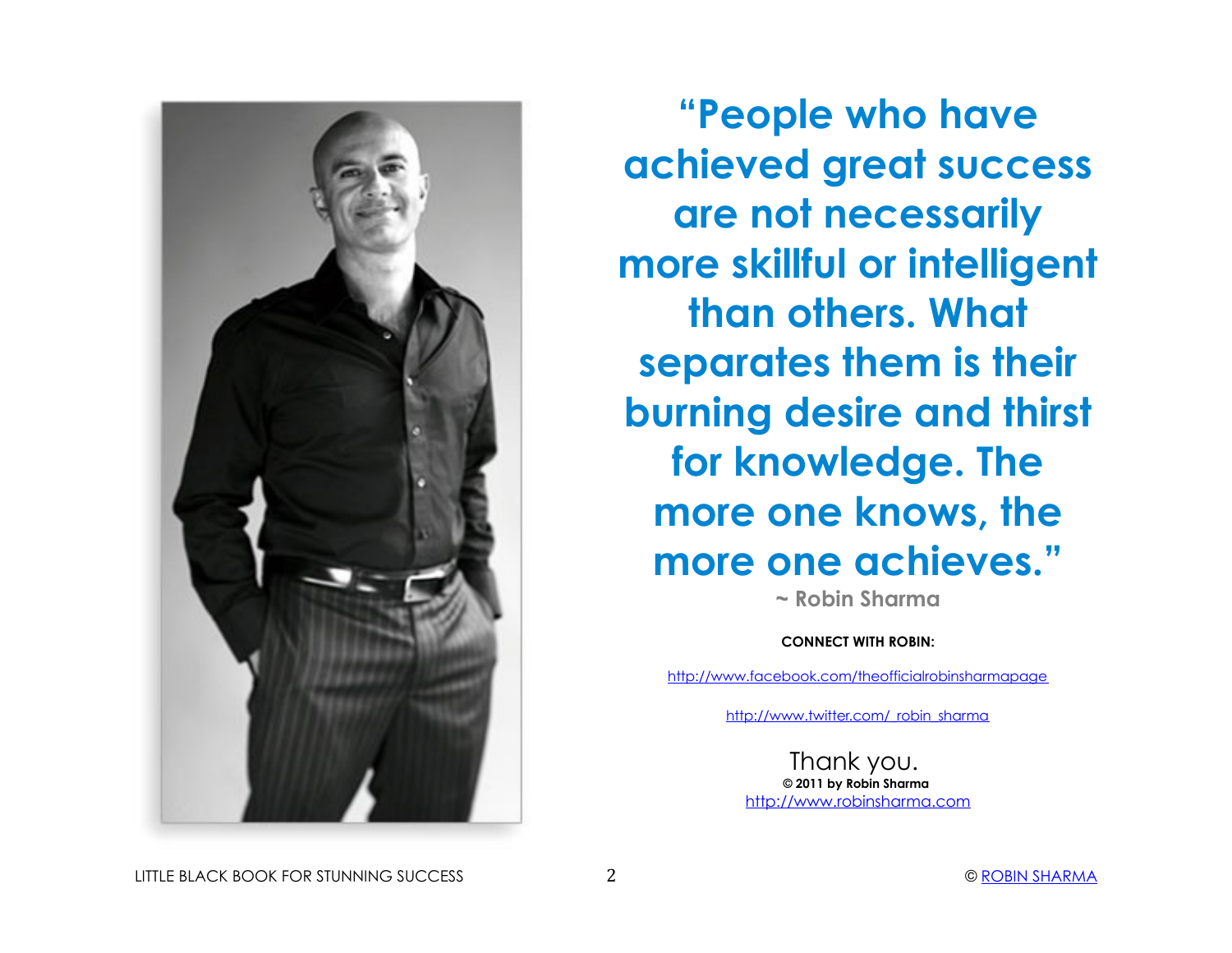

By International Bestselling Author Robin Sharma

#### THE LEADER WHO HAD NO TITLE

*A Modern Fable on Real Success in Business and in Life*

*"If you want to operate at the level of 'WOW!' be an exceptional leader, and live life 'full out', buy this book."* Darren Hardy, publisher, *SUCCESS* magazine

#### **In The Leader Who Had No Title, You Will Learn:**

- How to work with and influence people like a superstar, regardless of your position
- A method to recognize and then seize opportunities in times of deep change
- The real secrets of intense innovation
- An instant strategy to build a great team and become a "merchant of wow" with your customers
- Hard-hitting tactics to become mentally strong and physically tough enough to lead your field
- Real-world ways to defeat stress, build an unbeatable mind-set, unleash energy, and balance your personal life

Regardless of what you do within your organization and the current circumstances of your life, the single most important fact is that you have the power to show leadership.

PICK UP YOUR COPY NOW!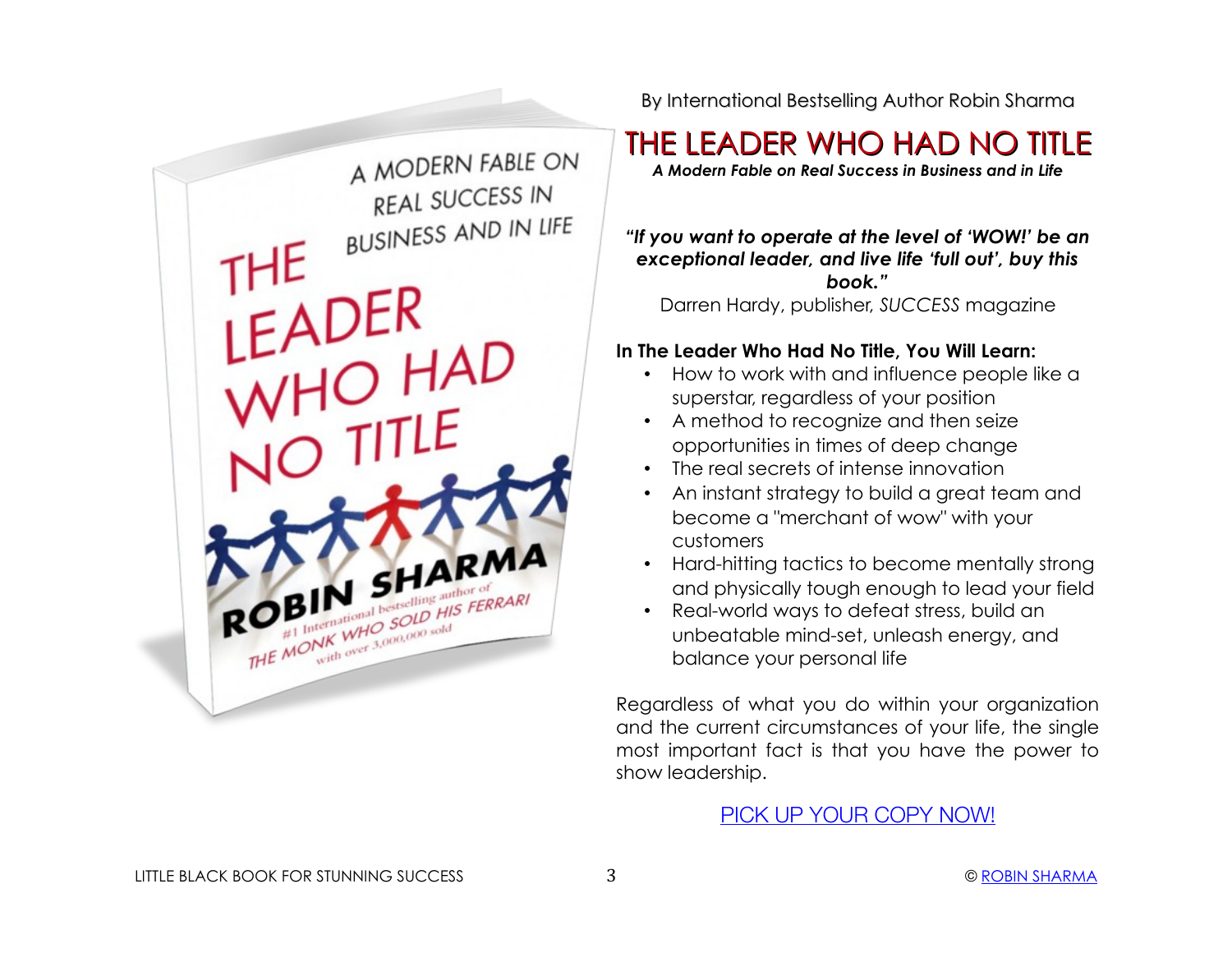### **INDEX**

**WHAT IS LEADERSHIP?:** 5 **WORLD CLASS LANGUAGE:** 7 **WHO MADE SUCCESS A BAD WORD?:** 8 **THE POWER OF DAILY PRACTICES:** 10 **THE EYES OF LEADERSHIP:** 13 **THE MYTH OF PERSONAL TRANSFORMATION:** 15 **LIVE FULLY NOW:** 17 **SIMPLIFY THEN FOCUS:** 18 **HOW TO GET GOOD AT LIFE:** 19 **YOUR FOUR MINUTE MILE:** 21 **CALL YOUR PARENTS, KISS YOUR SPOUSE AND HUG YOUR KIDS:** 23 **NO TRAIN NO GAIN:** 24 **DETACH FROM THE NOISE:** 26 **U B ENTHUSIASTIC:** 27 **WHY THOUGHTS SHAPE REALITY:** 29 **IT ONLY TAKES A MINUTE:** 31 **TELL GREAT STORIES:** 33 **ASK, ASK, ASK THEN ASK SOME MORE:** 35 **DO GOOD TO FEEL GOOD:** 37 **FIND POCKETS OF PEACE:** 39 **THIS DAY IS SPECIAL:** 41 **FEAR AS GROWTH:** 43 **PRACTICE THE LARRY KING RULE:** 44 **SELL GREATLY:** 47 **KUDOS TO WARREN BUFFET:** 50 **WHY BE GREAT:** 51 **ROUGH CONDITIONS BRING PRECIOUS GIFTS:** 52 YOUR ENVIRONMENT BECOMES YOU: 54 **FAIL TO WIN:** 55 **THE IMAGINATION ECONOMY:** 56 **DON'T FEED YOUR WEAKNESS:** 58 **THE THING ABOUT THINGS:** 59 **GREATNESS BY EVOLUTION VERSUS REVOLUTION:**62 **YOU FIND WHAT YOU SEEK:** 65 **CONVERSATIONS WITH ECCENTRICS:** 67

**NEXT LEVEL LISTENING:** 69 **READY MADE GREATNESS:** 71 **THE BRILLIANCE OF DIVERSITY:** 74 **JIM DONALD GETS IT:** 77 **LEAD LIKE IZZY:** 79 **BE A FINISHER:** 81 **CARLY GETS IT:** 82 **THE DREAM CATCHER:** 84 **SUCCESS VIA SIMPLICITY:** 86 **LEARN AT INTERSECTIONS:** 87 **BE LIKE PETER (DRUCKER):** 88 **LEVERAGE HARD RELATIONSHIPS:** 90 **THE ONE LEAP:** 93 **ACHIEVING LONGEVITY (AND GREATNESS IN BUSINESS):** 95 **FOCUS TO WIN:** 98 **BUILD YOUR POWER:** 100 **HOW BIG ARE YOUR SHOES?:** 101 **THE GIANT LEAP:** 102 **A GOOD CEO:** 104 **IT'S ALL ABOUT GROWTH:** 105 **RESPECT YOU:** 106 **LESS TALK MORE DO:** 107 **THE IMPORTANCE OF BEING REMARKABLE:** 108 **PROBLEMS ARE SERVANTS:** 109 **NO TRY NO WIN:** 111 **HONOR IS HIP:** 112 **YOU'RE AN ARTIST:** 113 **GRATITUDE FOR THE GOOD:** 115 **READ STRANGE STUFF:** 117 **THE COURAGEOUS QUESTION:** 119 **LEADERSHIP IS ABOUT CLARITY:** 120 **SOFT IS HARD:** 121 **TO ACT IS TO LEAD:** 123 **THE BIG QUESTION:** 124 **13 CHALLENGES:** 125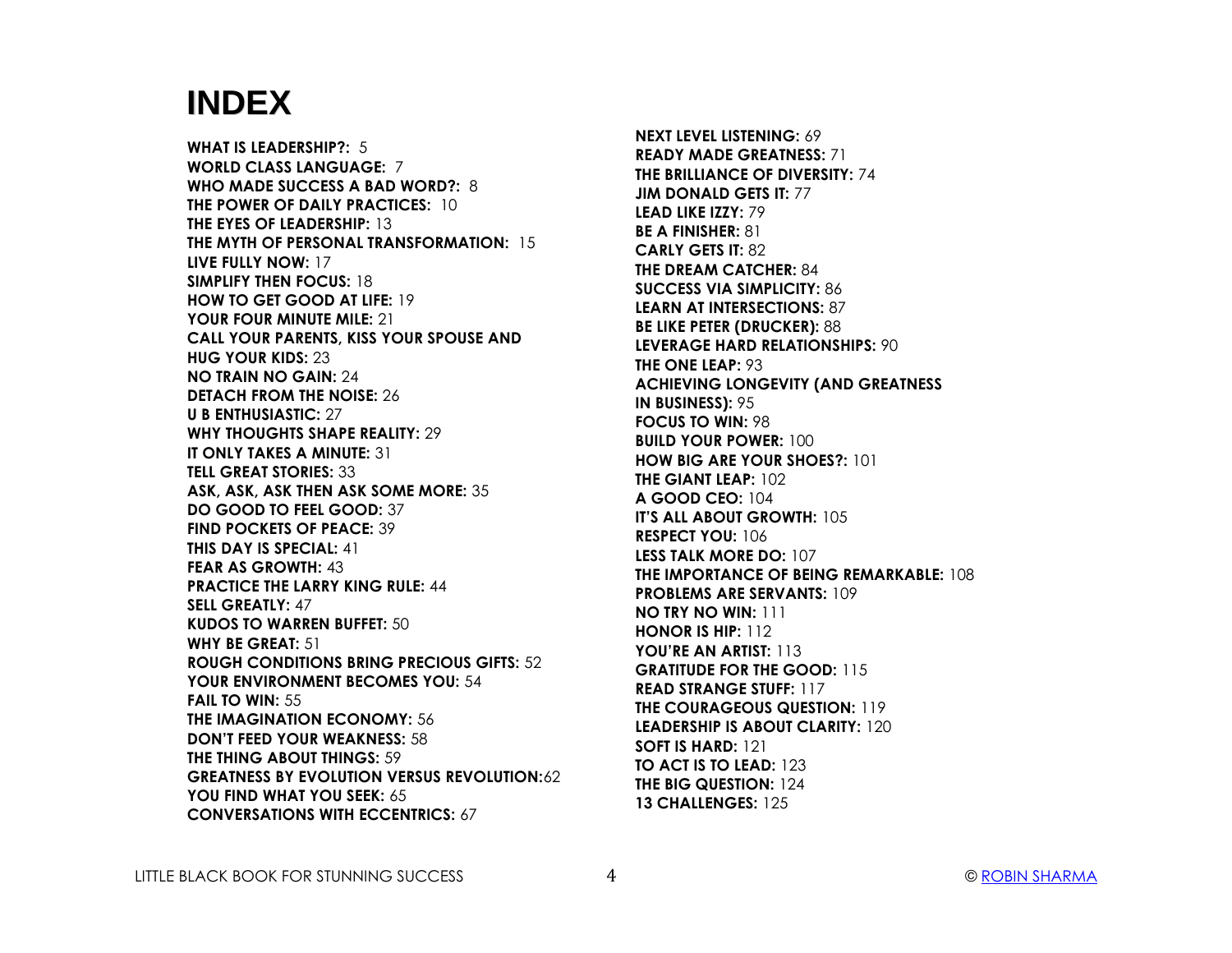### **WHAT IS LEADERSHIP?**

Leadership has nothing to do with the title on your business card or the size of your office. Leadership is not about how much money you make or the clothes you wear. Leadership is a philosophy. It's an attitude. It's a state of mind. And it's available to each one of us.

Here's an example. I spend a lot of my life on airplanes and traveling so I'm hard on my luggage. The handle on my carry-on luggage broke after my tour of Russia a few months ago (you have to put a visit to St. Petersburg on your list of places to visit before you die). Anyway, I take the piece in to Evex, a dealer in Toronto. The young man at the counter treated me wonderfully and within a few days, the handle was fixed.

While in New York a week ago, the handle broke again. I assumed that I'd have to pay for the repair when I went back into Evex. Most business put clients through so many hurdles: if you haven't saved the receipt you are out of luck, if you don't know who did the initial repair we cannot help you etc etc. Well Evex is different. They just get it. They understand that without treating their customers well, there is no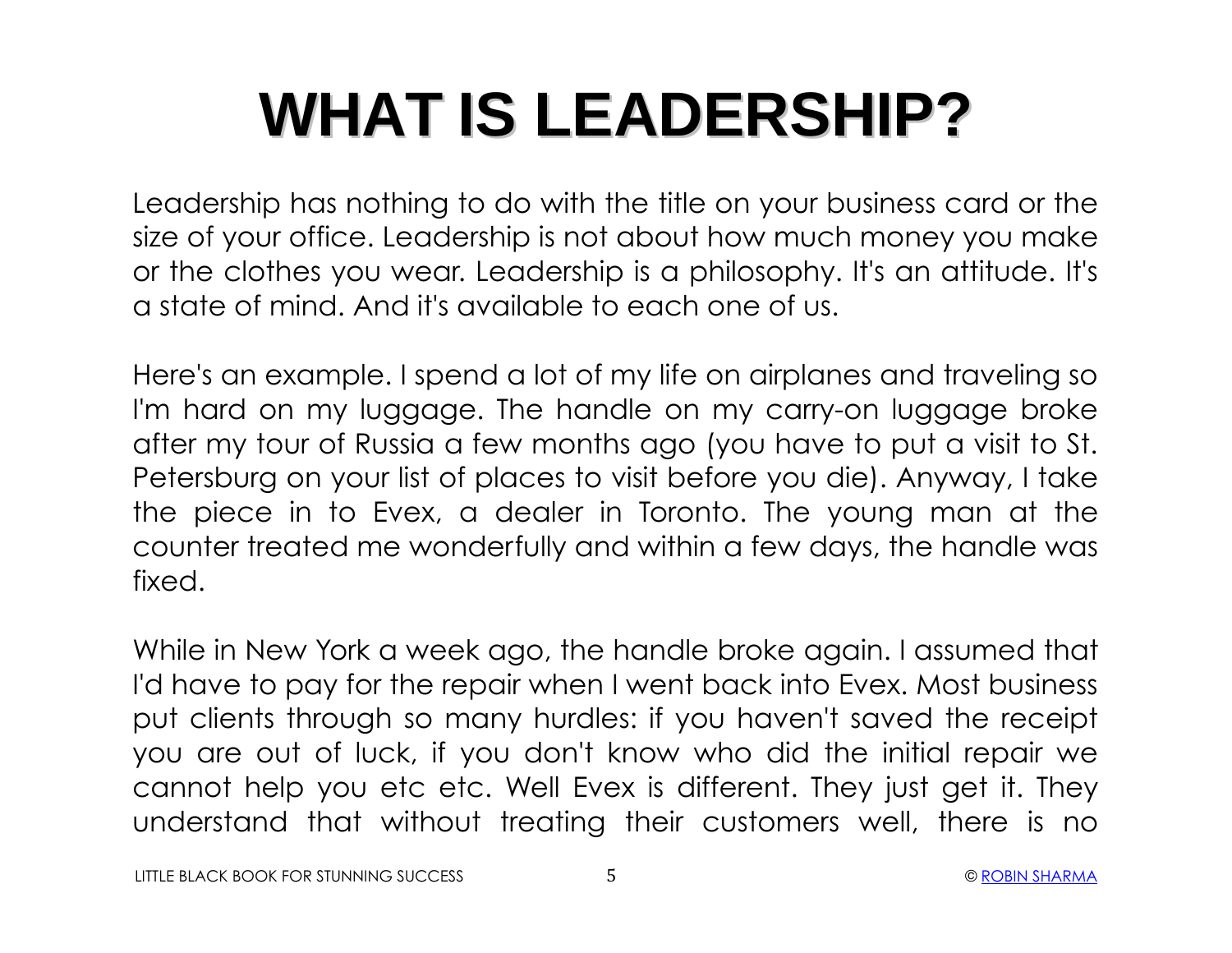business.

When I explained that the handle broke again, the young woman at the counter – without a moment of hesitation – apologized for the problem I faced. She then said: "We will promise you that you will have your carry-on in perfect order within 3 days. And of course Sir, there will be no charge." No bureaucracy around needing the receipt from the previous repair. No hassles. No issues. Just great service, with a giant smile.

This woman showed leadership. She quickly diagnosed the problem, assumed personal responsibility and made the right decision. And she wowed her customer in the process.

### **What will you do to be the leader that you are destined to be, today?**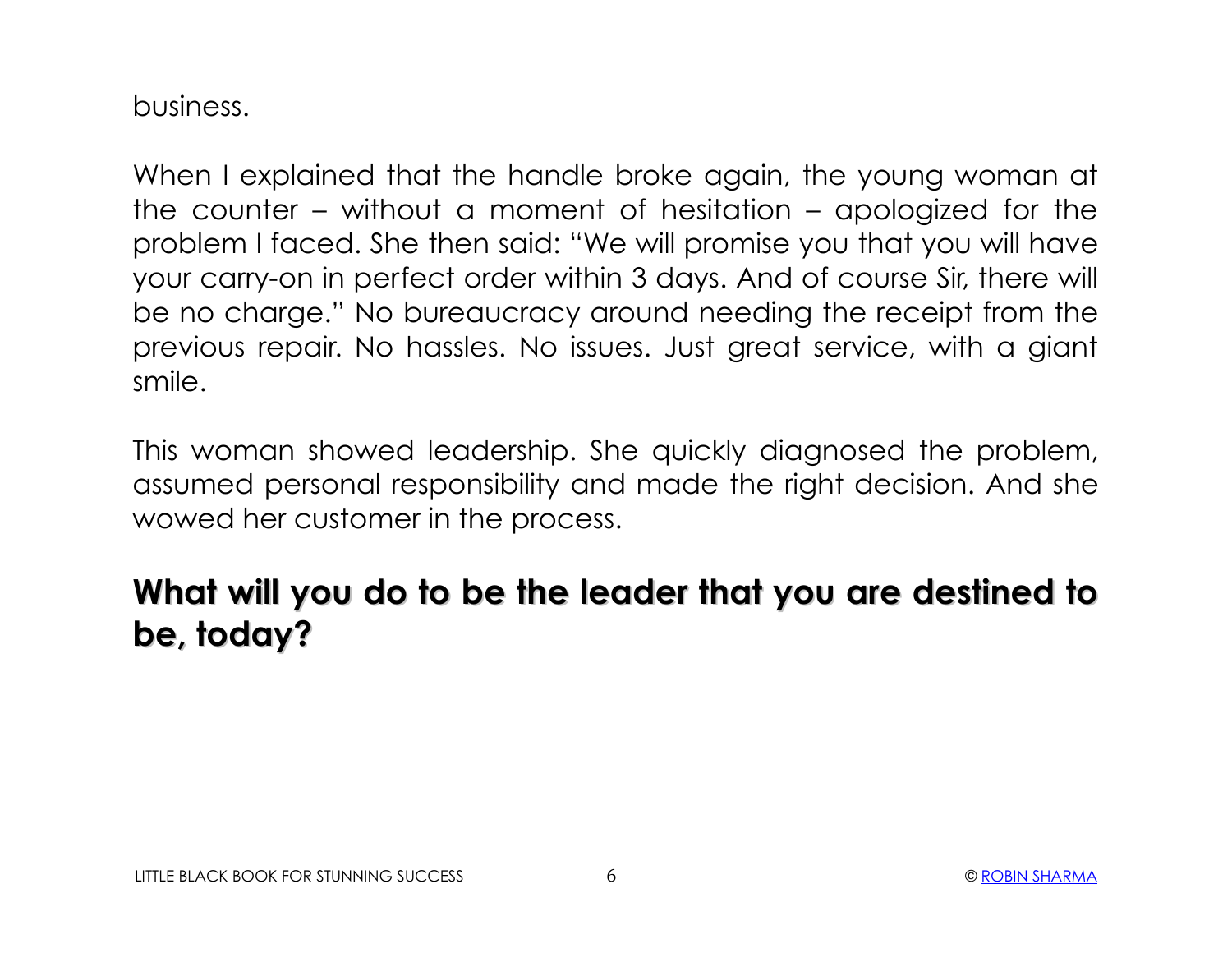# **WORLD CLASS LANGUAGE**

Language offers a framework for meaning. Think about that powerful idea for a second. We understand the world through words. The words you use determine the way you perceive reality.

### **If you call a stumbling block a "problem" or "a big mess" you will create a different emotional state within you than if you call the issue "an opportunity" or "a challenge that will only make me better."**

I have the privilege, as a success coach, to work with many extraordinarily successful people from around the world.

One of their core traits of greatness is that the vast majority of them understand the power of the word. **They use world-class language.** 

Not only do they refrain from using profanities, but they use the language of passion. They use the language of leadership. They use the language of possibility. They use the language of love.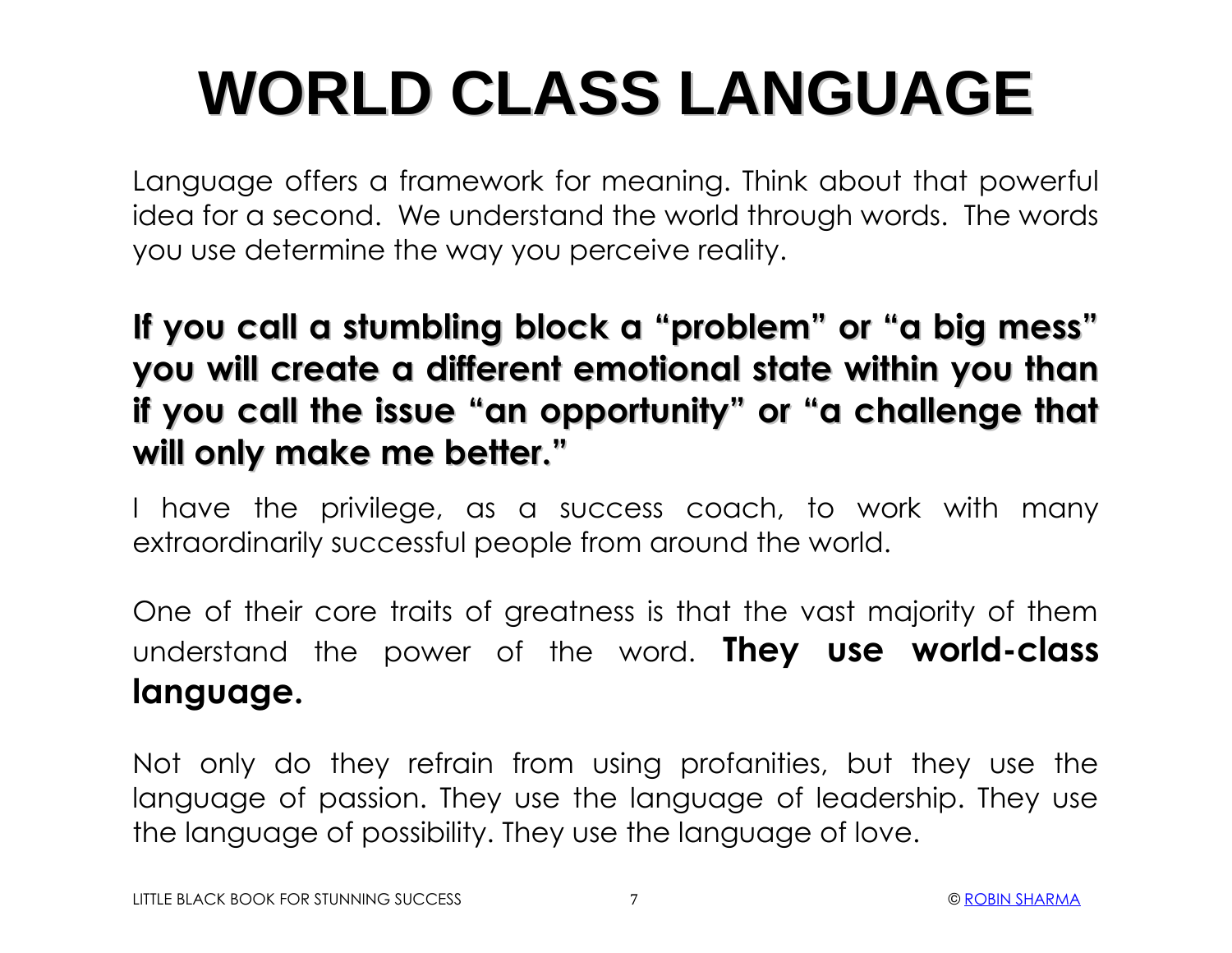### **WHO MADE SUCCESS A BAD WORD?**

Too many people believe that there's something wrong with aiming to be really successful. I've heard it a lot these days, the suggestion that if you strive for success, you must not be all that concerned with making a difference and being significant.

It's almost as if being a go-getter is incompatible with being compassionate, socially conscious and good.

Well here's my take on the "success versus significance" issue: an extraordinary life contains both.

Without success, I have a sense that the best part of you will feel a little hollow.

Part of what makes us human is the hunger to realize our greatest gifts and live life fully. We were built to shine. And without significance, I believe that we will feel that we have walked the planet in vain.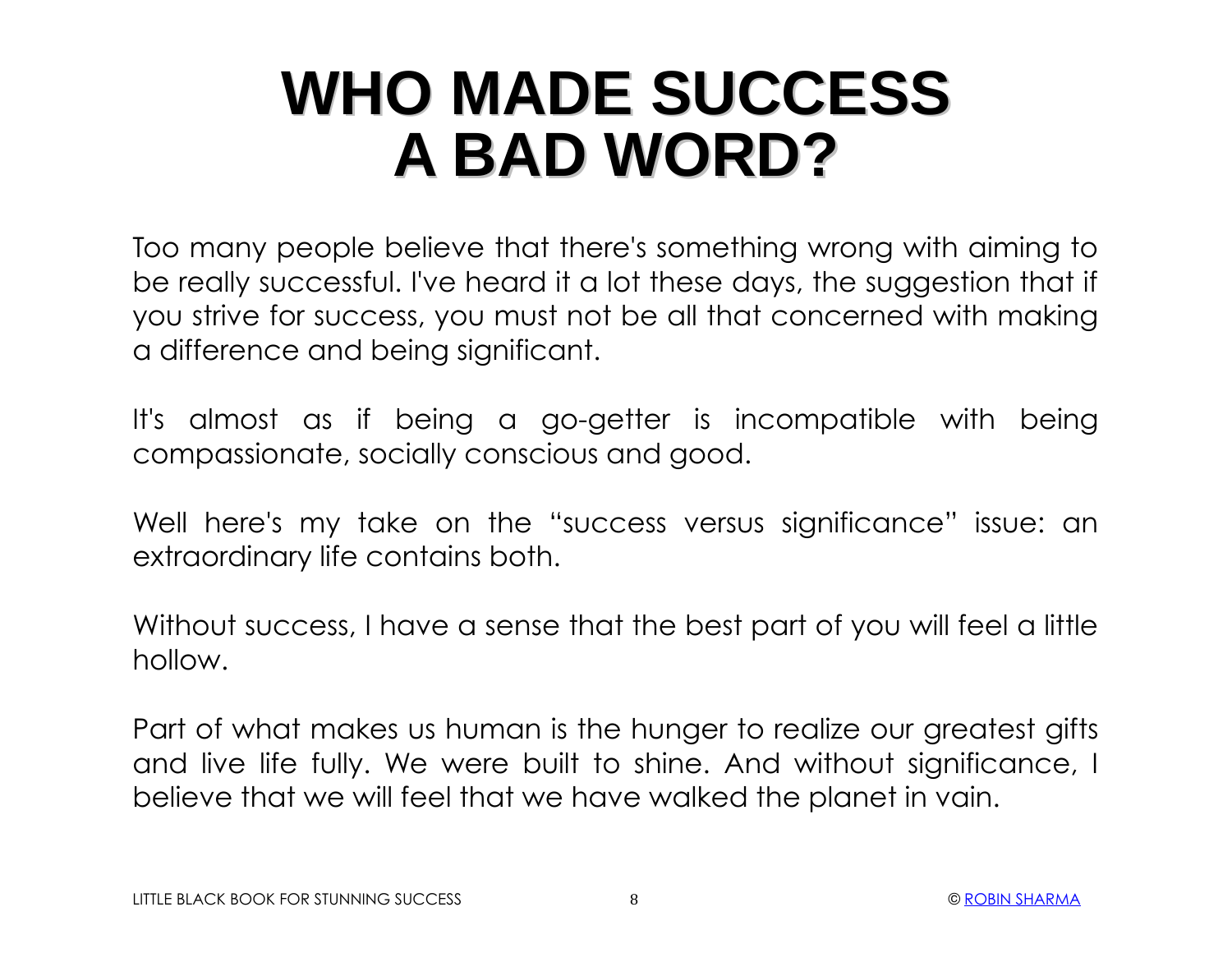There's nothing wrong with being an elite performer and taking the steps required to become a remarkable success in this world.

### **Success is actually a creative pursuit and a reflection of healthy self-esteem.**

And while you realize success, I invite you to stay devoted to elevating the lives you touch and leaving your world better than you found it.

That's the significance piece.

With both, you'll discover your greatest life.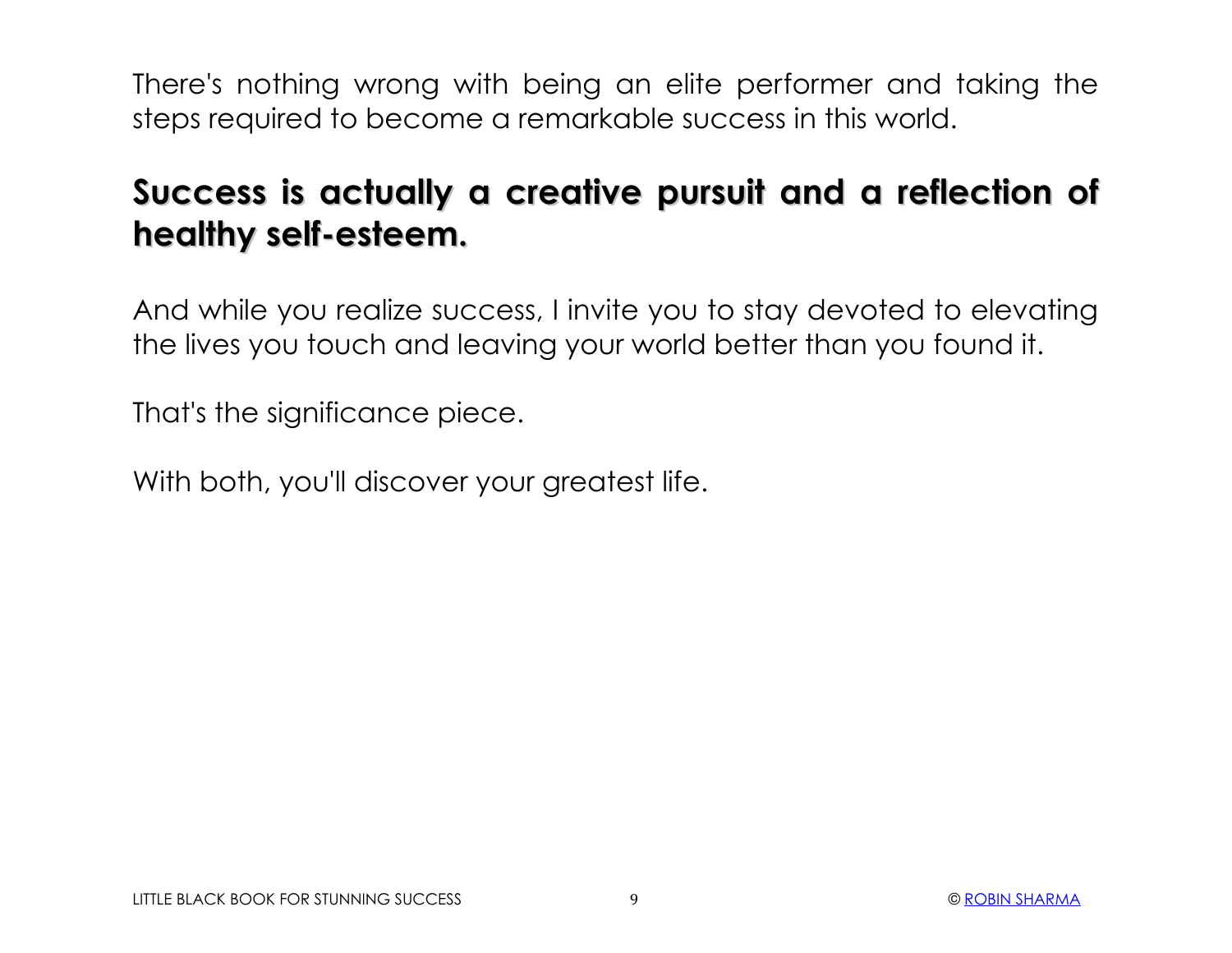### **THE POWER OF DAILY PRACTICES**

Success, world-class health, internal fulfillment and sustained happiness don't just happen. These elements of your best life are created.

All too often we look at a human being playing their best game on the playing field of life and assume they got lucky or were born into their lofty condition.

What we don't see is all the devotion and discipline that went into crafting the extraordinary results we see.

What I'm suggesting is that personal and professional greatness takes work. I'm not someone who would ever tell you that you could get to your dreams without having to make some sacrifices and pay the price in terms of dedication and self-control.

The best amongst us make it all look so easy. I call it **The Swan Effect** elite performers make personal excellence look effortless and seem to make things happen as gracefully as a swan moves along the water.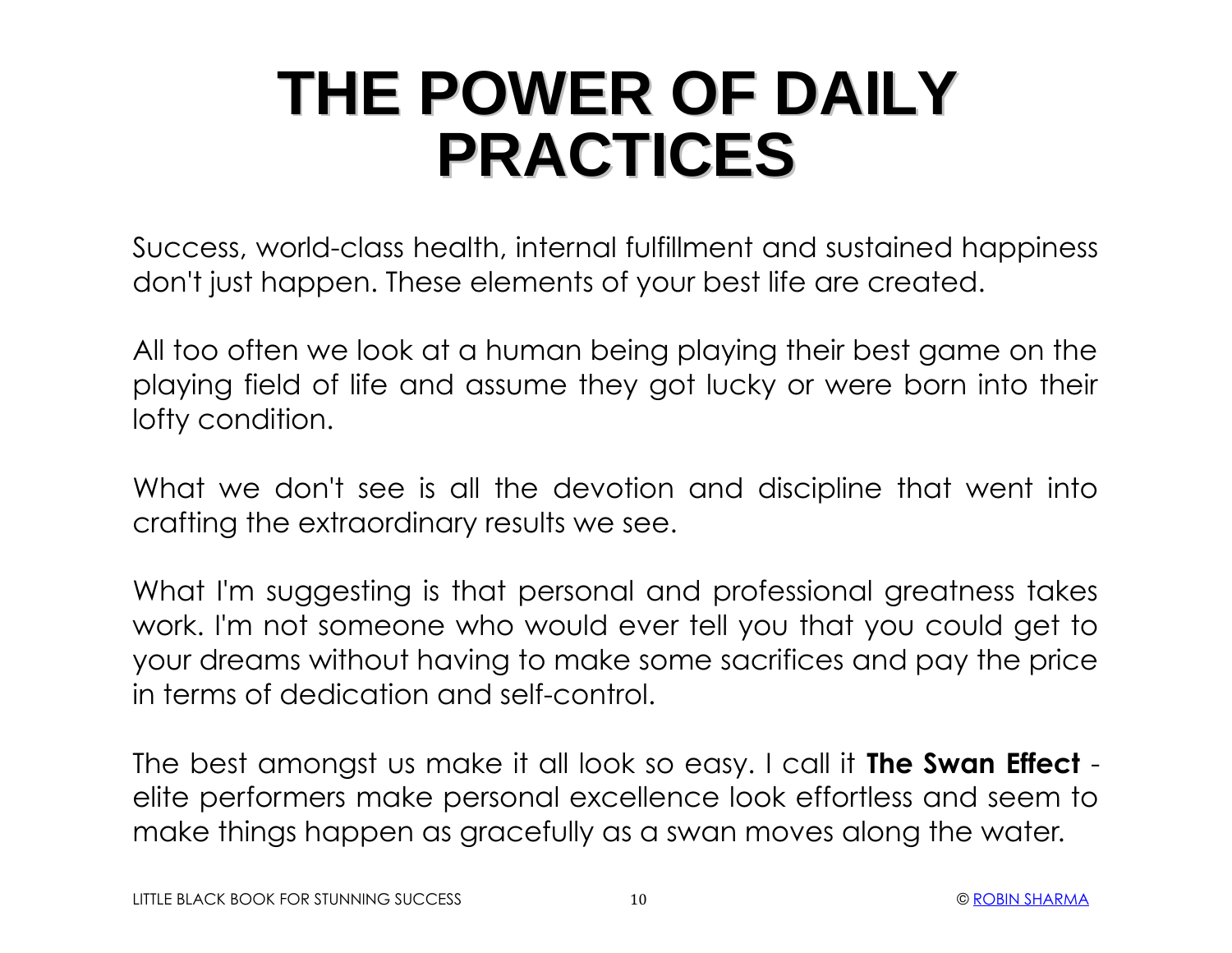But like the swan, what you don't get to see is all the hard-work taking place below the surface.

### **The best way to create spectacular results in the most important areas of your life is through daily practice.**

In my life, I have a series of practices that set me up for a great day.

Yes, sometimes life sends you unexpected challenges that knock you off track-that's just life happening. But with a series of practices to keep you at your best, you'll stay in a positive state much more often.

Practices that will lock you into your best state include a **morning journaling session** where you record your feelings, thoughts, and the blessings you are grateful for.

Or you may **start your day with a strong workout** and an **elite performer's meal**.

I often **listen to music for 15 minutes**, as it not only energizes me, it just makes life better. I also **use success statements or affirmations** to get my mind focused.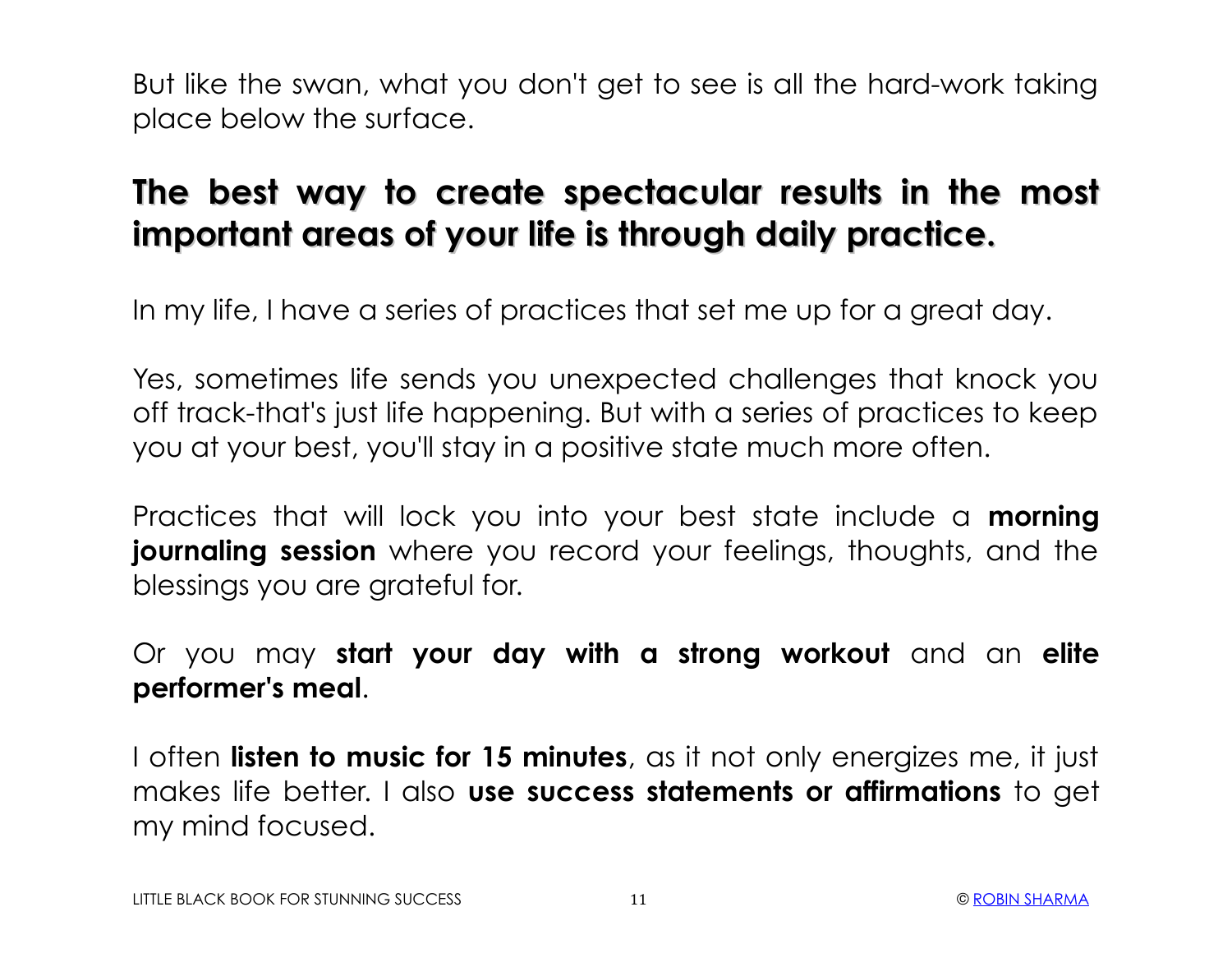Success and joy and inner peace don't just show up. You need to create them.

Find your series of practices, perform them with consistency. And then go out into this beautiful world of ours and shine.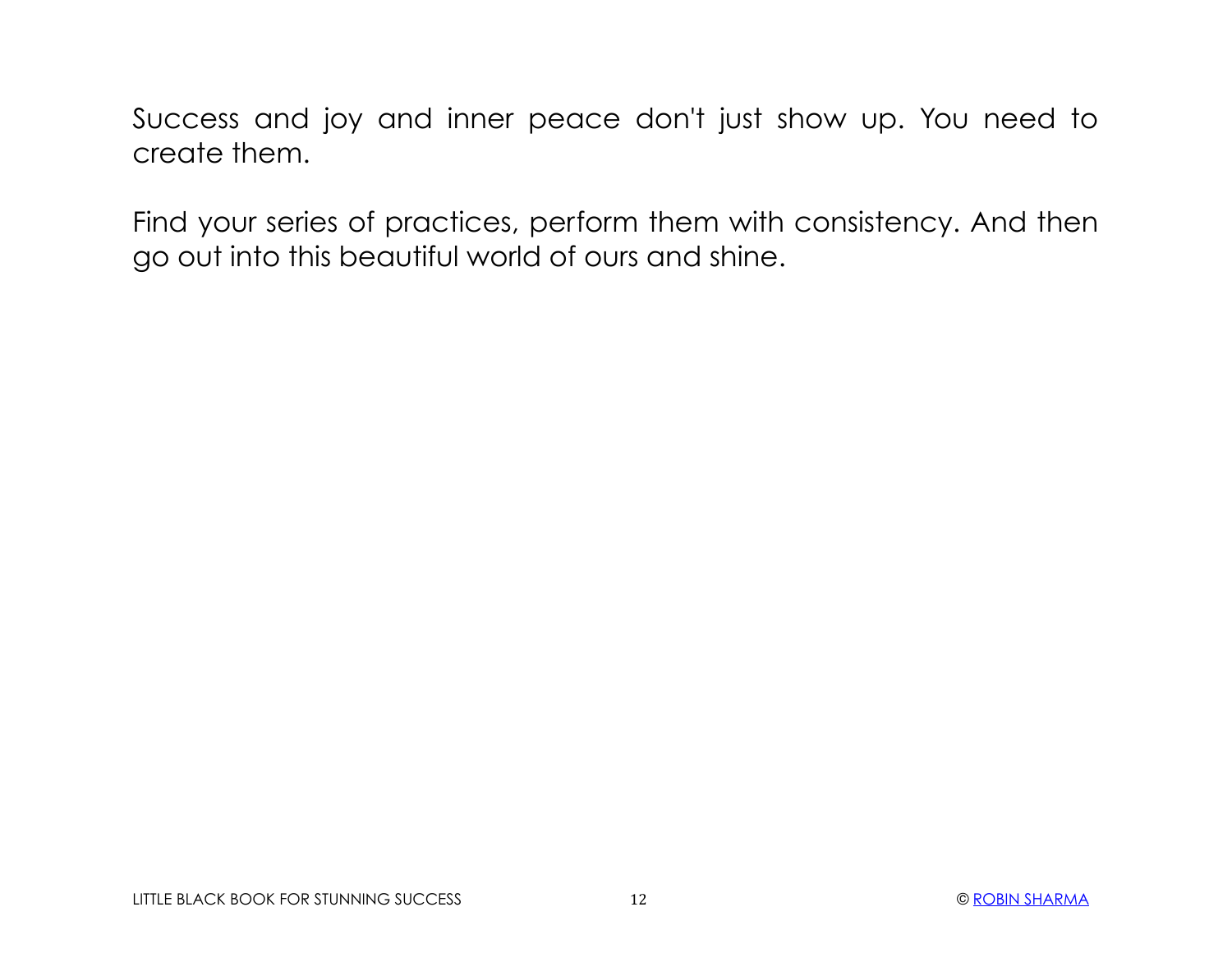### **THE EYES OF LEADERSHIP**

The sad fact is that most people see the worst in others - they see them through the eyes of their own anger, fear and limitation. If someone shows up late for a meeting, they impute a negative intent on that person, saying "they are so rude".

If someone makes a mistake on an expense report, they grumble "that person is so dishonest". If someone mis-communicates a point, they silently say "she's a liar".

Leaders are different.

They look for the best in people.

I want to be clear. I'm not suggesting that leaders do not confront reality. Not at all. What I'm saying is that **the best leaders see through the eyes of understanding.** 

If someone is late, they try to get to the truth. Maybe there's a time management problem to coach around or a sick child to help. An error on an expense account could be the result of a poor process in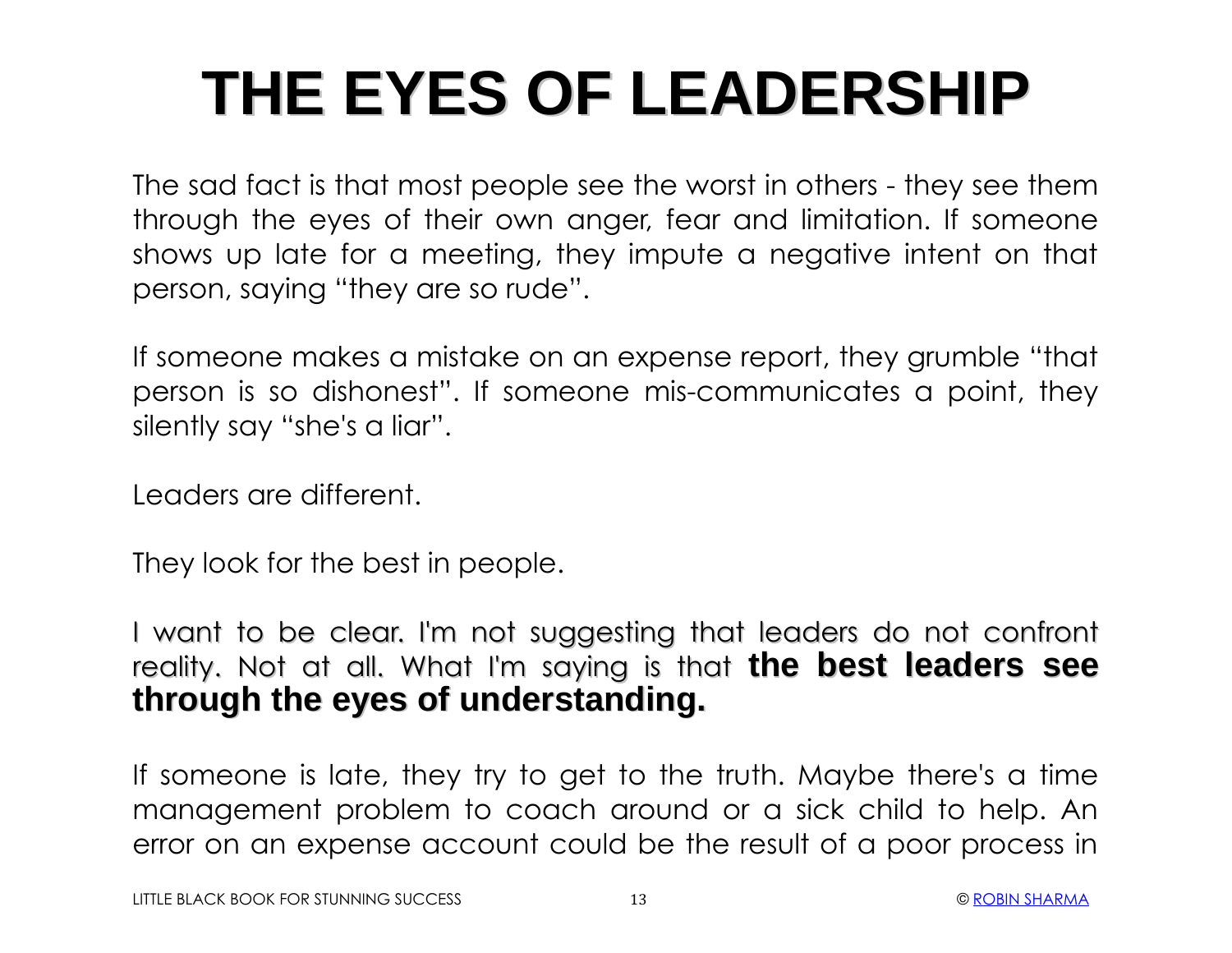place or the employee's disorganization. The miscommunication might be all about the person communicating having weak skills in this area. An opportunity for improvement.

Today, rather than looking for the worst in people, I invite you to look for what's best within them.

Sure some people really are inconsiderate or dishonest or uncaring. But in my experience - and I've worked with a lot of people over the years most people are good.

Few human beings wake up in the morning and ask themselves: "What can I do today to mess up someone else's day or undermine my credibility?"

Most of the mistakes people make are the result of a lack of awareness. And here's the payoff for you: as you seek out the good in people, not only will they want to show up more fully for you, but you will see more good in your world.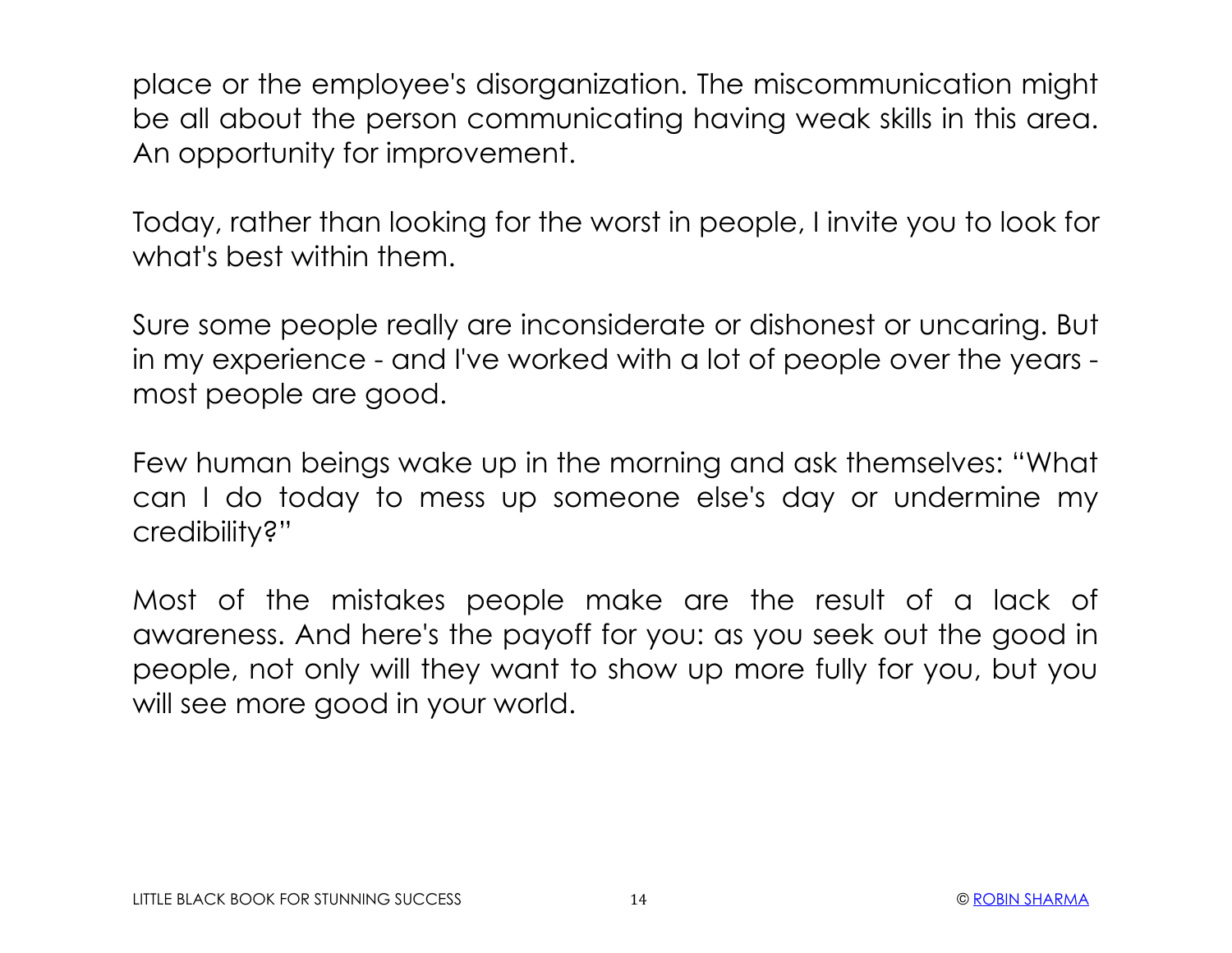### **THE MYTH OF PERSONAL TRANSFORMATION**

Too many people believe that playing their best game as a human being requires them to revolutionalize their lives. And for most of us, that's a scary thought.

No one wants to make massive changes to the way they think, feel and behave.

Human beings love staying within the comfort zone.

But guess what?

In my work as a success coach with people around the world, I've realized that lasting personal change does not require you to turn your life upside down.

### **The best way to get to your greatness is through small, continuous steps-what I call the "1% Wins".**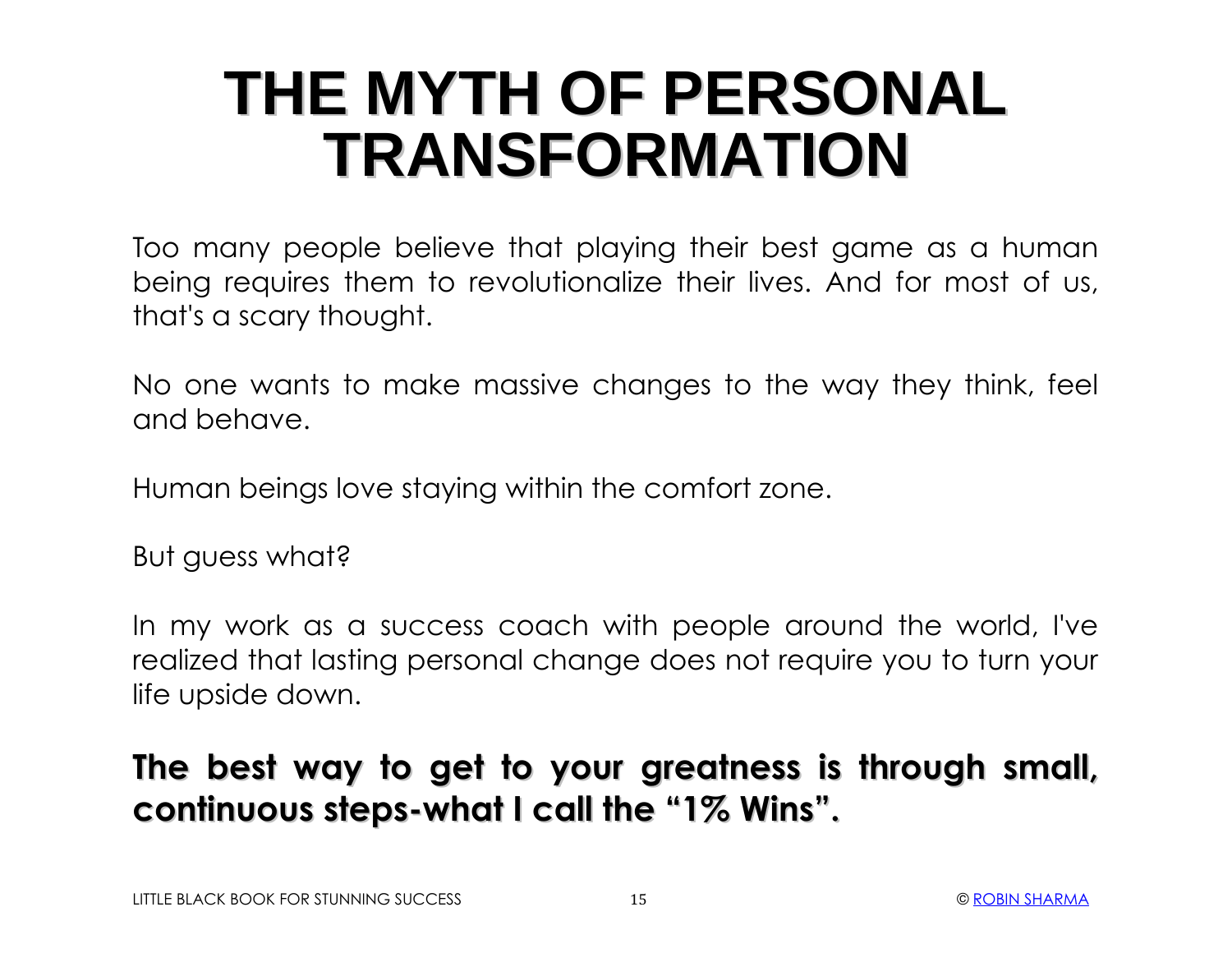If you improve your health only 1% each day for the next 30 days, you will see a 30% increase in that dimension of your life in only 1 month.

Same for every other area of your life, from your relationships to your career.

Doesn't seem so scary now does it?

Can you make those little improvements in the areas most in need of improvement?

Absolutely.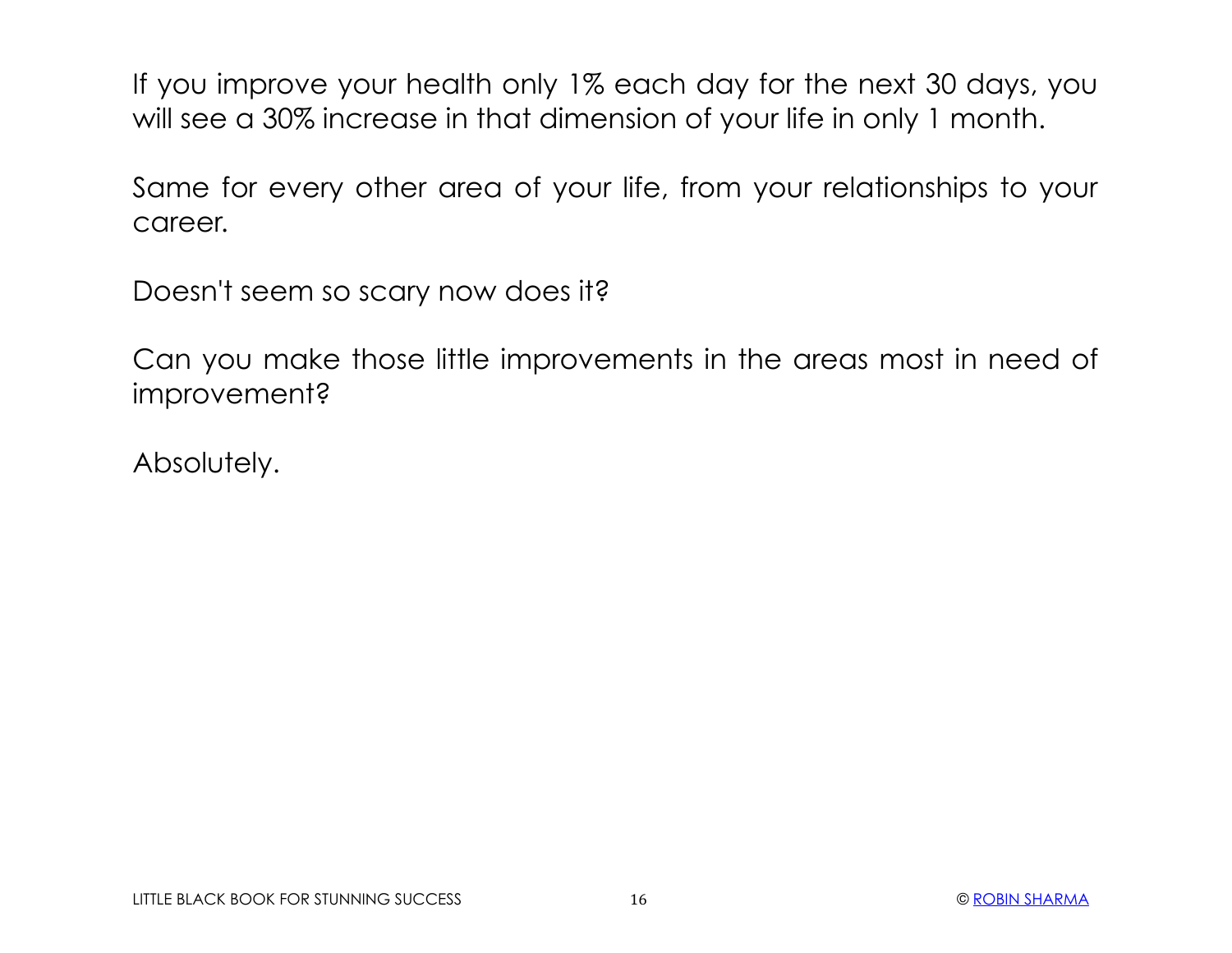### **LIVE FULLY NOW**

Too many human beings postpone living.

We say that we will live our best lives when we have more time or when we finish the pressing projects that are consuming us.

We tell those around us that we will be more loving and passionate when things slow down.

We promise ourselves that we will get into world-class physical condition and eat healthier food when we have a little bit more time.

#### **Yet, deep within us, each one of us knows that there will never be a better time to live our biggest life than now.**

And if not today, then when?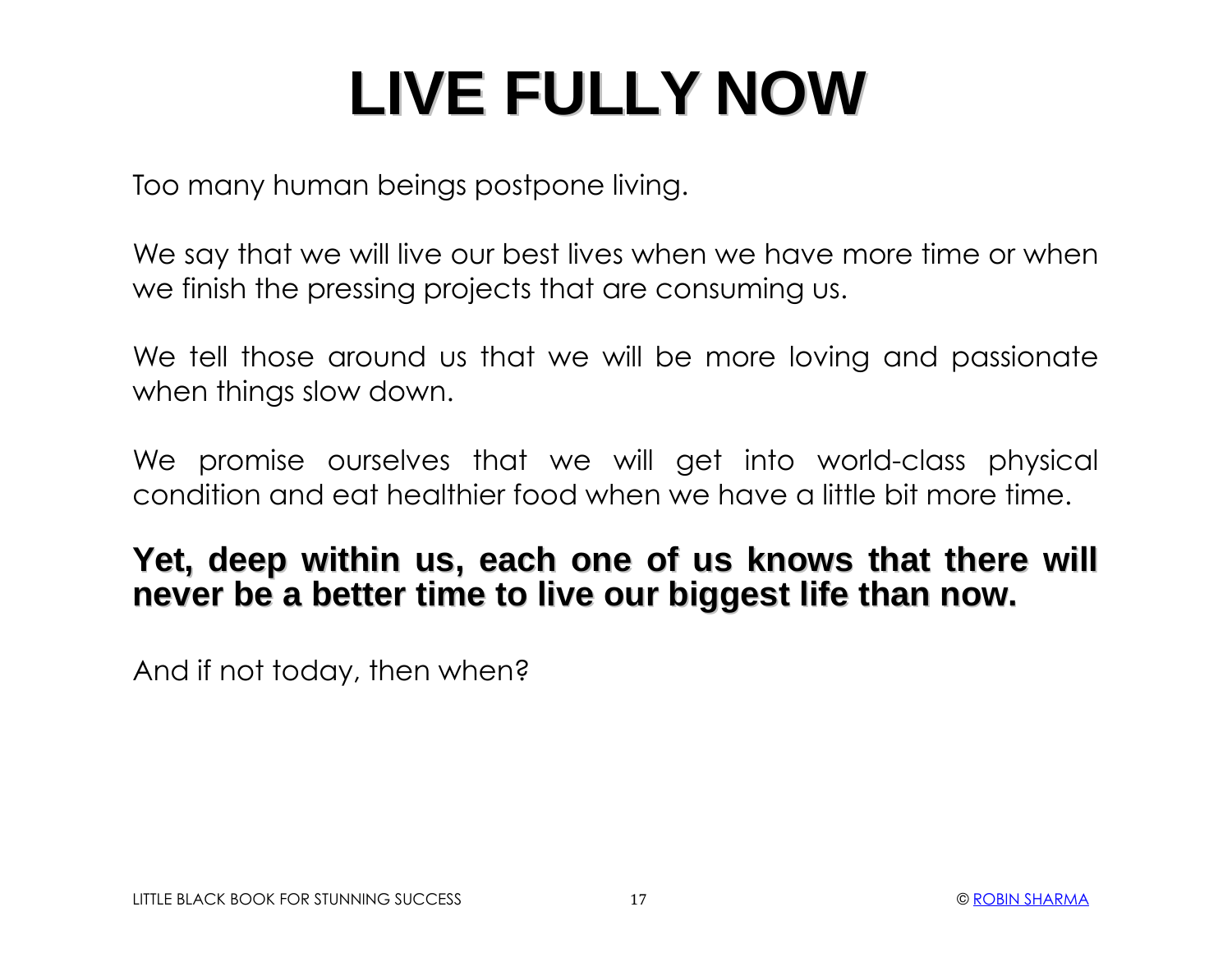### **SIMPLIFY THEN FOCUS**

Henry David Thoreau shouted *"Simplify. Simplify. Simplify"* in his breathtakingly good book "Walden". Nice point.

One of the primary reasons that people and organizations fail to get to greatness is that they try to be too many things to too many people.

I'll use the Confucius quote I often use here: *"Man who chases two rabbits catches neither."*

**The most successful human beings are wildly focused. They have a very clear picture of what it is they want to create by the time they reach the end of their lives and then they have the discipline (and courage) to stick to their mission – saying "no" to everything that is not mission critical.**

So my gentle suggestion to you is to simplify your life. Strip away all that is unimportant – these are the things keeping you from getting to your dreams. And then once you do your clean up, focus, focus, focus. You'll be surprised how good you will then get at being great.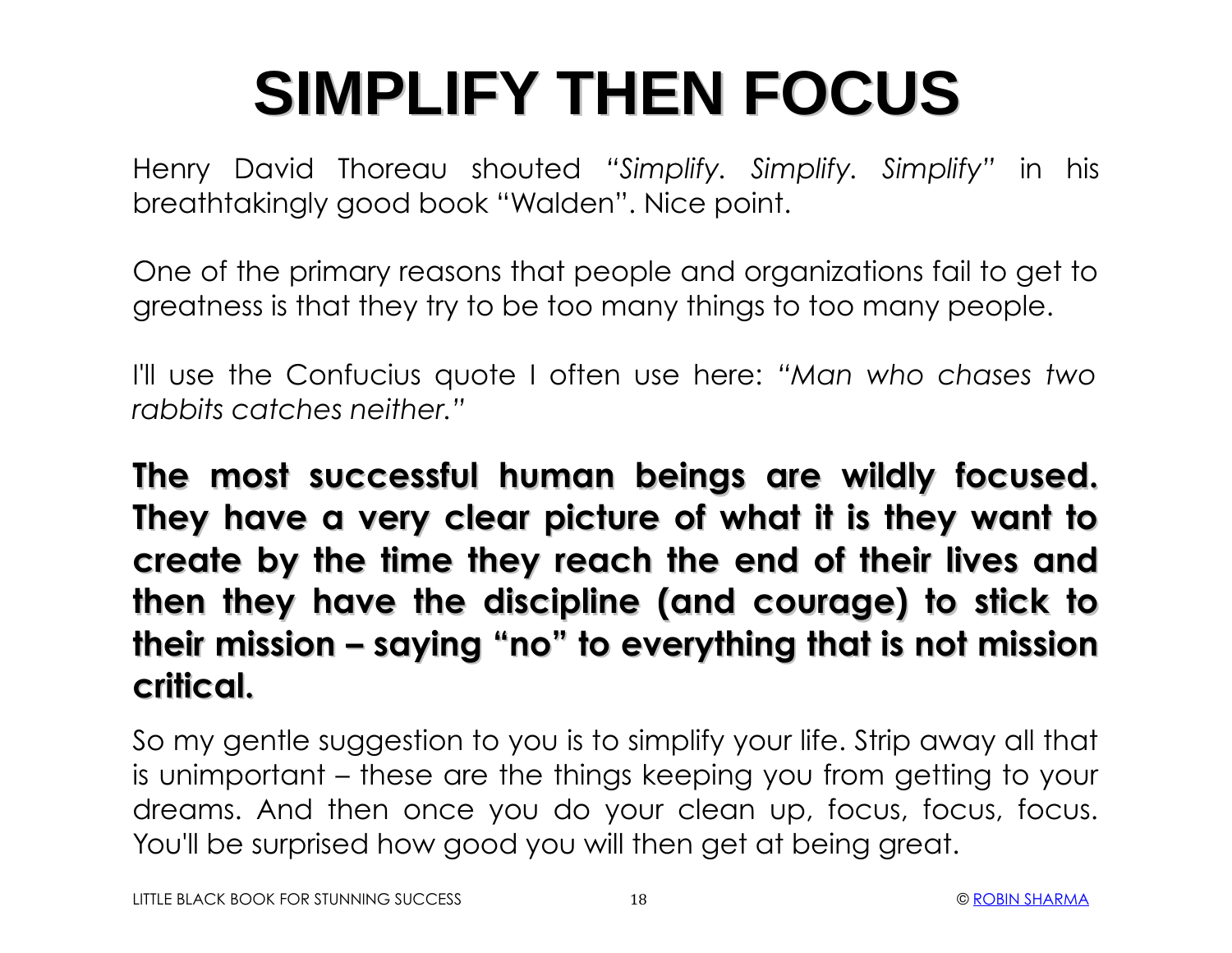# **HOW TO GET GOOD AT LIFE**

Life is a skill. And like any other skill, once you know the ground rules and make the time to practice, you can get better. If you really devote yourself to life, you could even reach a place of mastery. Some have.

### **I suggest to you that there are 3 simple things you can do to get good at life:**

**1) Pay Attention To Life:** It's really easy to let life act on you – to fall asleep to life. Some people have lost entire decades this way. And they never got them back.

Try and write in a journal each morning before you walk out into your world. Think about what goals you need to accomplish that day and write them down. Think about what are your most closely held values. Think about what lessons you've learned from the previous day.

What good is making a mistake if you don't learn from it?

**2) Engage In Life:** I've learned something as I've grown older: the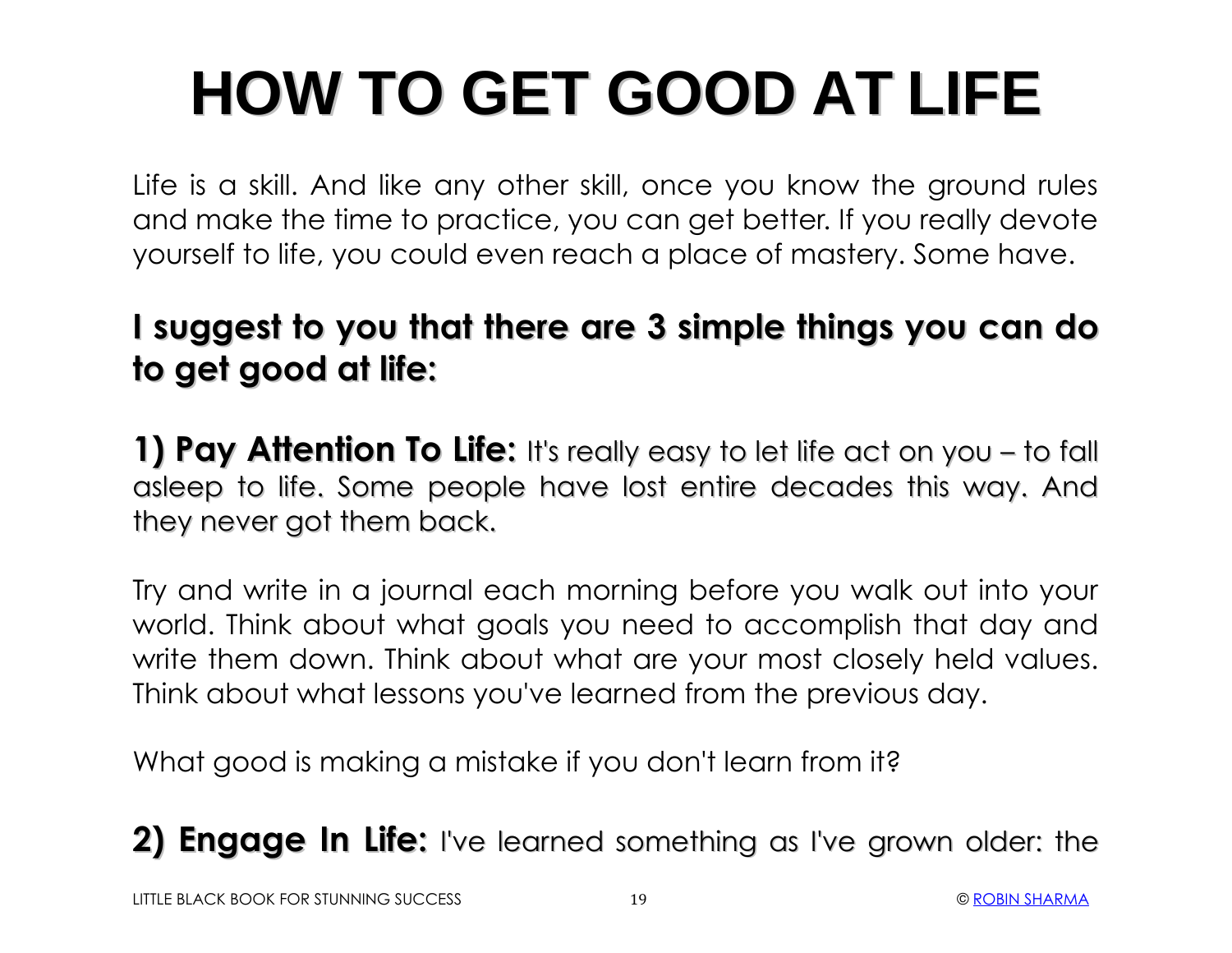more you give to life, the more it gives to you.

Over dinner last night with some friends, we began to speak of goalsetting. *"But why set goals when life can be so uncertain?"* One asked me.

My reply: *"Just because life is so unpredictable doesn't mean you shouldn't exercise your power to do your best. Set your goals. Make your plans. Take action and chase your dreams. That's what personal responsibility is all about. But once you've done your best – let go. And let life do the rest."* She looked deeply into her pad thai.

**3) Enjoy Life:** We take life too seriously. But at the end, the billionaire gets buried next to the street sweeper. We all end up as dust.

And no matter how long you will live, each of us isn't here all that long in the grand scheme of things.

So let's not take ourselves too seriously.

Let's enjoy the ride.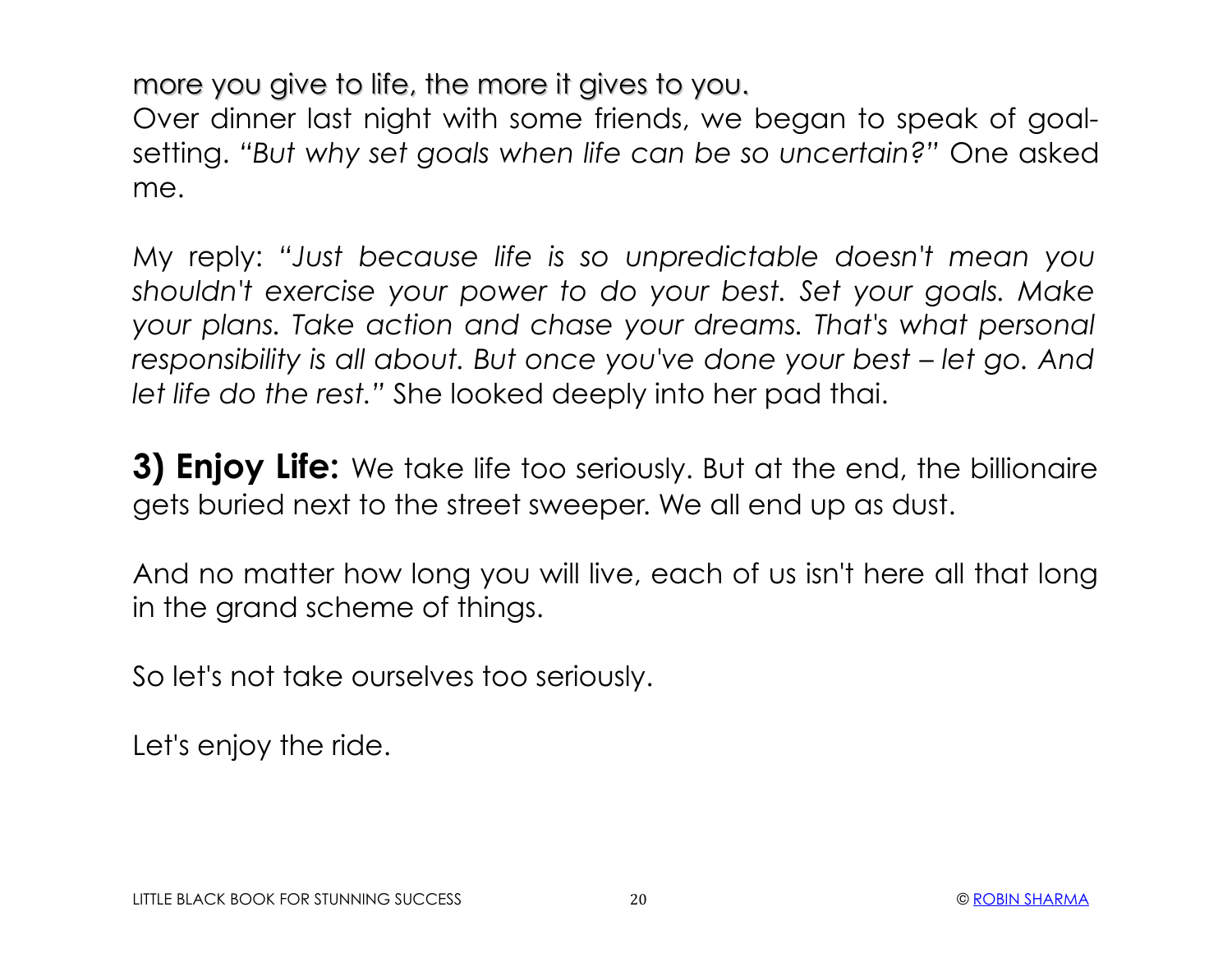# **YOUR FOUR MINUTE MILE**

The philosopher Arthur Schopenhauer once observed: "Most people take the limits of their vision to be the limits of the world. A few do not. Join them."

Profound point. The life you see this very moment isn't necessarily the life of your future. You might be viewing things through the eyes of your fears, limitations and false assumptions.

Once you clean up the stained glass window you see the world through, guess what? A whole new set of possibilities appear.

Remember, we see the world not as it is but as we are.

That idea changed my life.

Years ago, it was believed that no human being could ever break the 4 minute mile barrier. But after Roger Bannister broke it, many more replicated his feat within weeks.

Why?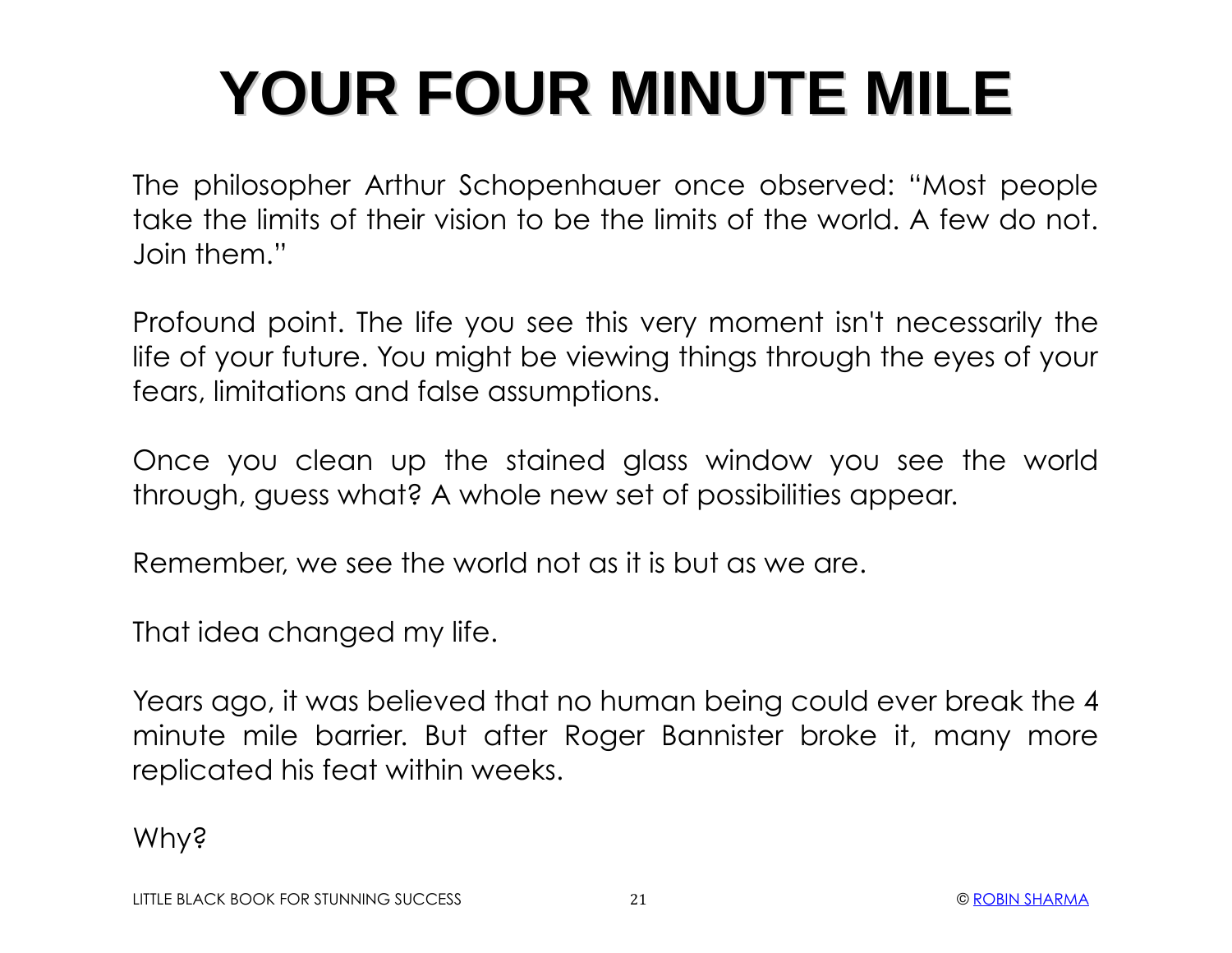Because he showed people what was possible. And then armed with that belief, people did the impossible.

What's your "4 minute mile"?

What bill of goods have you sold yourself as to what's impossible?

What false assumptions are you making in terms of what you cannot have, do and be?

#### **Your thinking creates your reality.**

If you think something cannot occur in your life, then there's no way you will take the action required to make that goal a reality.

Your "impossibility thinking" becomes a self-fulfilling prophecy.

Your perceived limitations become the chains that keep you from the greatness you were meant to be. And where's the leadership in that?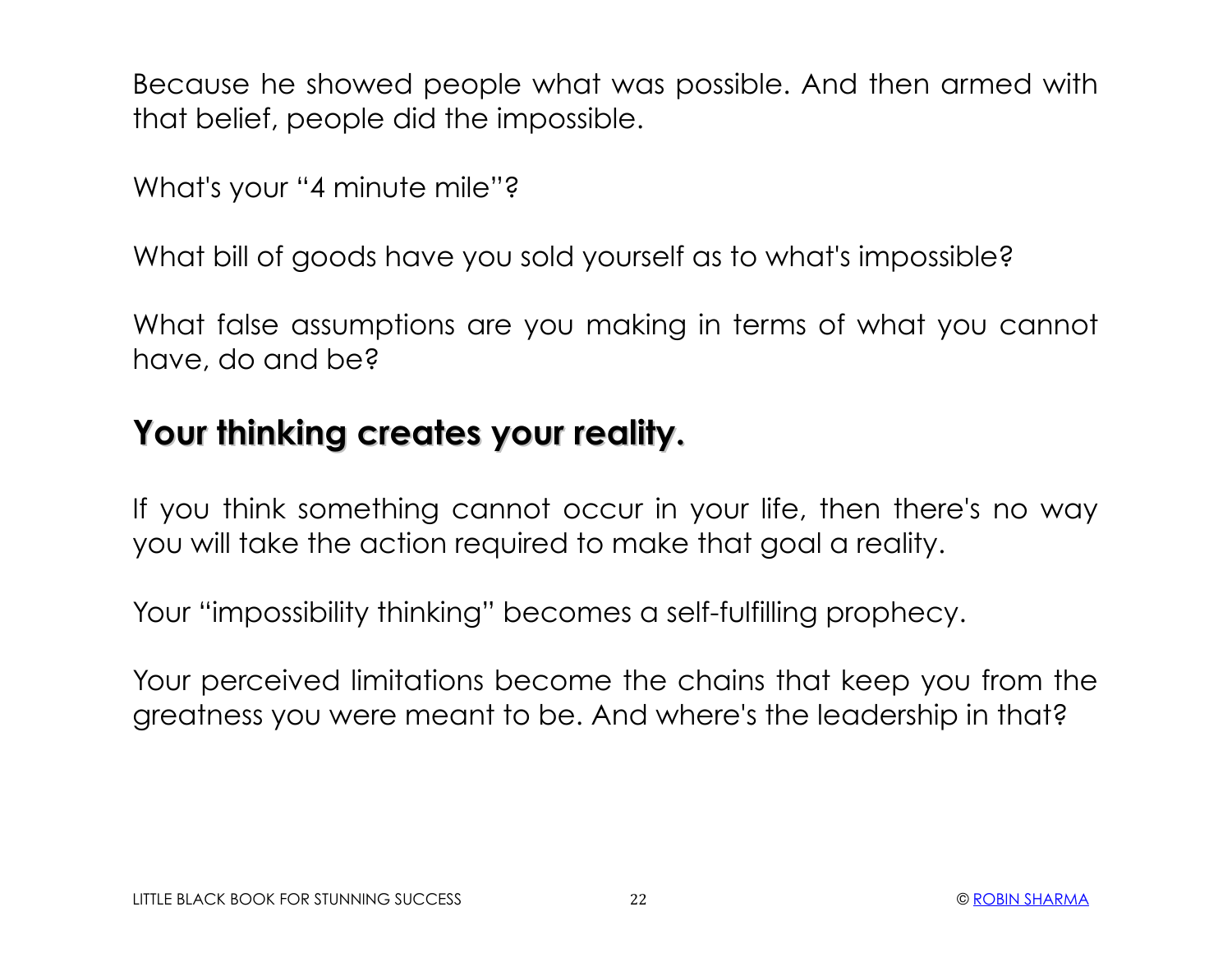### **CALL YOUR PARENTS, KISS YOUR SPOUSE AND HUG YOUR KIDS**

Ever notice that it's the people we love most that we take most for granted? Odd isn't it. It's easy to spend less time with your family because they will always be there for you (or so you assume). It's easy to put off expressing your love to your loved ones because there seems to be no urgency at play. It's easy to let home relationships slip because you assume there are more pressing things to deal with.

#### But what could possibly be more important than your family? **Is there any wisdom in being successful yet alone?**

So pick up the phone and tell your parents that you love them. Before you leave from work, give your spouse a kiss-like you mean it.

And please, please, please-hug your kids. Enjoy them while you canthey'll only be young once. And once that window of opportunity closes-it will be gone forever.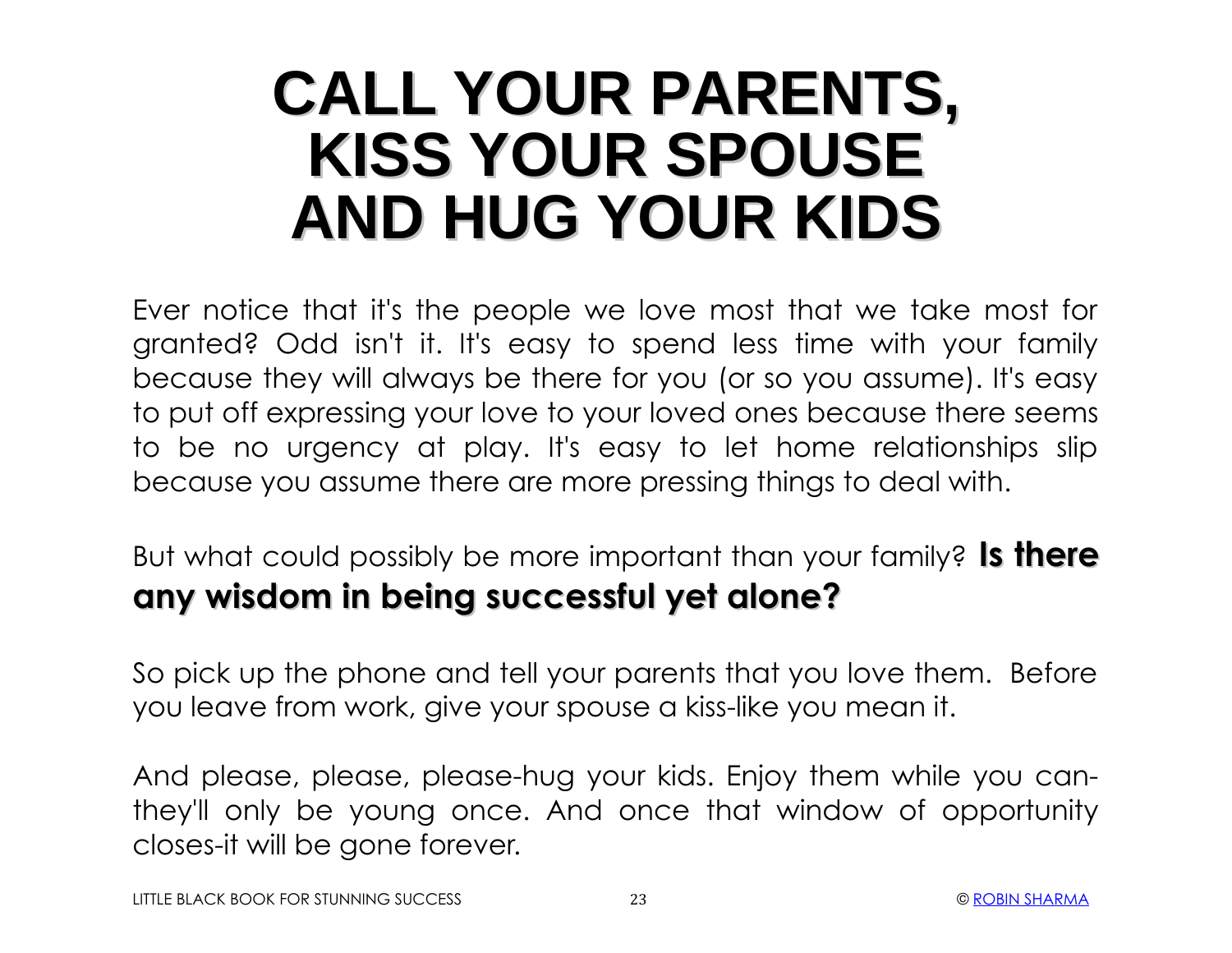# **NO TRAIN NO GAIN**

What do The Ritz Carlton, The Hotel Victor (in Miami), Nike, Amazon, Omni Health Care, IBM, Satyam Computer, KPMG and other organizations that consistently deliver near flawless execution around world-class customer service have in common?

Their management understands that money spent on training is not an expense - it's an investment.

### **If your greatest resource is your people (and who wouldn't agree with that?), then it only makes sense that your biggest investment should be in your people.**

### **Developing them. Growing them. Training them.**

In hard economic times, what's the first thing shortsighted companies cut? You guessed it - the training budget. Unbelievable. What message does that send to people?

Spectacular success in business doesn't come by luck.

LITTLE BLACK BOOK FOR STUNNING SUCCESS 24 © [ROBIN SHARMA](http://bit.ly/ldebook-robin-sharma)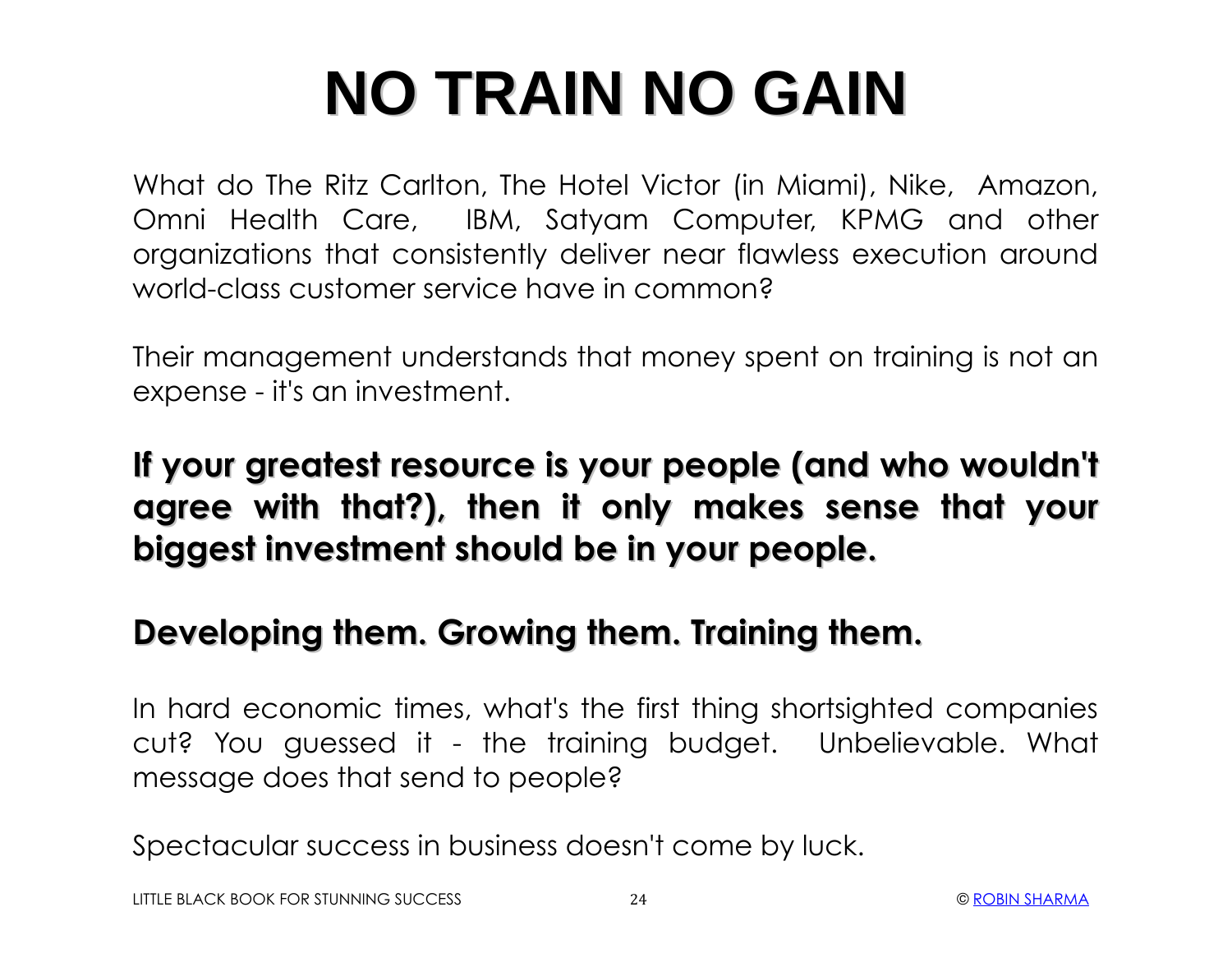The best companies didn't get to their lofty positions by chance. The great ones didn't reach the mountaintop by coincidence.

They got there by relentlessly focusing on the right things. Like delivering outrageous value to their customers. Like innovating like there's no tomorrow.

And by investing in the human beings who are at the heart and soul of the enterprise.

How easy it is to forget that the true worth of your organization walks in through the front doors of your building every morning and leaves through them every night.

No train. No gain.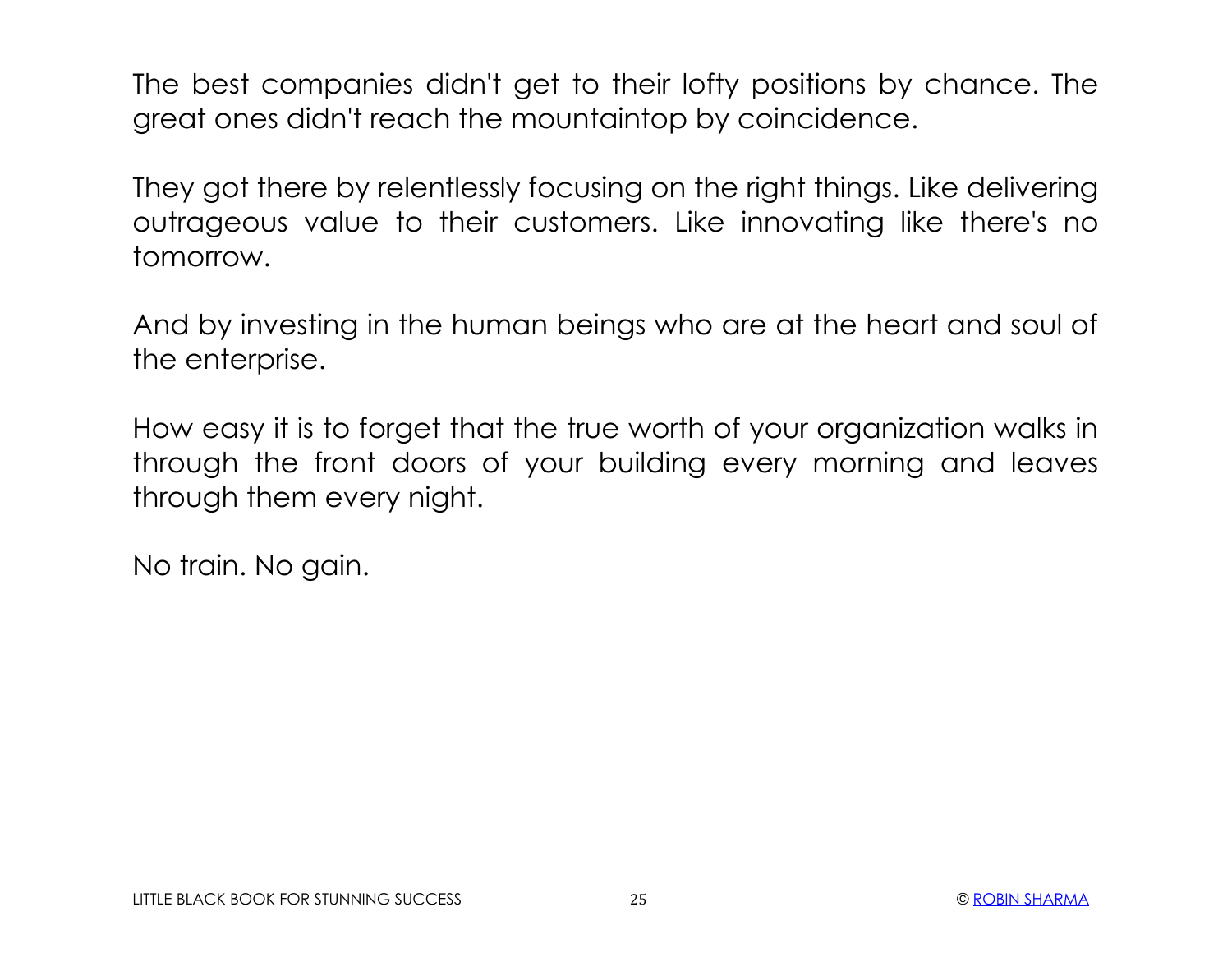# **DETACH FROM THE NOISE**

One of the primary traits of world-class performers (in business and in life) is their ability to "detach from the noise". Each day, "noise" such as little crises, minor interruptions and interesting distractions beg for our attention. To get to your own unique form of personal and professional greatness, it's important - no, essential - to detach from the noise and stay "on vision".

A simple daily practice to keep you on course to get to your dreams is spending a period immersed in silence each morning.

### **Before your day gets noisy, close your eyes and reflect on your mission. Think about your goals. Reflect on what are your most important To Dos today. Those things that will get you to your dreams.**

We all face "the tyranny of the urgent" during our days. But the best of the best stay true to their vision, values and virtues. And they ensure that the things that truly count never get sacrificed for those seemingly pressing but unimportant ones. They simply refuse to major in the minor. They avoid the noise.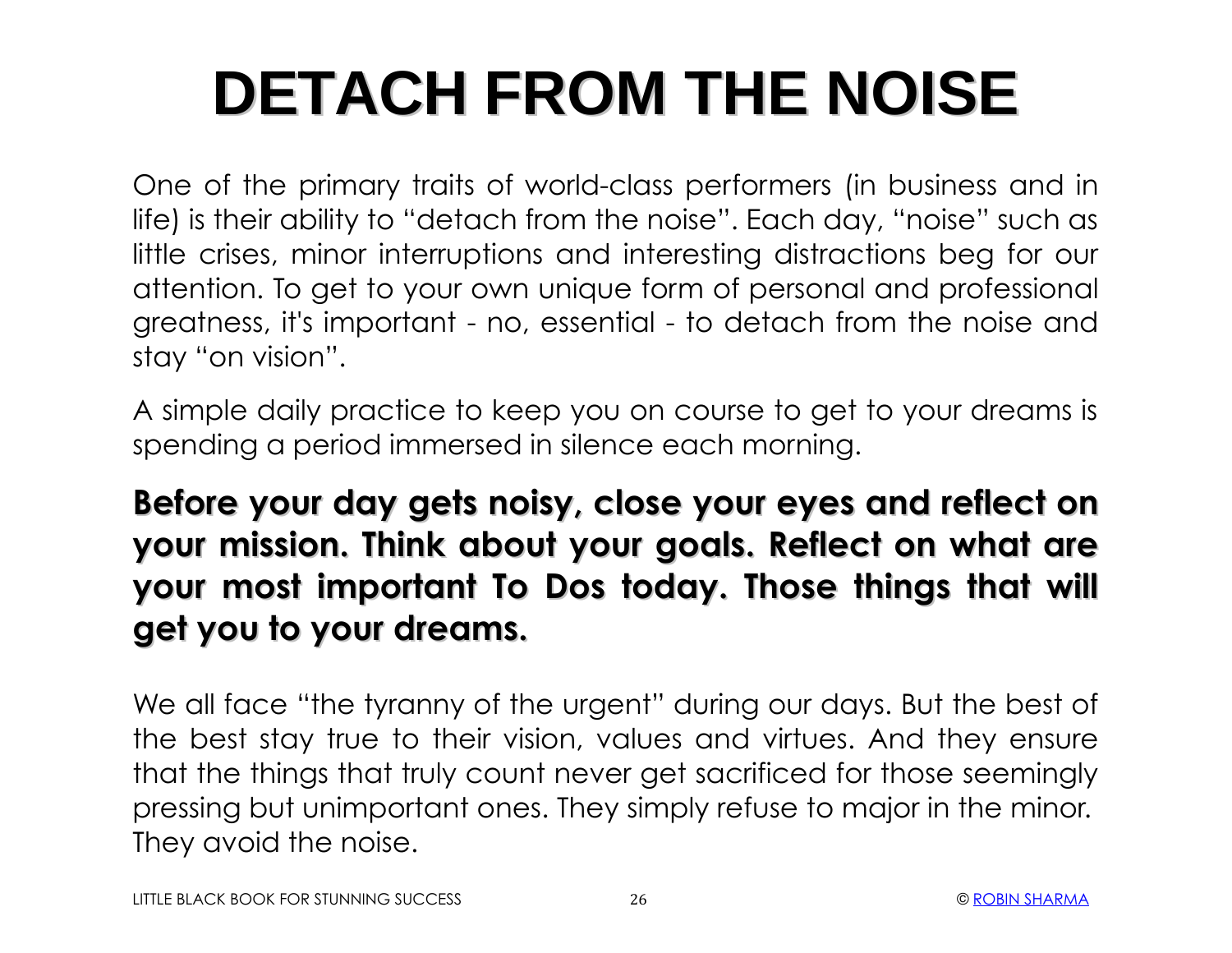### **U B ENTHUSIASTIC**

"Be Enthusiastic" smacks of trite sloganeering. "Be energetic" sounds obvious. "Be passionate" seems boring. Yet without enthusiasm, energy and passion, you cannot lead your field and an organization cannot get to world-class. (Hey, I never pretended this leadership stuff was rocket science).

The people I love to be around are often those that have a simple, heartfelt quality: they are enthusiastic.

They are open to life. They are curious. They love to learn. They smile when they see me. And they have a lot of fun.

### **Today, show up at work with all the enthusiasm you can genuinely muster.**

**See the best in people.** 

#### **Go the extra mile to wow your customers.**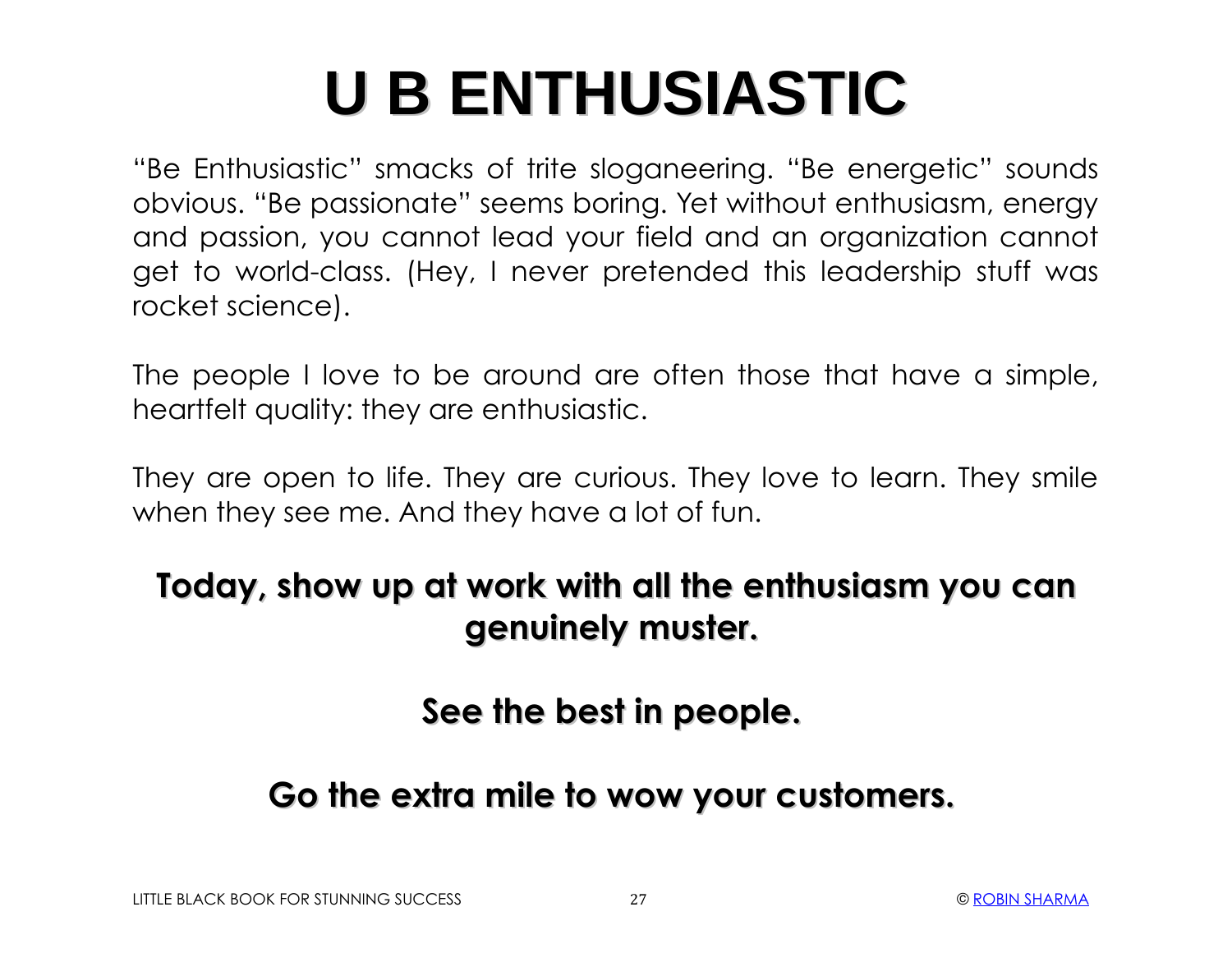#### **See the opportunity amidst a seeming setback.**

#### **Embrace change as an opportunity to grow.**

#### **Learn something new.**

#### **Have a laugh with a teammate.**

I'll be the first to agree that you can't control what happens to you each day. But with an abundance of enthusiasm, I have no doubt that whatever the coming hours bring, you will handle them with grace, strength and a smile.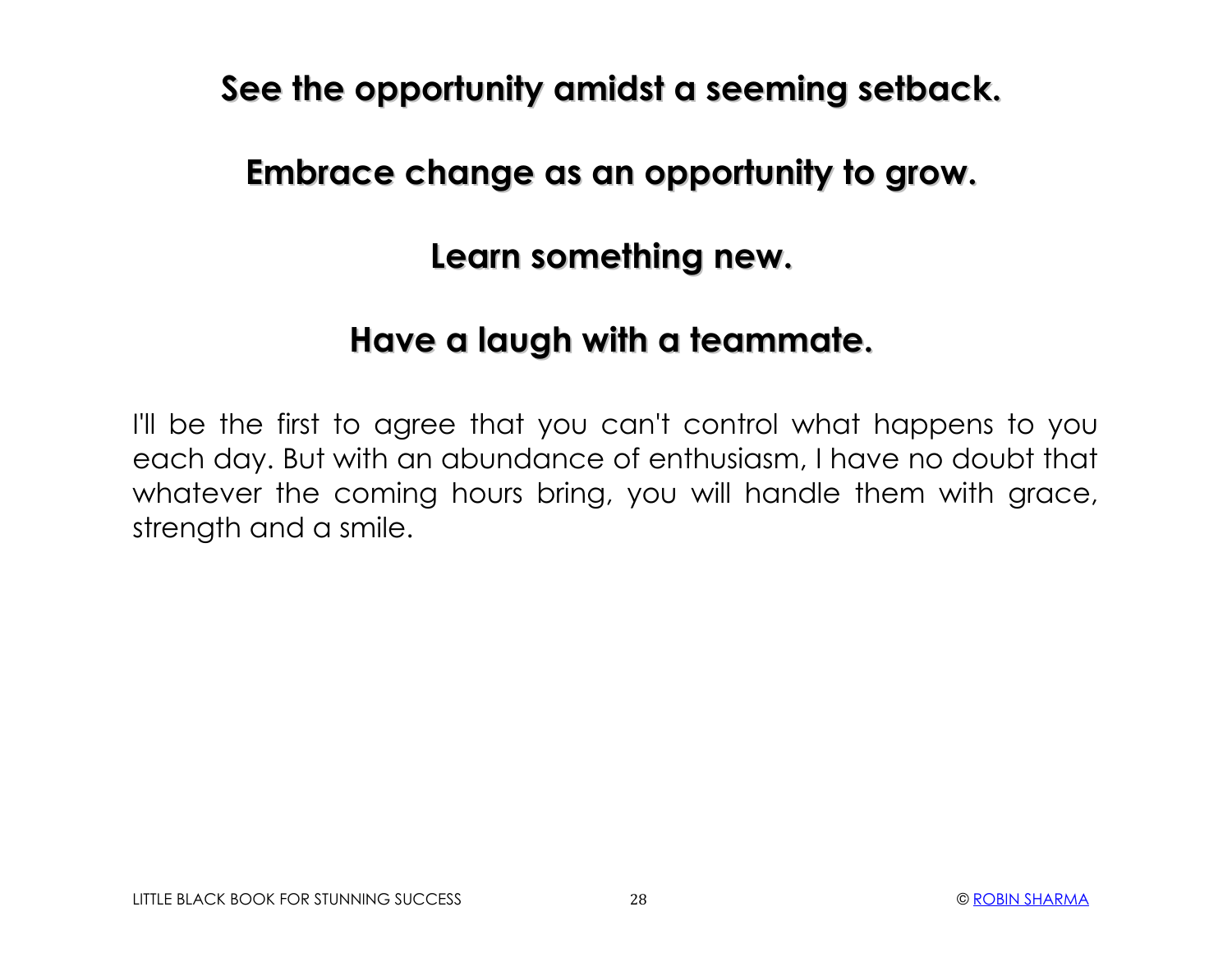### **WHY THOUGHTS SHAPE REALITY**

You've heard it a thousand times in a thousand different ways: you become what you think about. And the thoughts you use become selffulfilling prophecies. Expect extraordinary things to unfold for you, and they will.

The motivators say it. The teachers say it. The sages say it. Ever wonder why? I think I finally understand why the idea is truth. It's not some esoteric philosophy. It's simple logic. Here we go:

**The actions you take each day create the results of your life. And since every action you take has been preceded by a thought (thinking truly is the ancestor of performance), what you focus on really does drive your reality.** 

British Prime Minister Bejamin Disrael said it so well when he observed, "You will never go higher than your thinking."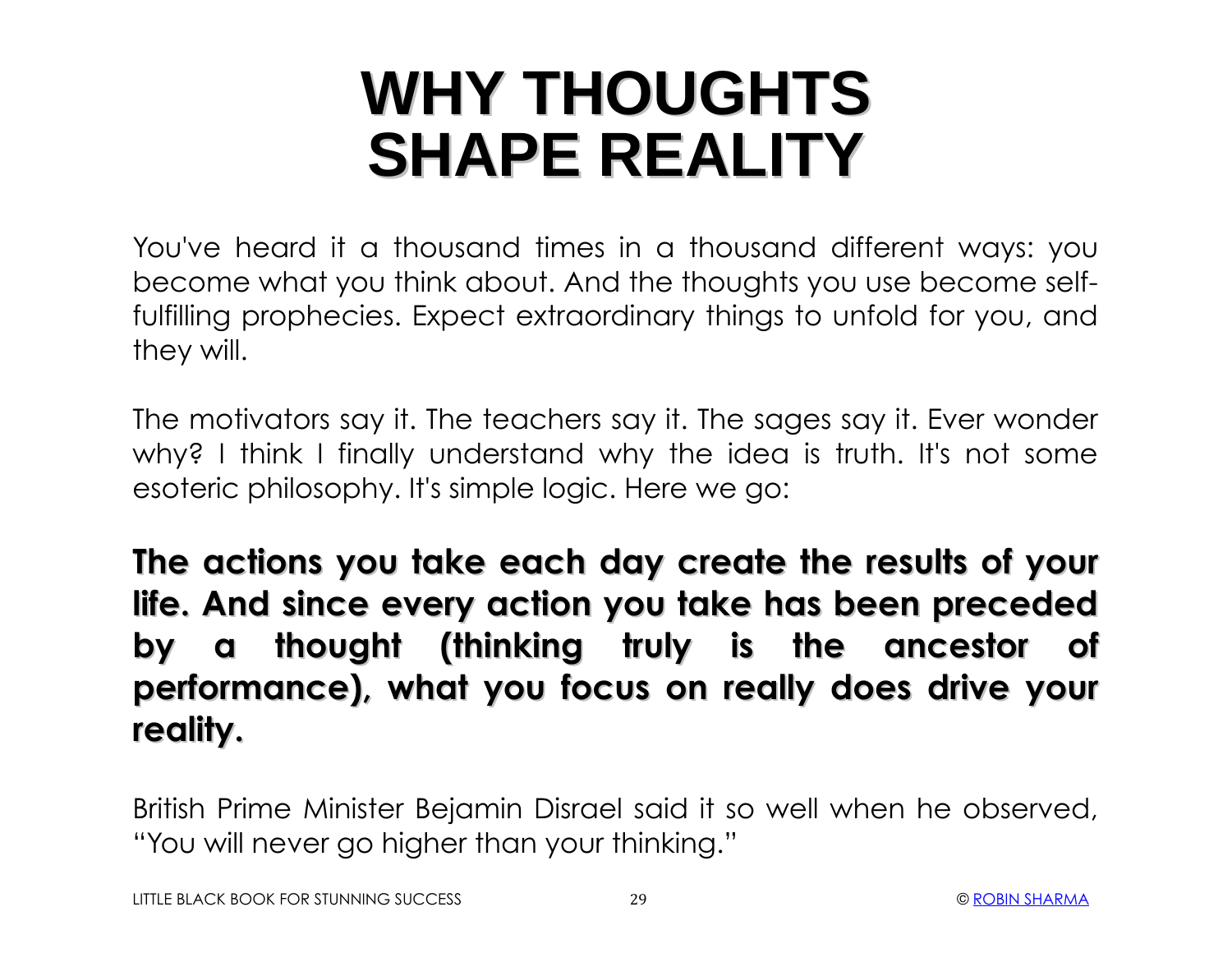A human being will never act in a way bigger than its thoughts. Dream big and your behavior will follow. Think small and you'll play small.

This concept cascades throughout every dimension of our lives.

Think people are good and you walk through your days with an open heart. And that behavior actually becomes your reality because people do good things for good people.

Think you deserve the best and your actions will reflect that confidence. Better actions will then drive better results.

Expect to be one of the great ones in your career or within your country. That brilliant thinking shapes the way you work and the way you show up in general. And that world-class conduct presents worldclass outcomes.

I hope I've expressed the point clearly. It's a big idea that is so easy to neglect as obvious. Your thoughts shape your reality. Your thinking forms your world. What you focus on expands. And what you dwell on determines your destiny.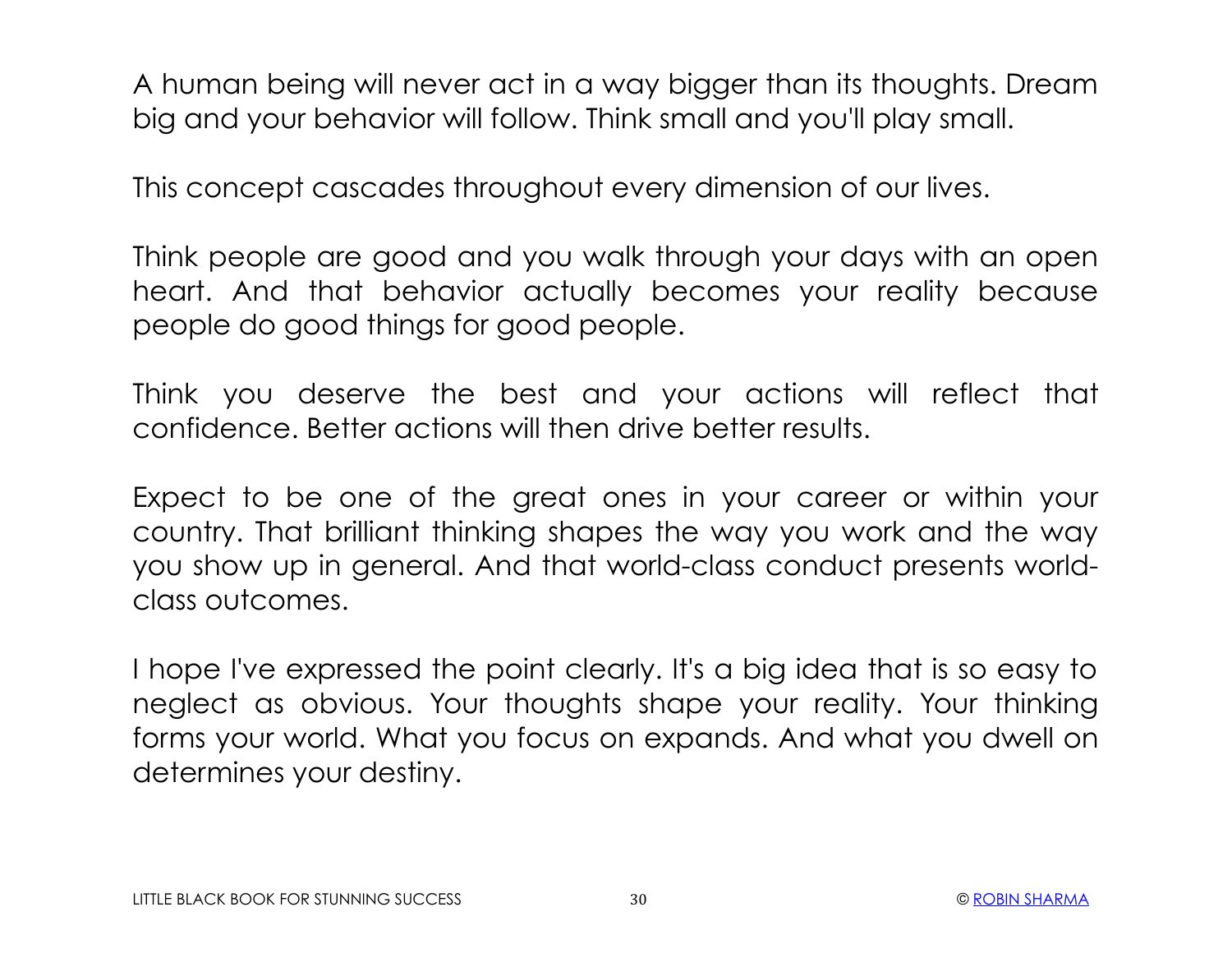# **IT ONLY TAKES A MINUTE**

It only takes a minute to tell a loved one you adore them

It only takes a minute to run towards a fear

It only takes a minute to set a big goal

It only takes a minute to drink a glass of water

It only takes a minute to read a great idea (that just might rock your world)

It only takes a minute to write the most beautiful thank you note you have ever sent your parents (or a teammate or a customer or a high school teacher who blessed your life)

It only takes a minute to smile

It only takes a minute to connect to a friend or a co-worker

It only takes a minute to help a human being in need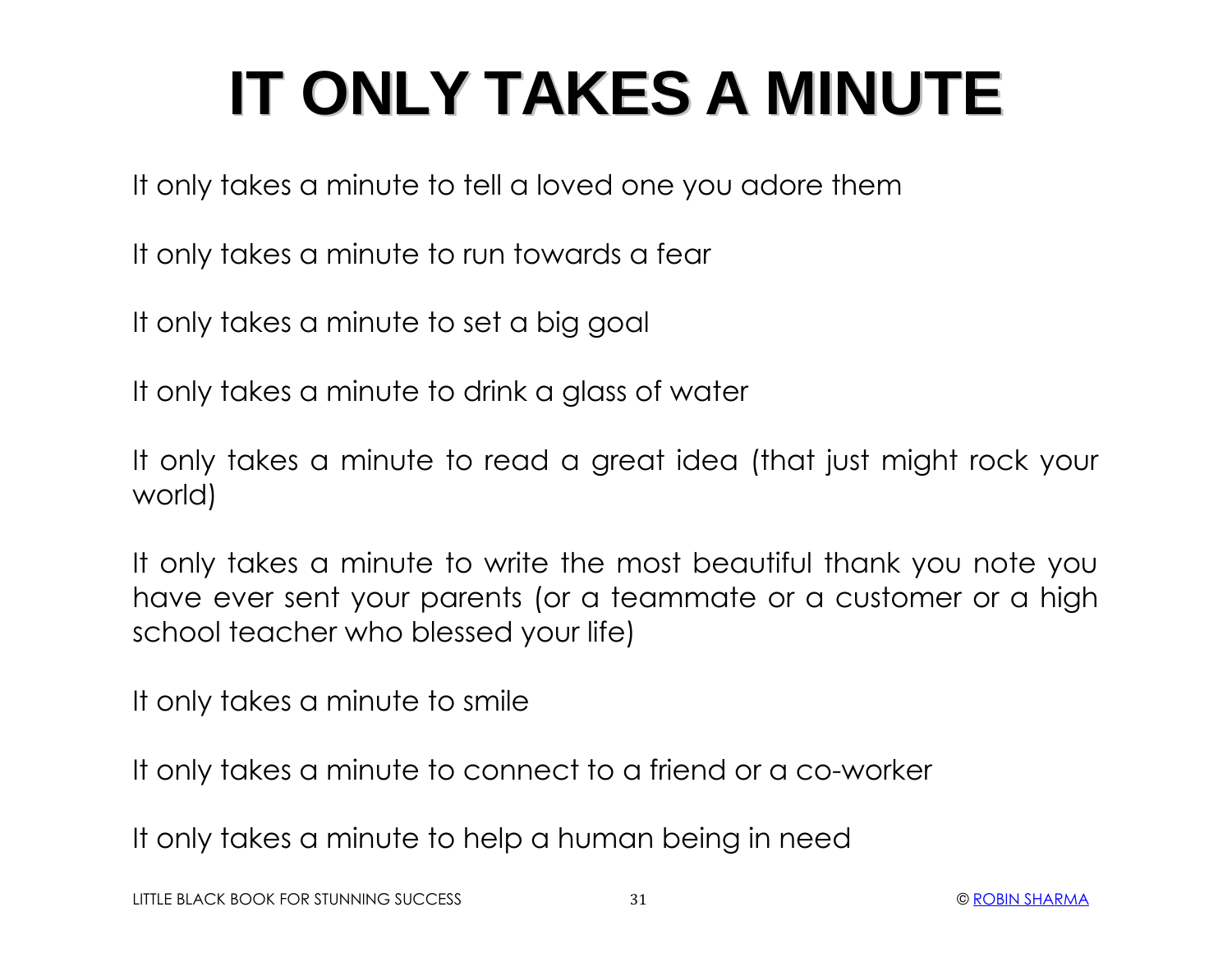It only takes a minute to raise your standards to world- class

It only takes a minute to go the extra mile at work and wow a customer

It only takes a minute to reflect on what you can do today to be better than you were yesterday

It only takes a minute to embrace change

It only takes a minute to make a new choice that will lead to your best life.

### **Make the best of your minutes. Each one of them makes up your life.**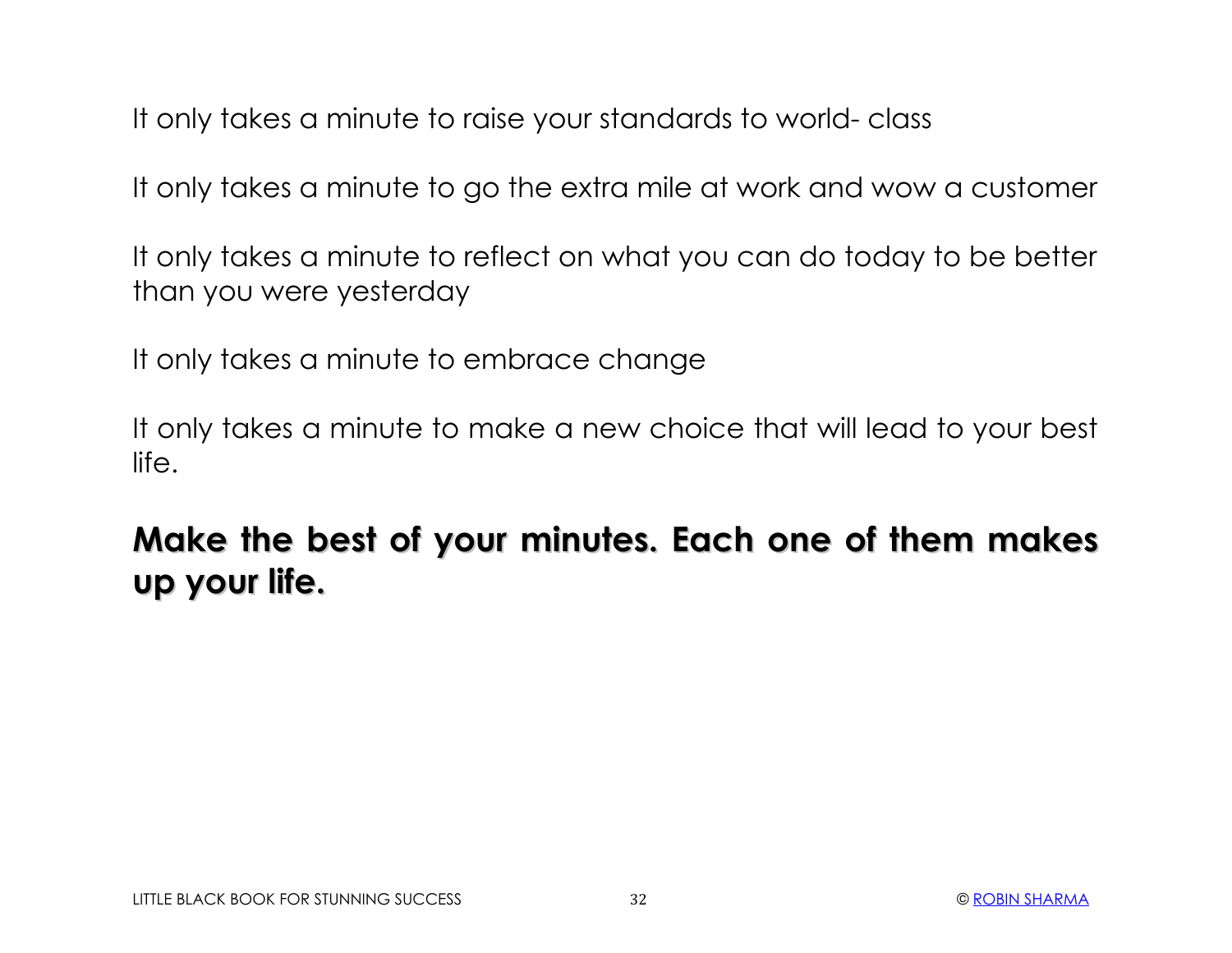# **TELL GREAT STORIES**

**Big idea:** People step into the stories you create for them. People generally behave in a way that meets the expectations you have of them. People generally conduct themselves in alignment with the belief, faith and trust you've developed around them. And they mostly behave in accordance with the tightly cherished perceptions that you've structured about them.

Tell your kid that she's your hero each morning and that kids going to shine like The North Star for the rest of her life (tell your kids they're amazing at least 500 times a day; and hug them like you'll never see them again).

Tell your teammate that you wish you were half as good as them and you've just created a space of possibility for that human being to step into (and up to).

Tell the person who serves you your next restaurant meal that you appreciate them and then flash the most honest smile you can muster (doesn't matter if your tired - leaders do what's right versus easy). Do so and you've just reminded a human to be human and spread some of your stardust (and you might just get a free meal).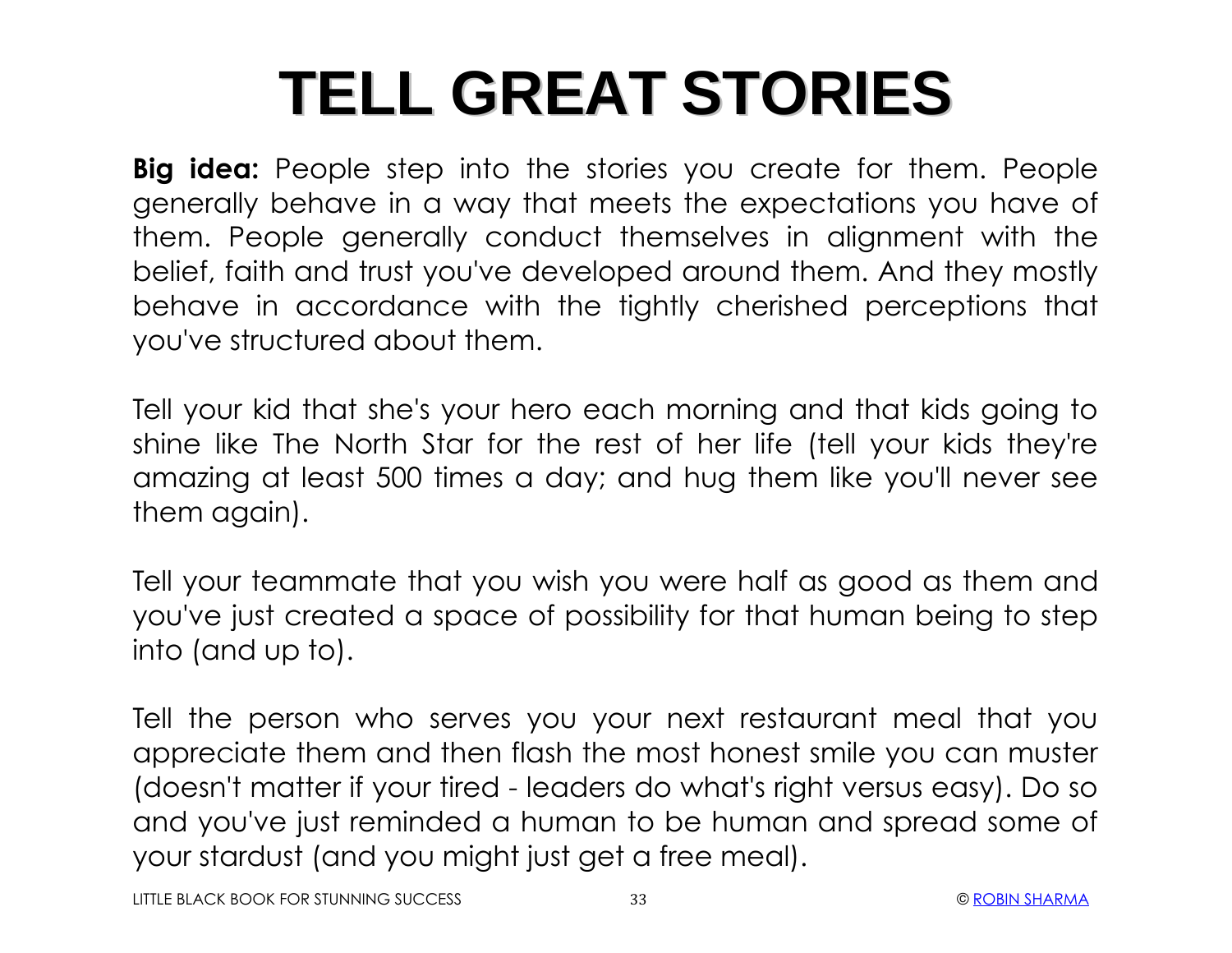Tell good stories.

### **For every person you meet, suggest (by your words, your tone, your behavior and your energy) that you have a story deep in your mind of how great they are.**

See the best in people.

Look for the greatness inside them.

Remind people that they were meant to shine.

By the stories you tell them.

About their magnificence.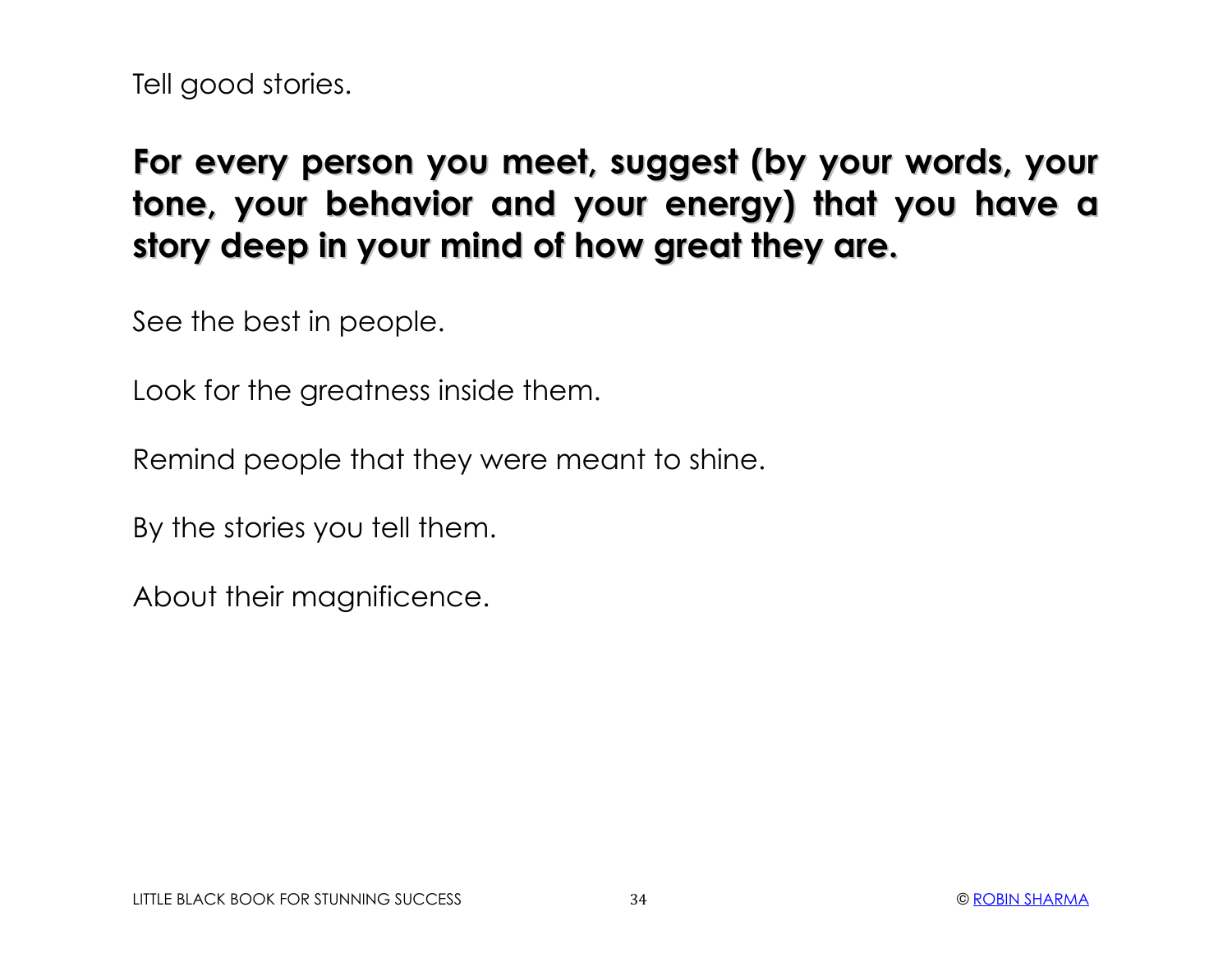### **ASK, ASK, ASK THEN ASK SOME MORE**

You'll never know if you don't even try. There is giant power in asking for what you want. All too often, our internal chatter prevents us from taking the steps needed to get us to our own unique form of greatness. We get kept small from our inner imaginings-so many of which are lies.

### **The best of the best, those who live glorious lives - that matter - ask like crazy.**

They understand that it's a habit that must be polished for it to shine. And the more you do it, the easier it gets (like any skill).

**And so they ask. For the support and help they need at work. For the understanding they may seek at home. For a break they need for their business. For a better table at their favorite restaurant. For a better seat at a sold-out concert.**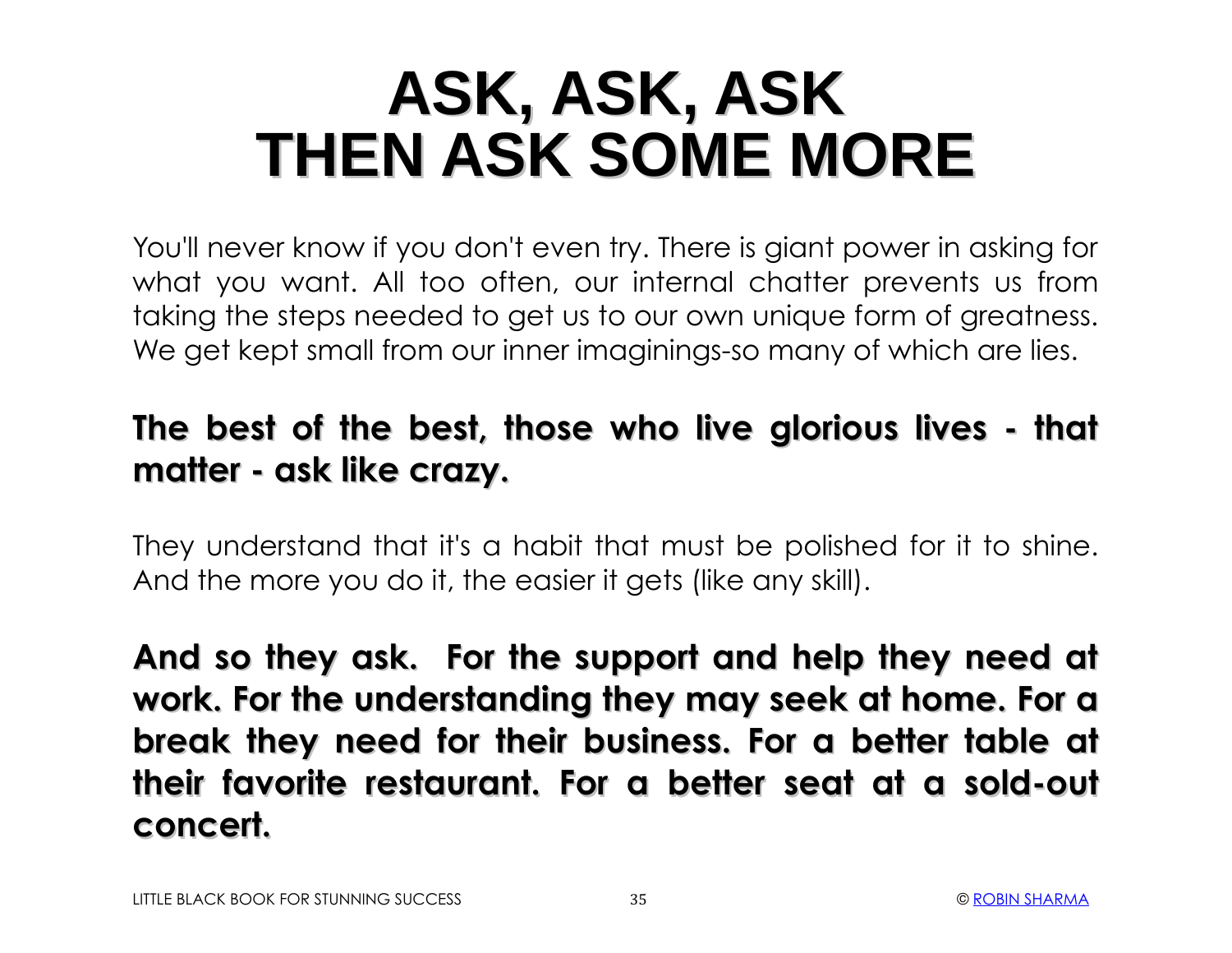### **And because they ask more, the get more (success always has been a numbers game).**

Nothing happens until you ask. People are not mind readers. They need to know what's meaningful to you, and if you ask nicely, they just might say yes.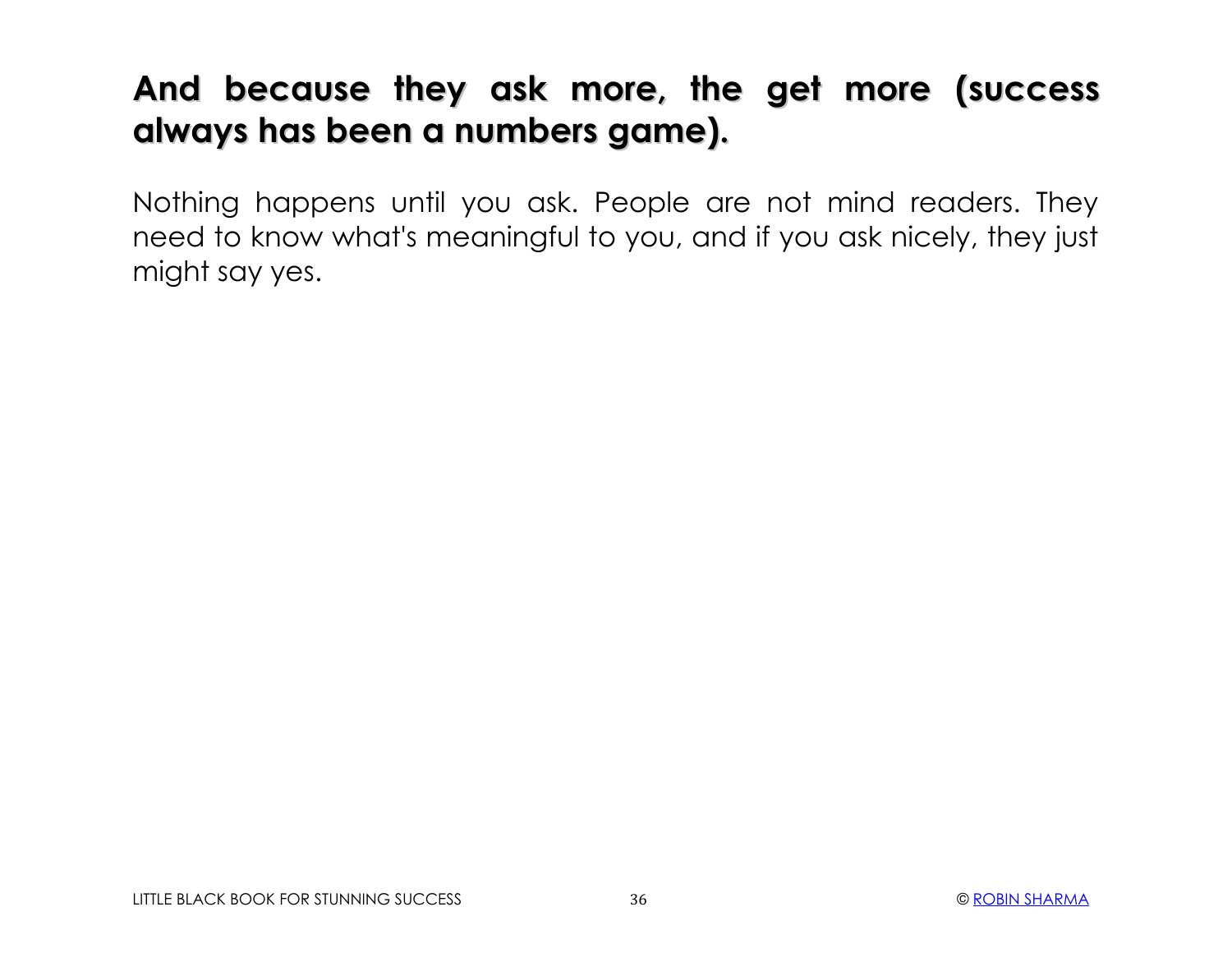# **DO GOOD TO FEEL GOOD**

So easy to forget this one: doing good makes you feel good. Being kind to a co-worker not only enables and elevates them - it lifts your mood. Adding outrageous value to a customer and making them feel like the VIP that they are not only makes them your goodwill ambassador (spreading word of your services like a virus) - it unlocks a wellspring of positive sensations inside of you. Going the extra mile for your spouse or your child not only leaves them better than you found them - it helps you feel connected to the ones you love (which promotes happiness and fulfillment).

Not only do good things happen to good people (life's got this really fair accounting system; Nature must have an MBA in accounting), but people who do great things get to feel great feelings.

This isn't some "soft" idea (and if ideas like these are so "soft" why are they so very hard to do?; anyone can be cranky or unkind or mediocre.

Being positive and kind and excellent takes a lot more discipline and power).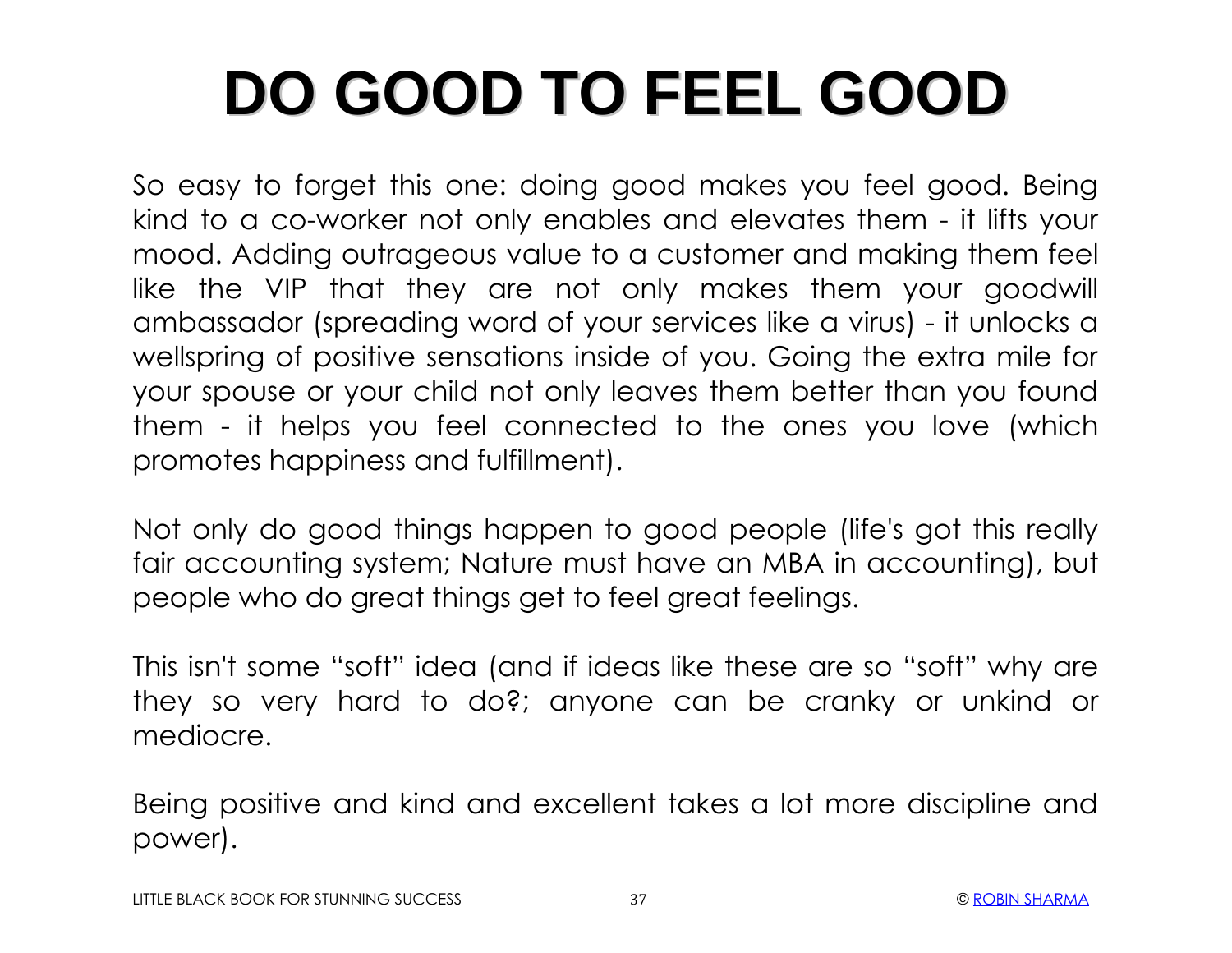No, this thought I'm sharing isn't "soft" at all. It's a practical, powerful insight that will lead you to real results - in your business life. In your personal life. And in your inner life.

**Do good for people.** 

**Do good work.** 

**Think good thoughts.** 

**And be good to yourself.** 

#### **Good things will happen.**

Okay, I'll stop using the word "good" now...it's just that it feels so...good. Oops-did it again. Sorry. :)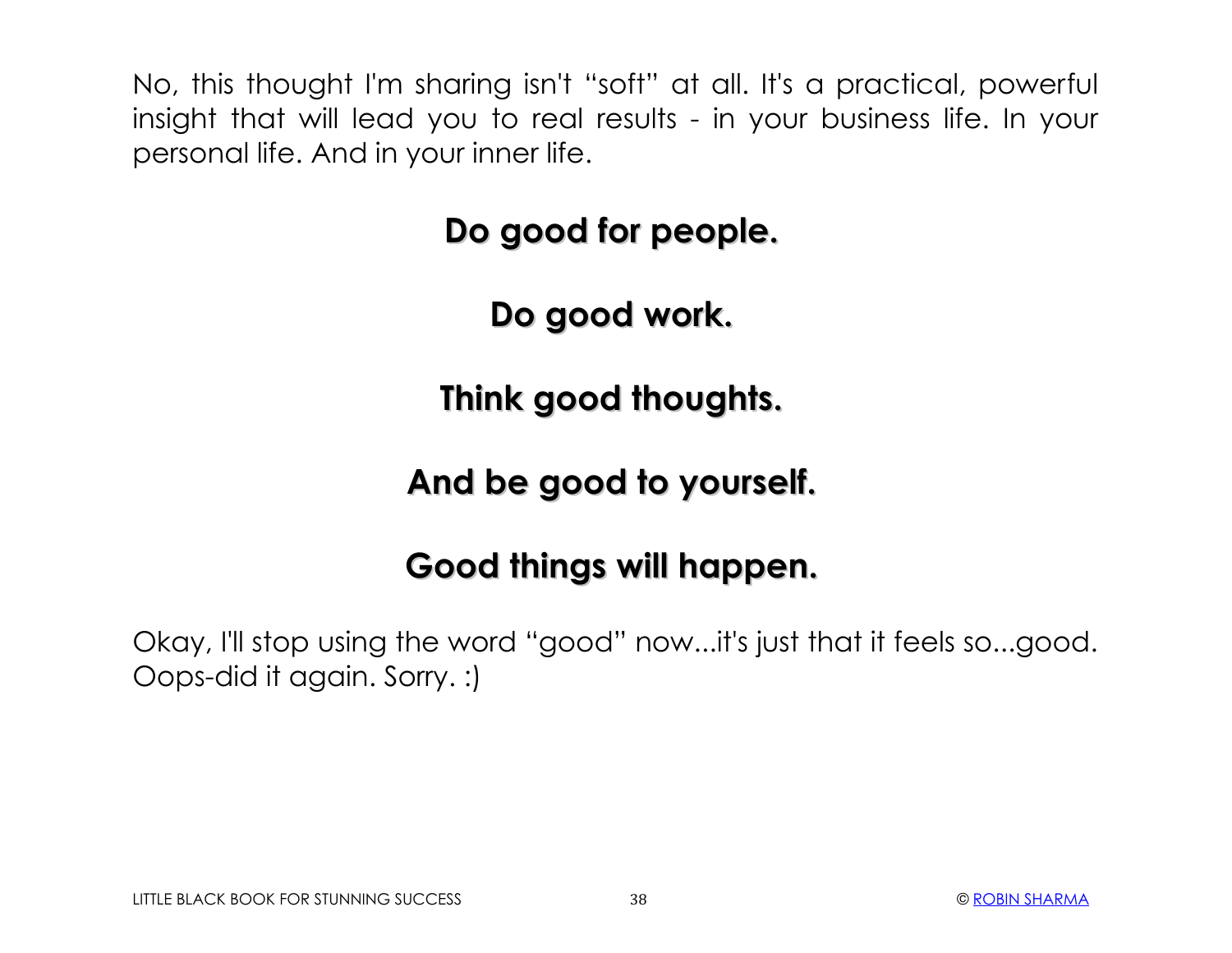# **FIND POCKETS OF PEACE**

Noisy world we live in. People talk loudly on cell phones. Ring tones can be heard in once serene restaurants. Most cars have radios on. Most homes have TVs on. I saw a man chatting on his Blackberry while eating his oatmeal yesterday. Not good for digestion.

Each of us - I suggest to you - must find "pockets of peace". Time for what I call "The 3 Ss":

#### **Silence, Solitude and Stillness.**

At least, find some time (say 15 minutes a day) to be quiet.

#### **Think. Reflect. Be.**

That best practice will make you soooo much better at work, at home, with self.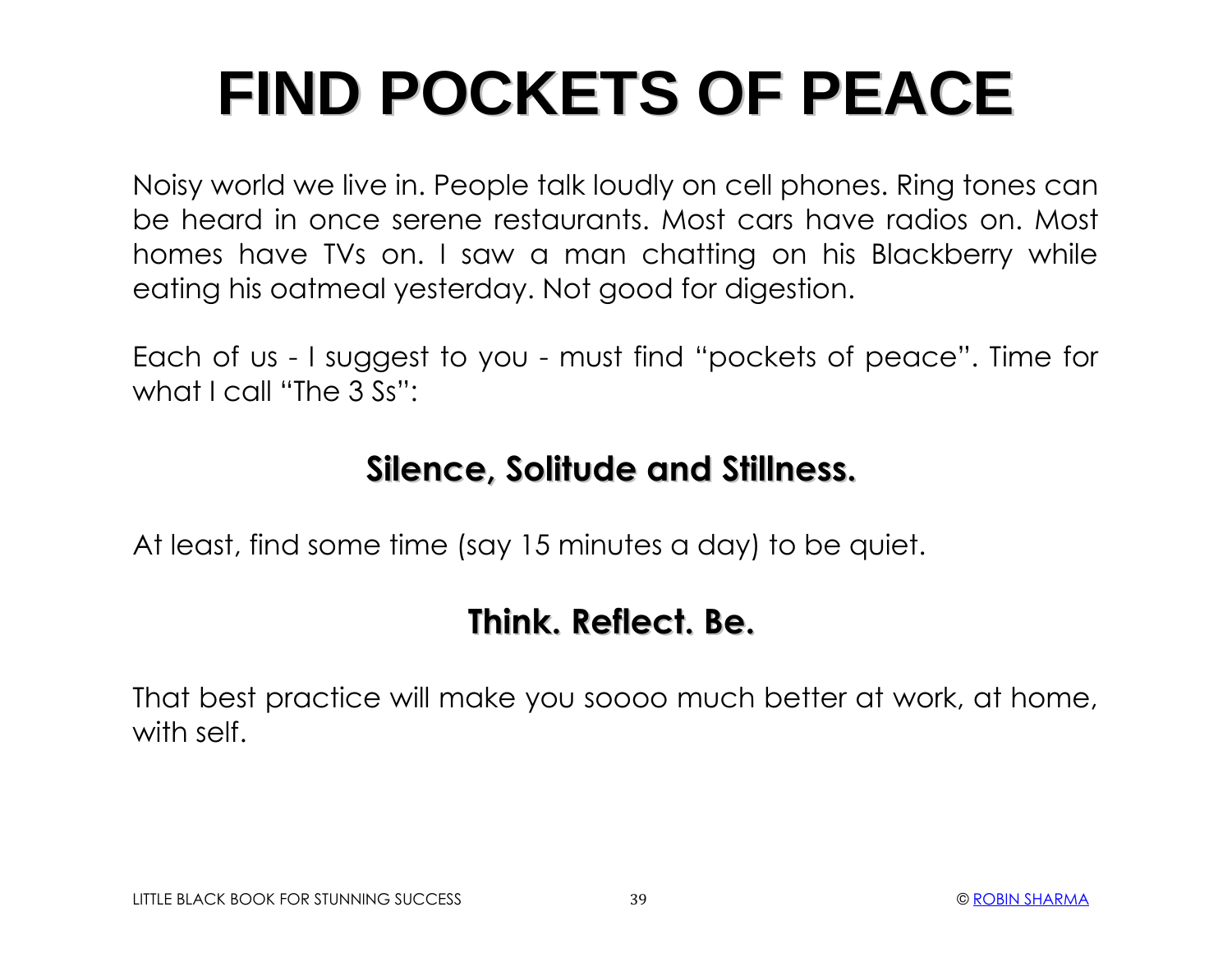#### **Some Practical Strategies:**

- When you are in your car/in a taxi, keep the radio off. Use that time to renew. To observe. To introspect.
- Take 15 minutes before you sleep to immerse yourself in peace. Just chill. Get comfortable with no noise. Get comfortable with yourself.
- Make your home a sanctuary. It's a wild world (jungle?) out there. Create a deeply peaceful home environment. Reduce clutter. Cut back on the noise. Get one of those mobile water fountains.
- Take a daily vow of silence. This one isn't just for monks. It's for smart execs, entrepreneurs, businesspeople. Big idea here: talking consumes a ton of energy. I can't believe how much some people talk. All day long. On their mobiles. At the water cooler. On the train home. Exhausting just watching them. Be silent for 15 minutes a day (at the very least). You'll have more energy. More peace. More joy. Better performance.

So chase - no, hunt peace down. Fight the noise. Get away from the maddening crowds - at least for a bit. You'll be glad you did.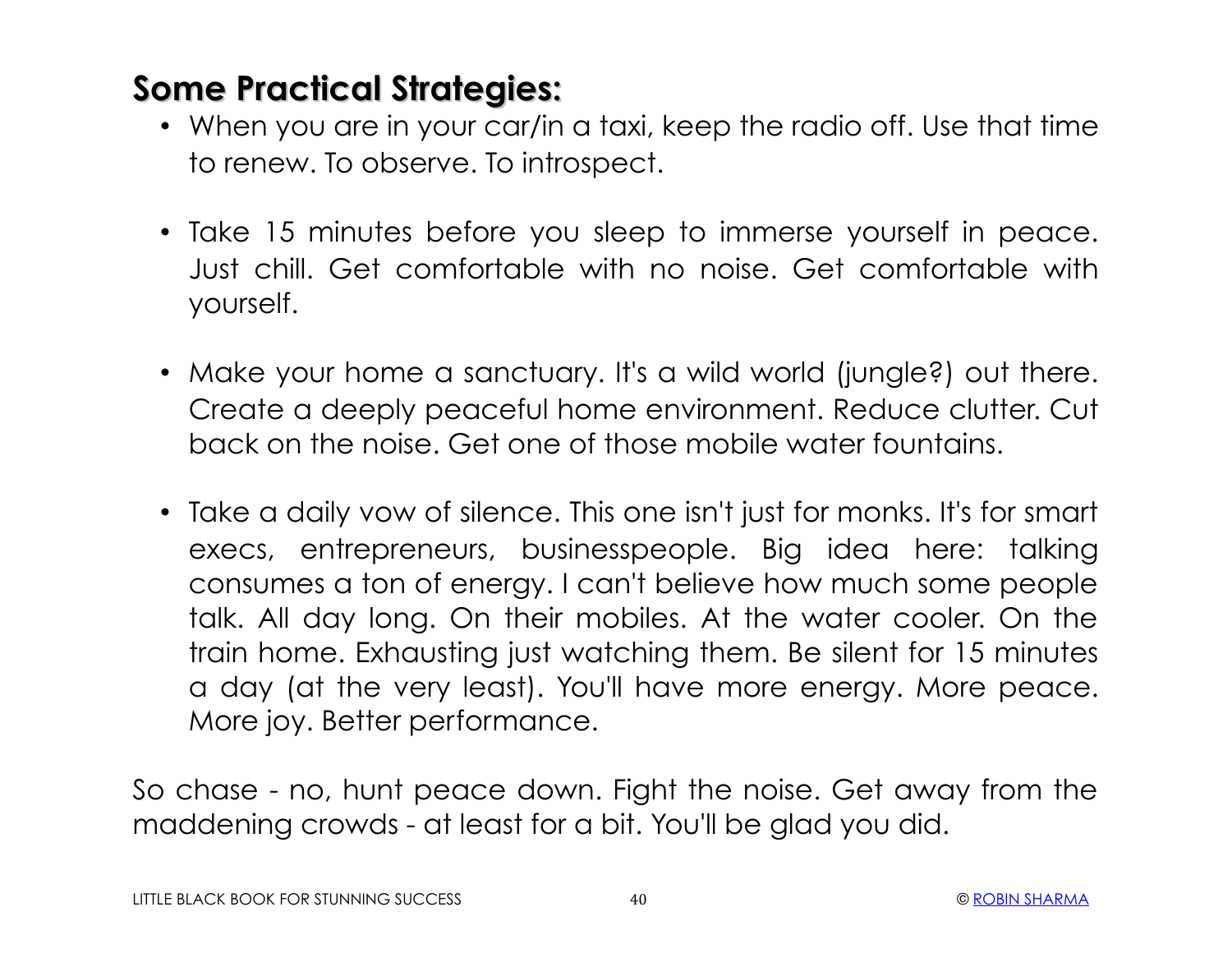# **THIS DAY IS SPECIAL**

I'm up early. Drinking coffee. Listening to Morcheeba. Writing in my journal. About where I'm at in my life, as I close in on 42. About what I'm grateful for (for example, people like you who allow me to do what I do - thank you). About what needs to get done in the coming days/weeks/months/years for me to feel like I've made my impact and done my dream.

Then an insight surfaced. Needed to share it with you.

The compelling idea: This day is so very special.

Sure, it arrives like all the others. Looks the same. Might even feel the same. But it is unique. It'll never come again.

Time's like that, come full of promise and leaves before you know it.

#### **What you do between today's sunrise and sunset is creating your destiny, your future, your legacy. And a single choice you make today can change your life over**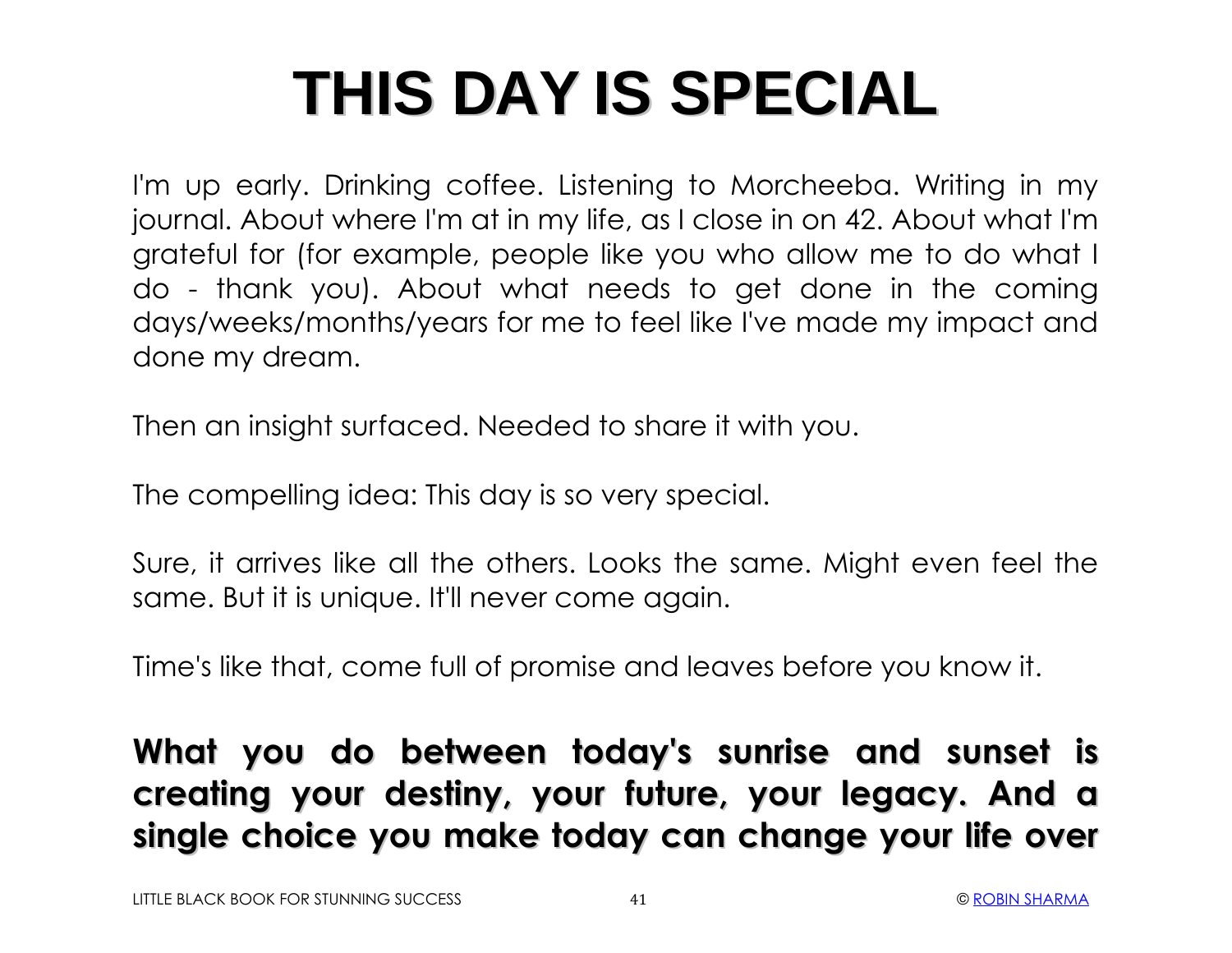#### **the coming months if consistently acted upon.**

Spoke to a friend last night. He said something I slept on: "My wife's God is money. My God is time."

I get what he meant: he knows time is the scarcest resource. Use it well and life sends you the extraordinary. Waste it and your heart feels empty. And your life looks hollow.

This day is special. Honor it. Do something great today. I know you can.

Will you?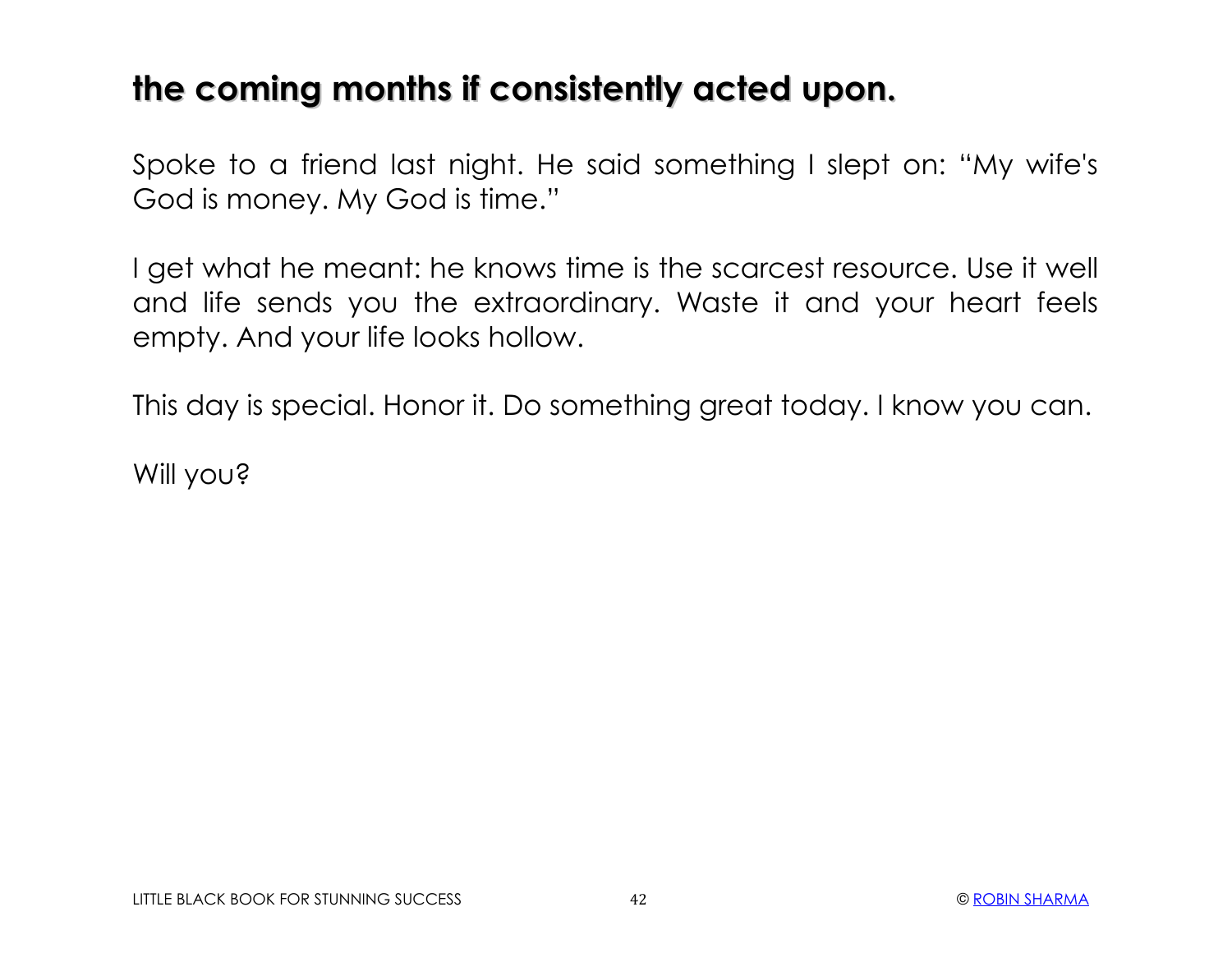# **FEAR AS GROWTH**

Fear can be scary. When it surfaces, we are wired to run. To avoid it. To consider it as a bad thing. Not true. In my mind fear is beautiful. An opportunity. A gift.

On the other side of every fear that is keeping you small is your natural power (and your authentic greatness). To run from your fear is to run from the brilliance you were meant to be. A fear is nothing more than a doorway into the highest version of your highest vision. The things that scare you are spectacular opportunities to discover more of all you are meant to be. Fear isn't bad. Nope. It's all good. Leads to confidence (if you do what you fear). Leads to self-respect. Promotes growth. Makes you better.

So today, at work or at home, if something comes up that causes you to feel like running/avoiding/resisting, don't make a beeline for the door.

**Instead, show up like the leader you truly can be - and embrace the opportunity you've been presented. Because what you resist will persist. But what you befriend, you'll transcend.**

LITTLE BLACK BOOK FOR STUNNING SUCCESS 43 © [ROBIN SHARMA](http://bit.ly/ldebook-robin-sharma)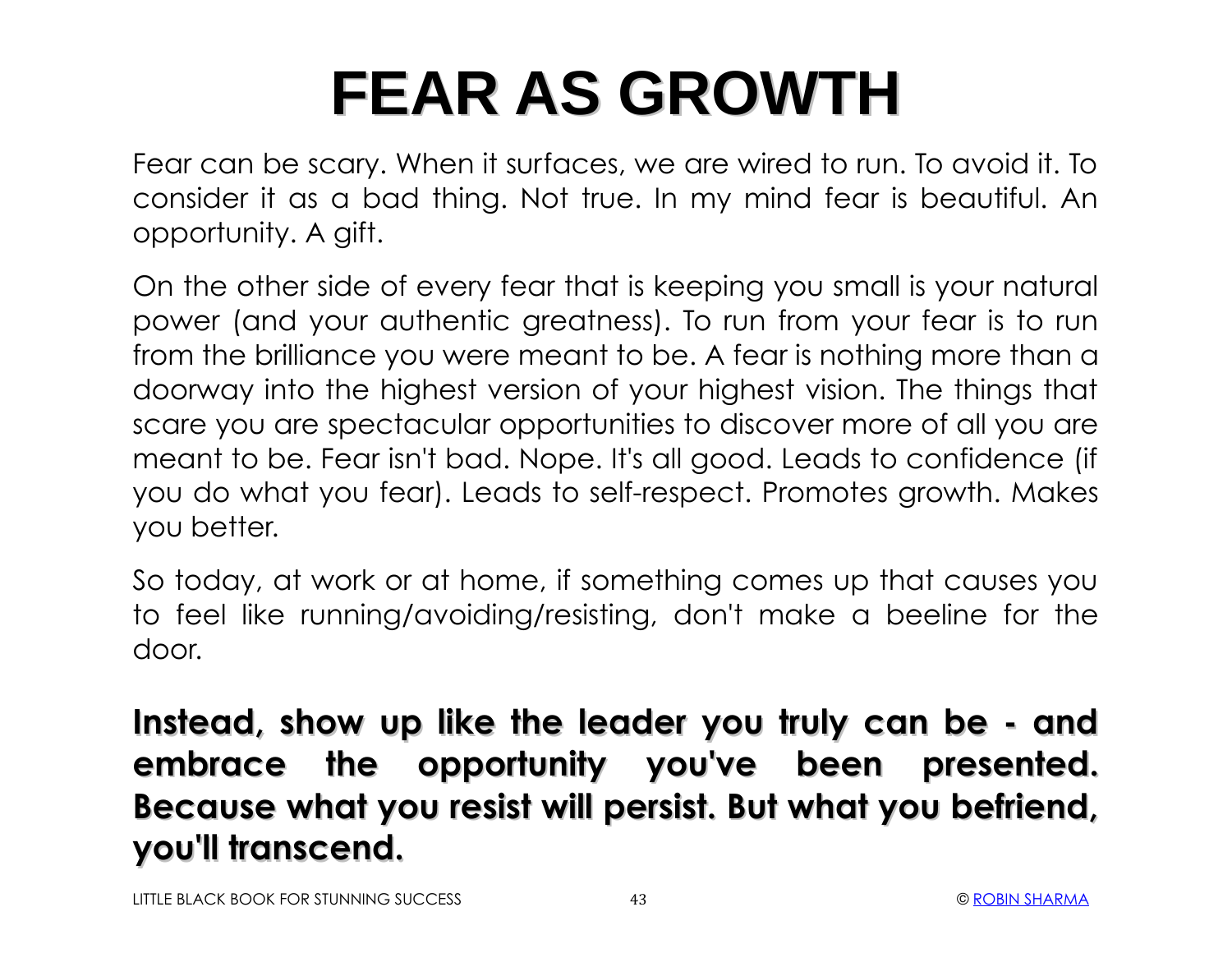### **PRACTICE THE LARRY KING RULE**

I remember watching CNN talk show host Larry King being interviewed on PBS by Charlie Rose. Said something that I've carried with me to this day. A simple point (like the best points): work out first thing in the morning - then what should get done gets done. Perfect.

Health is your wealth. Without it, you have nothing. You know that (do you live that though?). I had coffee with an amazing friend/thinker last week. He's in his early forties and operates at a rare level of fitness. "Robin, my philosophy is that the way I treat my body now determines whether I'll be healthy or sick when I'm seventy." Brilliant insight. And he works out in the morning.

So here are the 7 reasons to exercise in the morning that I teach my executive coaching clients as well as the organizations we work with to unleash the potential of their people:

**#1.** As Larry King suggested, if you work out early, it just gets done. Otherwise, it's so easy to come up with excuses not to work out as your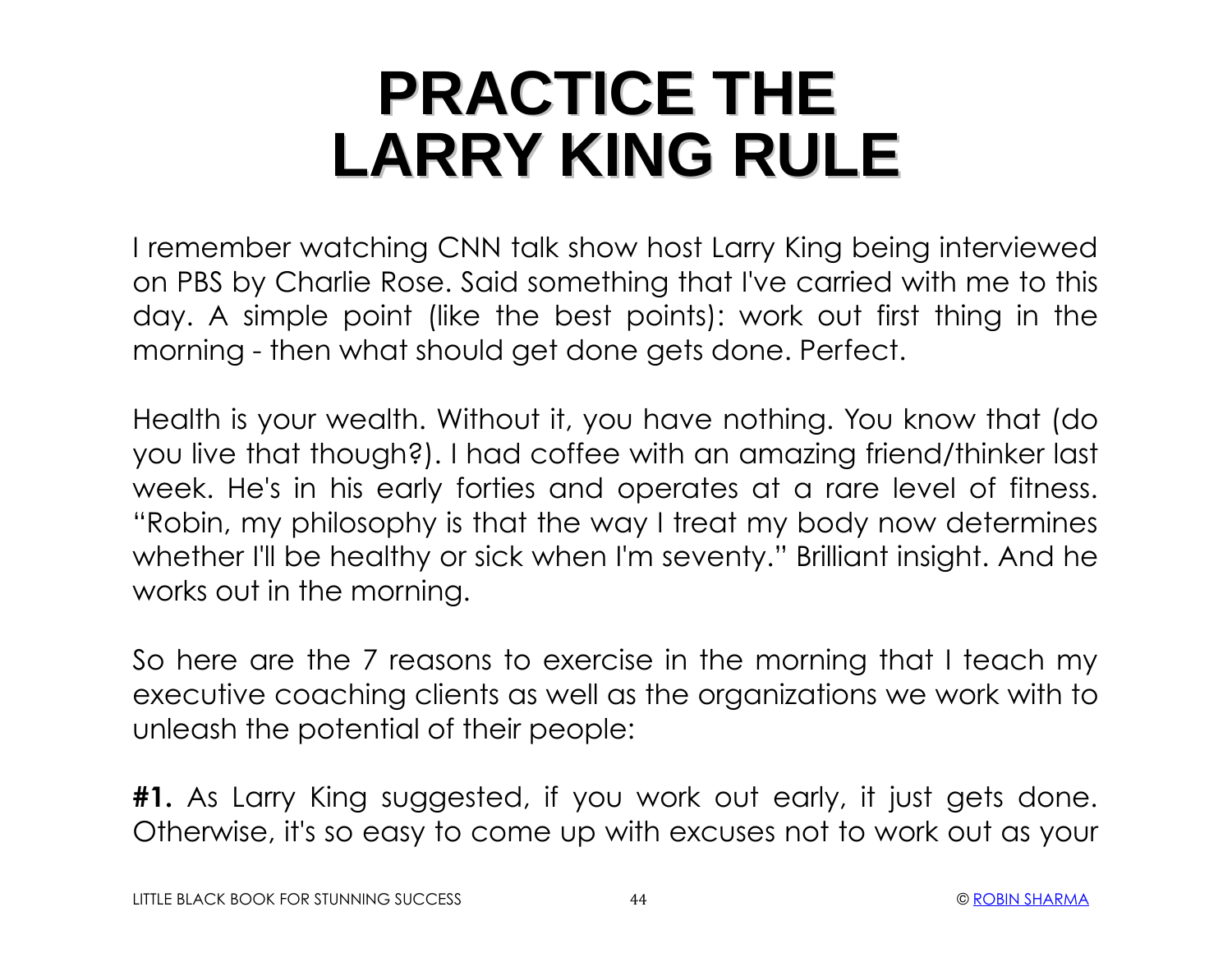day unfolds (hungry/tired/stressed out/need to go home to my family/tomorrow will be a better day to do it)

**#2.** By working out in the morning, you actually jump start your metabolism and start up your fat burning engine within. So your workout has an even greater impact and more leverage.

**#3.** By working out in the morning, you'll make better choices around your diet (isn't that true?...when we feel fit, we eat better)

**#4.** The burst of energy that an early morning workout provokes will sustain you and keep you energized all day. Increases your stamina.

**#5.** The endorphin rush that your morning workout generates makes you feel happy - which carries through each of your day's remaining hours (that alone is worth it; there IS a "secret" to happiness. Cost: a pair of running shoes).

**#6.** An early morning workout burns off your stress. And it increases your perspective. Problems just don't seem as big. And creativity soars. You can handle the day with far greater focus, resilience to change and calmness.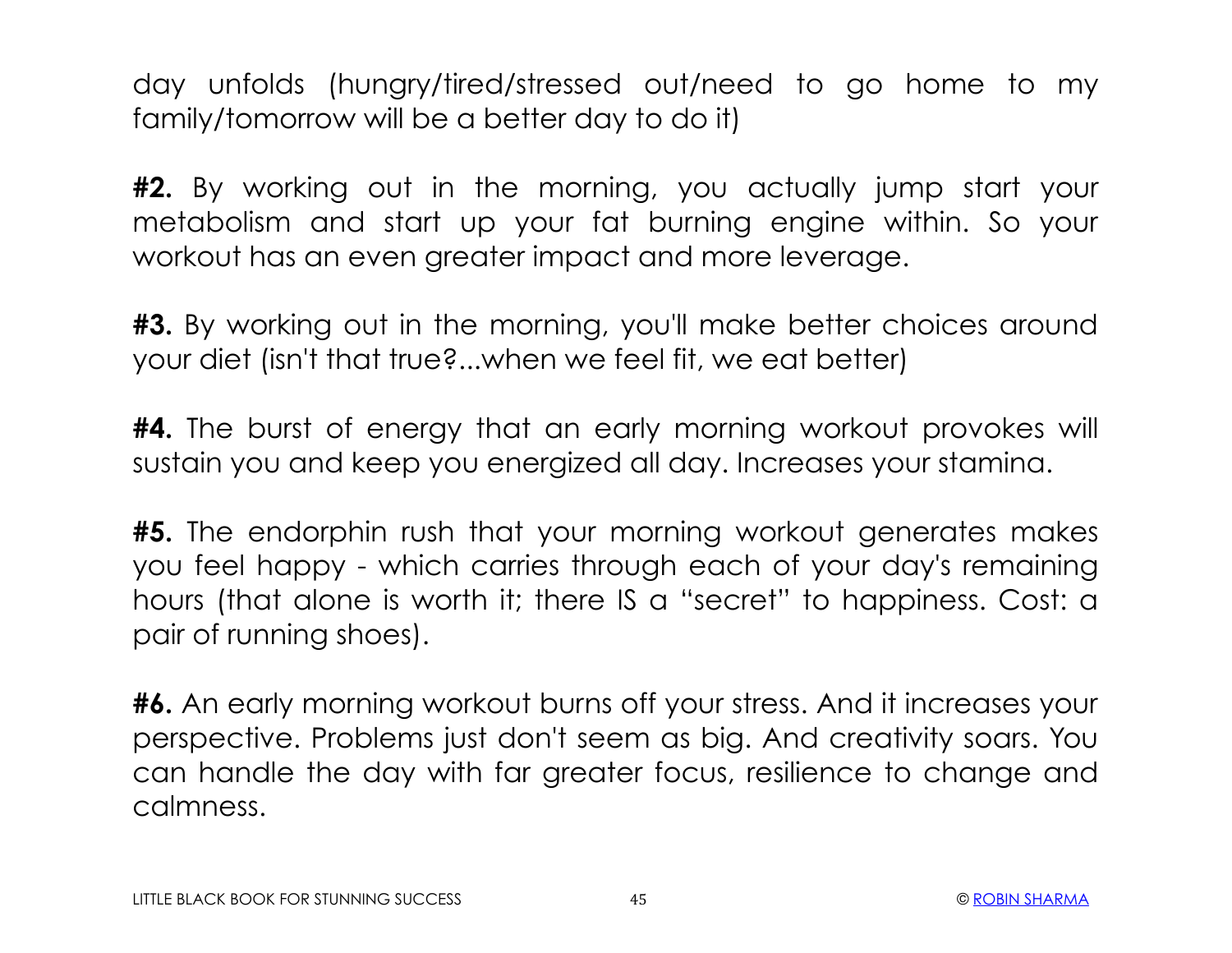**#7.** The morning workout will help you to think more clearly. As the best businesspeople are those who are the best thinkers (and decisionmakers).

So join me. Please. Get up early and exercise. Simple idea. That just might revolutionize your career as well as your life.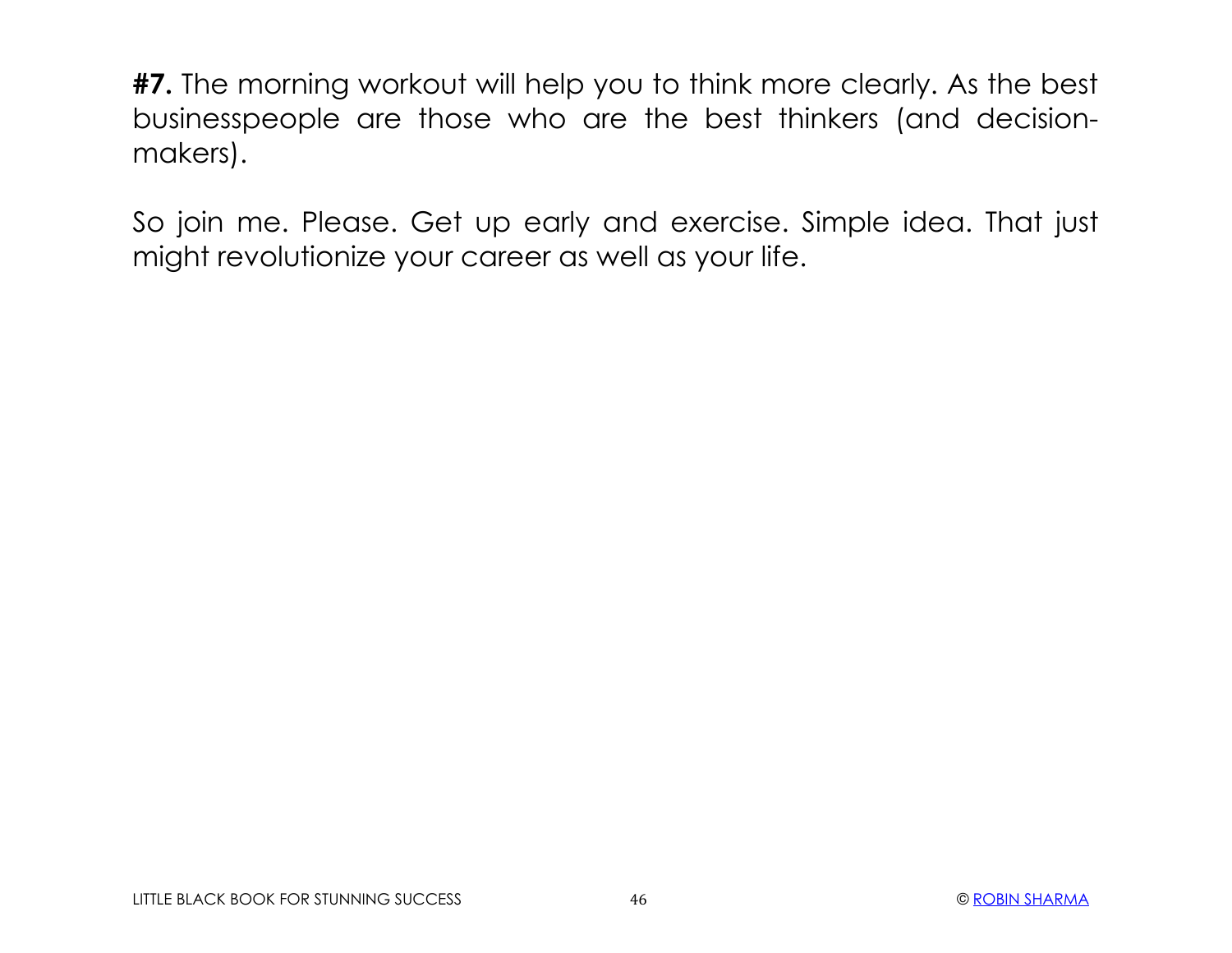## **SELL GREATLY**

I just had an encounter with a salesperson I'll never see again. He wasn't rude. He wasn't incompetent. He wasn't uncaring. He was okay on every front. But in a world with a dazzling array of choices as to who we can give our business to, I opt for dealing with salespeople and organizations who are great.

Here's what happened…

Looking for a new laptop. I walk in and find the first person I see. He's plugging away on his computer. Says "hi", without looking up (I'm serious). I try and engage him. He eventually tears himself away from the screen to look at the human being standing in front of him.

He answers some of my questions.

Begrudgingly.

Shows me some of his wares.

And essentially struggles to do what he's paid to get done, while giving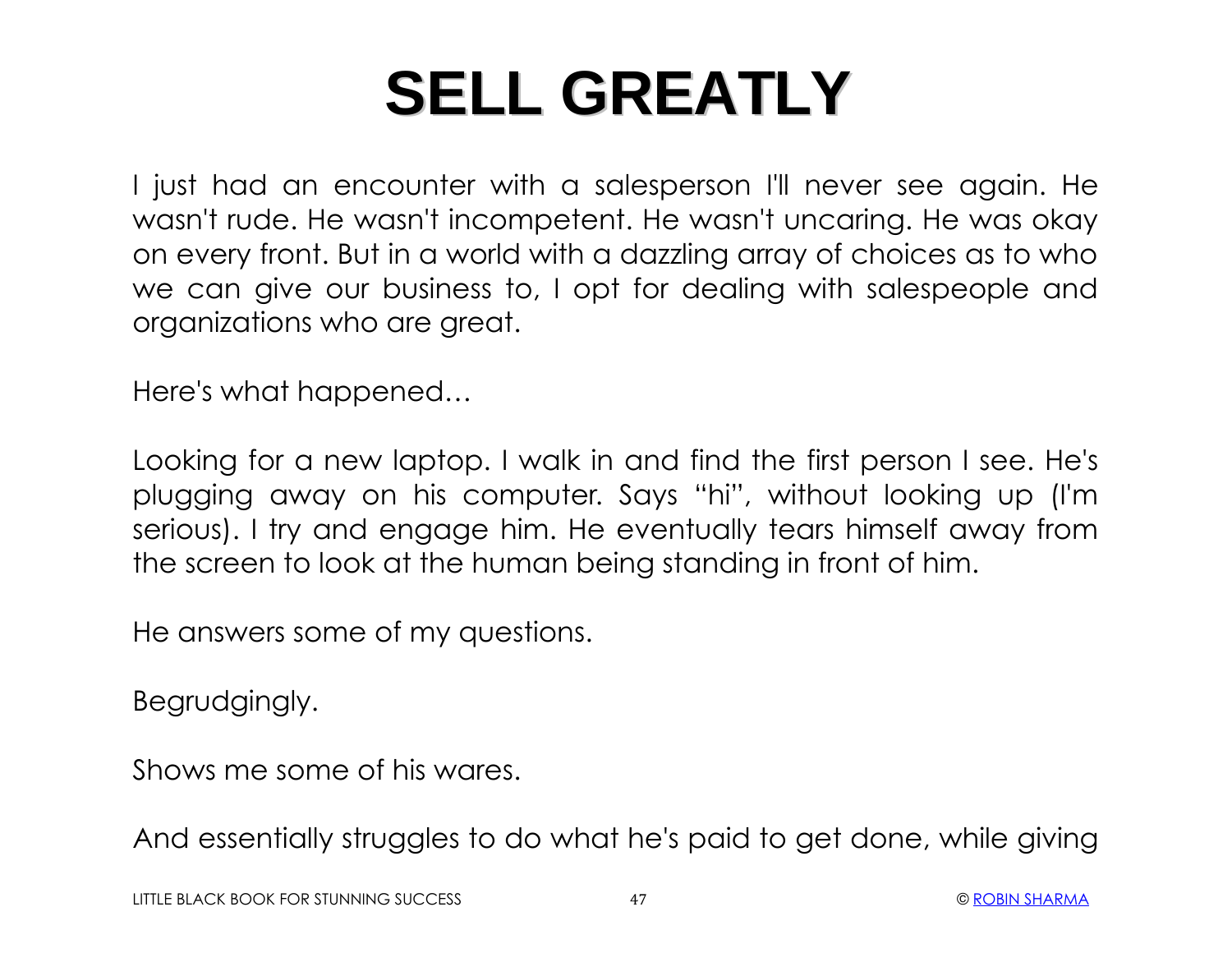a monologue on why I should buy what he's selling.

I'm going to his competitor across the street. They treated me beautifully. They get it (and got my business).

I've worked with a lot of sales teams over the years as a speaker and as a leadership coach.

#### **Some quick observations from the best:**

- **Use people's names**
- **Look at them in the eye and show them you care**
- **Say please and thank you**
- **Listen a thousand times more than you speak (only a slight exaggeration)**
- **Be on-time**
- **Keep your promises**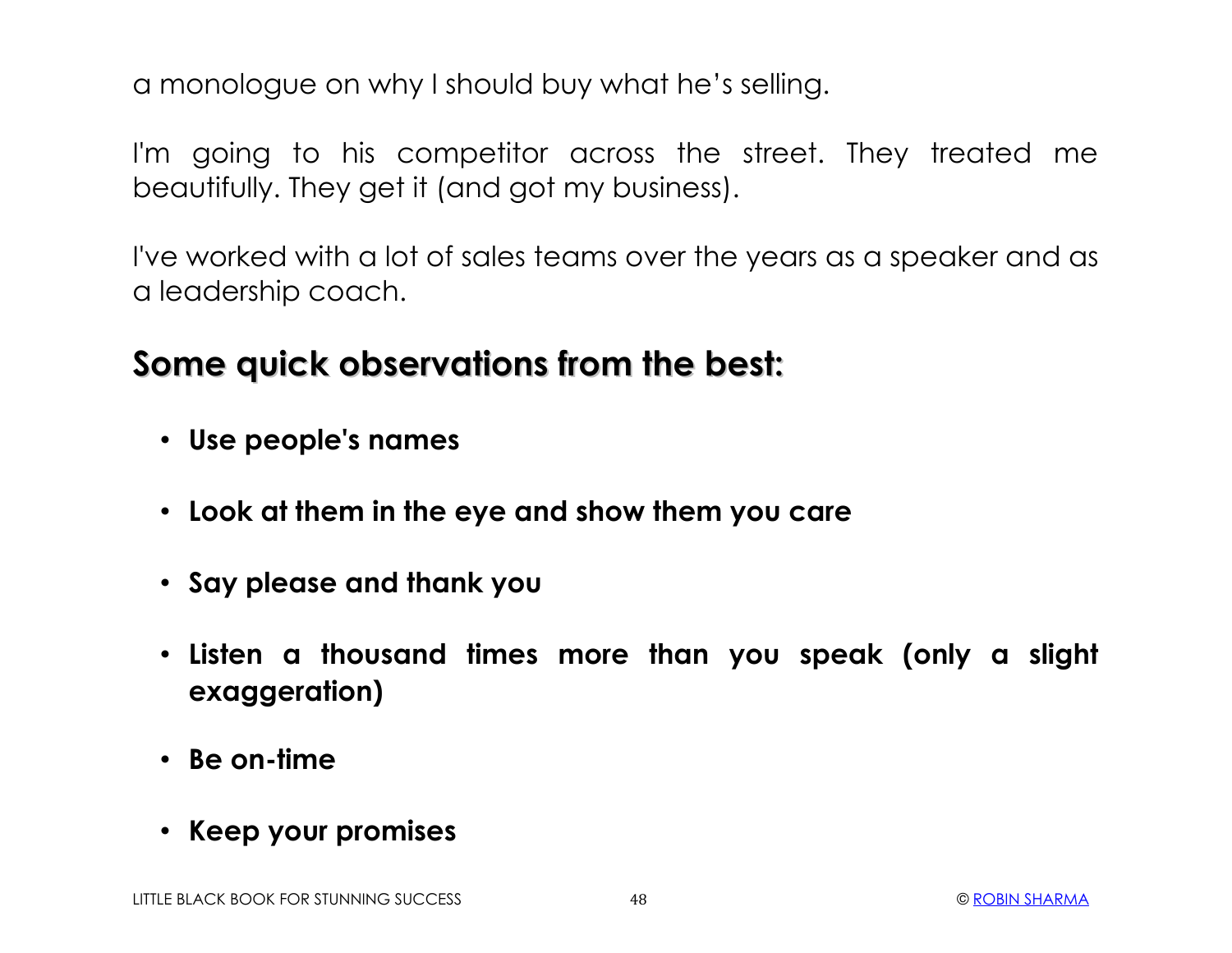- **Be more concerned about helping than selling (people can sniff sincerity a mile away)**
- **Be passionate about your products and services so that passion gets transferred (the first sales person had all the passion of an old shoe box)**
- **Be better than anyone else in your field at what you do (so read up on the product, learn daily, develop yourself/skills and always be improving)**
- **Treat your customers like they are visiting royalty.**

Simple strategies. But remember: *what separates the best from the rest is their consistent adherence to a few simple best practices that over time evolve into spectacular results.*

And also remember, everyone is selling something.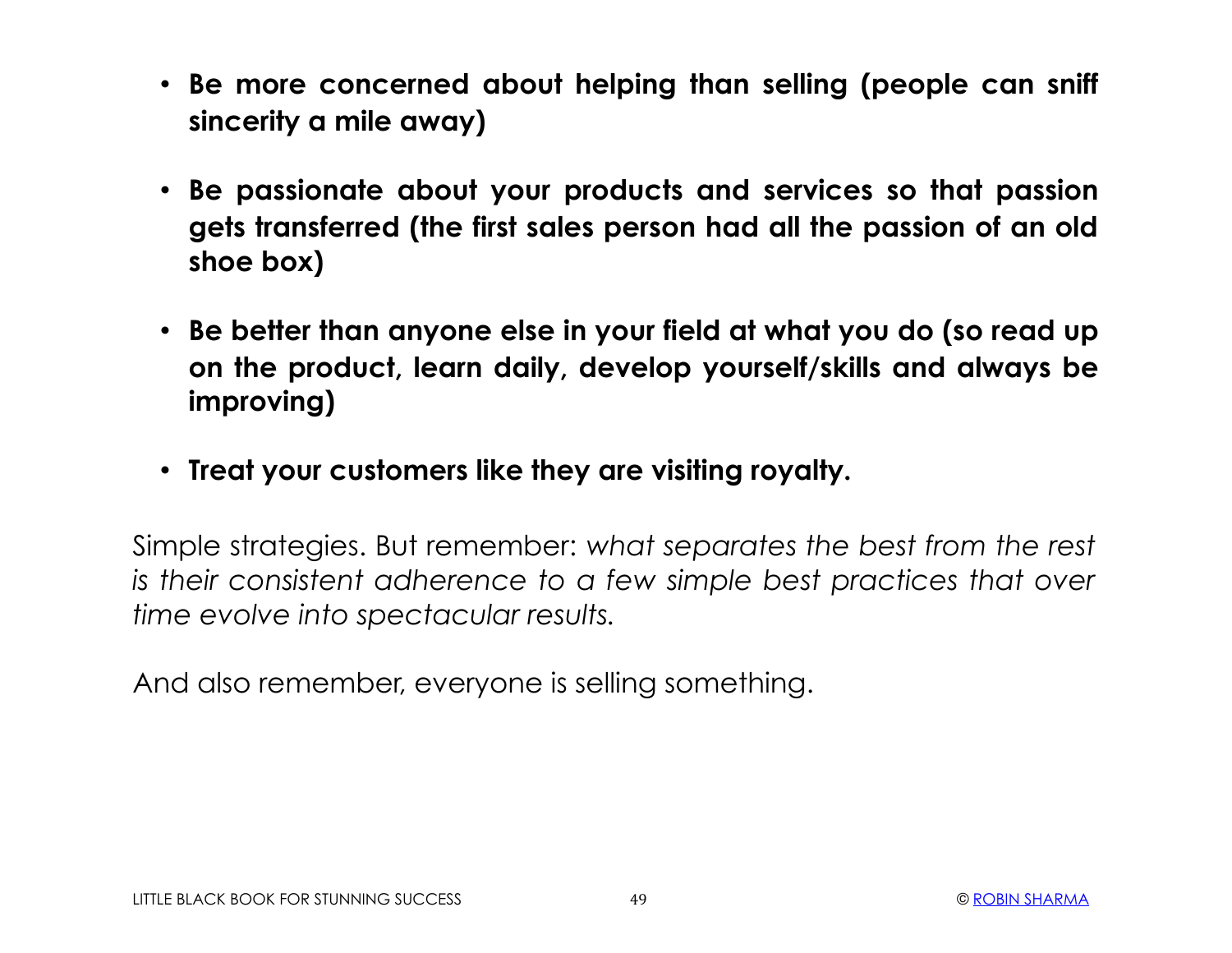# **KUDOS TO WARREN BUFFET**

Love it. The world's second richest man, Warren Buffett, just earmarked over \$30 Billion to donate to the charity of the world's richest man, Bill Gates, and his wife Melinda. Social responsibility is alive and well. There is hope, on our small planet.

**The New Breed of Leaders understand that there's nothing wrong with making money.** They get that building a highly profitable (and excellent) organization is part of the great game of business (and definitely one way to keep score).

But they also appreciate that with rewards comes responsibility. And so they work hard to build an enterprise that is good. And honorable. And makes a positive difference in this world we are stewards of.

So gigantic kudos to Warren Buffett. And to Bill and Melinda Gates (whose foundation is making important strides in the war against HIV and malaria). And to all those other leaders who not only take care of themselves but use their gifts to elevate others. You inspire us. And you make a difference.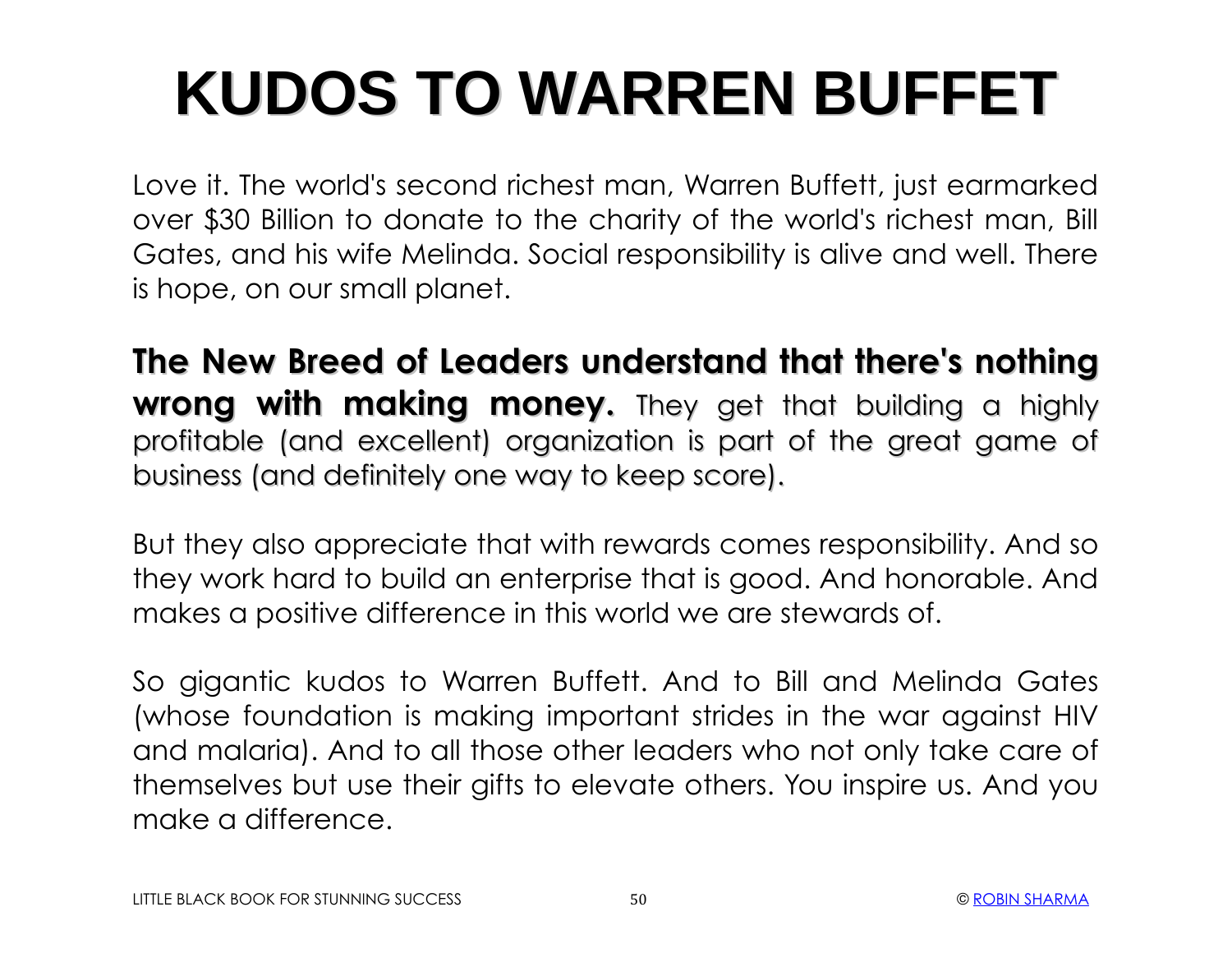## **WHY BE GREAT**

Sure it takes effort/discipline and gigantic focus to get to world-class (and live your greatest life). Sure leadership is about doing what's right versus easy. And I agree that success requires sacrifices. So why do it? Because it'll make you feel good. Which makes it all worth it.

**The big idea: Playing below your potential makes you feel bad about yourself. Operating below your potential diminishes your self-respect. Limiting what you can do/be/have sucks the energy out of your spirit and knocks the passion out of your heart.**

Climbing your personal and professional mountaintop makes you feel good about yourself. Boost your self-respect. Heighten your self-image. Fills you with energy and faith. And joy.

Achievement and getting superb things done with the gifts that are within you is one of the best ways to fill your life with more happiness. Being great - even when it's not easy to do so - is a brilliant move. That yields handsome rewards. Always.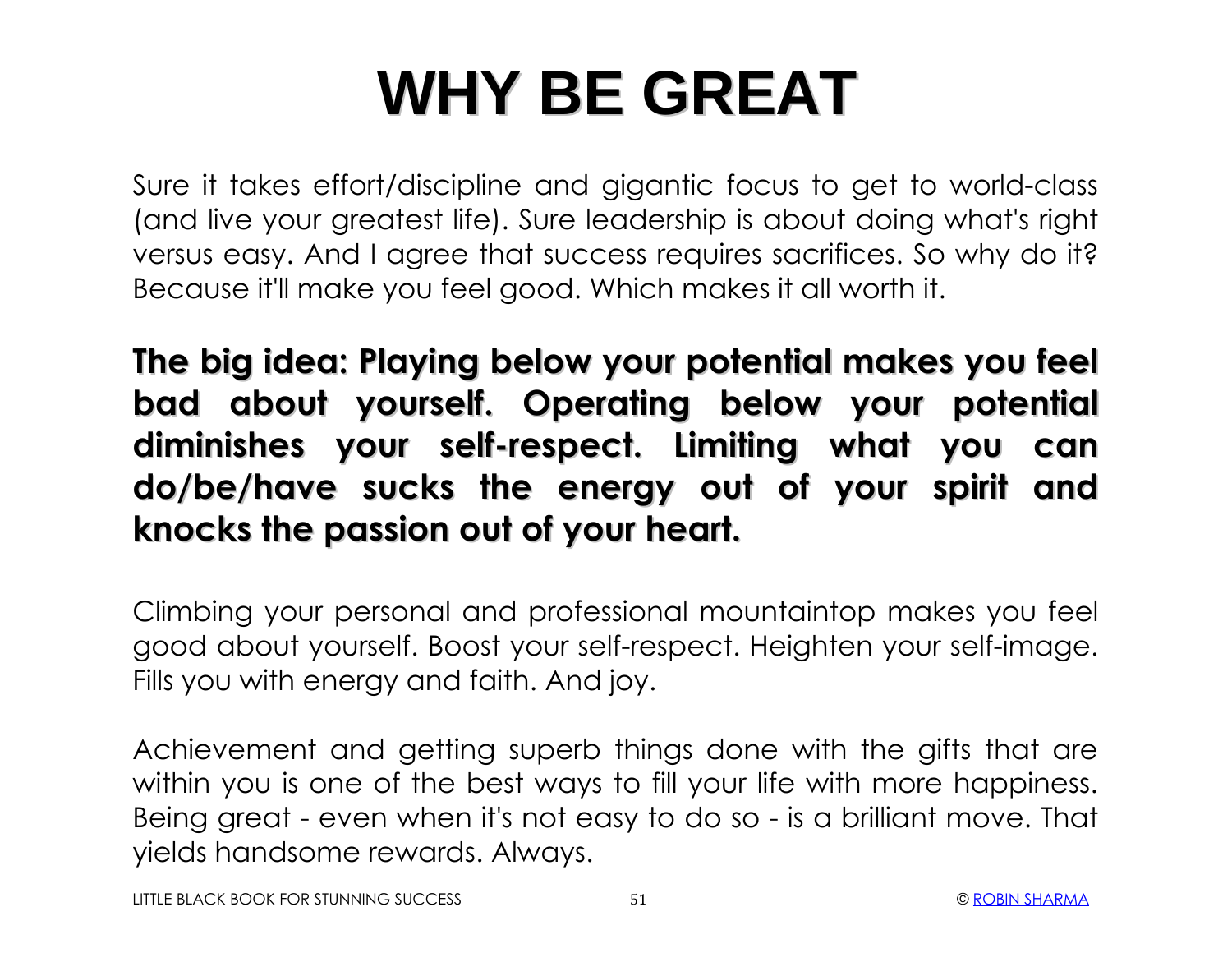### **ROUGH CONDITIONS BRING PRECIOUS GIFTS**

Nature is an incredible teacher. Life is run by Nature's Rules. So it only makes sense to observe how nature works to really get how life works.

This morning I observed something fascinating. The rains of last night here in Southern Italy caused a little miracle on the verandah of the apartment we are staying at: the collection of cacti in the garden has morphed into a stunning array of flowers (I've never seen flowers coming from cacti).

#### **The Takeaway: Rough conditions can bring precious gifts.**

Life can be hard. We all have our good seasons as well as our difficult ones. But hard times bring many blessings. Like:

- Strength of character
- Self-knowledge,
- Courage
- Greater understanding and deeper compassion.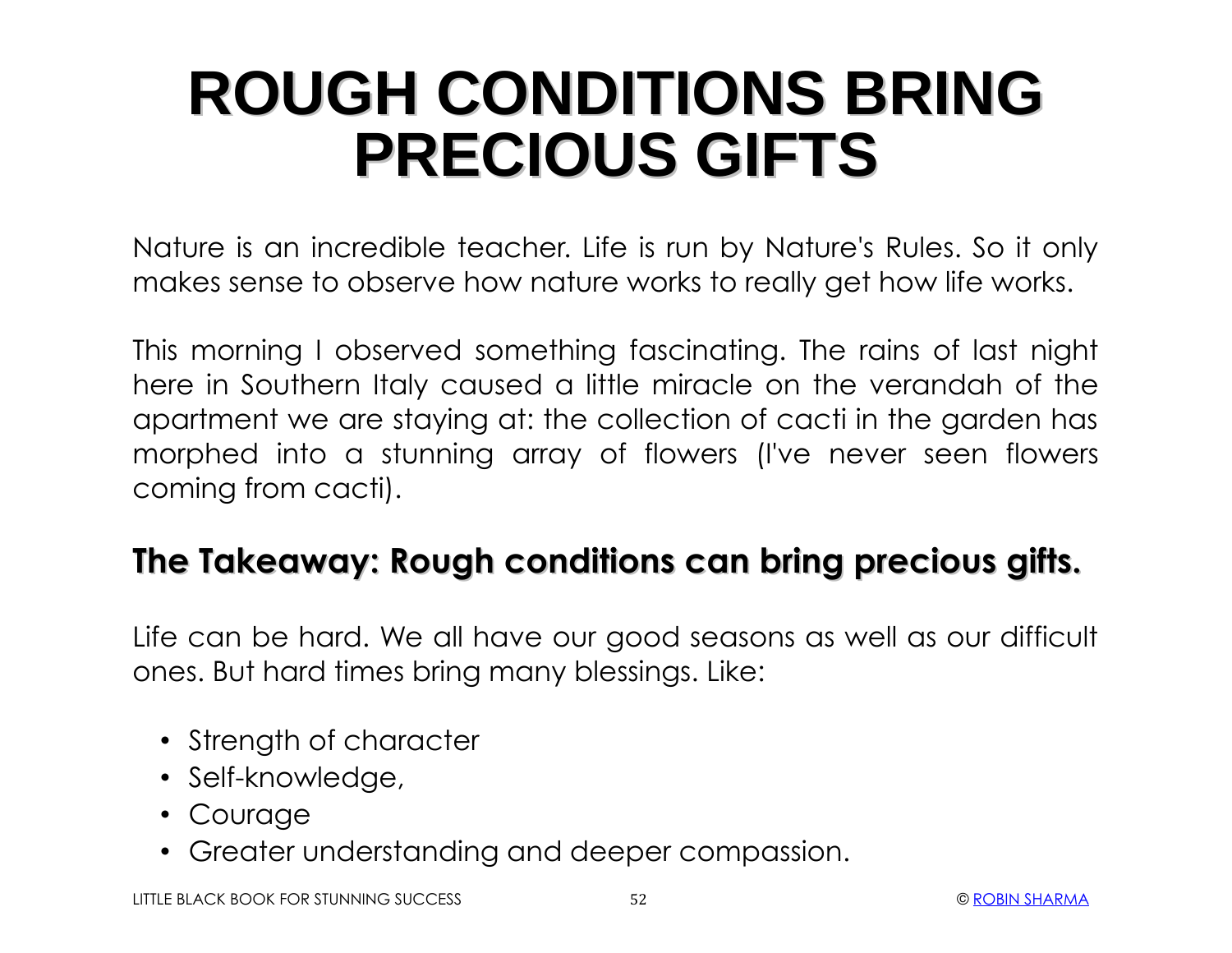Some of the qualities of the very best leaders that have walked before us.

We grow the most as human beings during our roughest times. So why do we judge them as bad - when they bring such good? The challenging pieces of our lives just might be when we are most alive. And they always bring tiny miracles. If you are awake to them.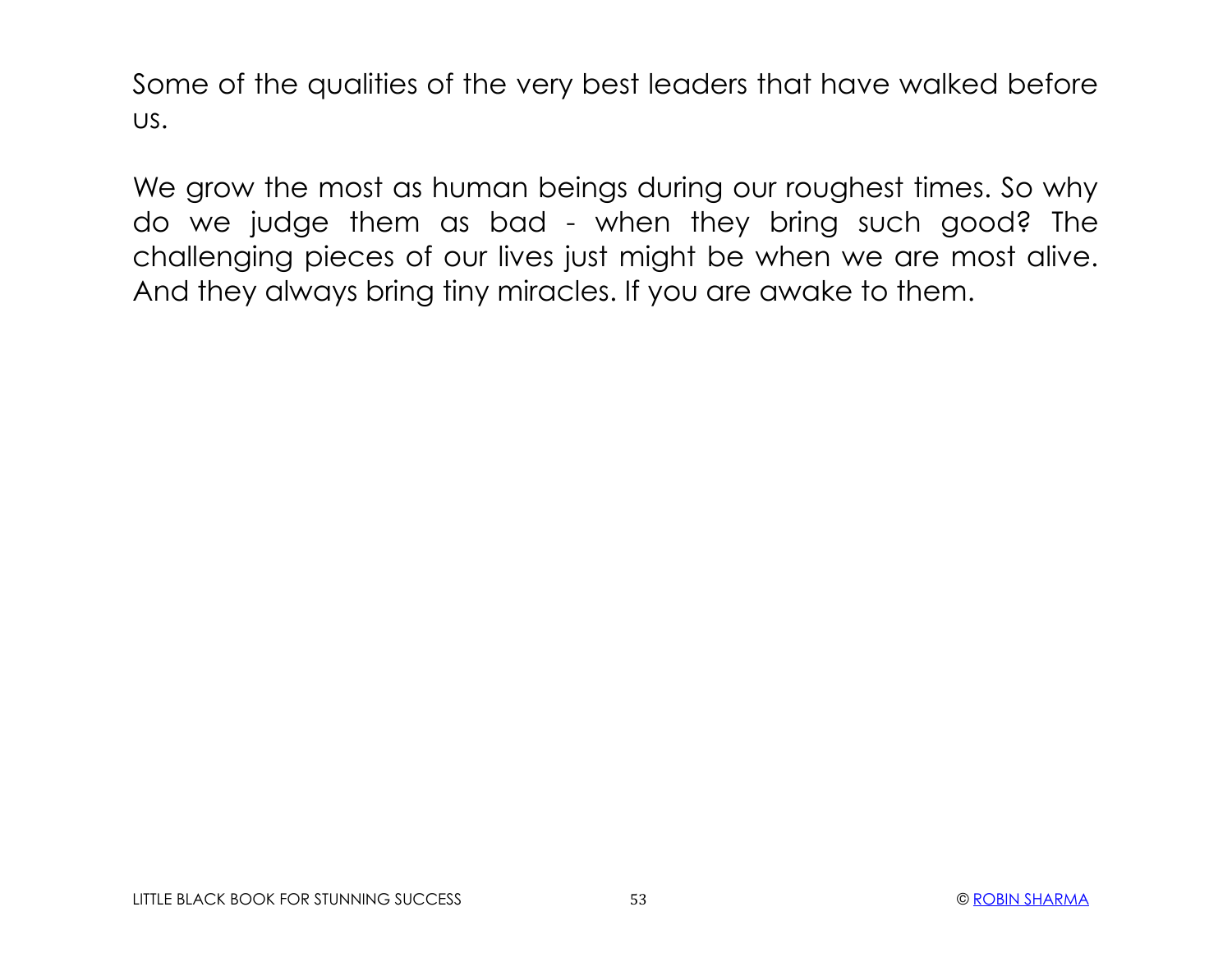### **YOUR ENVIRONMENT BECOMES YOU**

You will become your surroundings. So choose them well.

The people you associate and the conversations you have profoundly shape your thinking and actions.

Be with people greater than you and you will become a greater person.

Fill your home with great books and you will rise to meet the promise (and possibilities) they offer.

Eat great/healthy food and your physical life will reflect that association.

#### **Place yourself in and around the best. And you'll become it.**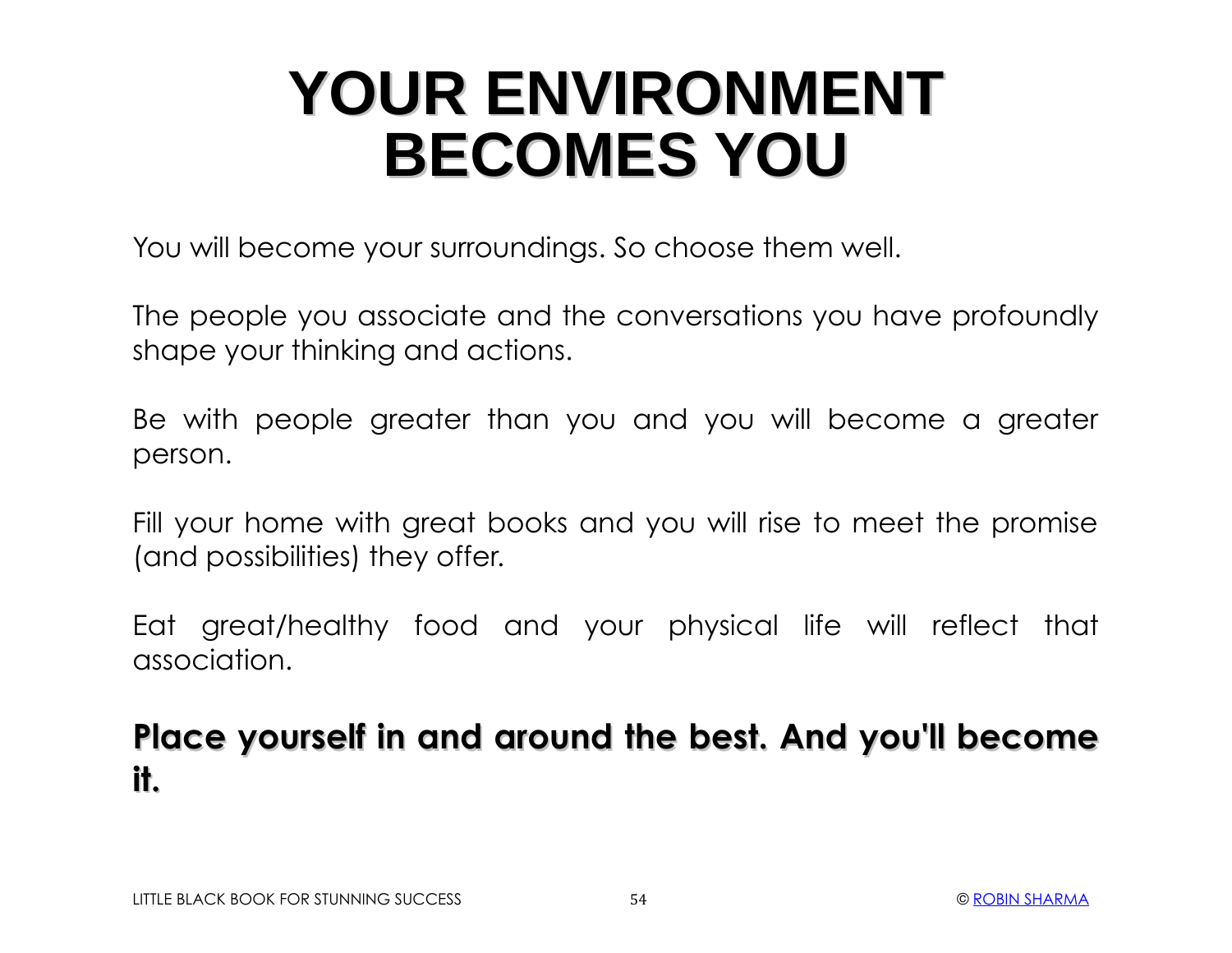## **FAIL TO WIN**

The very nature of dreaming big dreams and stretching yourself beyond the normal is dangerous.

Dangerous in the sense that you leave safety, you leave routine, you leave the common world where unhappy people smile giant smiles when they are asked to pose for a picture (feeling a little poetic on this hot summer's day).

And as you leave your cocoon of comfort, you will certainly fail more than your neighbors and those who live a life called Ordinary. But one must fail to win.

#### **One must be willing to risk greatly to reach your personal mountaintop and your authentic definition of success.**

And I'd rather reach high and be disappointed than not even try to reach. And when I fall, I get back up, dust myself off - and I start again. Wiser. Stronger. And more committed. Just like you.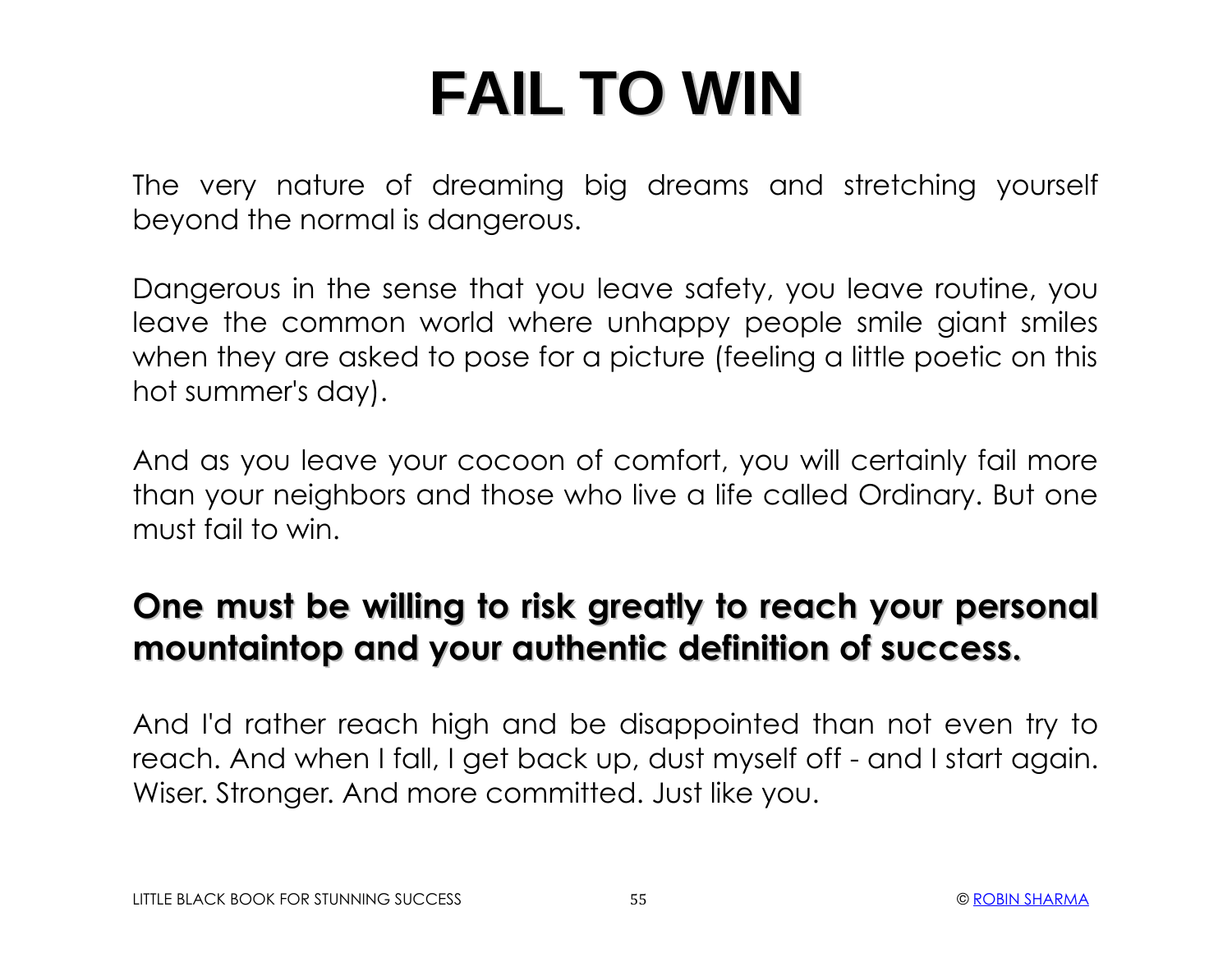# **THE IMAGINATION ECONOMY**

We all know that ideas are the currency of success these days. To win in your marketspace, it's mission-critical to out-think, out-innovate and out-create your competition. The person with the biggest ideas then blended with the best execution will lead the field.

Brings me to Ryanair.

Ryanair is a VCC (Very Cool Company). It is Europe's most profitable airline (about \$400 million in profit so far this year) at a time when other airlines are sinking with high fuel prices (JetBlue - another VCC that I used to rave about in my leadership presentations - lost money this year for the first time ever).

In the past 12 months Ryanair has flown 35 million passengers at an average ticket price of just over \$50 USD. And - get this - 25% of its flights are free. Seriously.

Billing itself as "The Wal-Mart of Flying", Ryanair's goal is to one day (soon) make flying absolutely free.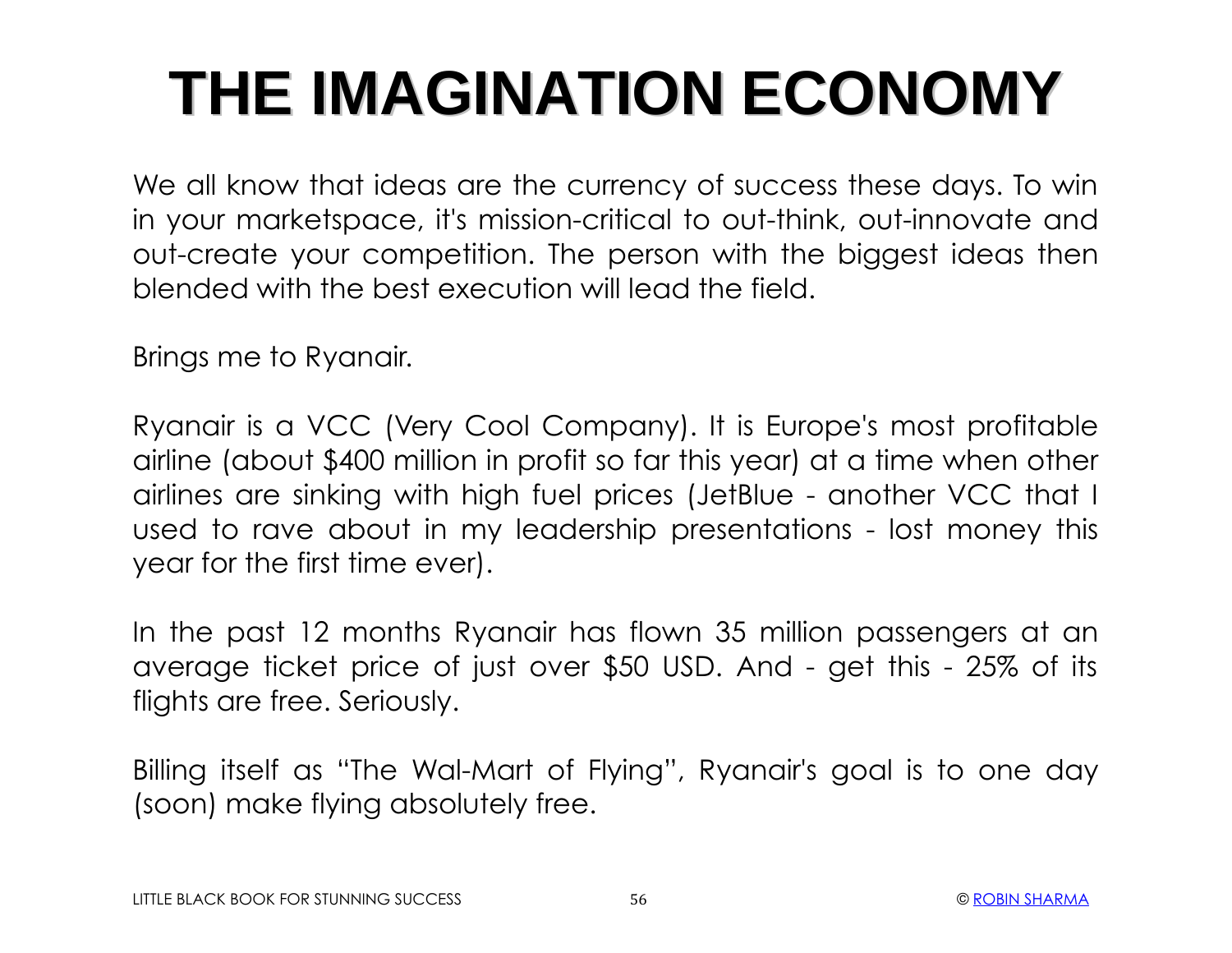So how does it make money?

By charging for other services. Ad revenue comes from commercials on the back of seats. Checked luggage costs \$3.50 per piece. Food is always extra.

By reinventing the business model for winning in their industry, Ryanair is doing just that. And showing us what innovation and imagination is all about in the change-crazy economy we find ourselves operating within.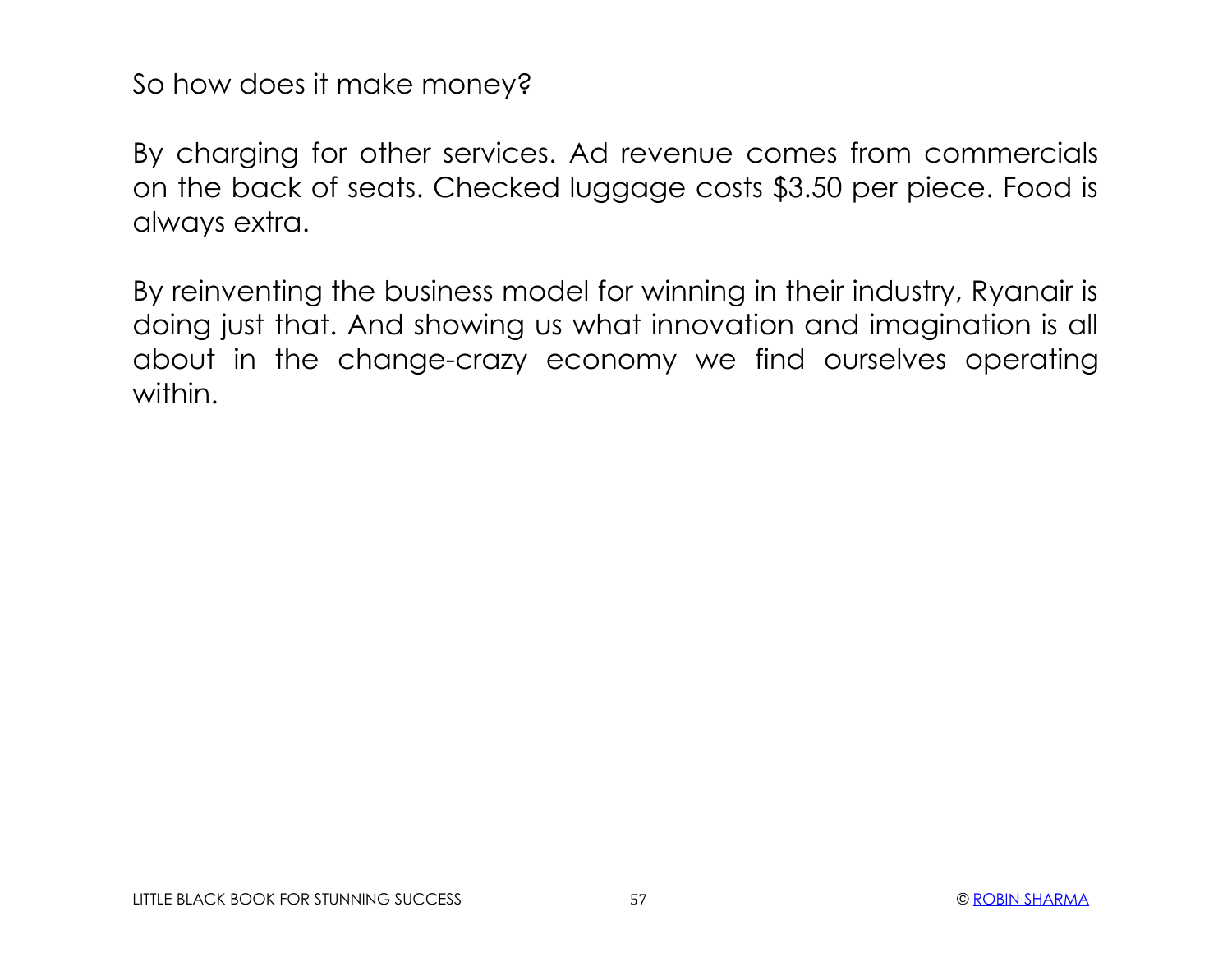# **DON'T FEED YOUR WEAKNESS**

A simple insight for you today: every time you practice a weakness, you feed it. And the things you feed grow in your life.

Every time you don't live your values, The Integrity Gap widens. Every time you run from a fear, the fear expands. Every time you mistreat another person, your capacity to mistreat becomes more powerful.

**We become excellent by doing excellent things.** (over and over and over until they become a part of our wiring).

#### **We become fearless by visiting the places that scare us.**

**We become strong by living our strengths. Not our weaknesses.**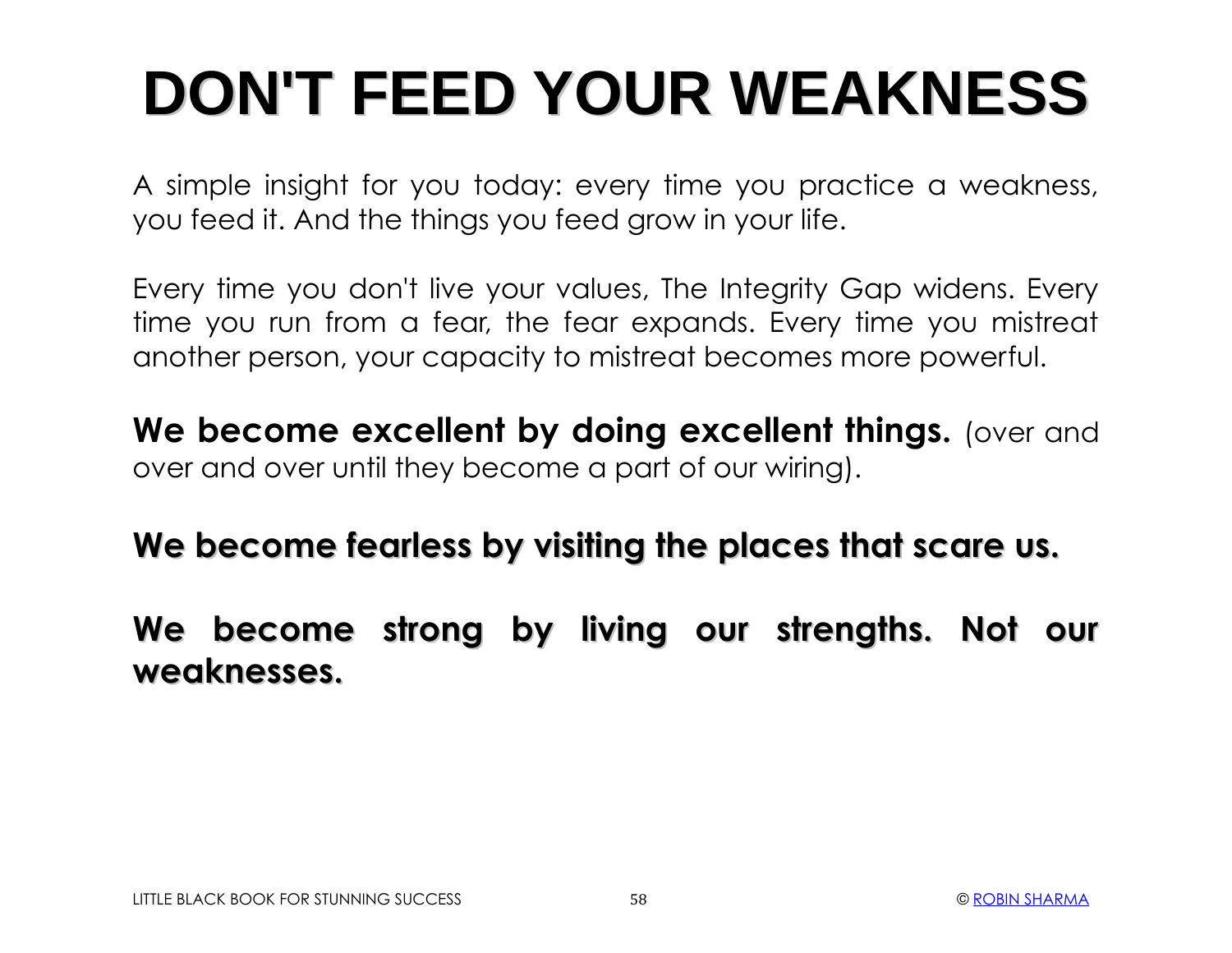# **THE THING ABOUT THINGS**

Here's the thing about spending your life/energy/talents chasing things: the more you get, the more you want. They never fulfill their promise of happiness. It's a pretty cruel ruse once you really think about it.

Get the car you've been dreaming of for years and after a few days, you're already thinking about the next one. Move into your dream home or get your dream job and within a couple of weeks the attraction has faded and the sparkle has gone. It's no longer exciting. Your attention moves on, to the next desire.

What life has taught me (and I'm certainly no guru and definitely don't have all the answers) is that **things can never bring you a joy that lasts.** 

I want to be incredibly clear: there's absolutely nothing wrong, in my mind, with having/collecting/wanting nice things. They make the climb to The Mountaintop more pleasant.

I guess what I'm trying to say is that perhaps the key for us is not to worship them. Not to get hooked by them. Not to be enslaved by all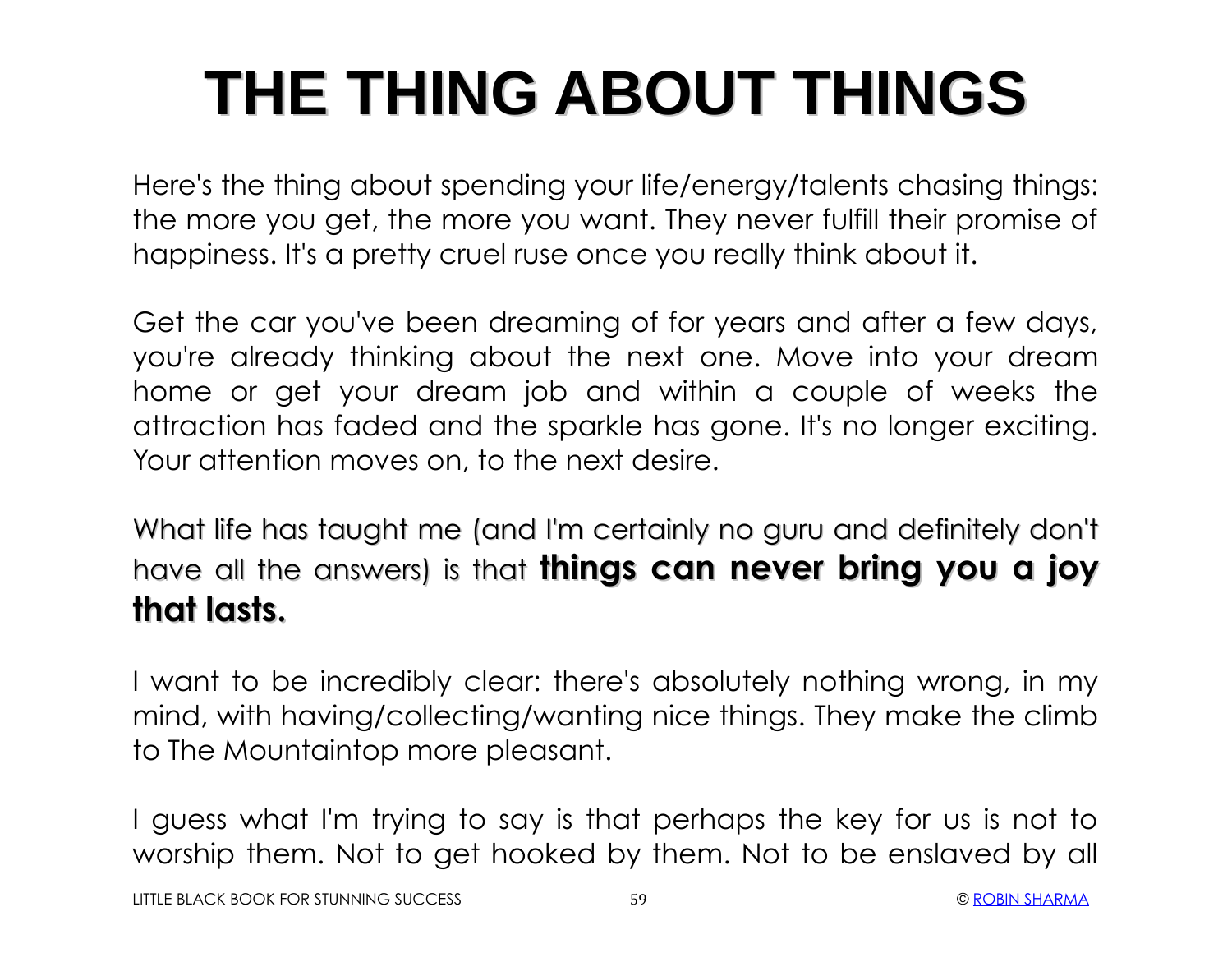things material. Enjoy them. Just don't get caught in the trap they often set.

#### **So that begs the question: "Where does real and sustained joy/happiness/fulfillment come from?"**

Here's a quick list, based on my current level of understanding (big idea: we cannot see any higher than the level of our understanding; the more we understand, the more we will see...like scaling a mountain):

#### **Where Does Real and Sustained Joy/Happiness/Fulfillment Come From?**

- Spending your life in pursuits that realize your potential and awaken your talents (growing)
- Transcending our fears and letting go of limiting beliefs
- Achieving worthy goals and creating success on our own terms (rather than according to the definition of success of those around us)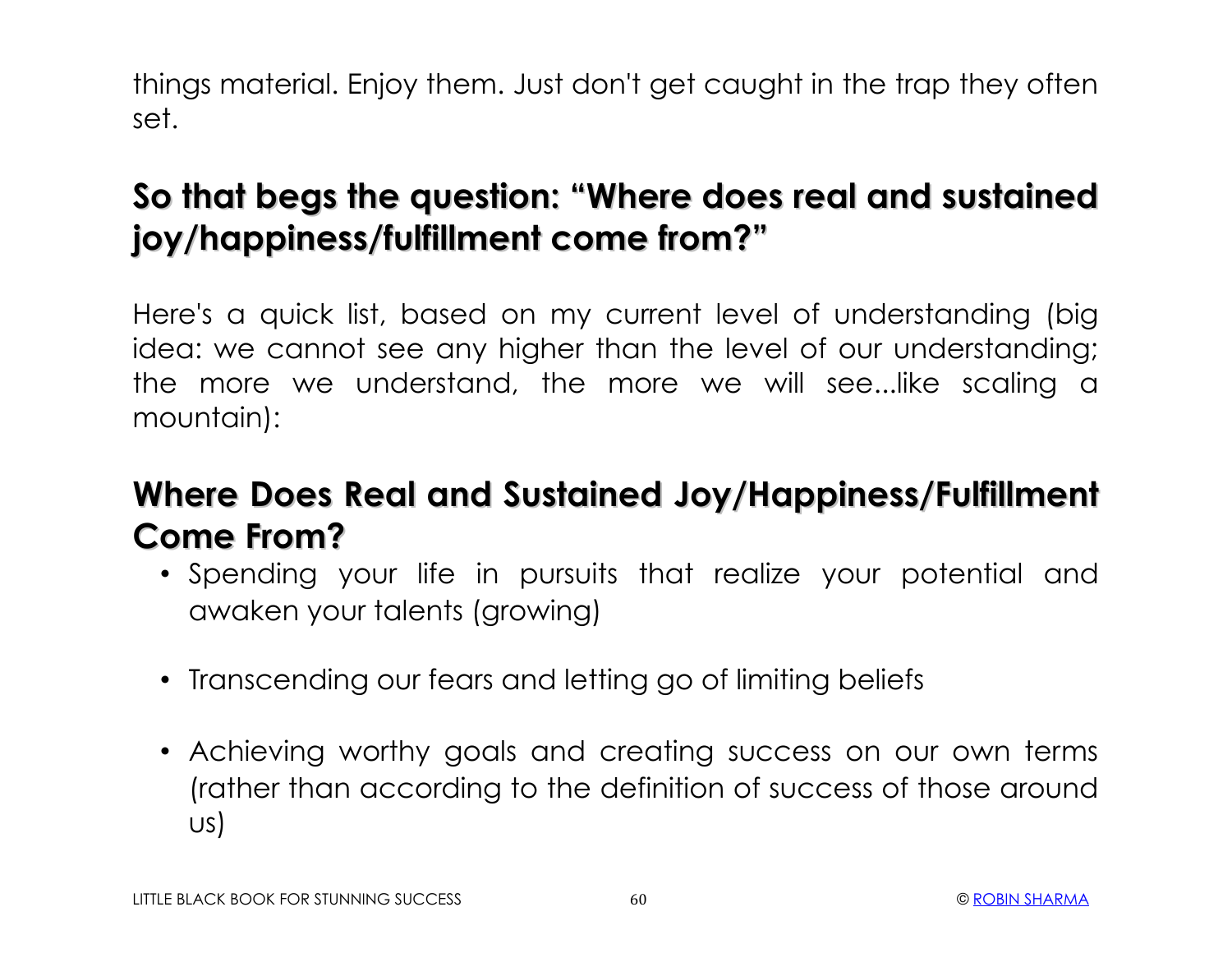- Rich and meaningful relationships
- Elevating in self-knowledge
- Adding value to others (from clients and co-workers to people in our communities)
- Making a positive difference and having an impact on the world around you

So yes, own things (it's a very human hunger). Get the shiny objects of allure that call out for your attention. And once you own them - enjoy them. But don't let them own you. Possess them. But don't be possessed by them.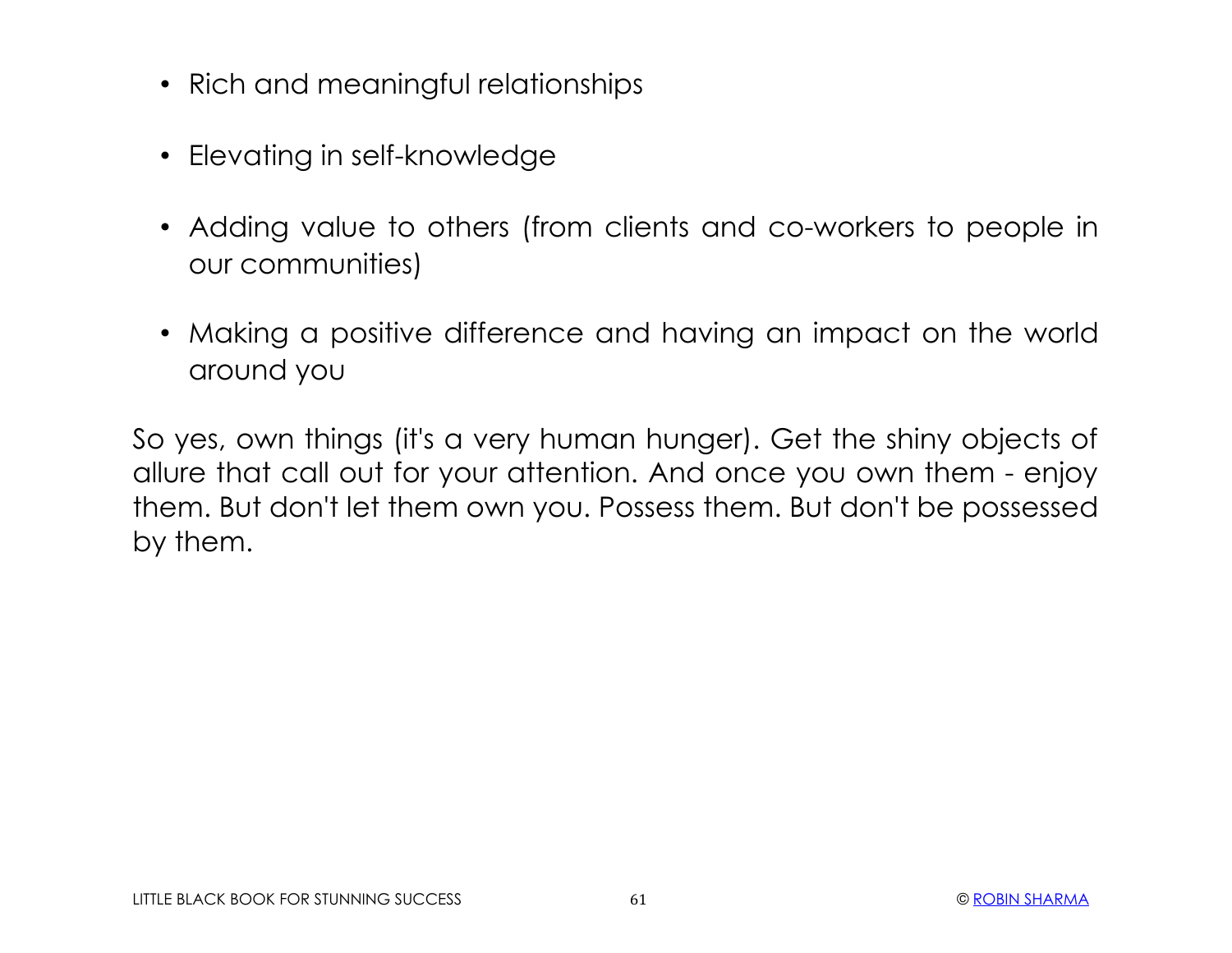### **GREATNESS BY EVOLUTION VERSUS REVOLUTION**

Most training programs don't have lasting impact. Most seminars provoke only micro-change. Most inspirational or leadership books get us excited only until we wake up the next morning and reality intrudes on our idealistic vision.

Why does this all happen?

Because too many training programs, seminars and books are attempting to cause a revolution rather than nurture an evolution. Big idea there.

If you go to a seminar and hear a ton of lessons that you know will take your career and your life to your NLG (Next Level of Greatness; please forgive my acronyms...just a mood I'm in these days - let's hope it will pass), it's easy to get caught up into "revolution mode".

There's so much to transform and so little time to do it in. And human beings don't like to change (scares us). So we drift into overwhelm. And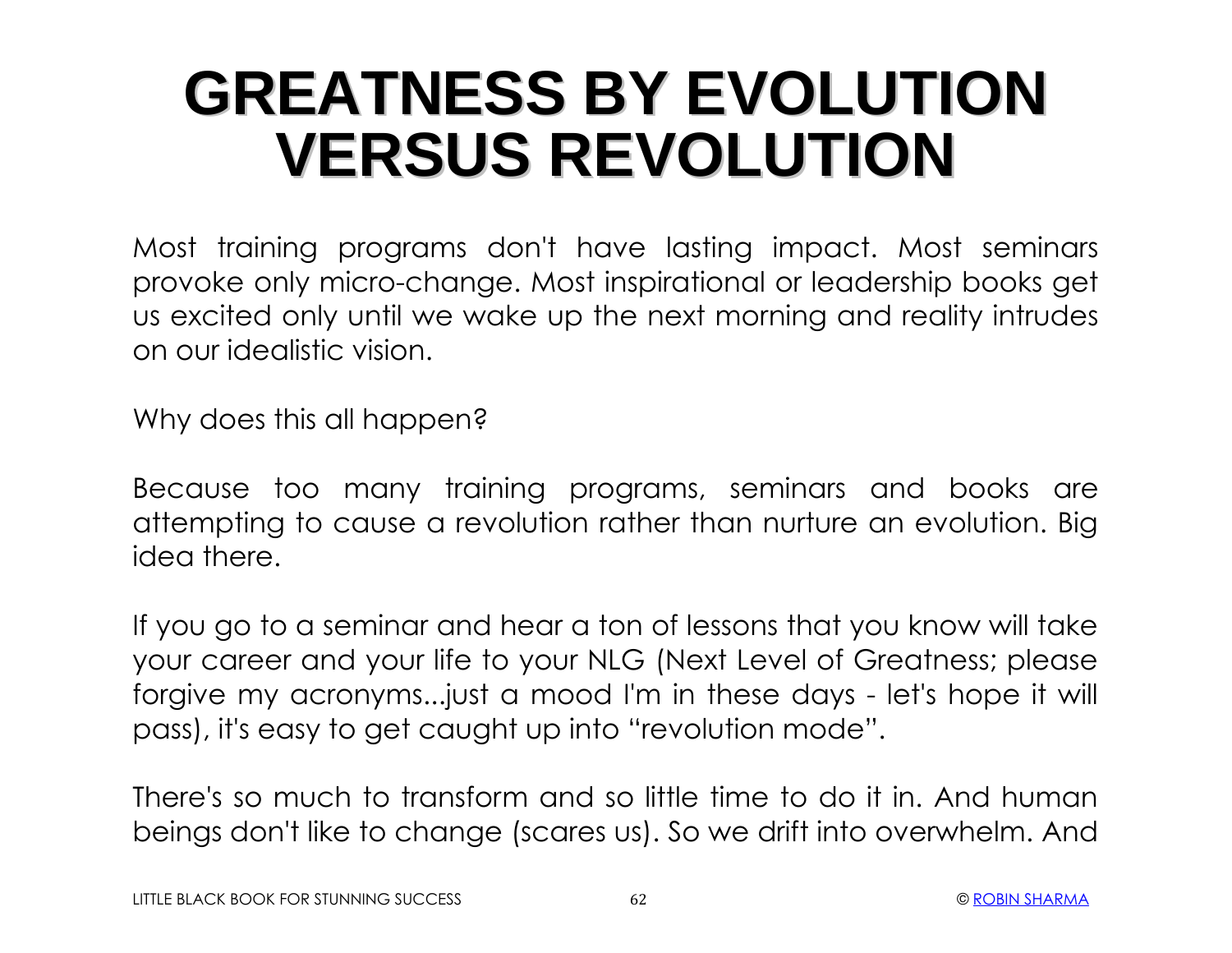we don't even start.

**I suggest to you that there's a better way to get to worldclass within the important areas of your life: evolution.** 

**Small baby steps. Daily and continuous microimprovements. Steady and consistent elevations in the way you work, lead and live.** 

Dad always said slow and steady wins the race.

Every dream started off small and grew step by step.

One hundred and twenty years ago, at Jacobs Pharmacy, a customer paid Doc Permberton five cents for his sugar in a glass concoction that you may have heard of (it's called Coke and is enjoyed more than a billion times a day around the world).

Evolution versus revolution.

Sam Walton started with a single store and didn't even get to the big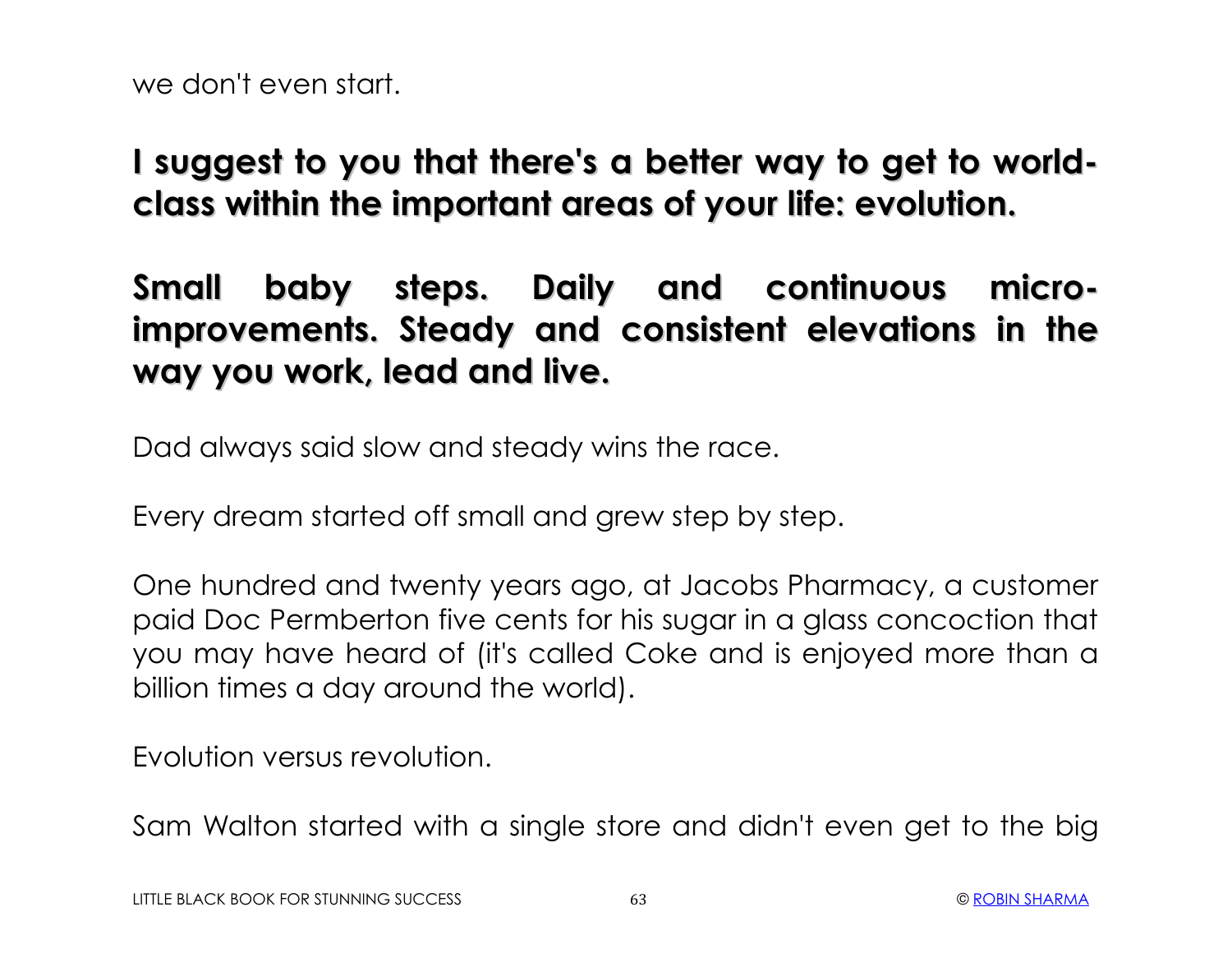box idea until he was in business for about thirty years.

Evolution not revolution.

The Everest climbers don't jump up to the summit. No, they climb it bit by bit.

Evolution not... You get my point.

Day by day, step by step, you can move towards your own personal mountaintop. You (and your organization) really can be, do and have a lot more than you've ever imagined. The life you are living today can be radically different from the life you can have 3 or 6 months from now.

I see it happen all the time, with my clients. And you'll get to the professional and personal greatness you deserve through an evolution. Not a revolution.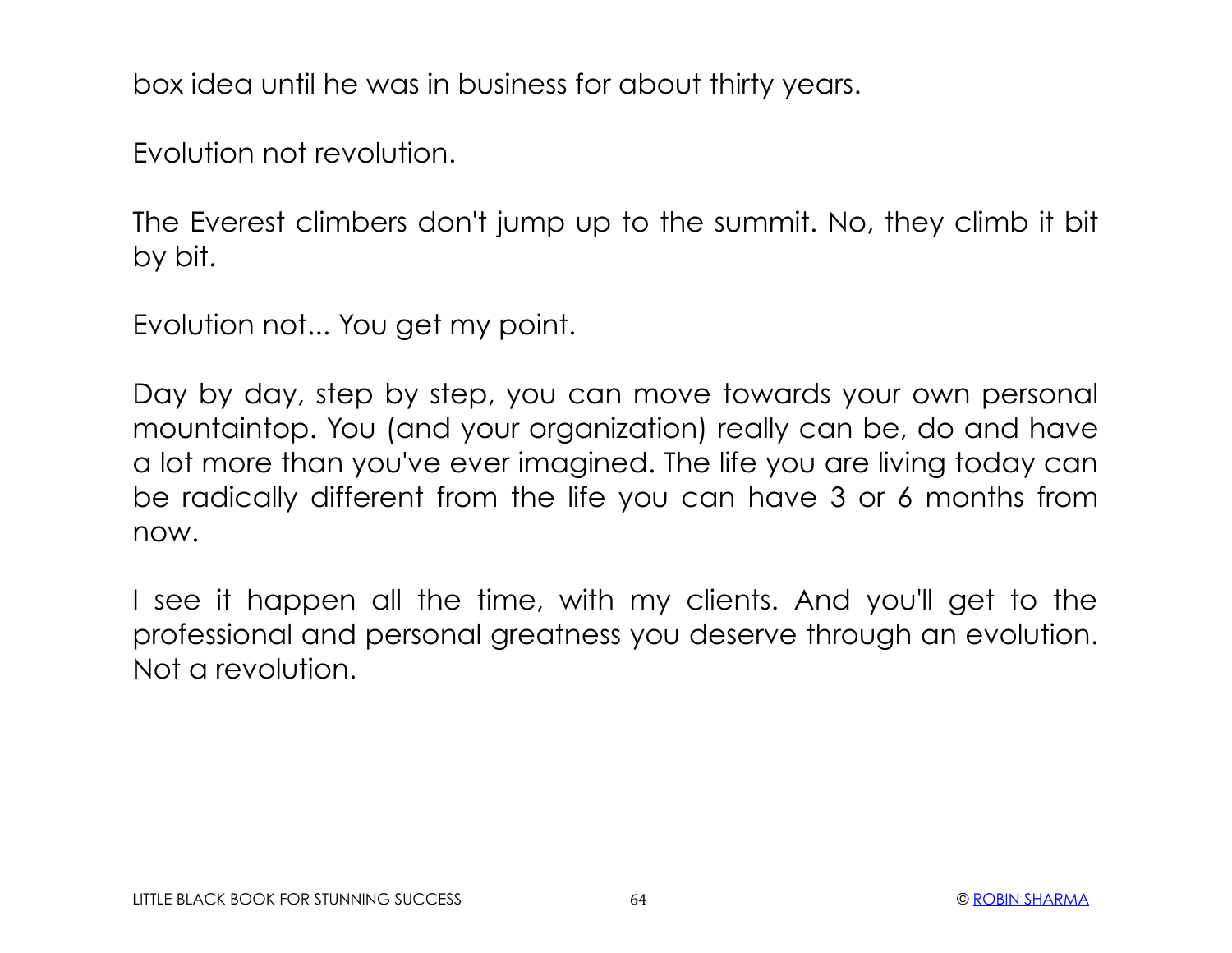# **YOU FIND WHAT YOU SEEK**

Every second you spend thinking about what you don't want in your life is a second denying focus and energy from getting what you do want.

Every minute you worry about what's not working is a minute drawn away from creating what will work.

And every hour spent reflecting on the disappointments of the past is an hour stolen from seeing the possibilities that your future holds.

#### **What I've discovered in my own life is that I see more of what I look for. Clarity precedes mastery (big idea there) and the more clearly I look for what I want, the more powerfully I generate that result in my life.**

By setting clear goals in the important areas, I see more of what I'm searching for. By looking for the best in others, I generally find it.

And by looking for the good things in my life and expressing gratitude for my blessings (rather than thinking about any problems), I see more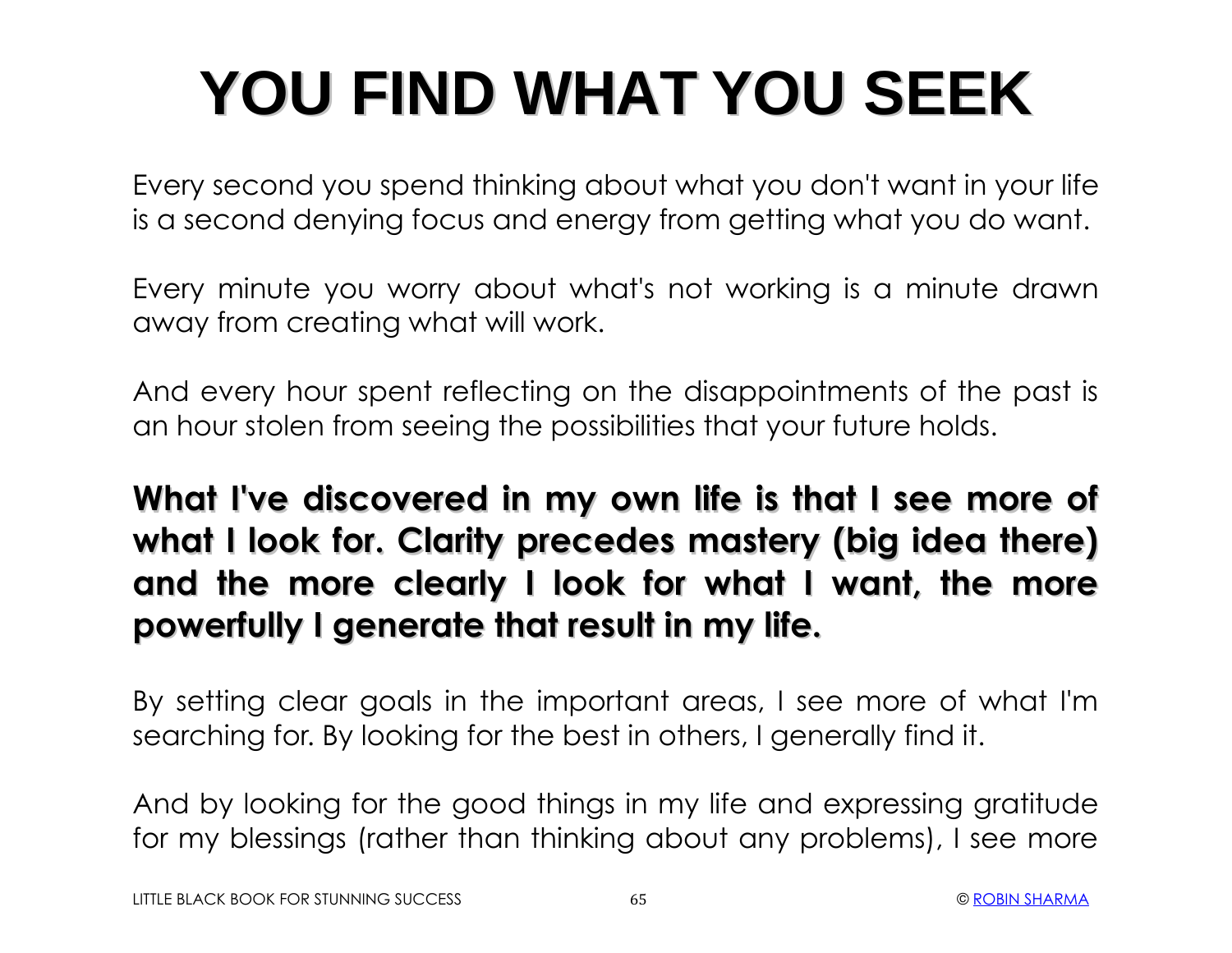of what's good.

Your thinking will create your reality. Your thoughts form your world? Why? Because you will never act against your thinking. Every action is the offspring of a thought. And your actions create the professional and personal life you find yourself in today.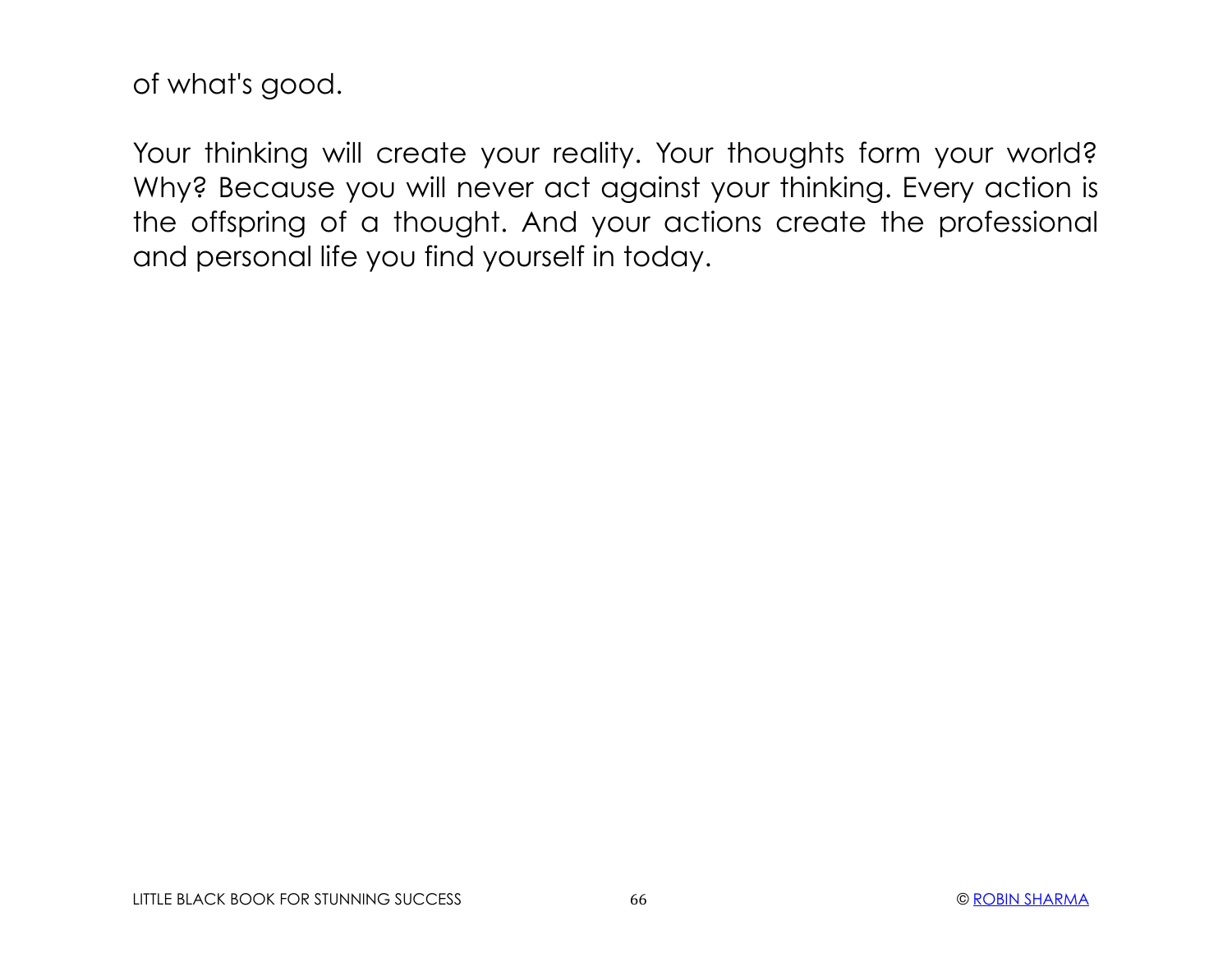### **CONVERSATIONS WITH ECCENTRICS**

Only leaders (and we all can Lead Without Title) who are willing to think differently can out-innovate everyone around them. Thinking the same thoughts produces the same results. Leadership is all about being The Brave Creative out in front in your marketspace (and your career) versus doing things the way everyone else does them.

#### **Business doesn't need more copycats. Business needs more Dreamers.**

Apple came up with the gorgeous (and now ubiquitous iPod). Now there are so many products with the letter "i" in front of it I've lost track. Too much copying. Not enough leading.

A well-respected business leader told me about a CEO who did something that made me smile. He hired a young wonderkid fresh out of business school - a kid who was not only brilliant but thought differently and wasn't afraid to voice his eccentric thoughts. The mandate of the new hire? Sit on the company's management team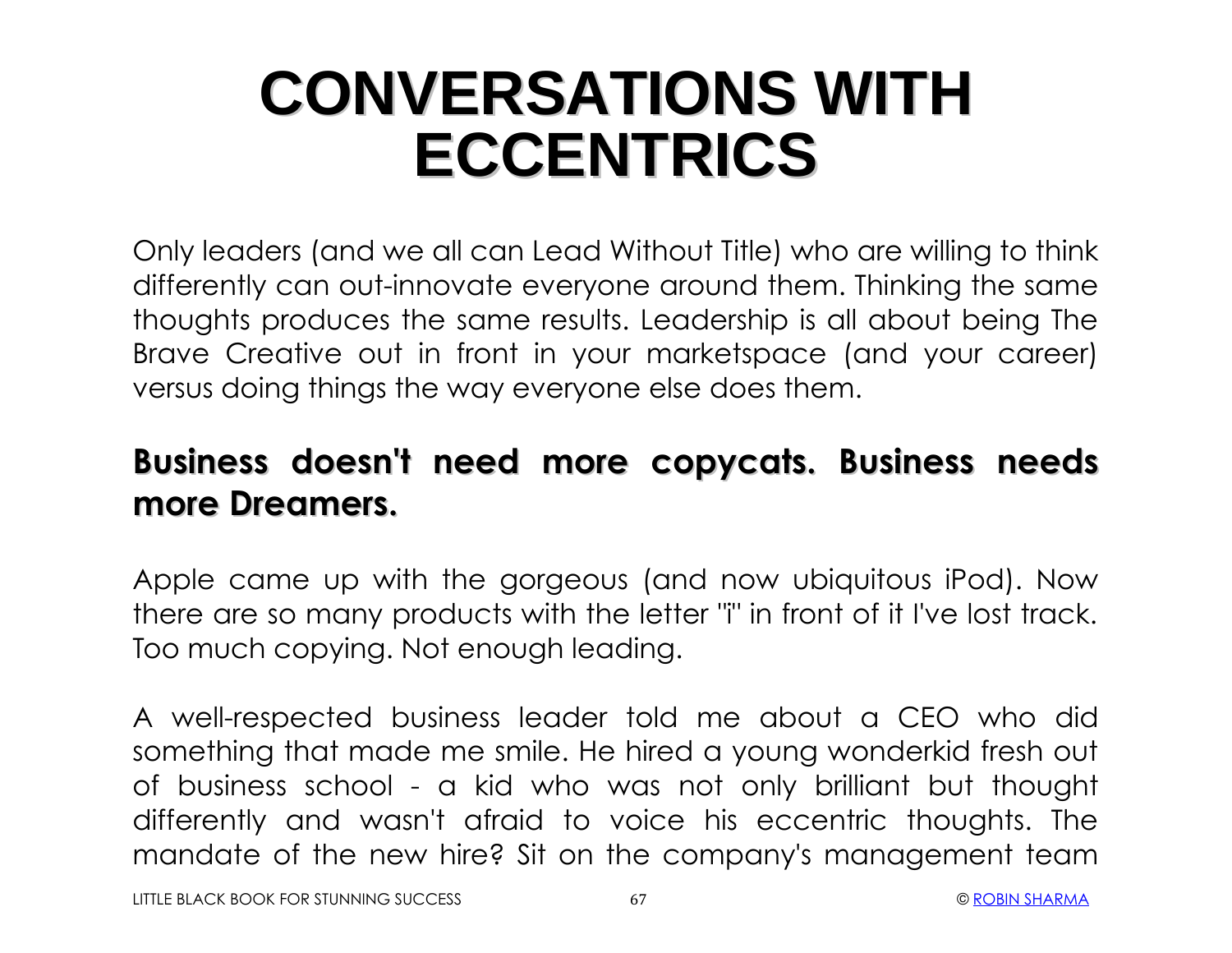and consistently challenge ideas that fostered the status quo. This man was paid to push the envelope. To evangelize innovation. To make things better by being unorthodox in a world where most of us are afraid to leave the crowd.

So today, have conversations with people who are Originals. Strive to leave the Safe Harbor of The Known. Make things better. Play bigger. And dream.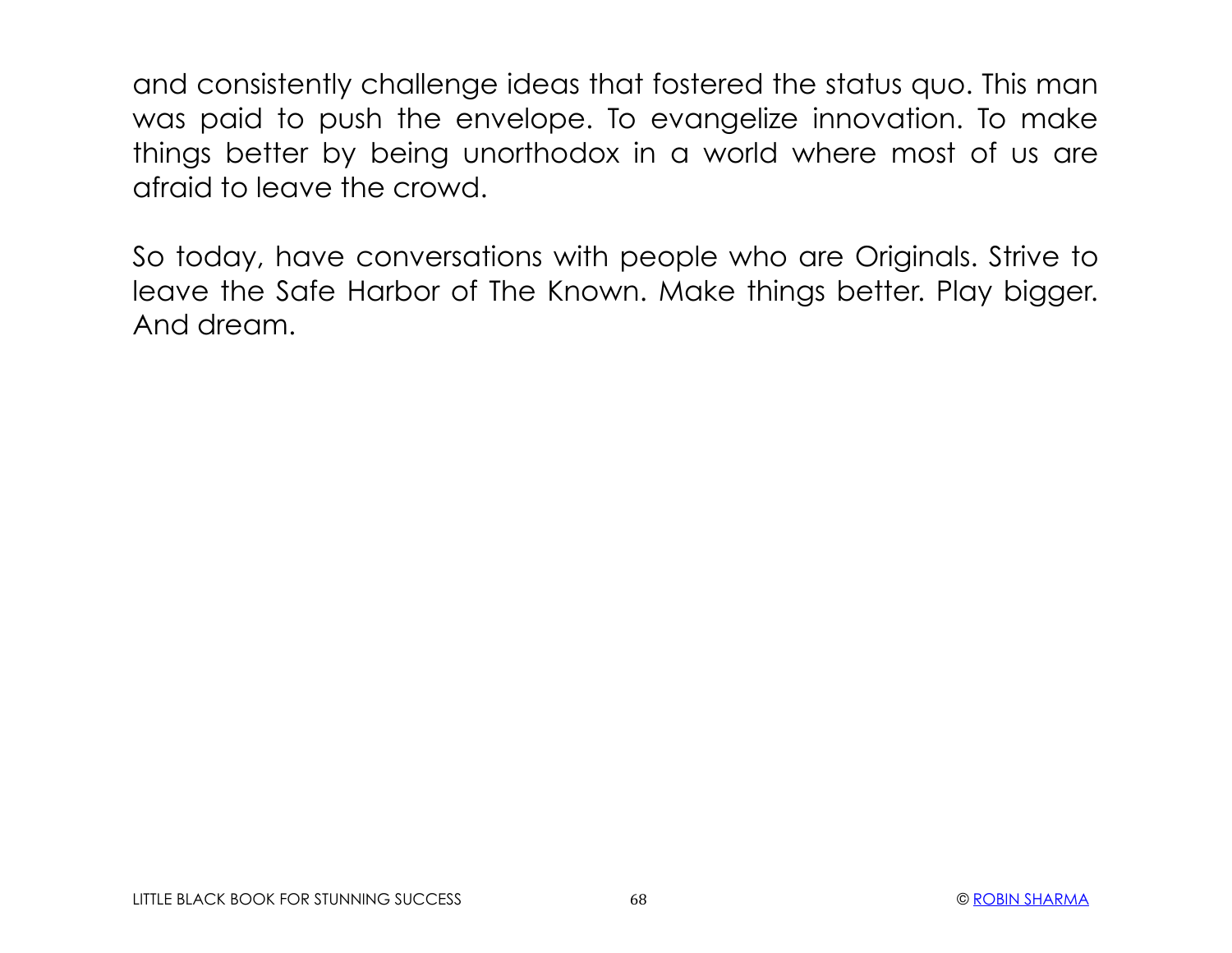# **NEXT LEVEL LISTENING**

People ache for great listening. Do you give it to them? I so passionately believe that one of the single best things you can do to get your relationships (both professional and personal) to world-class is to become alarmingly good at listening. Yup-alarmingly good is the standard I'm pressing you to reach.

As a young lawyer, I worked with a senior litigator who was just "insanely great" (Steve Jobs term) at making people feel heard. It wasn't forced. It wasn't faked. It wasn't artificial. Just a truckload of masterful, heartfelt listening every time I was with him. And guess what, that was the best professional relationship I had at that office. I'd do anything for him. He had my respect. And my loyalty. And my outright friendship. Because I knew (versus believed) he cared.

Listening's like that. Seems like simple stuff, this listening business. But it's outrageously hard in a world where we can be so self-centered. And in a world where we all suffer from collective ADD. So hard to focus. So hard to concentrate. So hard to listen.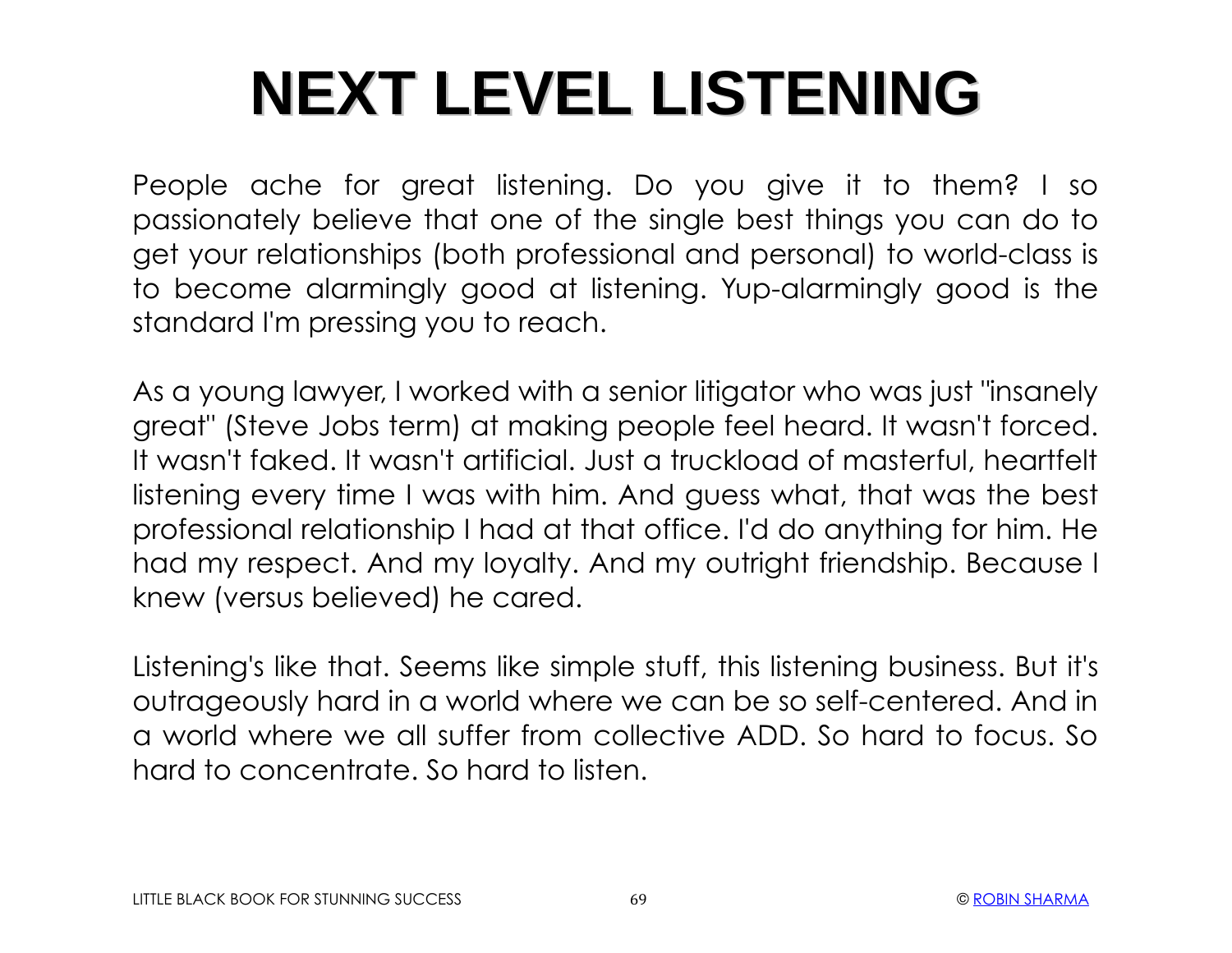**But no organization can get to extraordinary without excited, engaged and enthusiastic people. And no human being can ever find authentic success without the help of people.** 

And people need listening. Crave it. Hunger for it. More than you may imagine.

Oh the way it feels when someone gives you the listening you need. It's so very rare isn't it? And yet so exceptionally powerful.

I know you want to reach your mountaintop. I know you know you've been enlisted for greatness. I know you are one of the rare breed that is doing special things.

And one of the most special of all is being a brilliant listener.

Get to your Next Level of Listening. Master that art. It'll rock your world.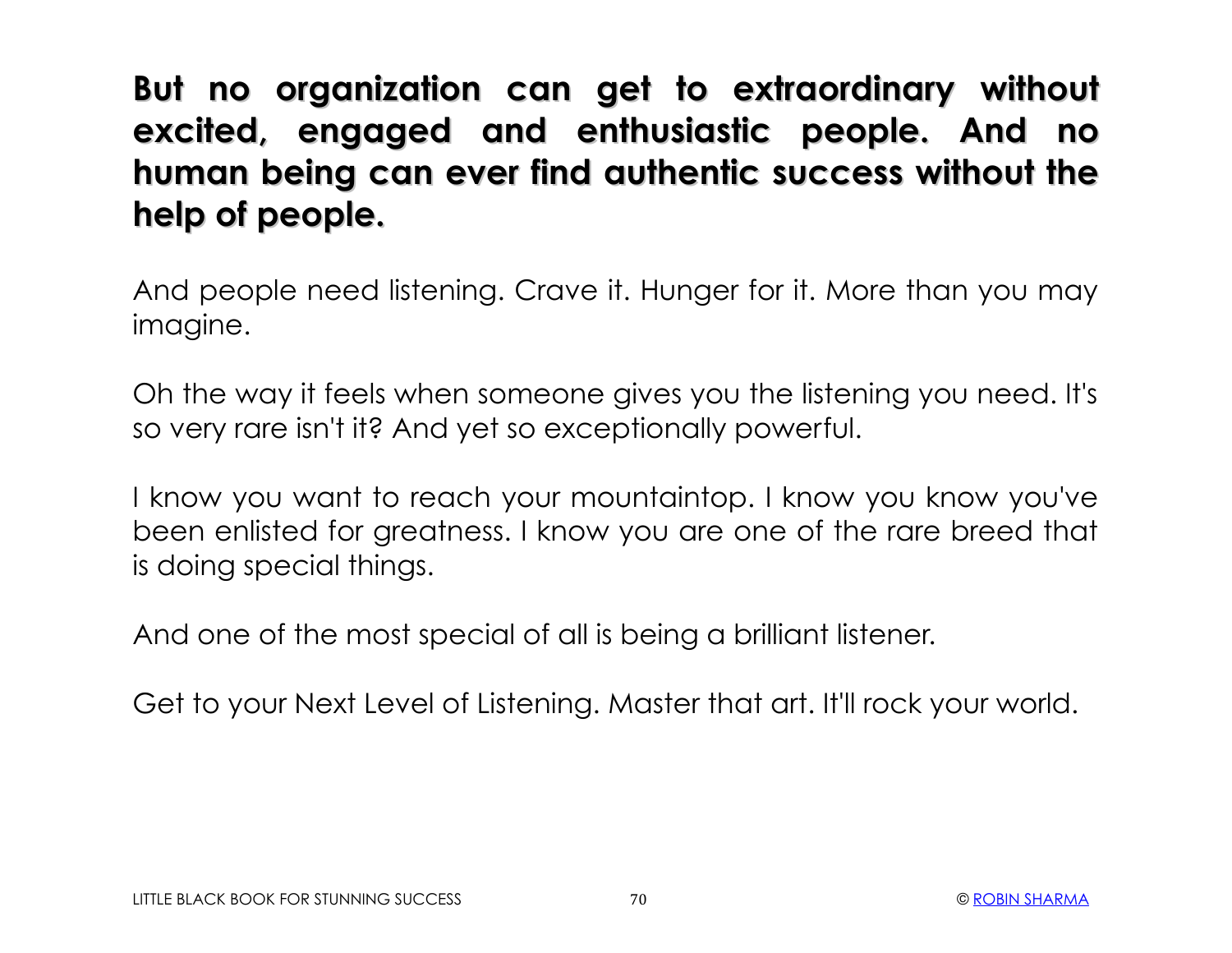# **READY MADE GREATNESS**

Michelangelo was asked how he created his masterpieces. He replied that he simply saw the works of art embedded within the slabs of marble and then set about chipping away at everything that wasn't of that work of art. Which brings me to you. And your ready-madegreatness.

**Just maybe your job is not to become someone other than who you currently are. Just maybe, the Main Aim is to access and remember and reconnect with the best that already resides within you. In this very moment. Right here. Right now.** 

And how can you recall your personal greatness?

By starting the process of chipping away everything that is not truly you. The fears you have picked up. The limiting beliefs you have accumulated. The false assumptions that divorce you from your most authentic - and staggeringly brilliant - self.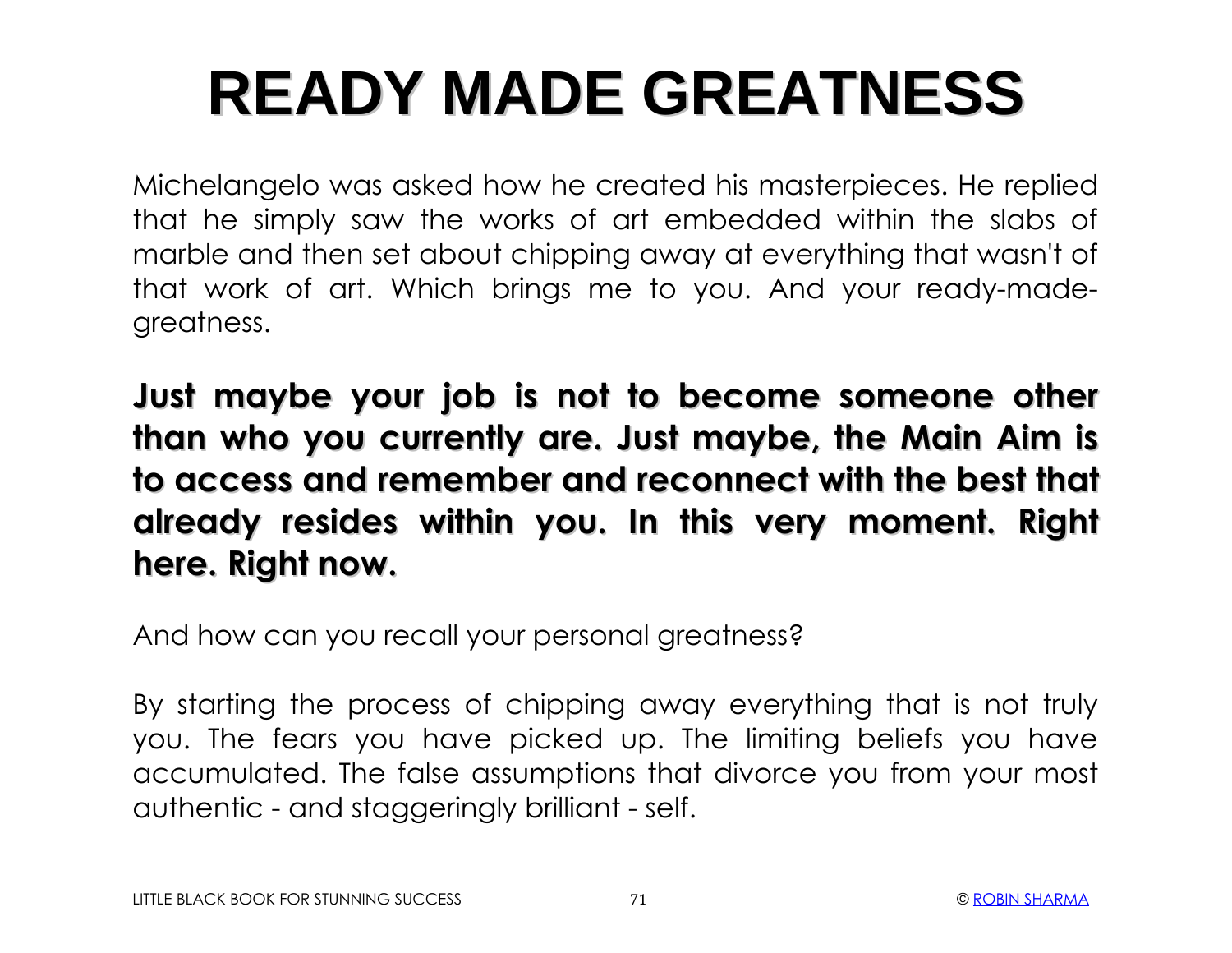Self-remembering (and personal leadership) is a journey. Took you many years to forget the personal greatness that you once knew as a kid (before the disappointments and negativity of the world began to blind you to the truth of your bigness). You may have been thinking you have been designed for mediocrity for 30 or 40 or 50 years. So that reconnection with your best won't happen in a week.

But chip away - bit by bit- at everything that is not that work of art - day by day. You know that small, daily improvements stack into massive results over time (that idea just might transform your life so please let it linger).

The difference between a remarkable life and a mediocre one is not nearly as large as you might imagine. Nope, we all pretty much start out with the same raw stuff. Most of us are cut from the same cloth. We all can be a hero if we choose. And it just isn't that hard.

Greatness comes by doing a few small and smart things each and every day. Comes from taking little steps, consistently. Comes from a making a few small chips against everything in your professional and personal life that is ordinary, so that a day eventually arrives when all that's left is The Extraordinary. Just something to think about. From a man who wants you to shine.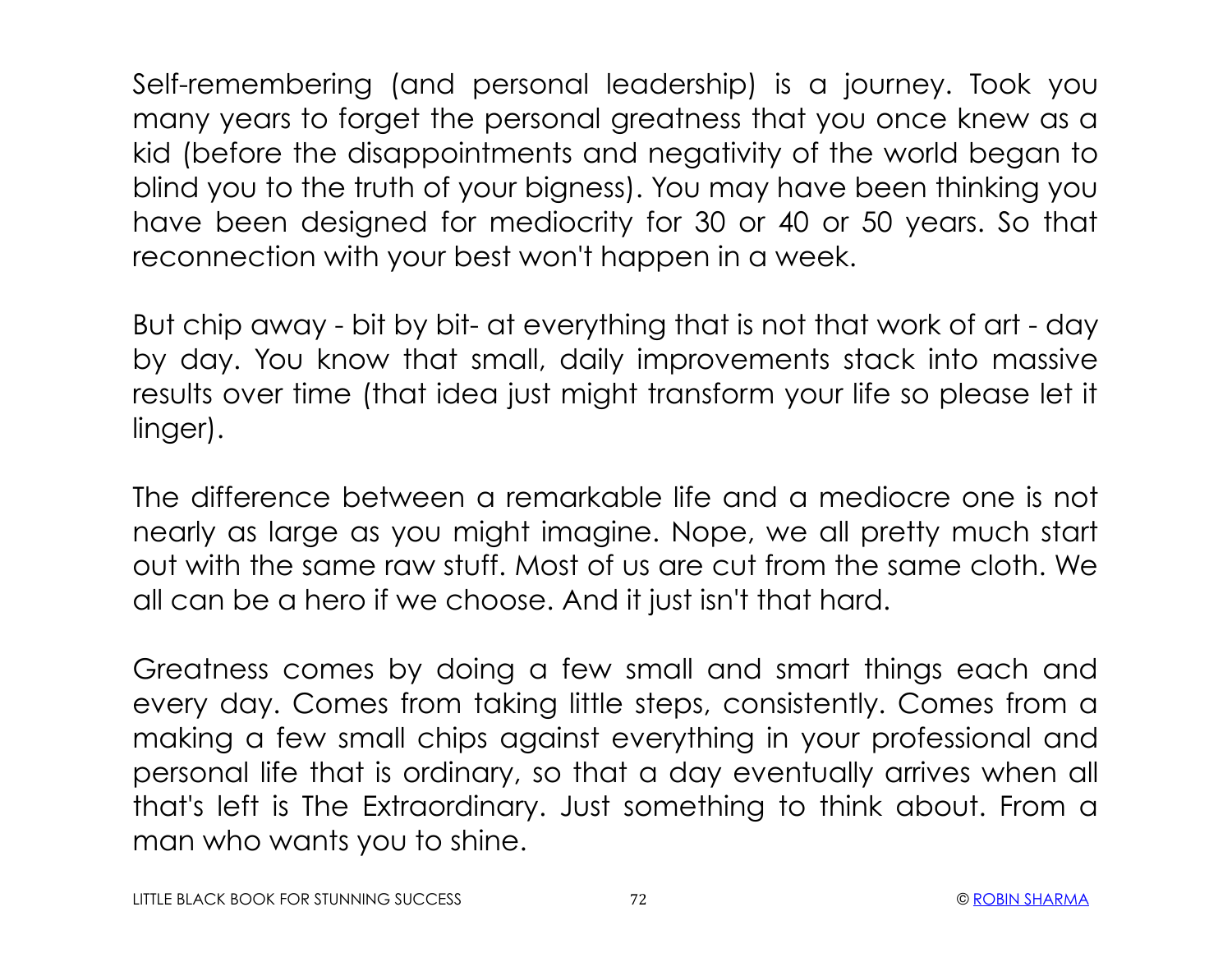Recommended Resources:

### LEARN ON THE GO PACK **Make Your IPOD, MP3, Mobile or SmartPhone a**



### **Learning Tool!**

Bring Robin Sharma into your personal and professional life with this new downloadable package.

Whether you are at the gym, on the road, or going for a walk, make these valuable times your personal classroom for achieving personal and professional greatness. These downloadable products can be easily downloaded onto your portable media device, making learning-on-the-go a true reality.

#### **This Downloadable Bundle Includes:**

- *The Greatness Guide* audiobook download (read by Robin)
- robinsharmaTV video coaching with Robin for a year (includes video iPod version)
- The Monk Who Sold His Ferrari audiobook download
- The Cure for Fear audio & workbook download

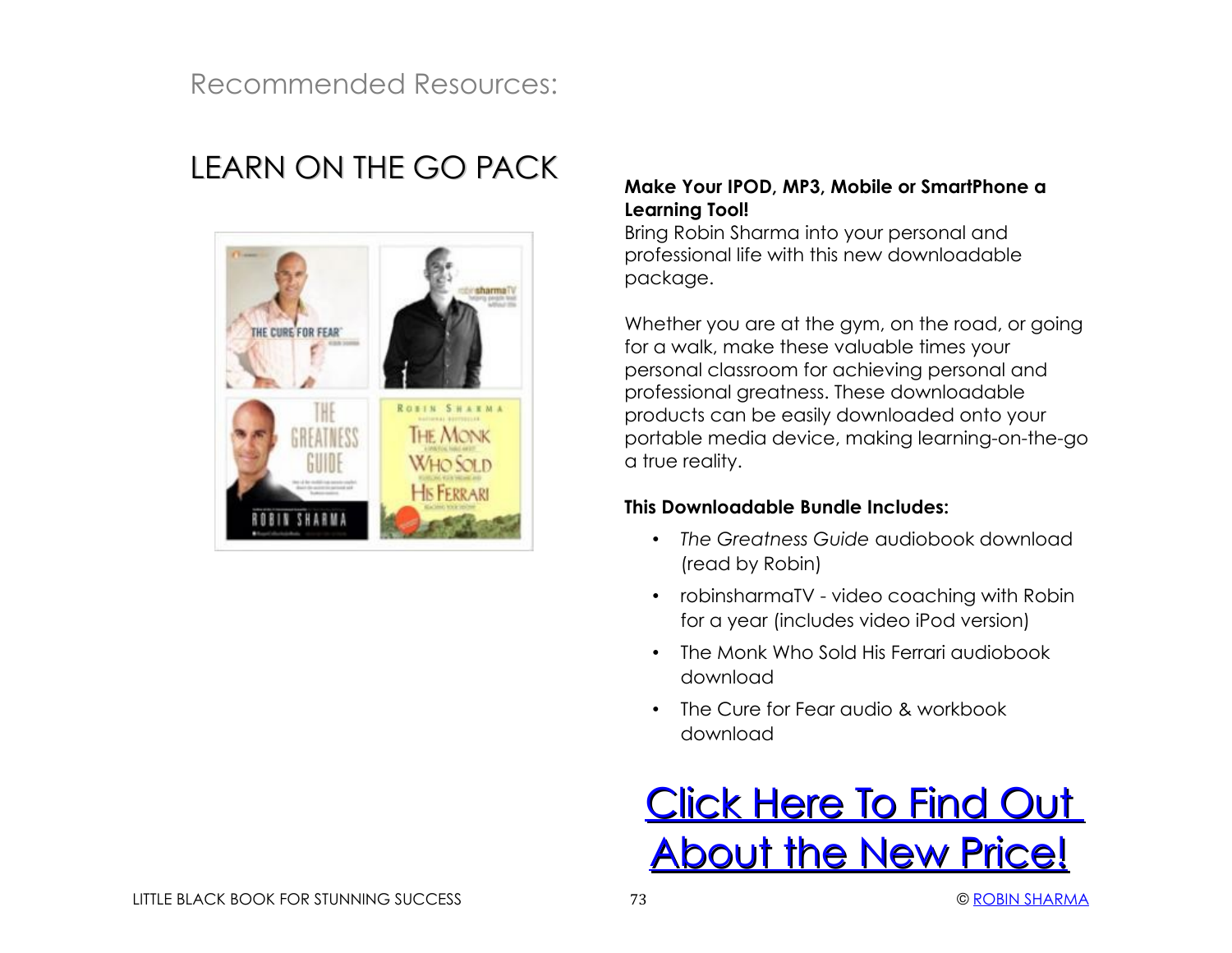### **THE BRILLIANCE OF DIVERSITY**

Imagine living in a world where every movie you see has the same story line. Imagine if the only choice of drink was water and the only flavor of ice cream was chocolate (okay maybe that one wouldn't be so bad). Imagine that every conversation with every person made the same point. And imagine that every day had the same ending and that every thought reflected the same idea. There's a point I'm getting to. Please stay with me.

When I go into organizations to help inspire, develop and elevate employees so they play at world-class levels (and I've been crisscrossing this planet on this Leadership Crusade for nearly ten years now), I often see mission statements espousing a respect for diversity. "We at ClientCo value differences and cherish diversity." And, most of the companies I work with actually do. But here's my question: Do you?

Do you really get the brilliance of diversity? When you really think about it, it's the people who see the world through a different set of lenses that actually serve to stretch your thinking and provoke new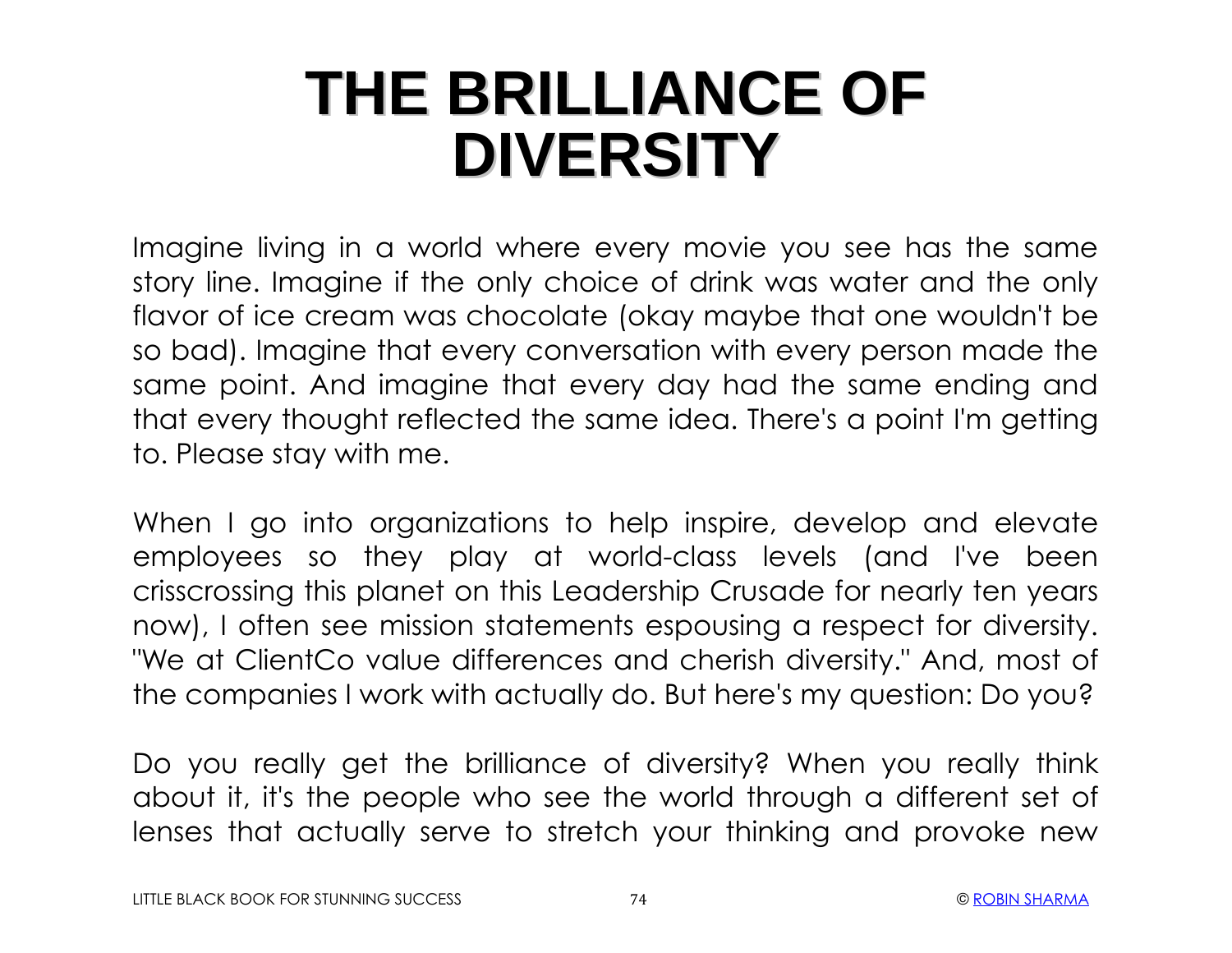understanding (and provoke they do). Sure they irritate you. They drive you crazy. Because they are not like you. But may I suggest that behind your irritation is the emotion of fear (big idea there). Not the terror on the darkness type of fear. More a fear of the unknown or a fear of having to leave the Safe Harbor of The Known (the worldview that you've had your whole life) and maybe see a new way of seeing things. No one likes to leave the shores of the home they know. Always brings up fear. Scary yes. For your ultimate growth and good. Absolutely.

#### **Never run away from what will help you grow and step into your greatness - no matter how uncomfortable it makes you feel (that's where courage and your natural bravery needs to be called into service).**

Yup - diversity helps us in ways we cannot fathom. Makes us better (by a lot). Those different people with different perspectives and different skin colors and different languages can equip you with your MILs (Most Important Lessons).

The people and experiences that are different offer you the gorgeous opportunity to rethink the assumptions and closely held opinions you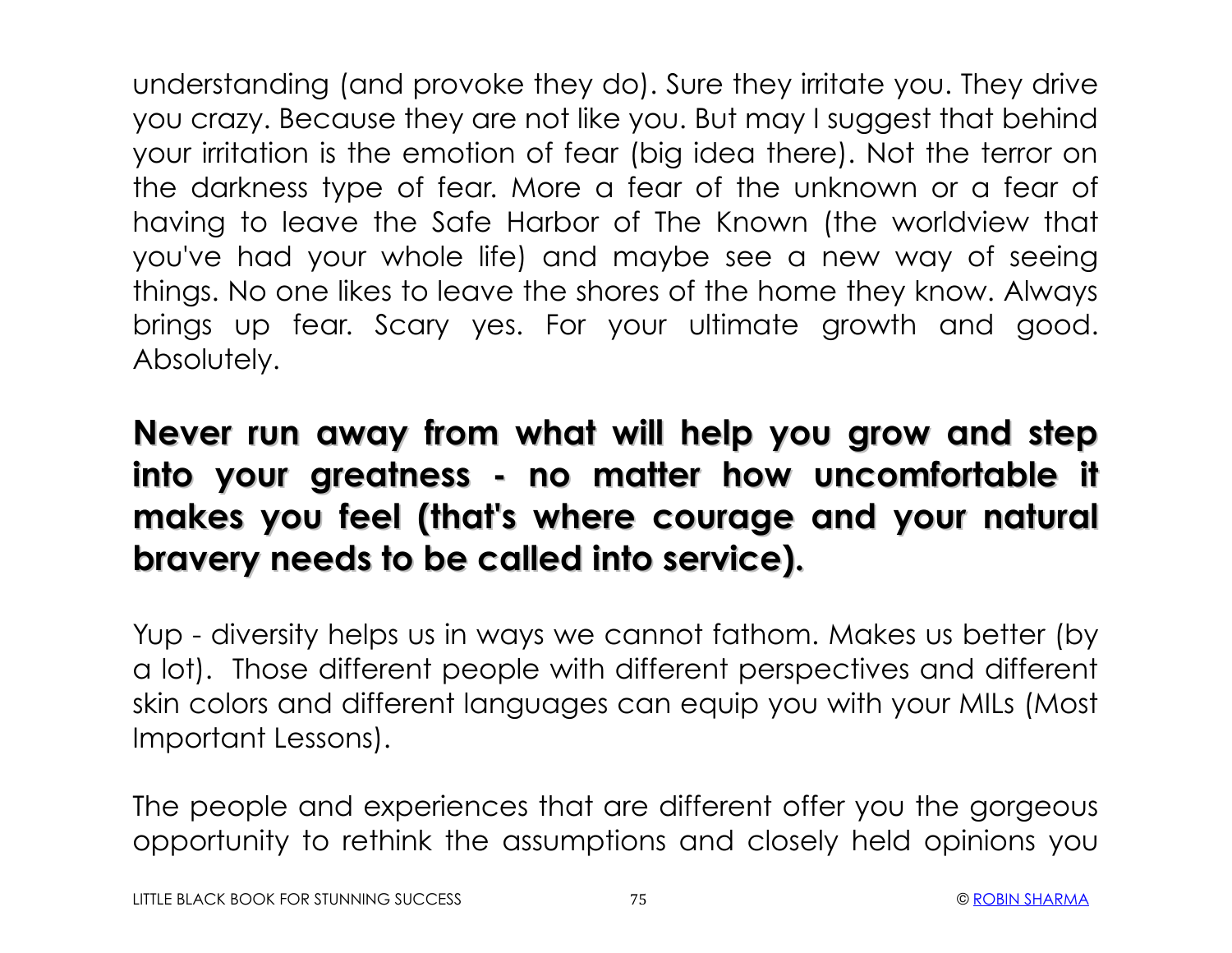have lived your life under.

Takes a ton of outright courage to open your mind - as well as your heart - and listen to what they tell you. Uber-uncomfortable to think that you might not be right. That the way you see the world (or whatever) just might be flawed in some way. Or that there may be a better way (of thinking or behaving or working or living).

But unless you are willing to empty the cup that is full, no more can enter. And you just might miss out on your greatest possibilities. And your best life.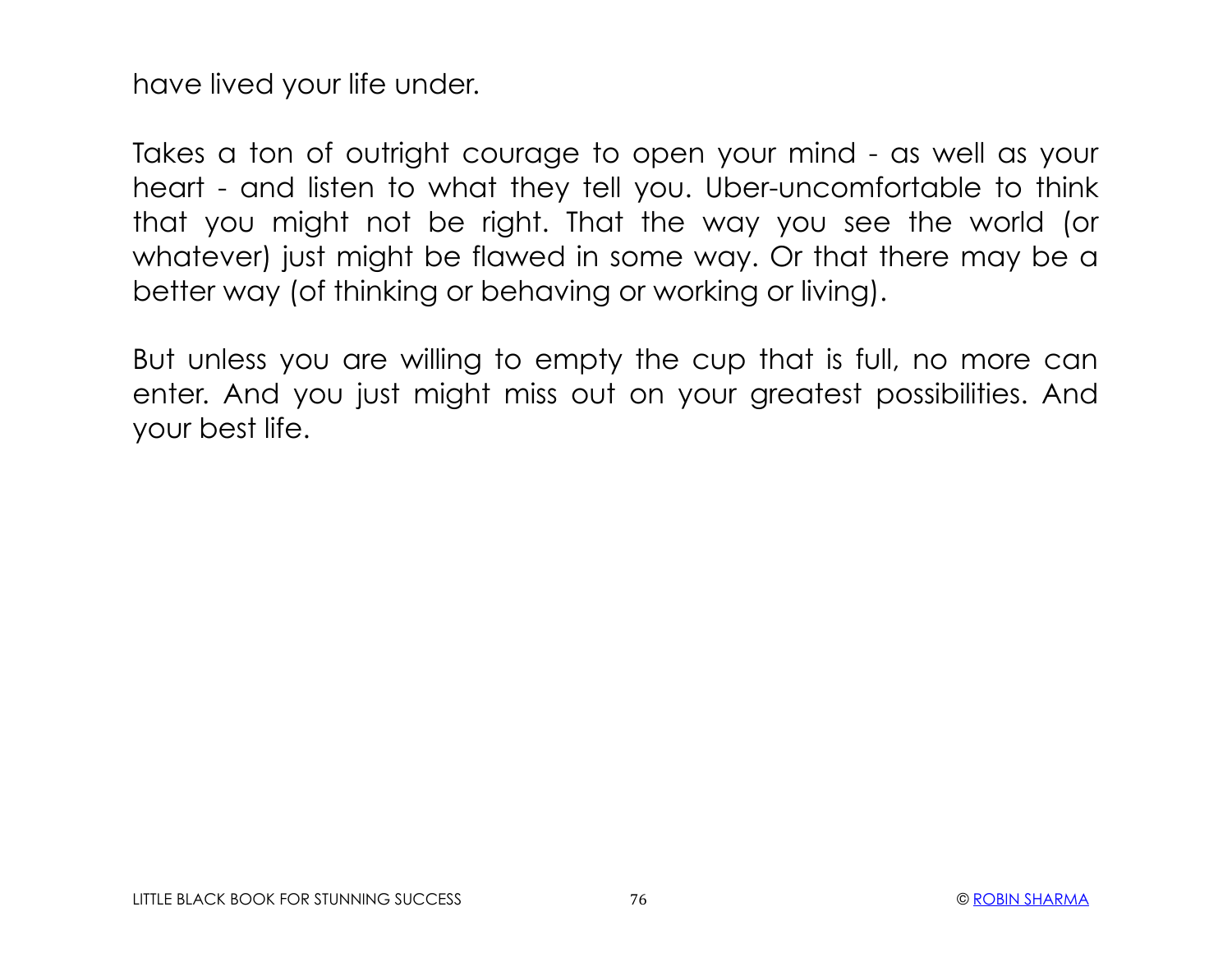## **JIM DONALD GETS IT**

You can have your excuses or you can have your results - but you can't have both. So easy to find excuses not to build relationships and be one of those brilliant souls who masterfully connects with human beings. A mile-long to do list, missed deadlines and forest fires to put out. Who has time to engage in face to face conversations or build rich bonds with the people we work with (or serve)? Jim Donald does.

Donald is the CEO of a little coffee company that started in Pike's Place Market in Seattle. He's a pretty busy guy too. Tons of to-dos and places to be. Full schedule like you and me. But he finds time to put people first. Gets the fact that the way you treat your people is the way they'll treat your customers. Understands that when people feel great about themselves, they do great work.

Oh, you may have heard about the company he runs. It's called Starbucks.

This guy's amazing.

According to the latest issue of FORTUNE, on a good day he personally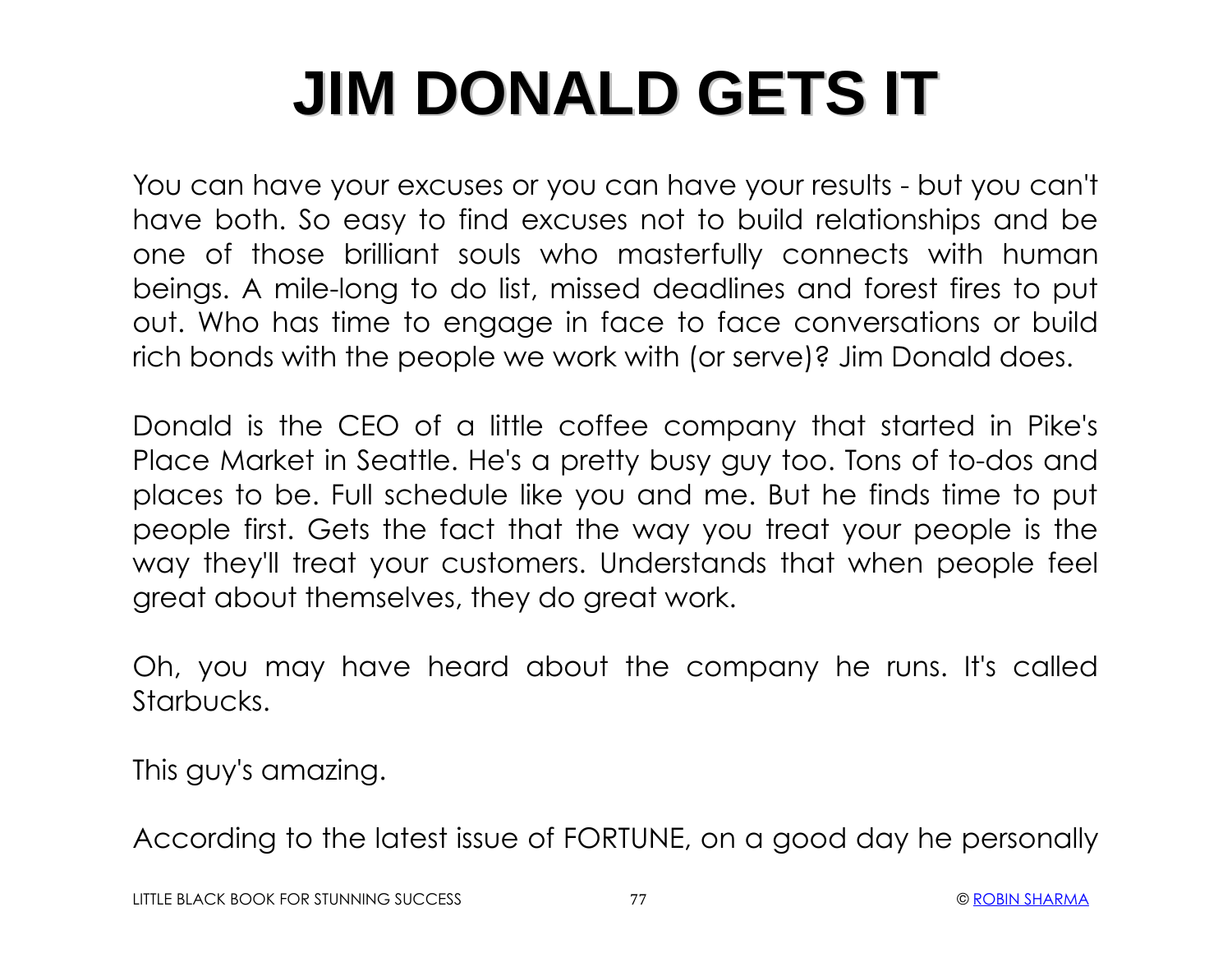signs 500 birthday cards for his employees. Spends 45% of his time traveling to Starbucks stores.

And when he gets there, guess what he does?

**Puts on an apron and works shoulder to shoulder with the baristas. Engages his people in conversations. Evangelizes his message and reinforces his vision. Builds culture - and makes his "partners" feel special. Puts people first. And so they help him win.**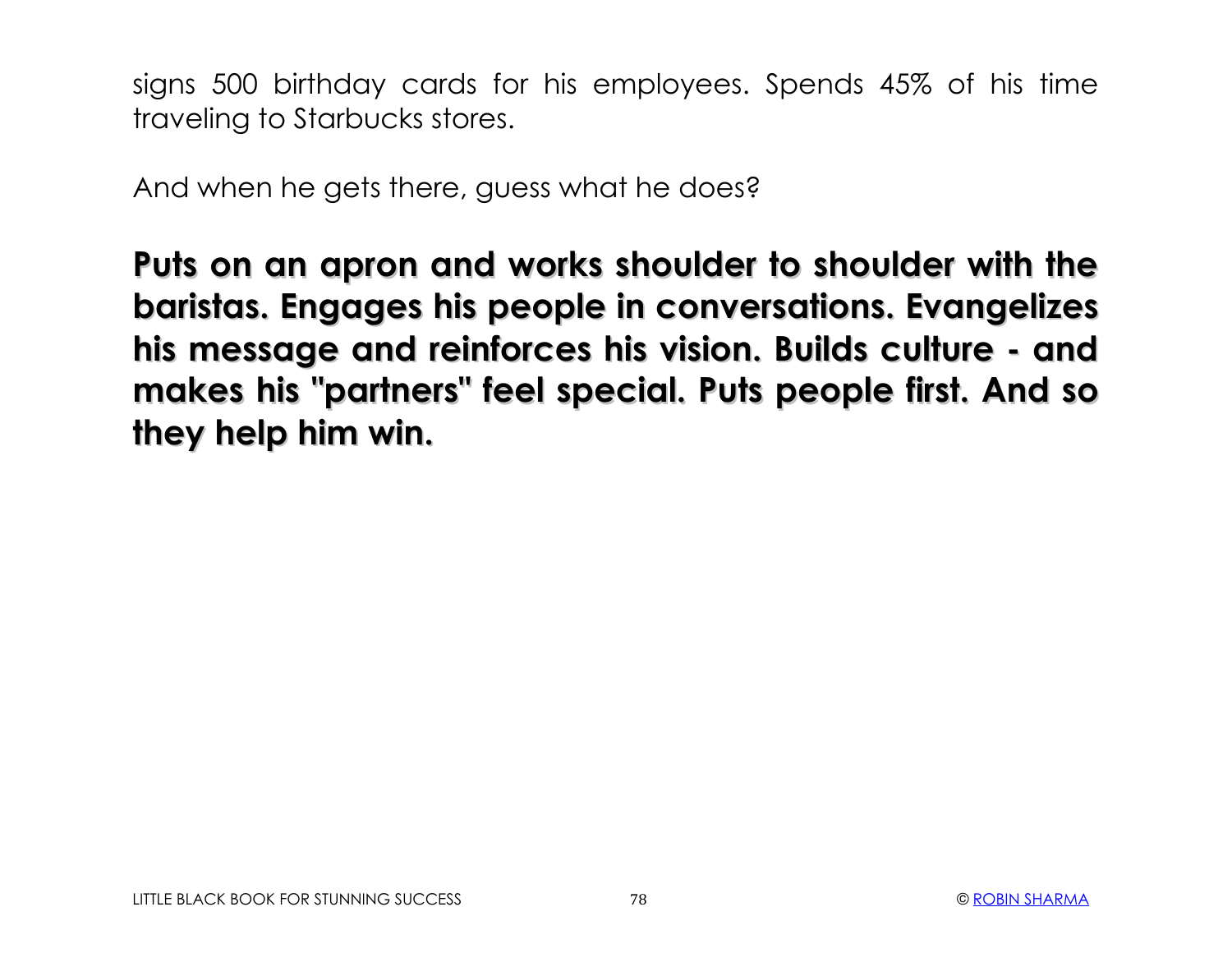### **LEAD LIKE IZZY**

Isadore Sharpe started a little company called The Four Seasons, with a single little hotel, in 1961. Did deals based on a handshake. Spoke his truth and kept his word. Did great work and offered great value. Well, good things happen to people who do good things (key thought to remember).

The Four Seasons, now one of the planet's most successful hotel chains, recently received purchase offers from the likes of Bill Gates and other heavy-hitters. Friends and colleagues of Izzy Sharpe said things like "he deserves all the great things happening to him". Stands to make hundreds of millions. His reputation continues to soar. Fitting way to tie up his Cinderella Story.

#### **Lessons I took away from these recent events:**

**1. Stay true to your vision/dream:** There's something to be said for just staying at what you are trying to achieve well past the point everyone else gives up. Life rewards the (unreasonably) devoted.

**2. Stay true to your values:** In a world of fast-buck artists and people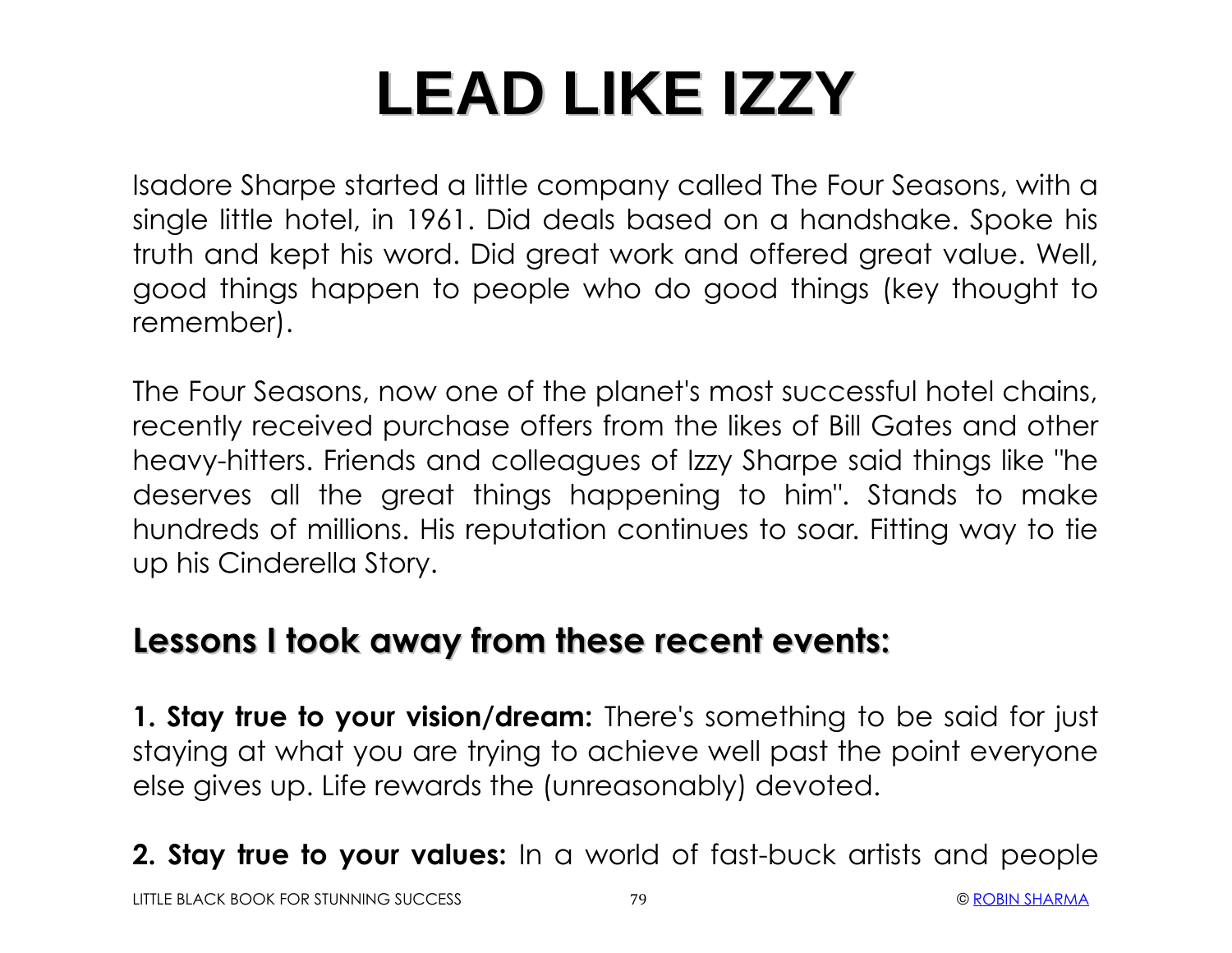playing the short-game, Izzy took the long-view. Built high-trust relationships. Protected his brand. Underpromised and overdelivered. Didn't care if others were unethical - stayed true to himself.

**3. The little things amount to big things:** Izzy's dream started small. But he tended to it daily. Small daily elevations compound into massive results over time. Remember that success comes via those daily "1% Wins".

So model Izzy - no matter what work you're doing today. Because leadership is all about Leading Where You're Planted. And it's not about the size of you're title - but the depth of your commitment.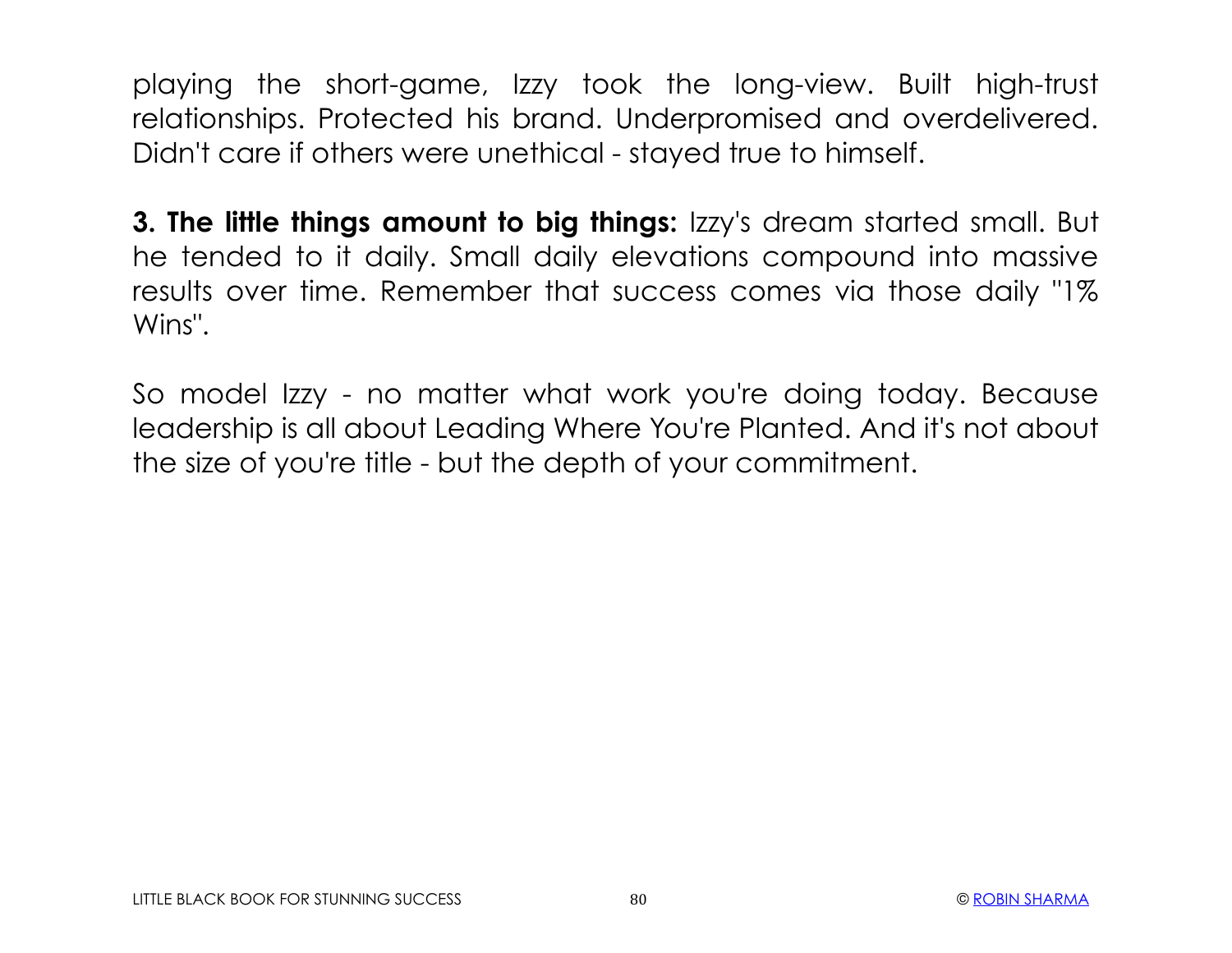### **BE A FINISHER**

Talk is cheap. Actions speak.

Doesn't matter what you start. Brilliant that you have the courage to take that first step (nothing changes until you change). But what's the point of starting if you don't finish?

Leadership and greatness comes to those who follow-through. Who stand for near-flawless execution. Who stay with a project/pursuit/idea with the tenacity of a pit bull-until the thing gets done. Beautifully.

#### **So right here, right now, reach deep into your heart. And commit from the best place that inhabits you - to finish the important things you start.**

Because anyone can take the first step. But only the remarkable ones stay on the path until they complete the 1000th one.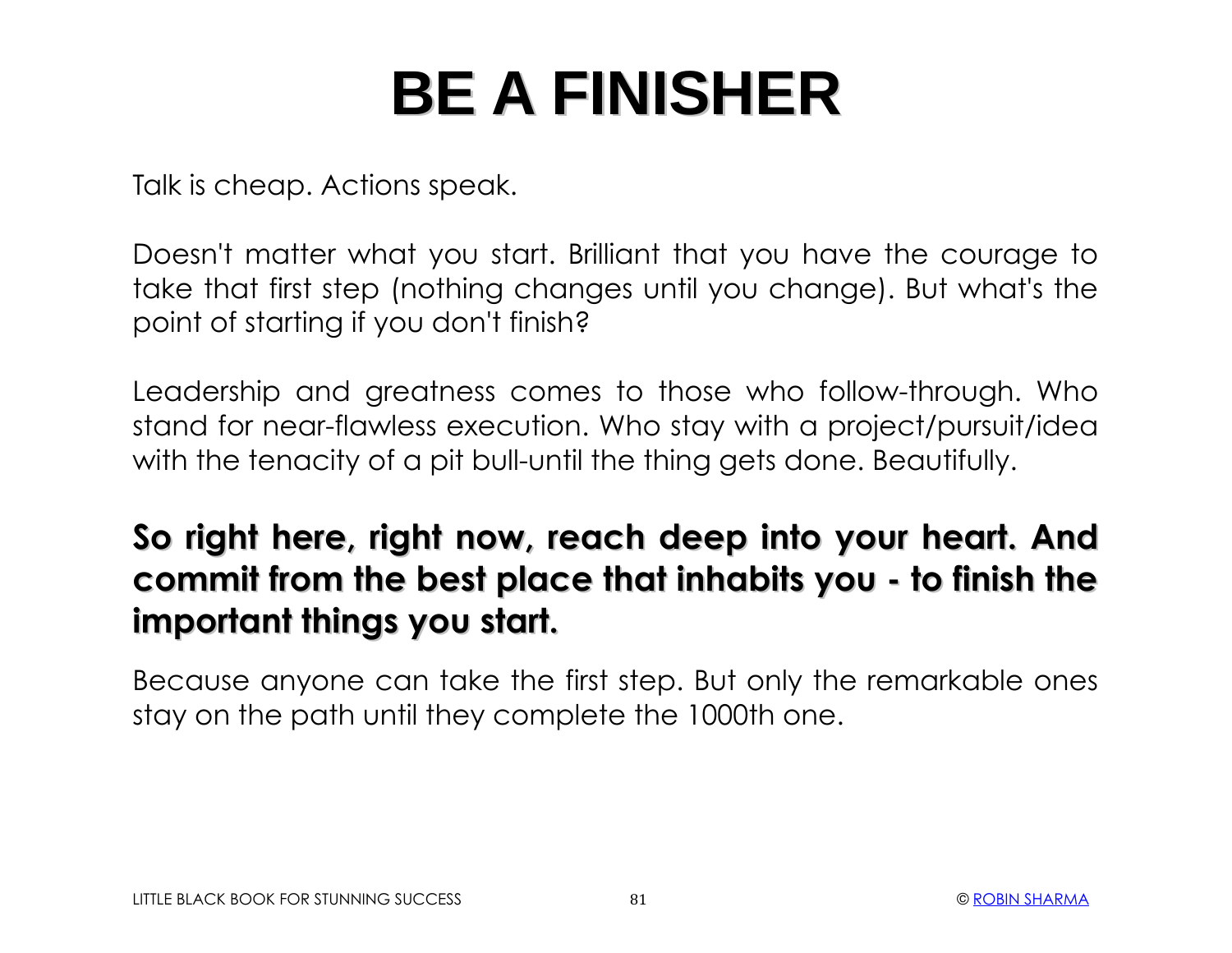### **CARLY GETS IT**

You know how fiercely I believe that every dream starts small and nothing moves forward until you do. Just read about former HP Chief Carly Fiorina. Has a new memoir out called "Tough Choices". Actually did a quick stint as a typist at Hewlett-Packard at the beginning of her career. But always wanted to be great and stood for excellence (a guy in a car with a license plate that said "V Best" drove by me today as I drove my kids to school; my guess is he stands for the same thing).

One of her big insights:

**"Don't think about the next job, focus on doing the best with the job you have. Learn everything you can from everyone you can. Focus on the possibilities of each job, not the limitations."** 

Could I suggest that we read that advice a few times to really integrate it?

Because it's good.

LITTLE BLACK BOOK FOR STUNNING SUCCESS 82 © [ROBIN SHARMA](http://bit.ly/ldebook-robin-sharma)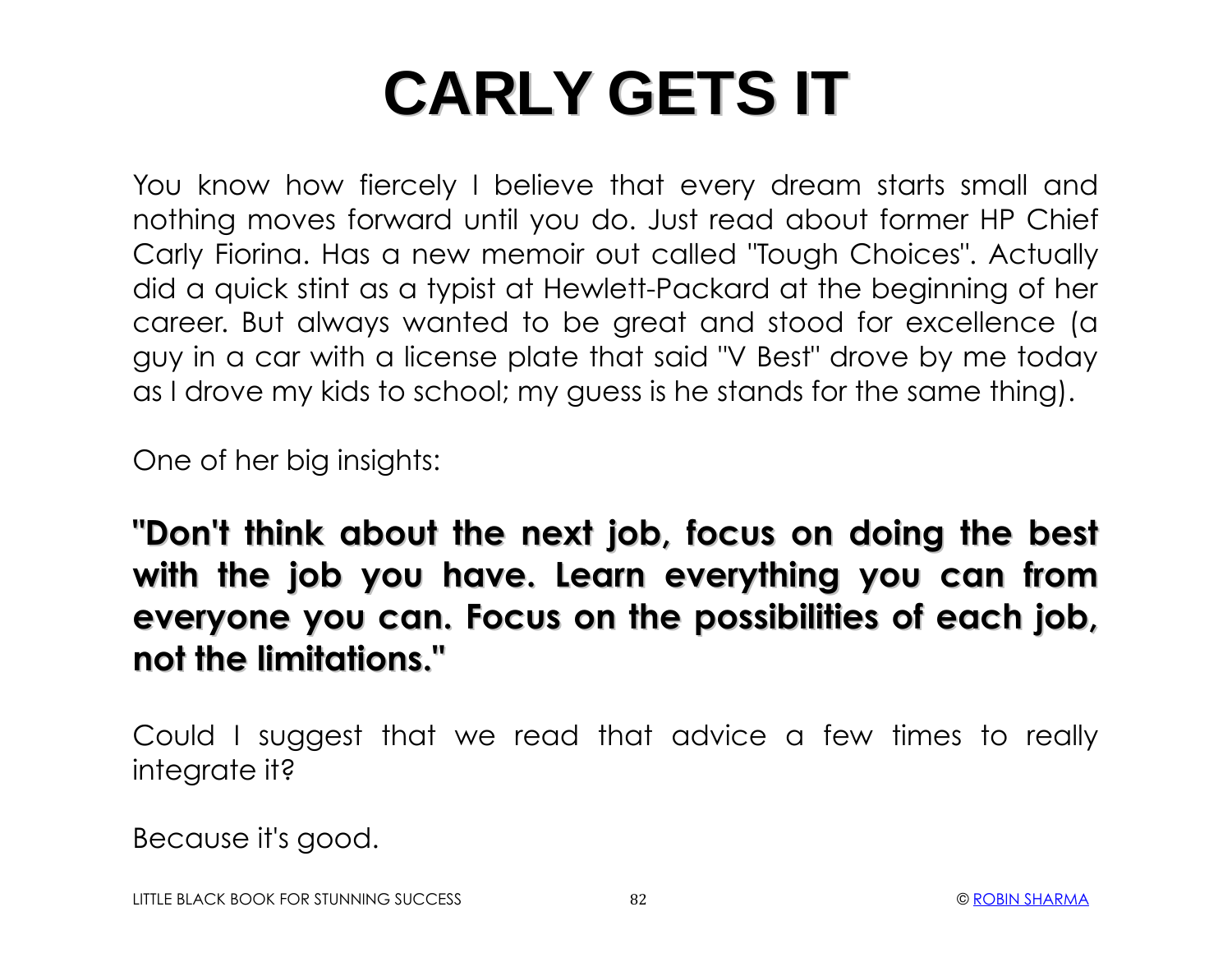No, actually, it's superb.

So easy to tell everyone around you that you'll be best in class when you get the position you've been aching for. So easy to say you'll innovate/raise the bar/step up to remarkable once you receive the title you've aimed at. So easy to advertise that you'll be an A player when you get to where you're going.

But we get what we give.

Not later but now.

And if not now, then when?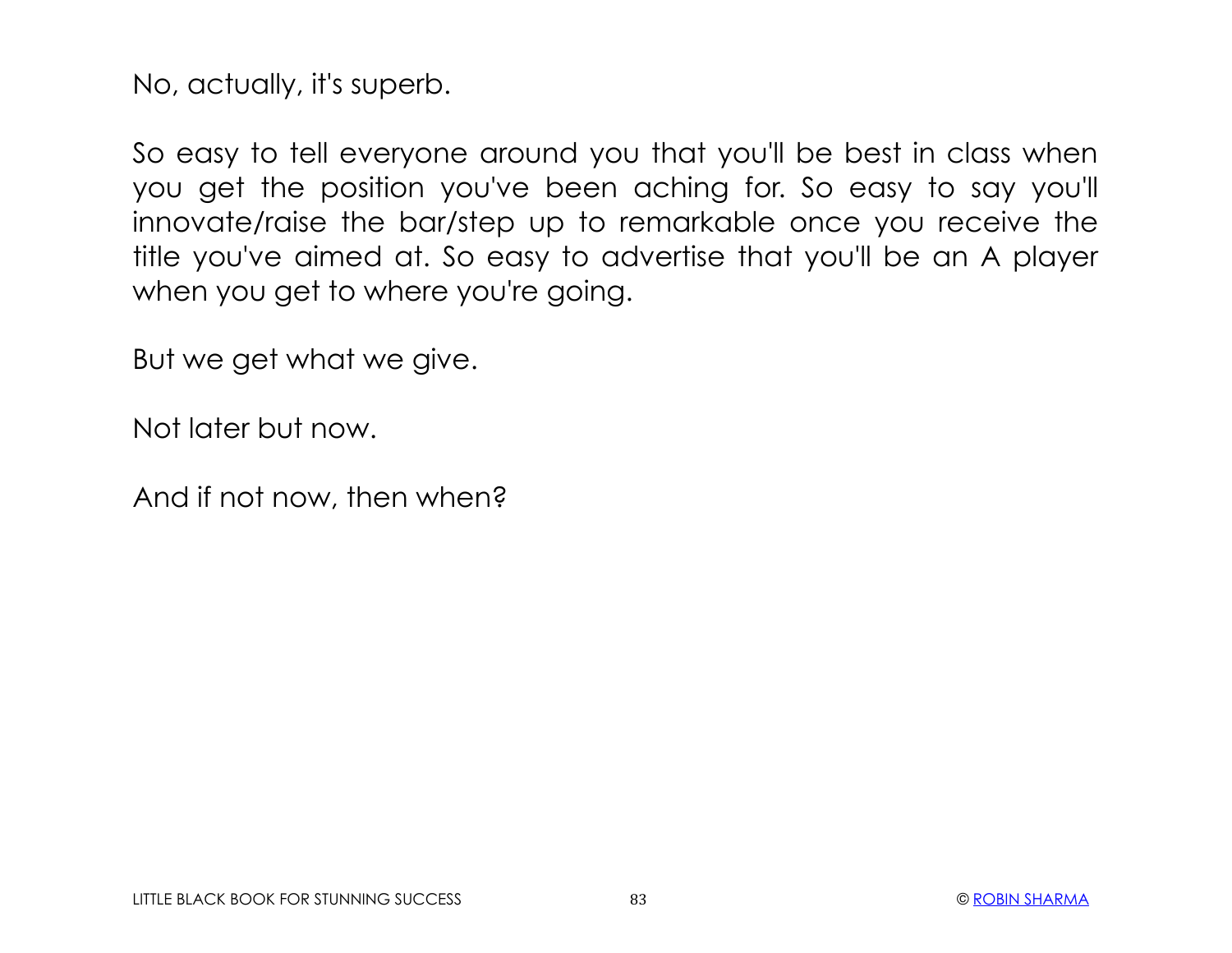### **THE DREAM CATCHER**

You may not know how powerful you are.

#### **Big Idea: Every one of us has so many more choices than we can currently see. Remember, we see the world not as it is but as we are.**

Most of us see through the eyes of our fears and our limiting beliefs and our false assumptions. Really important point there.

As you begin to walk to your fears, you realize that they were mostly hallucinations - self created illusions that kept you small. As you think about your limiting beliefs, you'll see that they are not the truth but the opinions you adopted from the chattering voices around you. And as you question your assumptions, you'll realize that so many of them are borne of fantasy. They are not real. Nope, not at all. Most of the things we are afraid will happen never do. Something to think about.

Today, I want to offer you the words of James Allen who wrote a superb little book called As a Man Thinketh many years ago. They will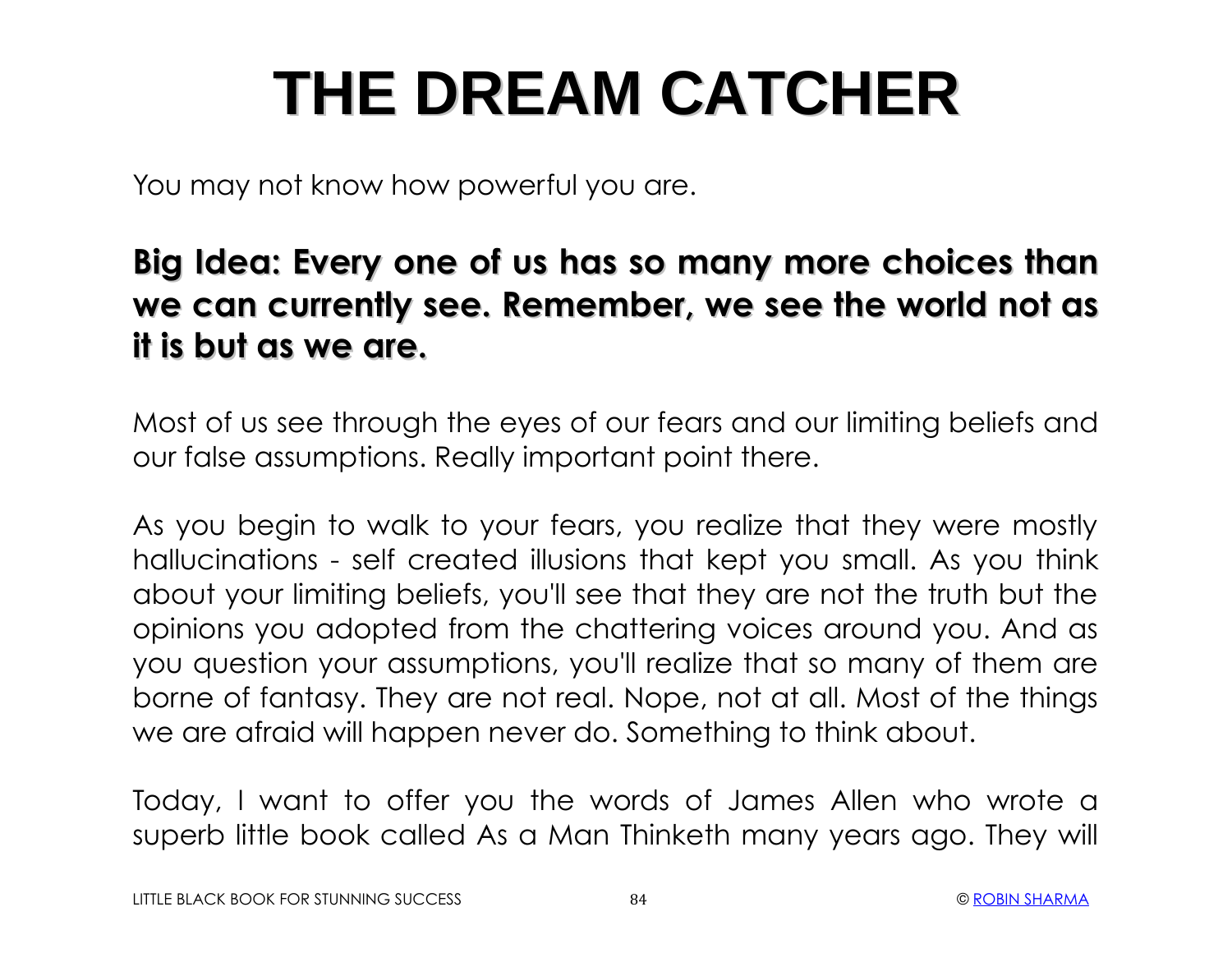help you enormously as you catch your dreams and step up to the poetic possibilities your life is meant to be:

"Of all of the beautiful truths pertaining to the soul which have been restored and brought to light in this age, none is more gladdening and fruitful of divine promise and confidence than this - that **you are the master of your thought, the molder of your character, and the maker and shaper of condition, environment and destiny.**"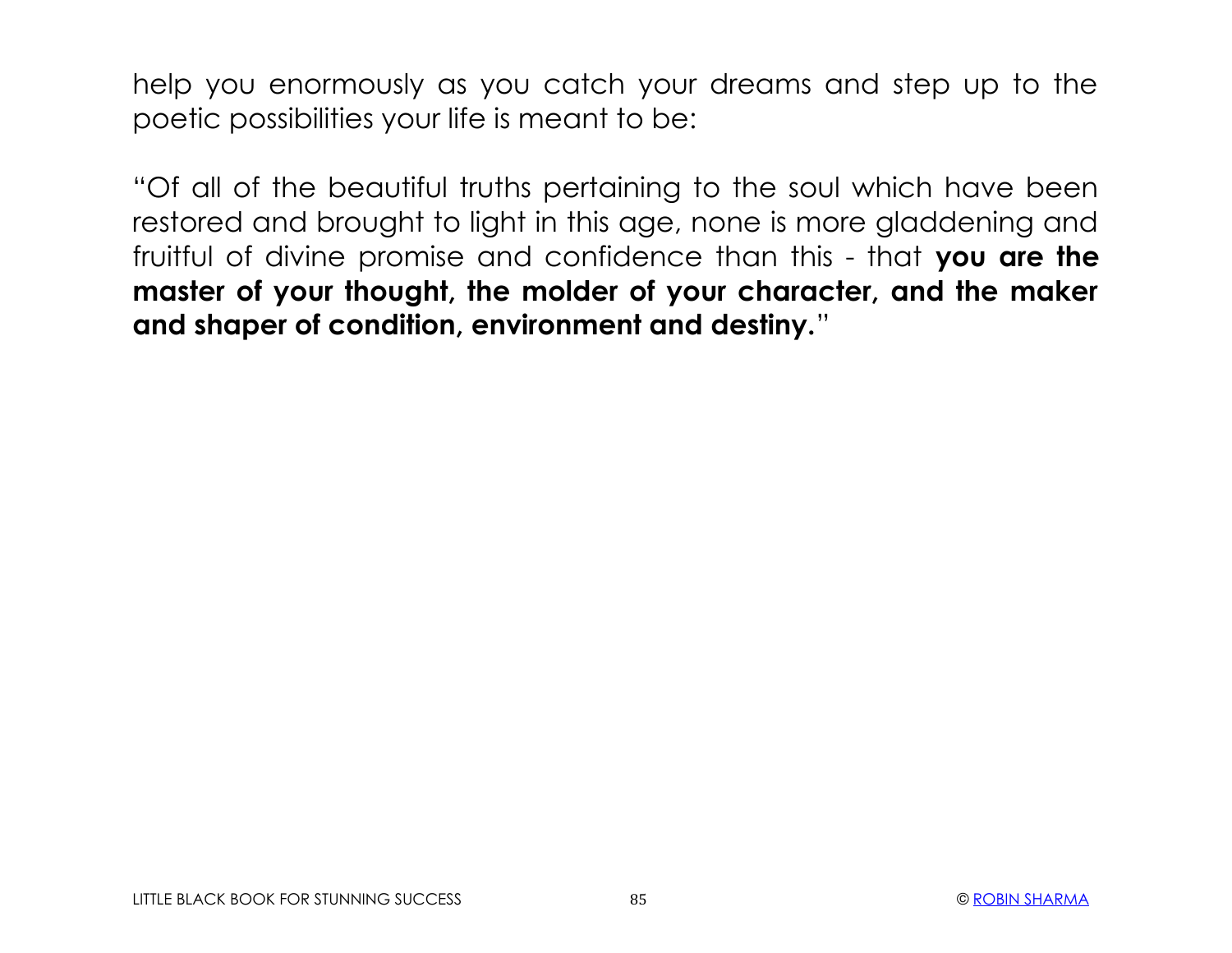## **SUCCESS VIA SIMPLICITY**

Love what the co-founder of Google recently said: **"Success will come from simplicity."**

I invite you to really go deep into his words. They are enormously powerful. Success via simplicity - great insight.

Most people in business and within their personal lives move towards complexity. More To Dos. More projects. More products. More meetings. More possessions. More goals.

The best - I suggest to you -move in the opposite direction.

They try and make their business models leaner and more focused. They do fewer but smarter things. They get wildly focused and wonderfully lean. And they most definitely run from trying to be all things to all people.

Because real genius lives in simplicity.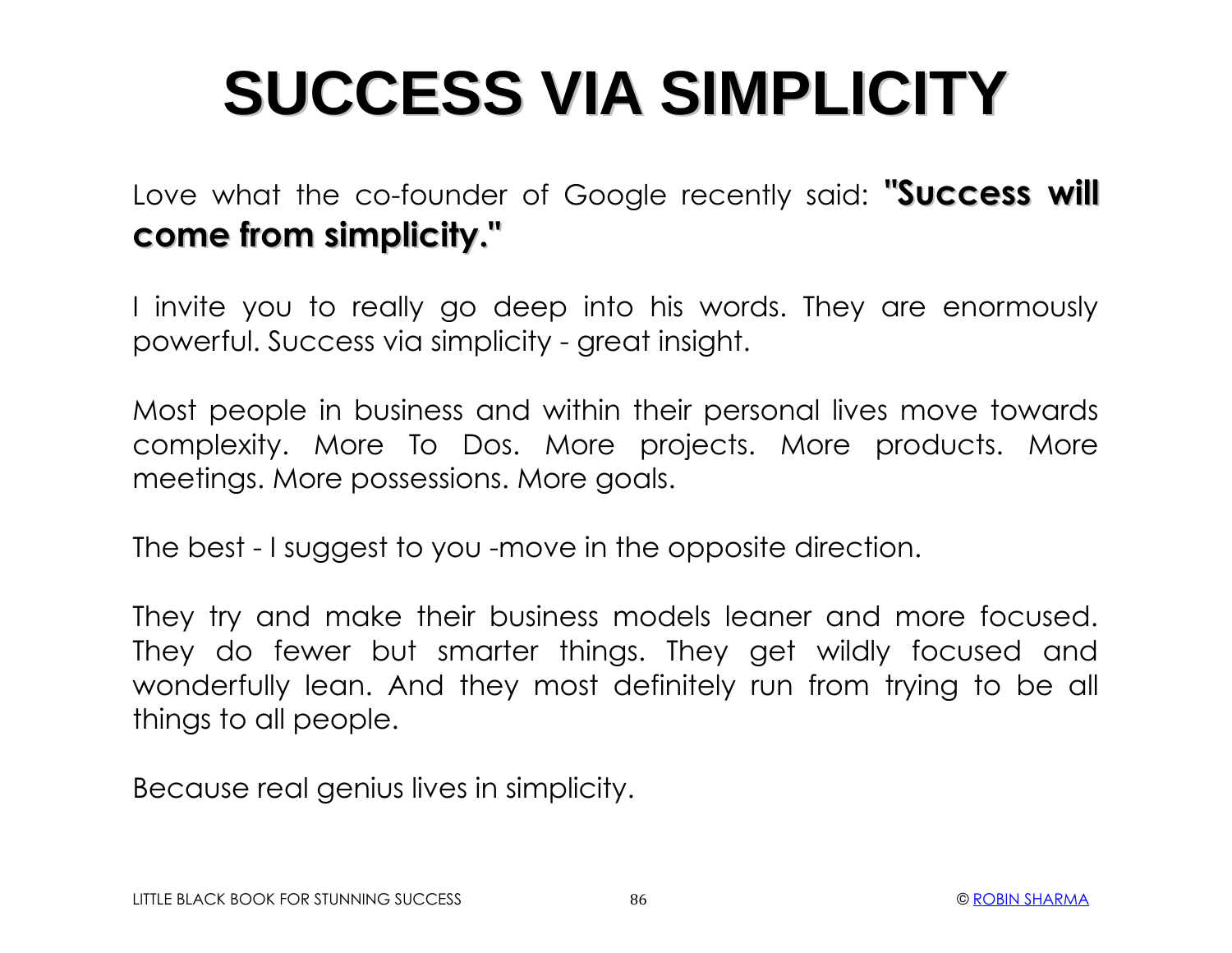## **LEARN AT INTERSECTIONS**

Simple idea with powerful consequences:

#### **Everyone who intersects your life knows something you don't.**

To get to world-class, don't miss any opportunity to leverage the learning/insights/experiences of the people you meet.

Because we really do become our conversations.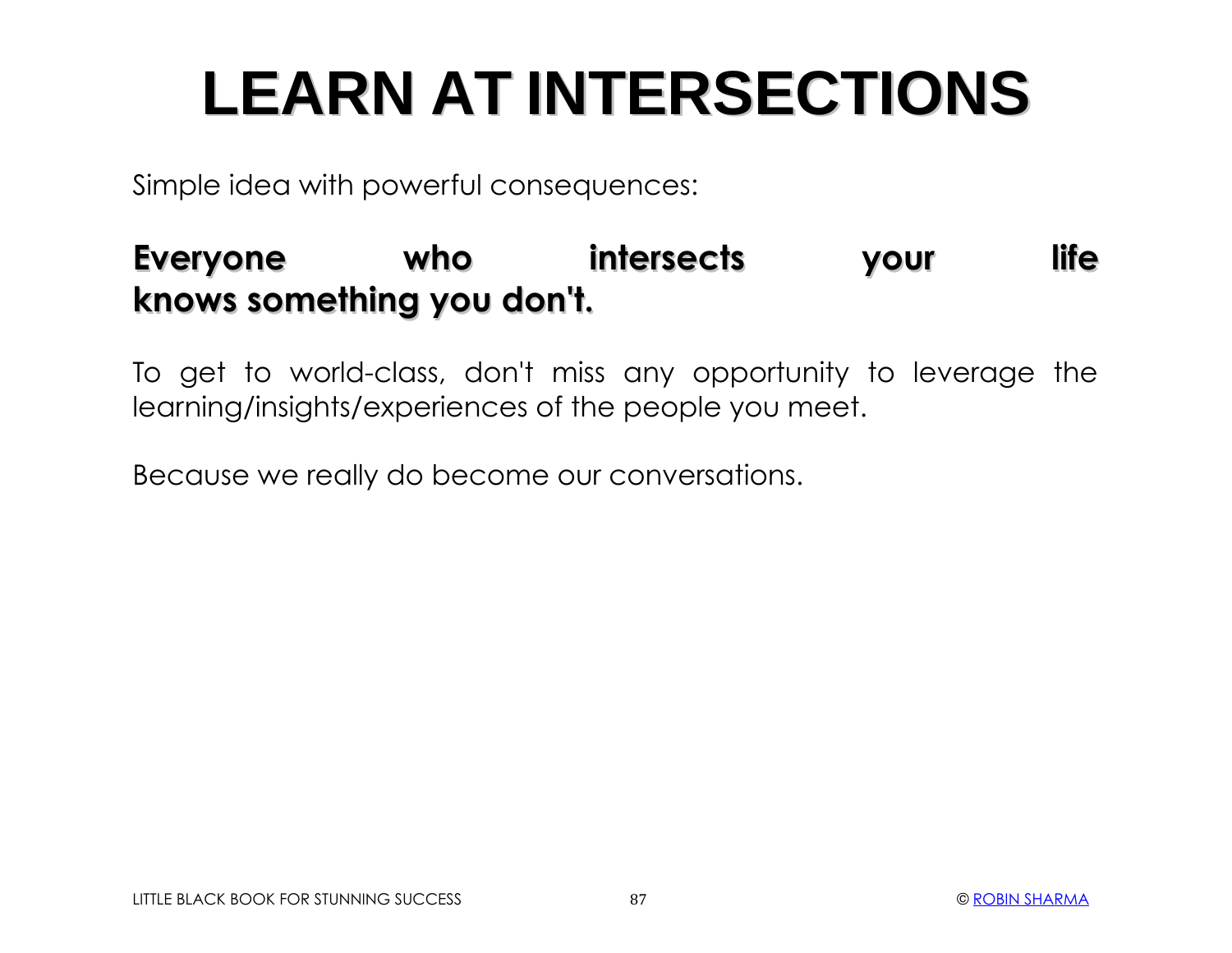# **BE LIKE PETER (DRUCKER)**

The thing I like about Peter Drucker's thinking is that he didn't just put out good ideas - he offered great Insights. Ideas really are a dime a dozen. We all get smart ideas. But to win/get to world-class/make your mark, something more is needed. Insight. Brilliant ones actually.

Like this one: "Get Good or Get Out."

Seems so obvious.

But to me, when you go down to the roots of it, it's revolutionary.

#### **See, the only way a business can become great is to be BIW: Best in the World at what you do.**

Well, most businesses - and people - are so busy doing so many things that they forget that focus creates mastery. You just can't help but get better (and eventually brilliant) if you pick a few things (even better just One Big Thing) to concentrate on and then spend the rest of your days in specialization.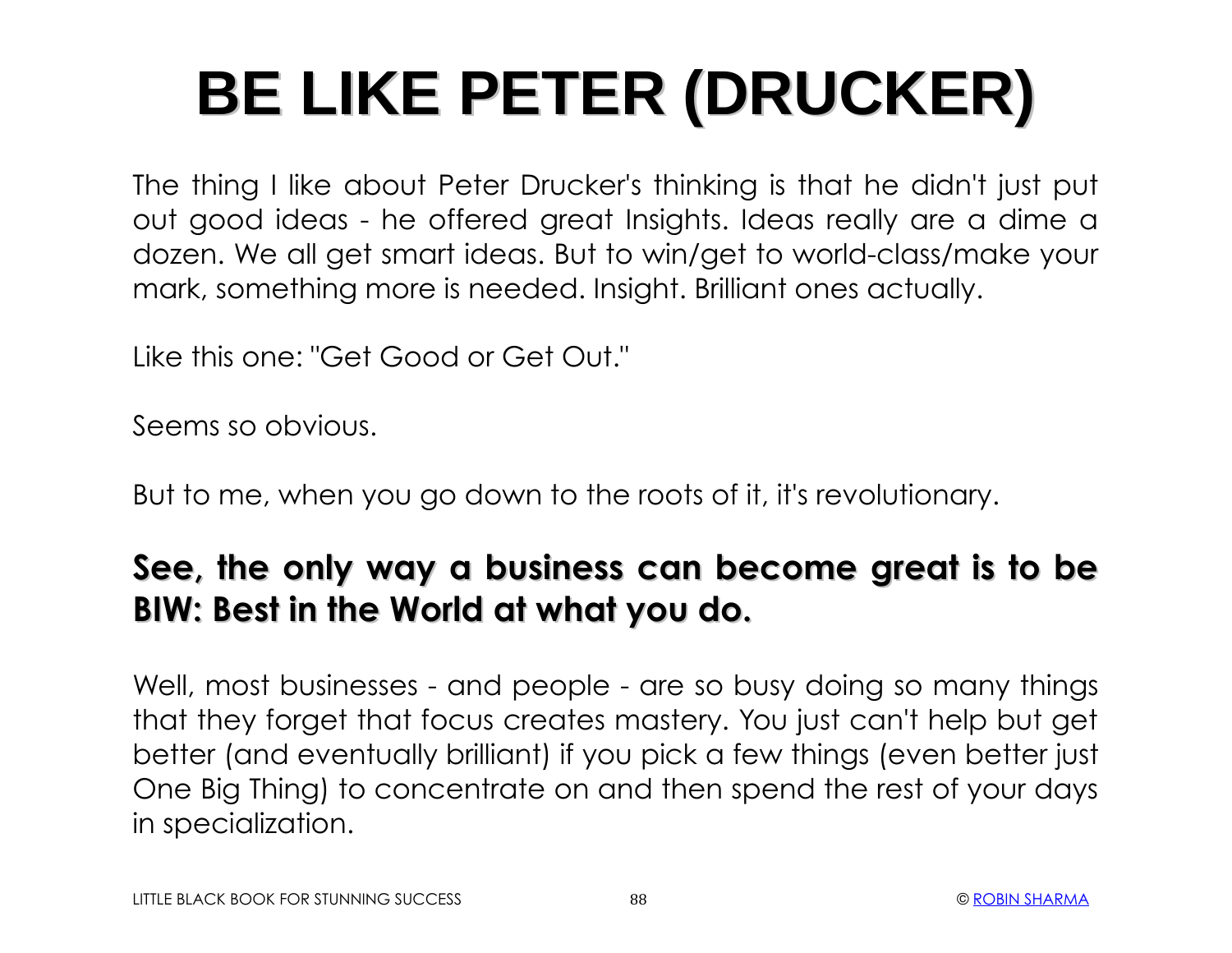"Get Good or Get Out".

Why play in a space you can't win in?

Why waste your time?

Instead, figure out your Big Bets.

#### **Get to know what you're really good at. And then have the force of will to go there.**

You'll be dazzled by the rewards.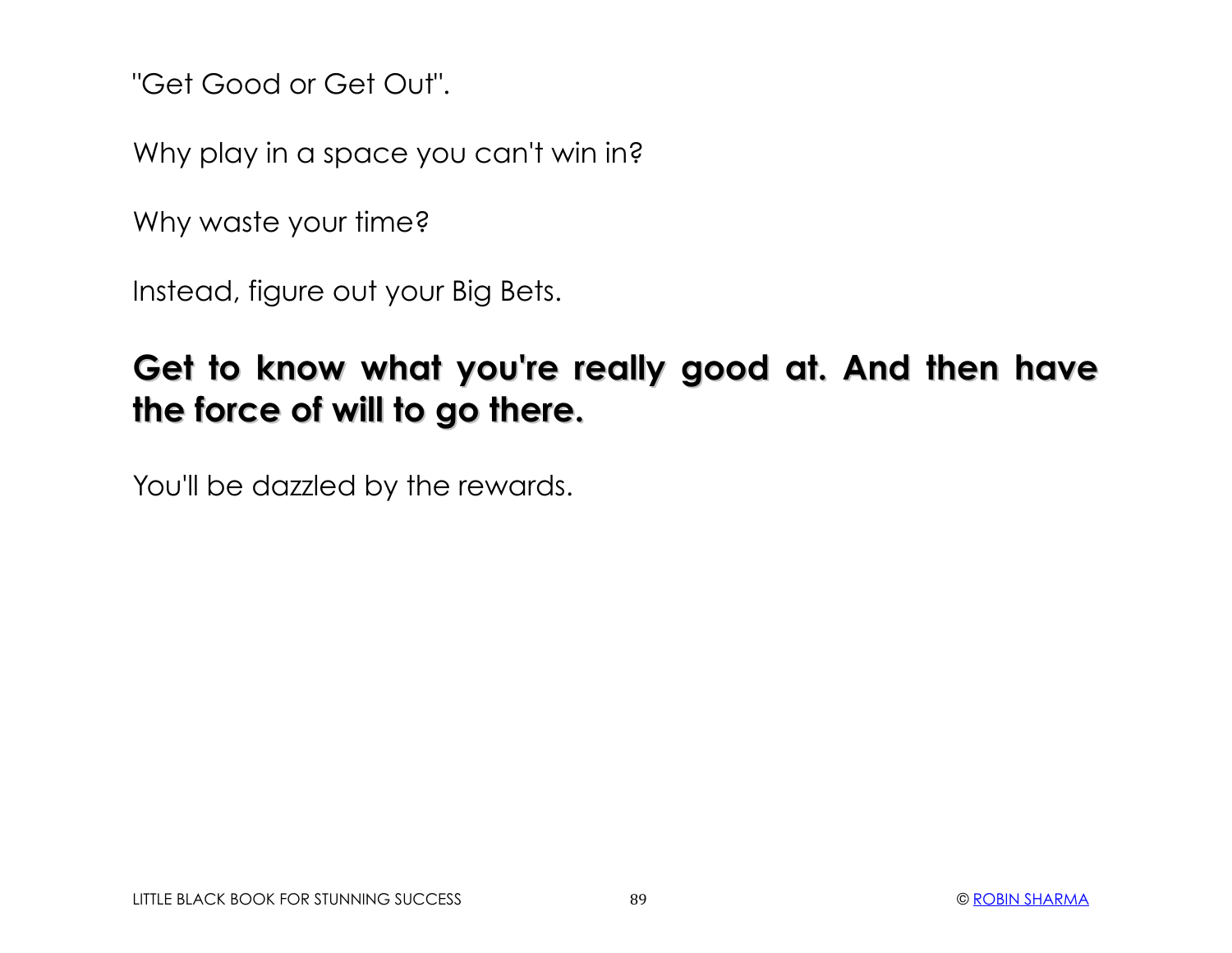### **LEVERAGE HARD RELATIONSHIPS**

**Big Idea: Your most challenging relationship carries with it the seeds of your greatest growth. The relationship that tests/frustrates/irritates you the most actually is one of your greatest blessings.** 

Why?

Because it reveals to you the very beliefs/fears and false assumptions that most limit you. Get that and you can step into your NLG: Next Level of Greatness.

What I'm suggesting to you is that - if you choose to do so - you can leverage your hardest relationship into your greatest success.

The people you can't stand can actually transform your life. And help you become happier, healthier and more successful.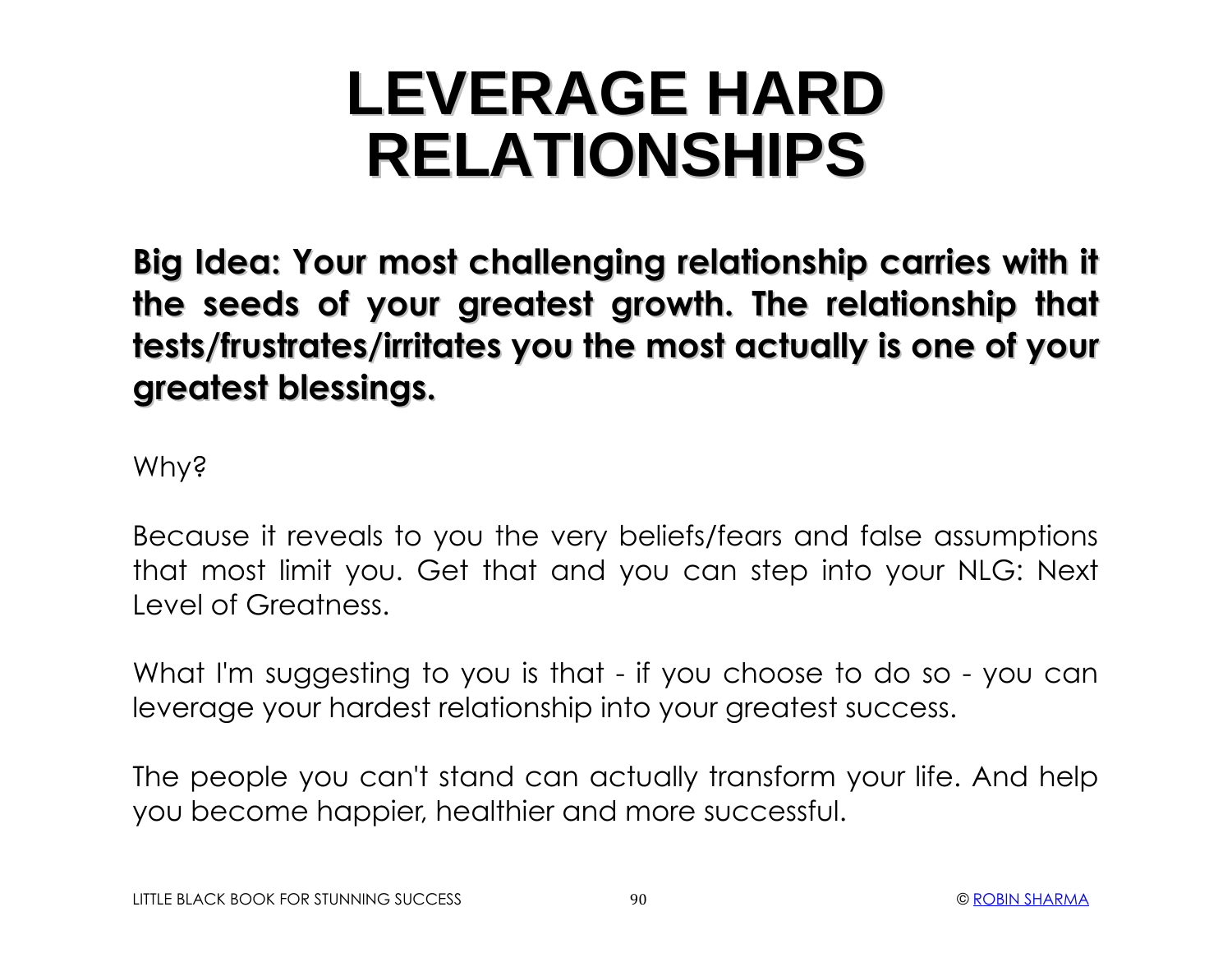#### Unbelievable isn't it?

The best in business and in life use that aggravating relationship (the one that presses all their buttons and makes them want to scream) to discover what's keeping them small. They ask themselves what are the beliefs that they are running that allow them to get so provoked by this person. They have the outright bravery to go deep and see the fears that that person triggers versus making it all about the other person being wrong/incompetent/ignorant or whatever other labels we generally use to avoid looking in the mirror and assuming personal responsibility. And the great ones use what they learn to build greater self-awareness, authentic power and personal understanding.

Please remember that as you become a more extraordinary human being, every element of your outer world must change accordingly. Just has to.

So the more remarkable you become, the more remarkable will be the professional and personal life you'll create.

Inner improvements create outer ones.

No two people see the world in precisely the same way. How could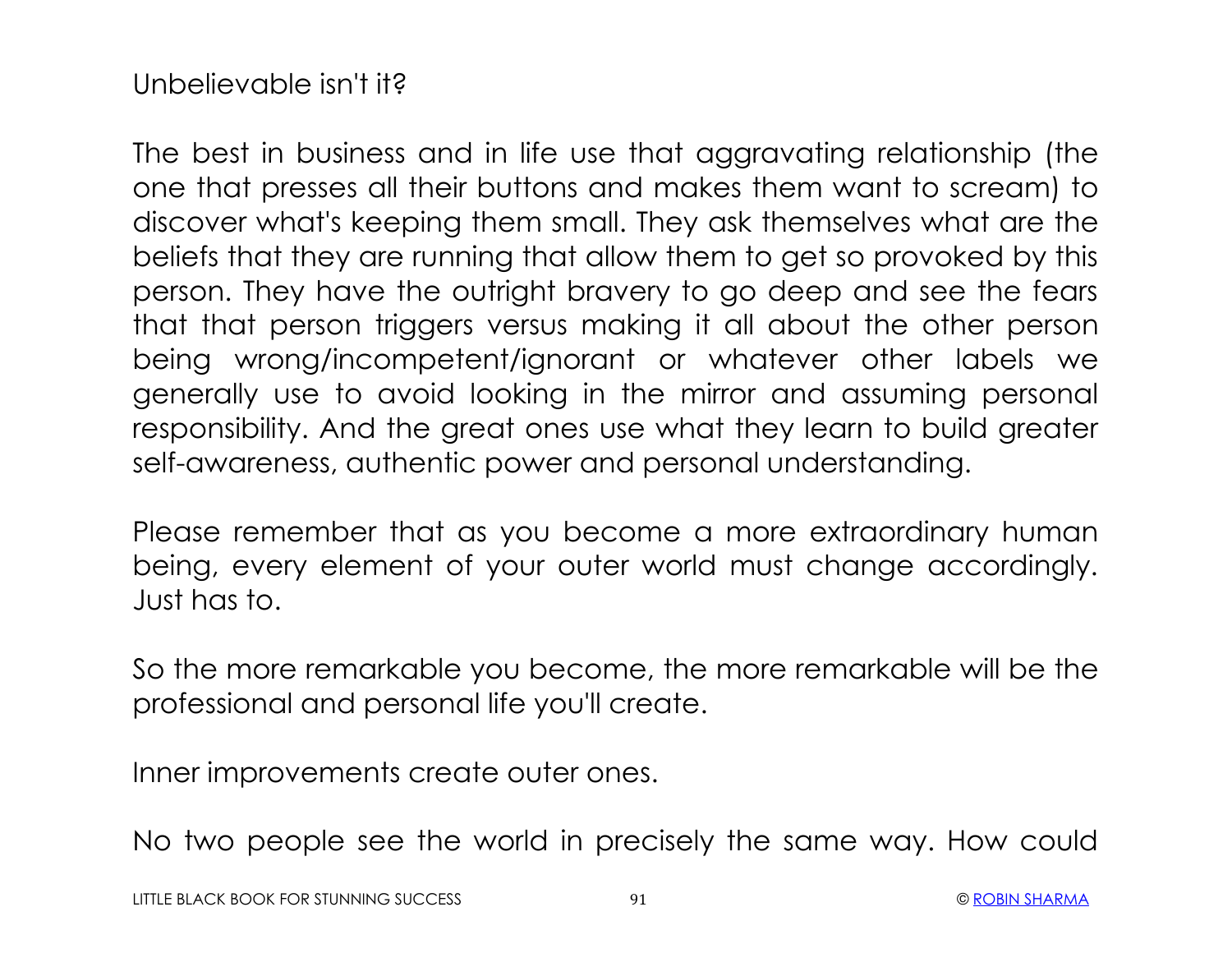we, as each of us have had different experiences on the journey through our days?

What a word or an event means to you might mean something totally different to me. What a gorgeous opportunity, then, is the intersection of two people who view the world differently. We can embrace that connection to learn, grow and elevate the very people we are. And the growth and inner expansion that we experience from that one challenging relationship will change the way we relate in every other relationship.

Improve the way you show up in one relationship and you'll improve the way you show up in every other relationship (from your teammates and customers at work to the people you love at home). Exciting no?

Not only that - but it will change who we are. We will never be the same as we stretch and expand from what we discover in that difficult interaction. We will be stronger/wiser/bigger/better. And that'll revolutionize everything. Forever.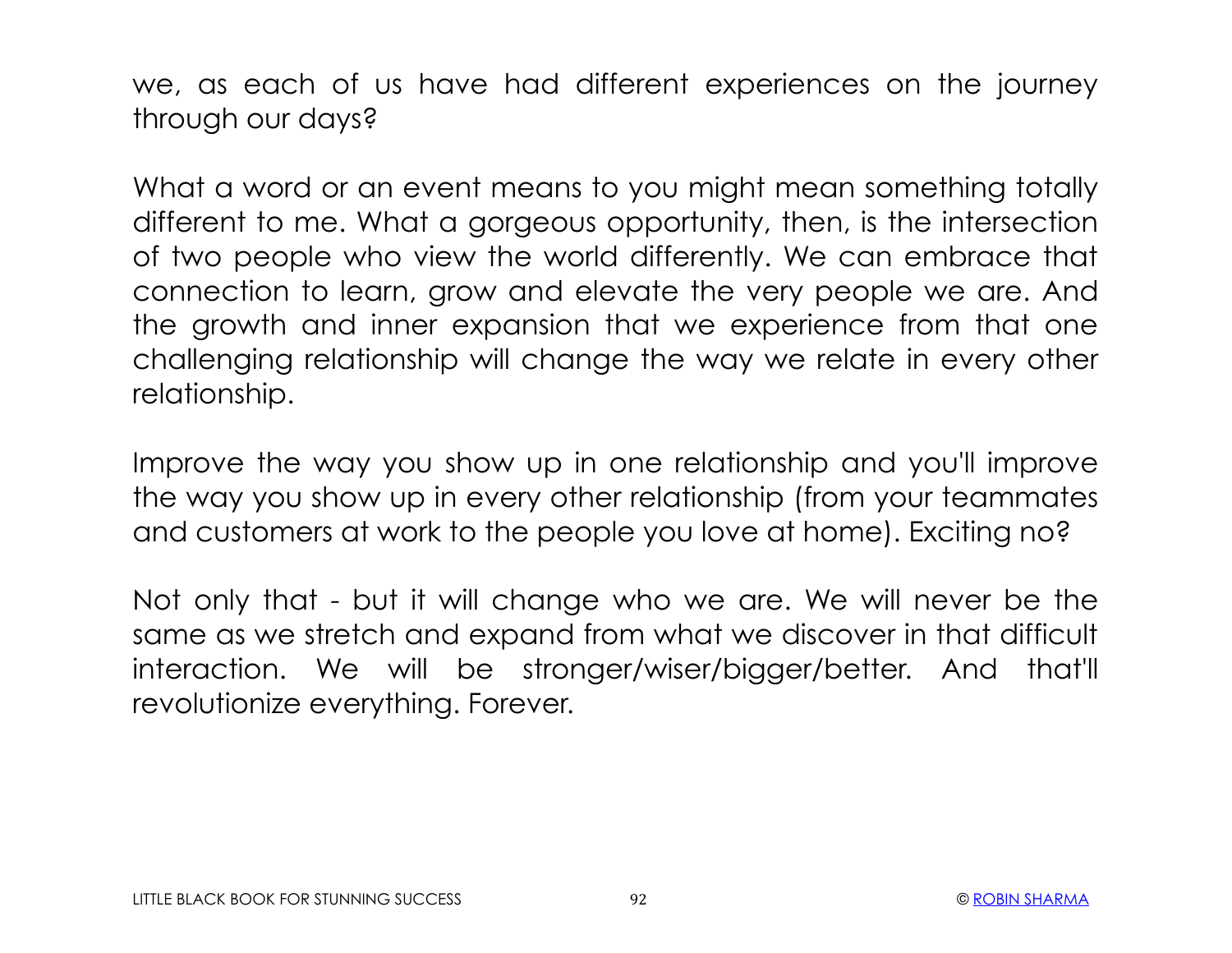### **THE ONE LEAP**

It's stunningly interesting to me how we have the power to - over the hours of this very day - make a decision/choice/commitment that can transform our professional as well as our personal lives forever.

This day can be the first day of your new life. The day that changes everything. The day you stopped playing small and stood up for the poetic possibilities your life was meant to be. I get excited just thinking about that. Seriously.

So my question to you is a simple one: what one leap could you make today - that if you made it - would change the game? What one Bold Step could you take that would radically alter the way you think/feel/behave?

#### **What New Move could you step into that would lift you into the realm of extraordinary – remarkable - worldclass?**

Now, today, why not take that step?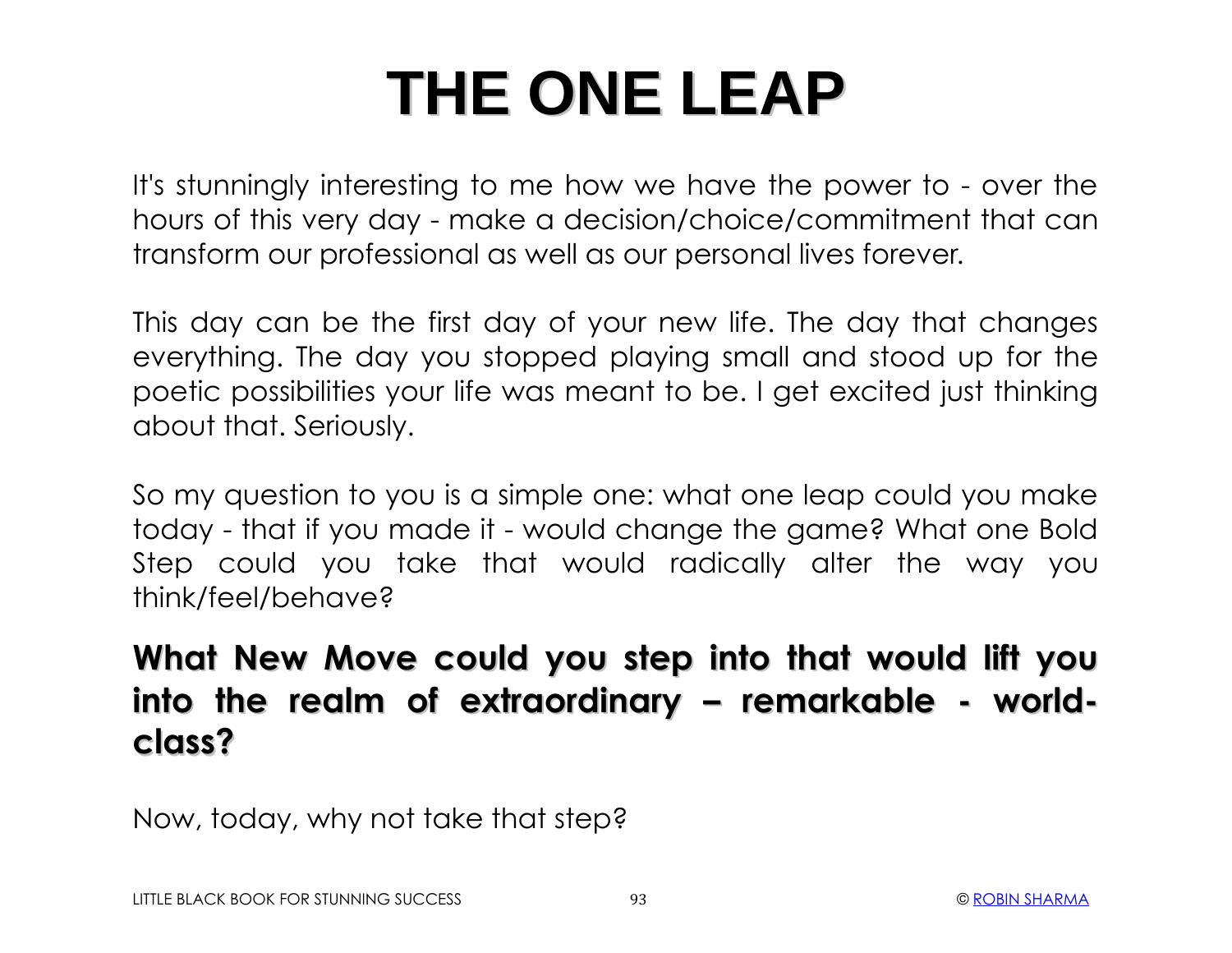There will never be a perfect time to be the greatest you.

Actually, there will never be a better time than today to make the improvements you need to make to be the leader/human being that you've always dreamed of being.

So, why wait?

Do It Now.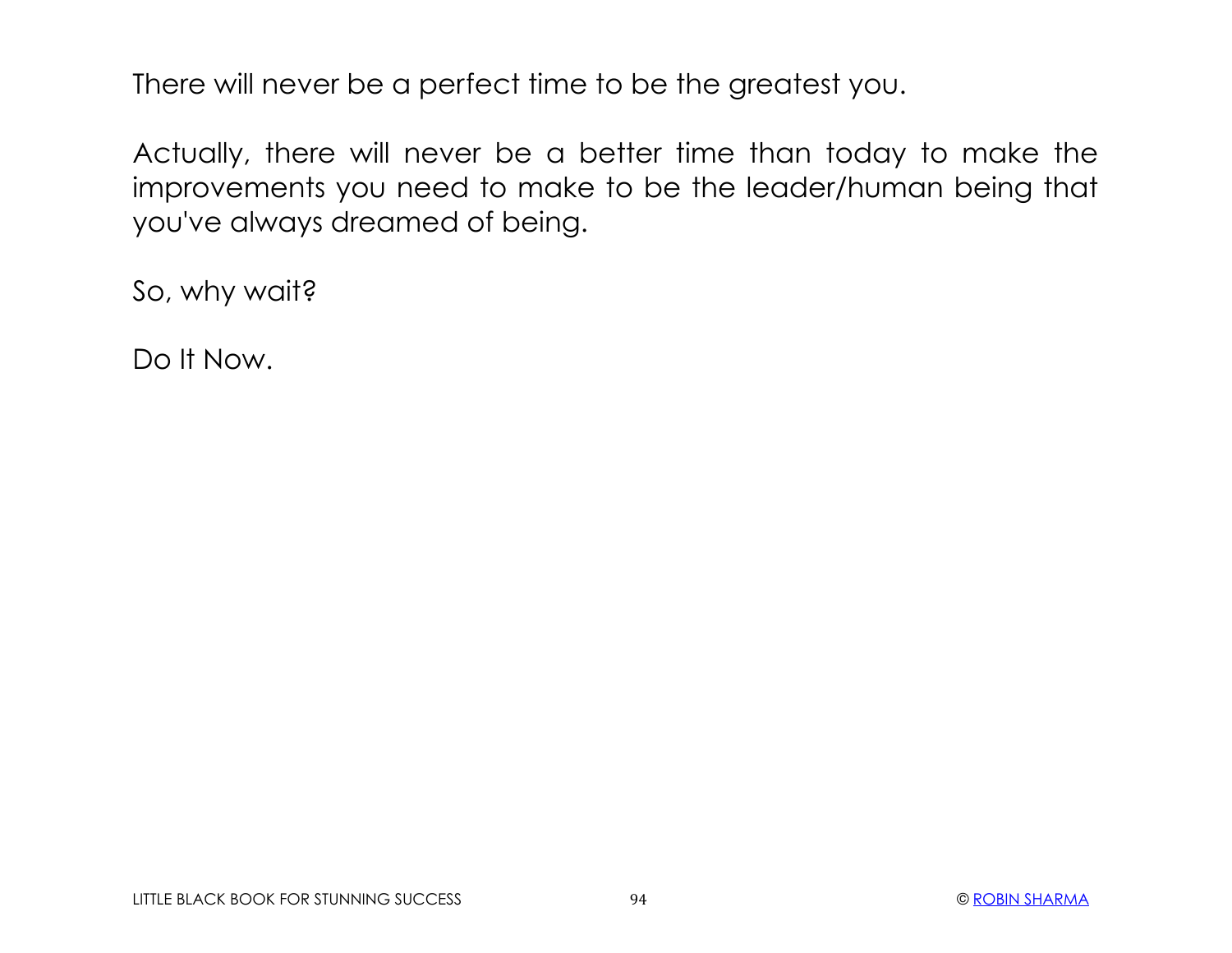### **ACHIEVING LONGEVITY AND GREATNESS IN BUSINESS**

In my leadership development work with companies like IBM, FedEx and Nike and as an executive coach to many of the superstars in business, I have been blessed to have been able to closely observe the traits that the best use to get better - and achieve longevity within their careers and within themselves.

#### **Here are some of their personal practices for sustainability:**

**1. They have a lust for learning:** There is a cure for anti-aging that actually works - it's called lifelong learning. To ABL (Always Be Learning) is to stay young forever. The best in business have boundless curiosity and open minds. And this allows them to work and live with a childlike sense of wonder as well as access the world-class levels of creativity that fuels their professional success. They read constantly. They listen to books on CD. And they understand that everyone they meet knows at least one thing that they don't. So they ask good questions (like any good leader). In this world of dazzling change and stunning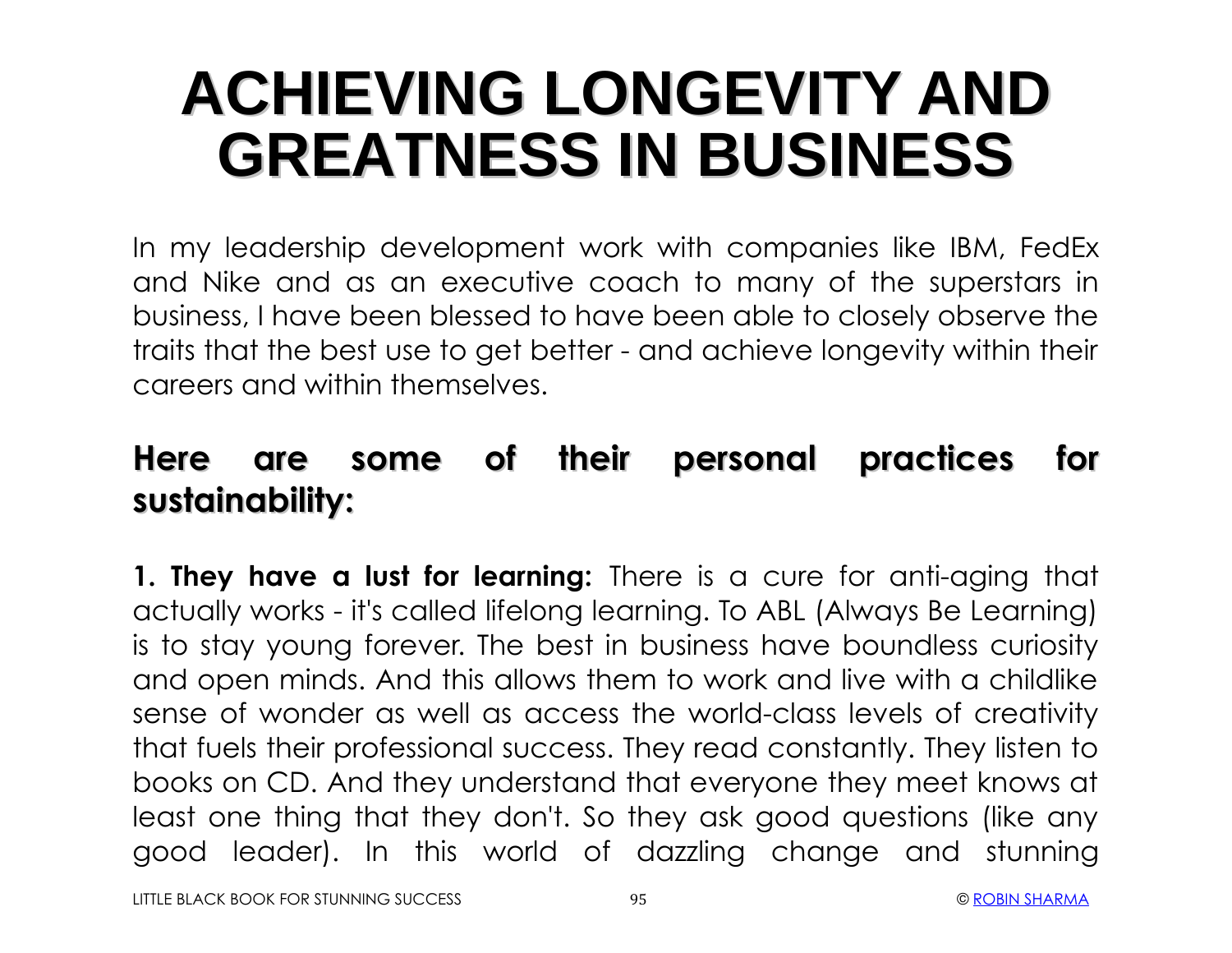opportunity, ideas are the commodity of success. And a passion for learning makes you a human idea factory.

**2. They devote to NSI:** A mantra of many world-class businesspeople is Never Stop Improving. As I've written in my book The Greatness Guide, nothing fails like success. Success is seductive. It can make one complacent and inefficient and stale. Too often, once a person (as well as an organization) becomes successful, the very things that created that success get neglected. The best businesspeople have a hunger to make their todays better than their yesterdays. They have a staggeringly large appetite for pushing the envelope. They stretch their personal frontiers by taking risks and by running to their fears and by improving every area of their lives. Relentlessly. And this serves to keep them young at heart. And at the cutting edge for years.

**3. They know that health is wealth:** At a leadership seminar I delivered in Delhi to executives, a participant handed me a piece of paper that said: "Health is the crown on the well man's head that only the ill man can see." Big idea. We take our health for granted until we lose it. And if we do, we spend 24/7 trying to get it back. It's fascinating to me how, while we are young, we are willing to sacrifice our health for wealth and yet, when we grow old-we become willing to give up all of our accumulated wealth for one day of good health. Getting into work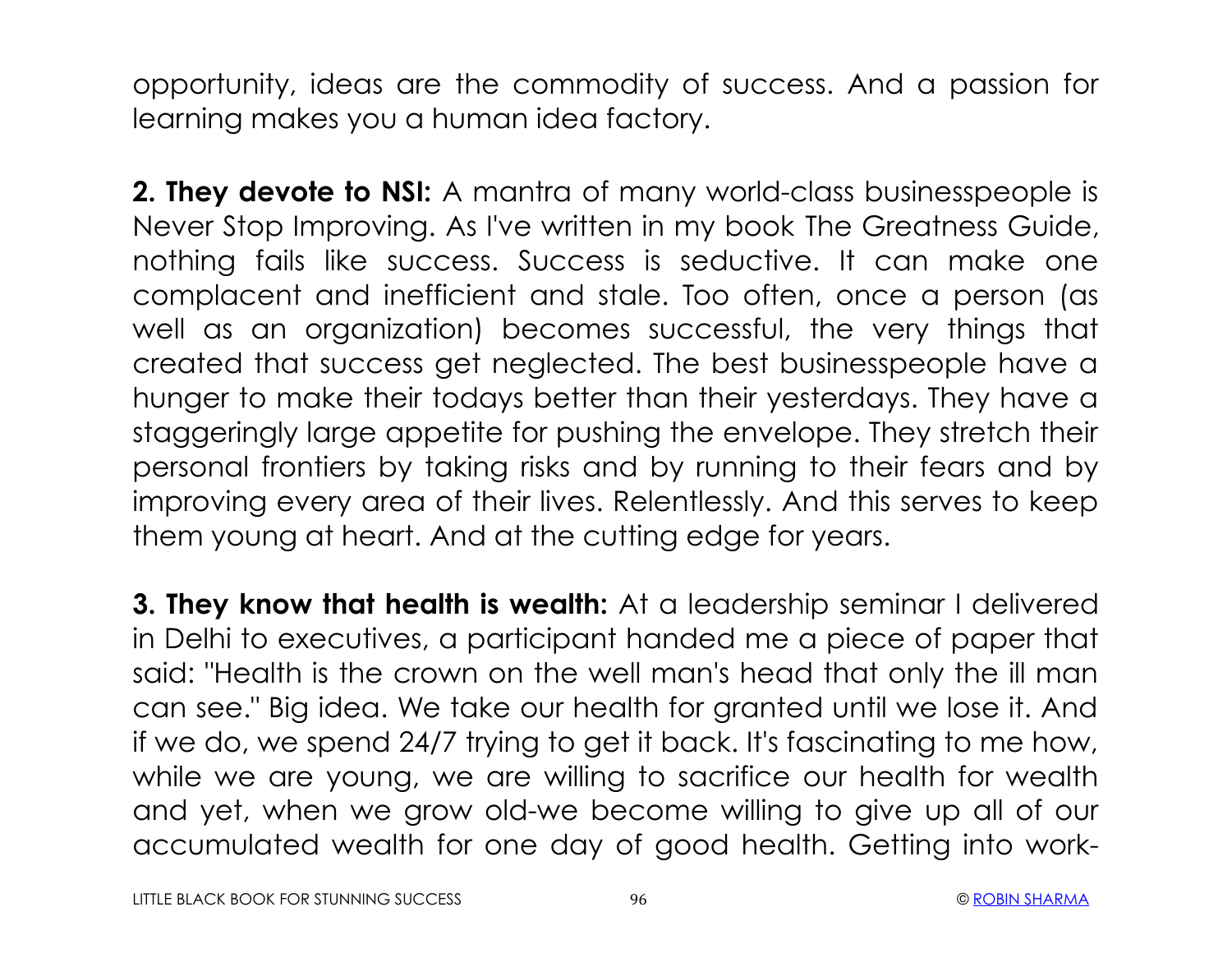class physical condition will make you more creative, energetic, focused and happy. Make that leap today.

**4. They find a Cause:** In The Greatness Guide, I write that the real secret to immortality and longevity is to find a cause that's larger than yourself and then have the courage to donate your life to it. That cause might be being an extraordinary leader who creates an extraordinary organization that creates extraordinary value for it's customers. That cause might be to be a person devoted to leaving everyone you meet better than you found them. That cause might mean being a manager that develops the highest potential of his people and evokes their greatness.

My Dad shared an Indian saying with me as I grew up that still lives within my imagination: "when you were born, you cried while the world rejoiced. Live your life in such a way that when you die, the world cried while you rejoice."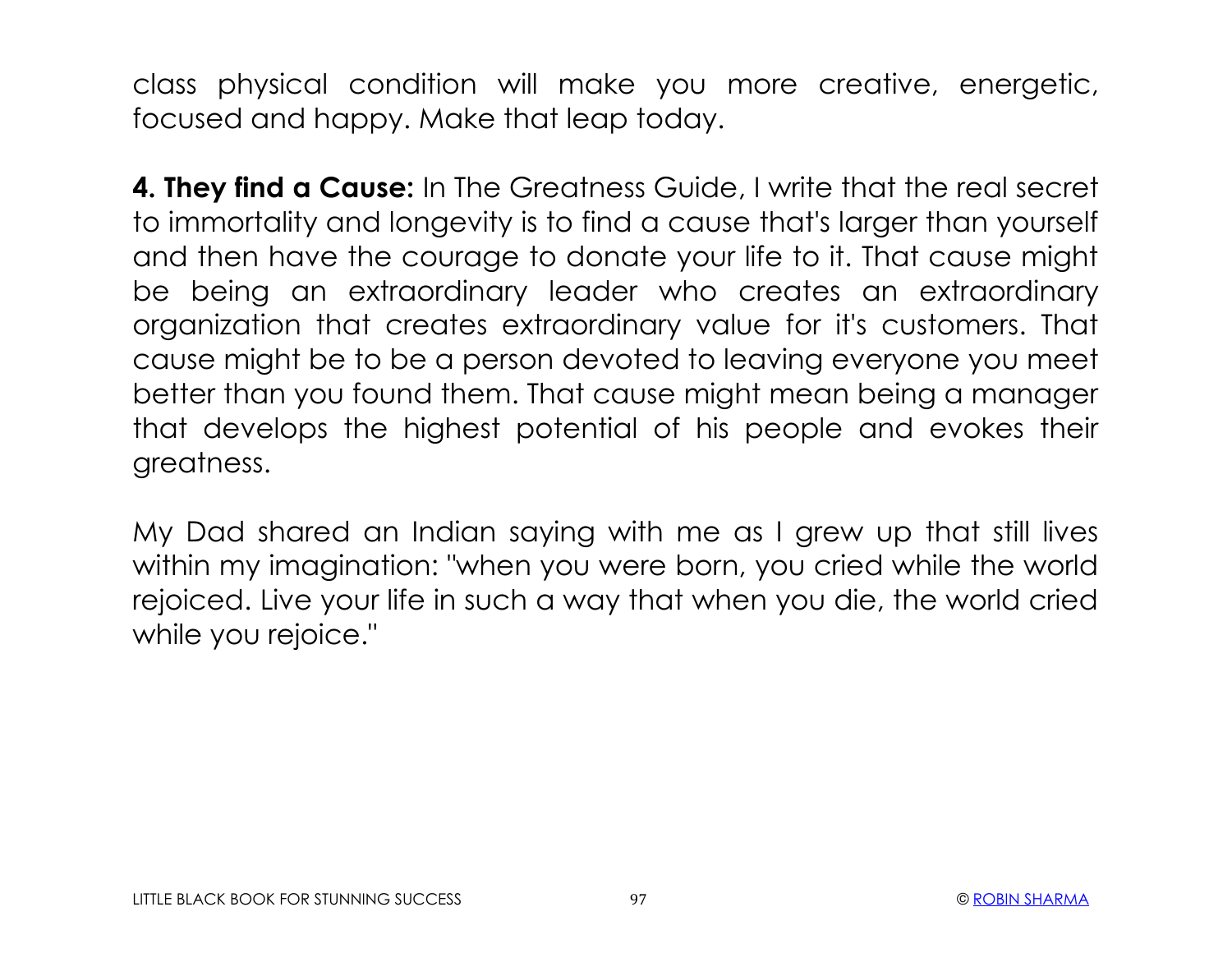## **FOCUS TO WIN**

In The Greatness Guide I share a simple formula for genius: focus plus time equals mastery. Please think about that. What you concentrate on, you cannot help but get great at. The more you focus, the better you get.

**Focus on being superb at what you do and, over time, you will be known as remarkable.** 

**Focus on your health and, of course, in time - it will get to splendid.** 

**Focus on developing your kids and you cannot be denied having great kids.** 

**Focus on your inner world and people will eventually call you wise.**

Focus. Focus. Focus...on your burning priorities.

LITTLE BLACK BOOK FOR STUNNING SUCCESS 98 © [ROBIN SHARMA](http://bit.ly/ldebook-robin-sharma)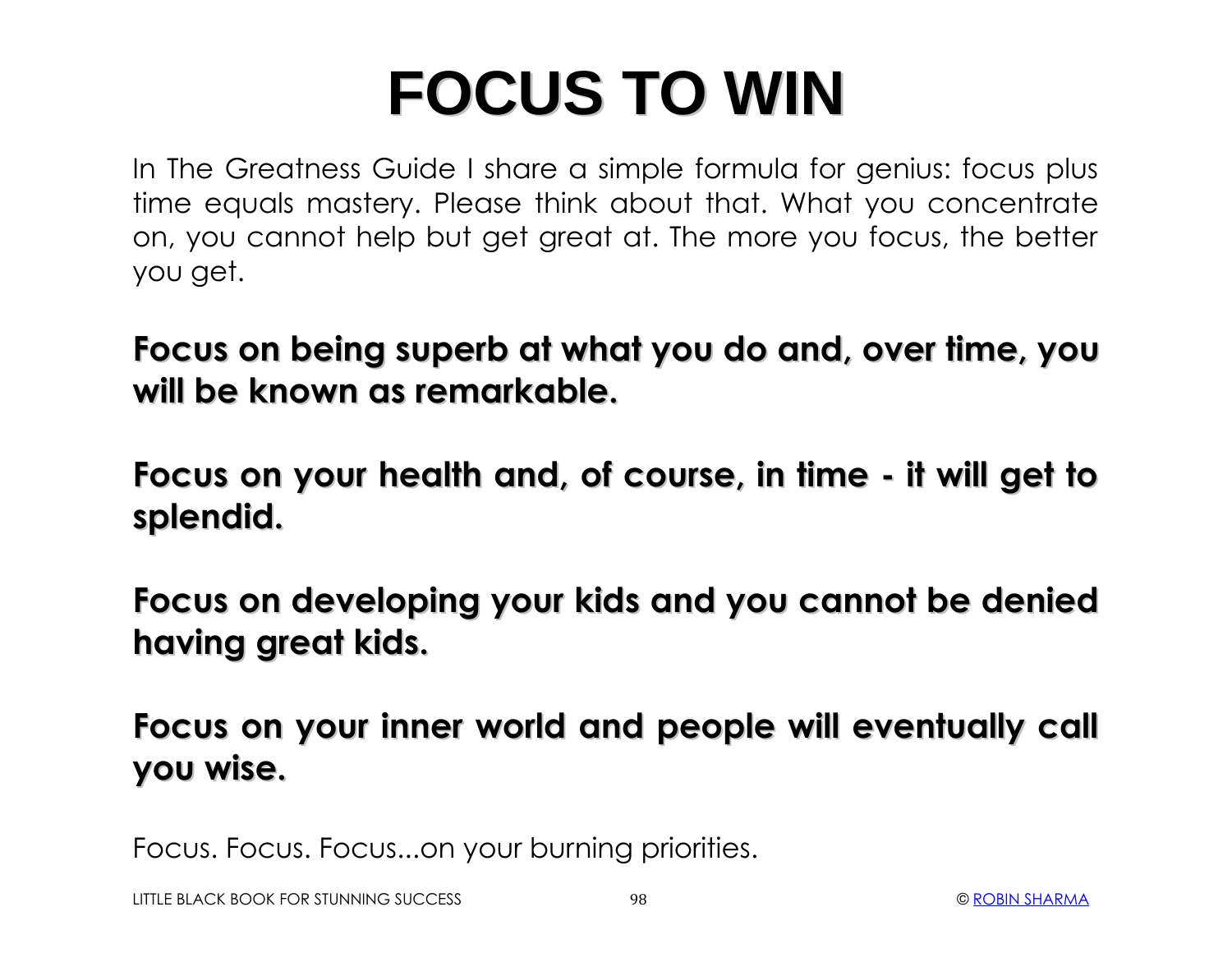Say no to everything else. Life's short. You only get one shot at great. Will you accept The Call? Or let the opportunity slide by you. Like too many amongst us.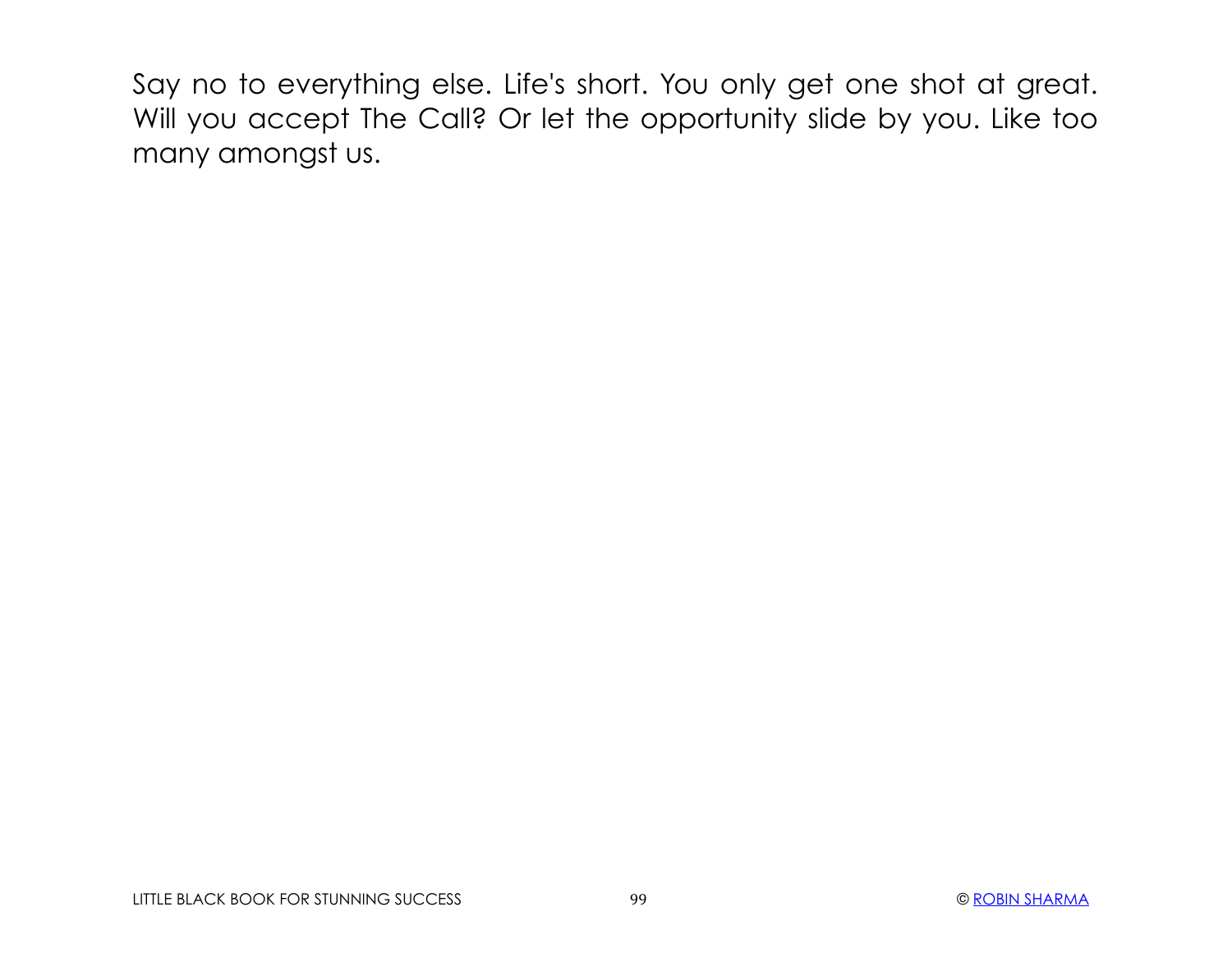## **BUILD YOUR POWER**

Life's counter-intuitive. The things that we most resist carry the seeds of our greatness. The stuff that makes us feel uncomfortable makes us stronger. And the things that are hard to do help us get to our authentic power. Difficult is Good.

Wowing a customer when you just can't smile another smile makes you more powerful. Being honest when it's easy to lie builds your character. Being excellent on a job/project/task when no one's watching grows self-respect and inner resolve and personal honor. The hard stuff is the great stuff. It's the very building blocks of a brilliant life.

**The easy road gets you to a place called disappointment and regret. Please trust me on that: I spend my life traveling the planet and working with people/companies so my ear's close to the ground. Doing what you know you are called to do is the secret of success/mastery and inner peace.** 

As my friend Nido Qubein once said: "The price of discipline is less than the pain of regret." I wish I'd said that :)

LITTLE BLACK BOOK FOR STUNNING SUCCESS 100 © [ROBIN SHARMA](http://bit.ly/ldebook-robin-sharma)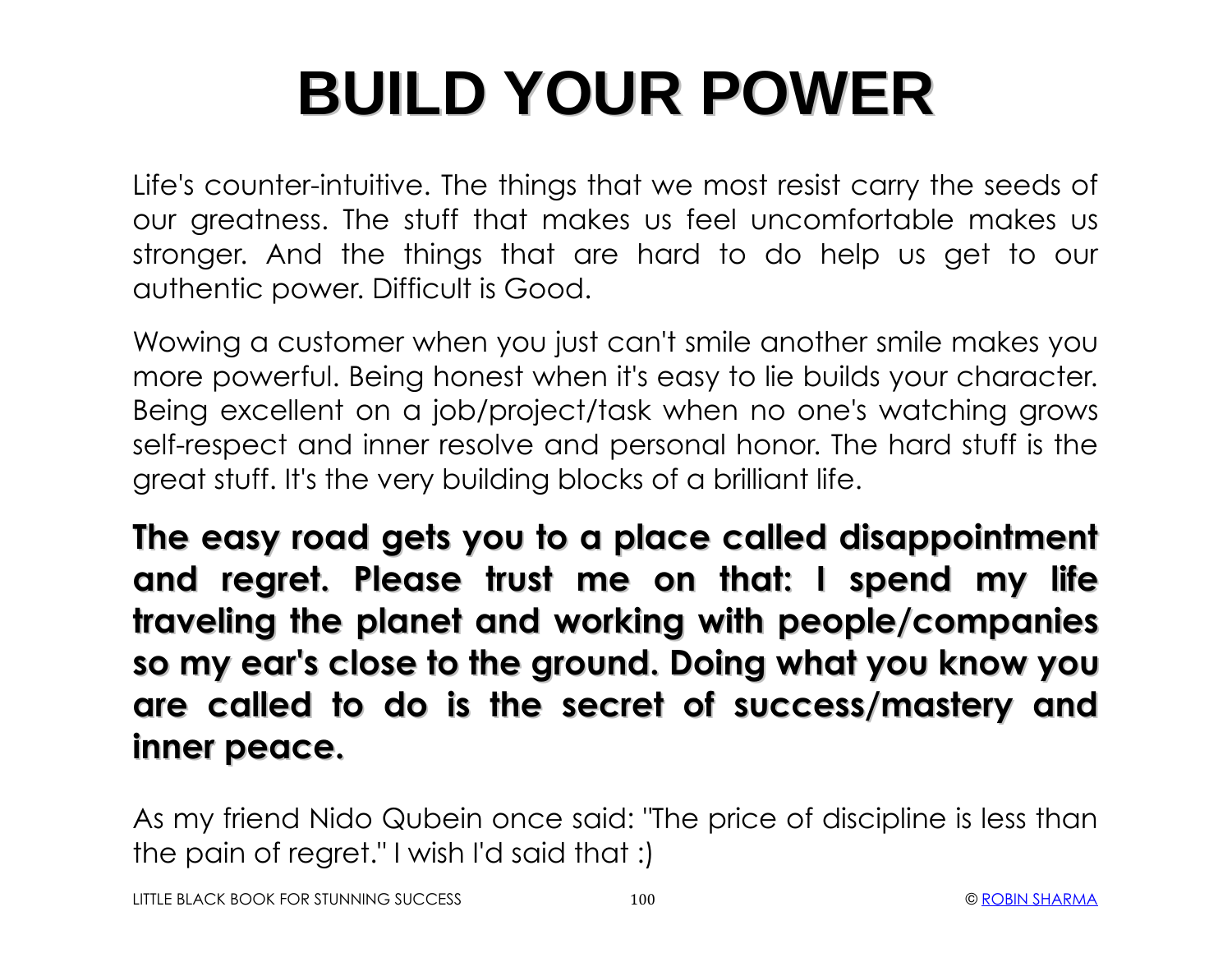### **HOW BIG ARE YOUR SHOES?**

Just read a Harley Davidson ad. The main line:

#### **"Leave Behind Shoes No Man Can Fill."**

Love it.

How big a life are you living?

How bold a dream are you dreaming?

How remarkable a person are you becoming?

And, how large a footprint will you leave behind - such that the generations who will follow you will know that you've been here? And made your mark.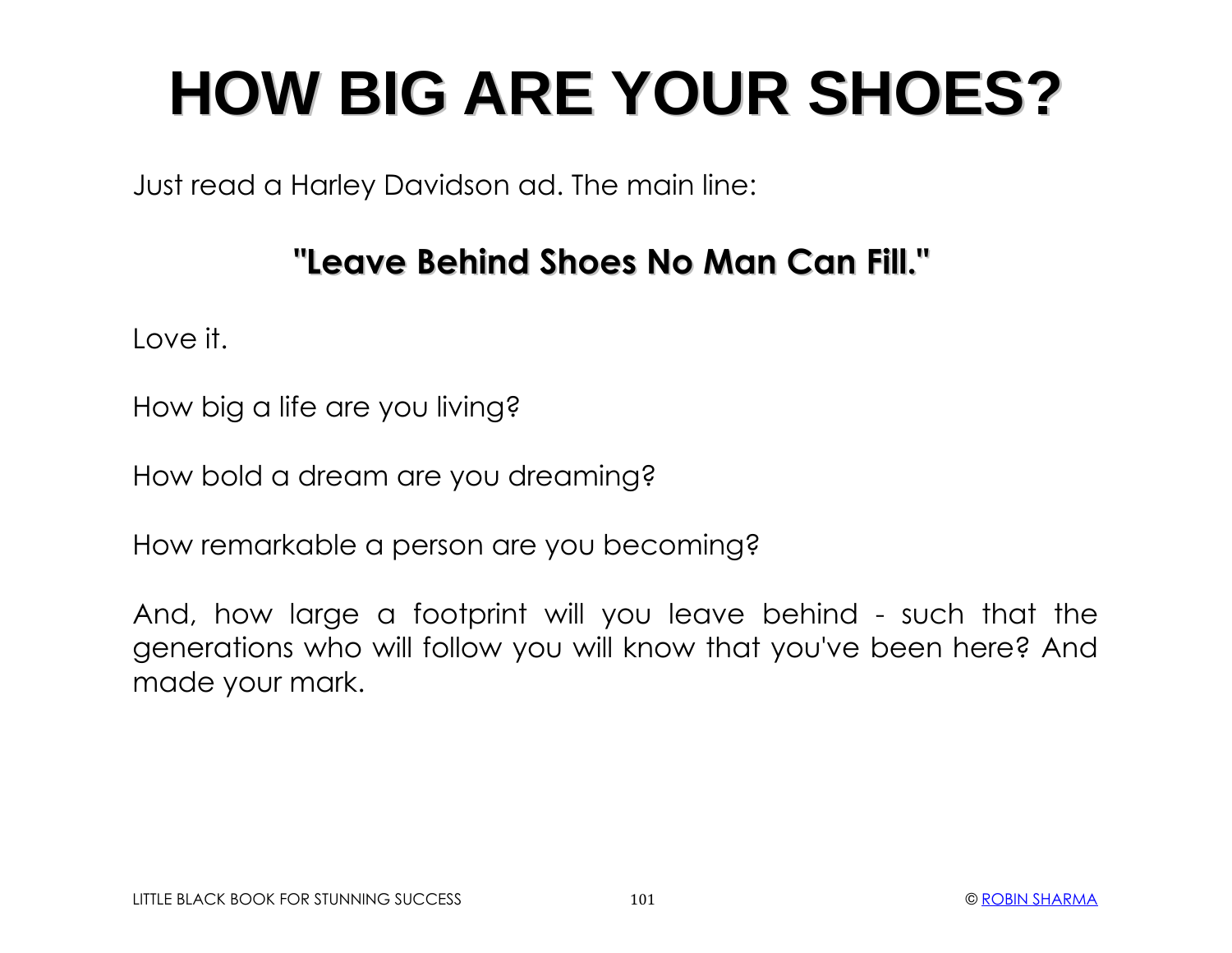### **THE GIANT LEAP**

Small steps are big steps. Little decisions can, over time, cause stunningly wonderful results. Tiny changes lead to real and sustained transformation. It's all about evolution rather than revolution. I know you know that.

It's so exciting to me to think that-this very day-can serve as a springboard to an extraordinary professional and personal life. One decision you make over the coming hours could be the giant leap that launches a tidal wave of greatness that leads you to a place well above your boldest dreams. Remarkable isn't it, this thing called choice? And everyone of us can exercise it. Yes, every single one of us.

No decision is unimportant. Every action leads to a reaction. Each move we make creates a consequence and ripples across our destiny. Getting up earlier when you feel like sleeping is the giant leap that begins a new habit called early rising. Coming up with a better way to think/feel/behave at work is the giant leap that creates a new inner pathway called excellence and mastery. Treating people with more respect/kindness and understanding is the giant leap that will soon install a routine called humanity.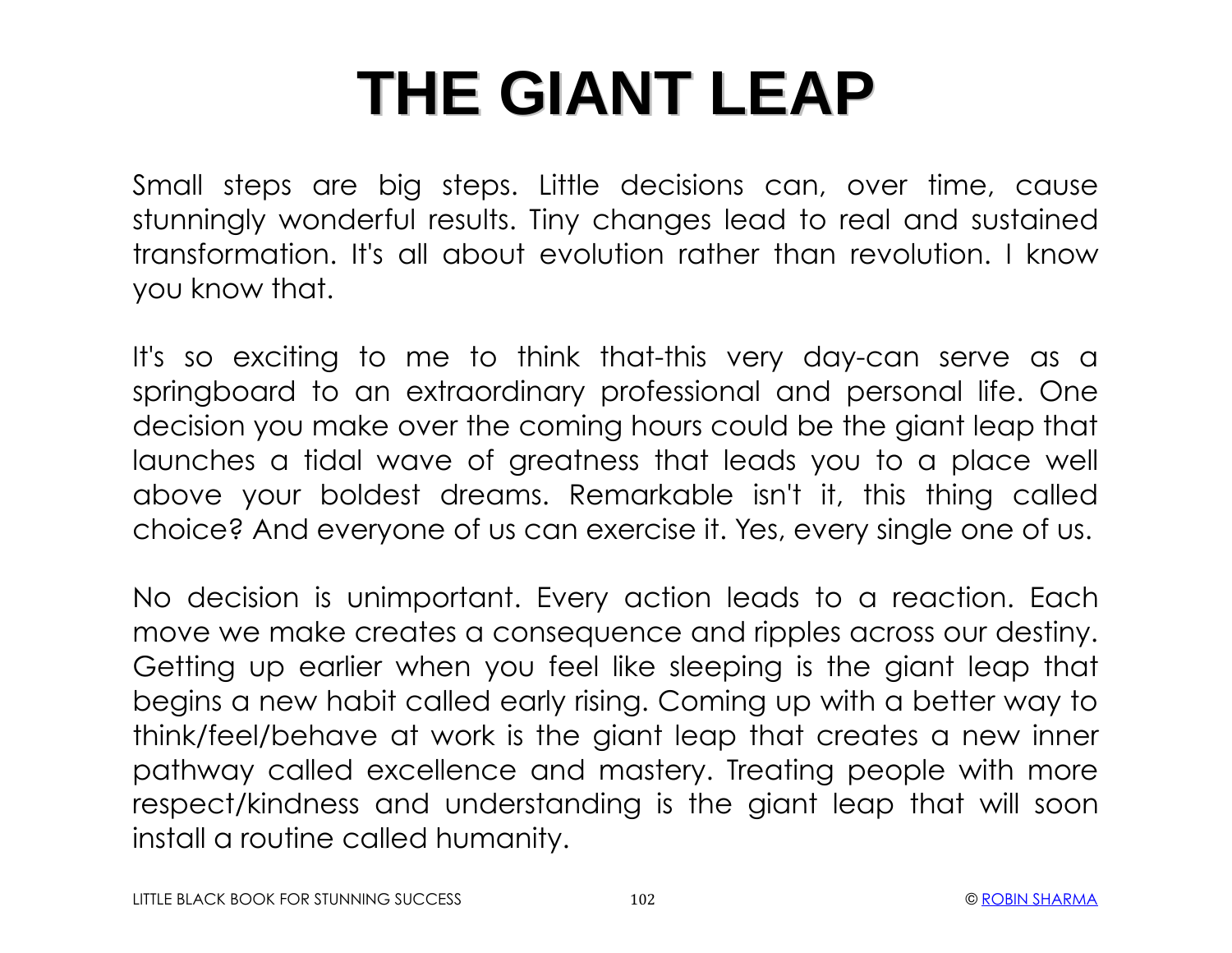#### **That little first step sends a clear signal to life that you want to change and have the courage to make the first move.**

The first move is always the hardest.

Everything's easier after that.

Step by step, changing and elevating your game gets easier.

You become more confident. The new habits and internal pathways become more familiar. And you-almost invisibly-become greater. And more brilliant. And more of the person you were born to be. Told you it's exciting.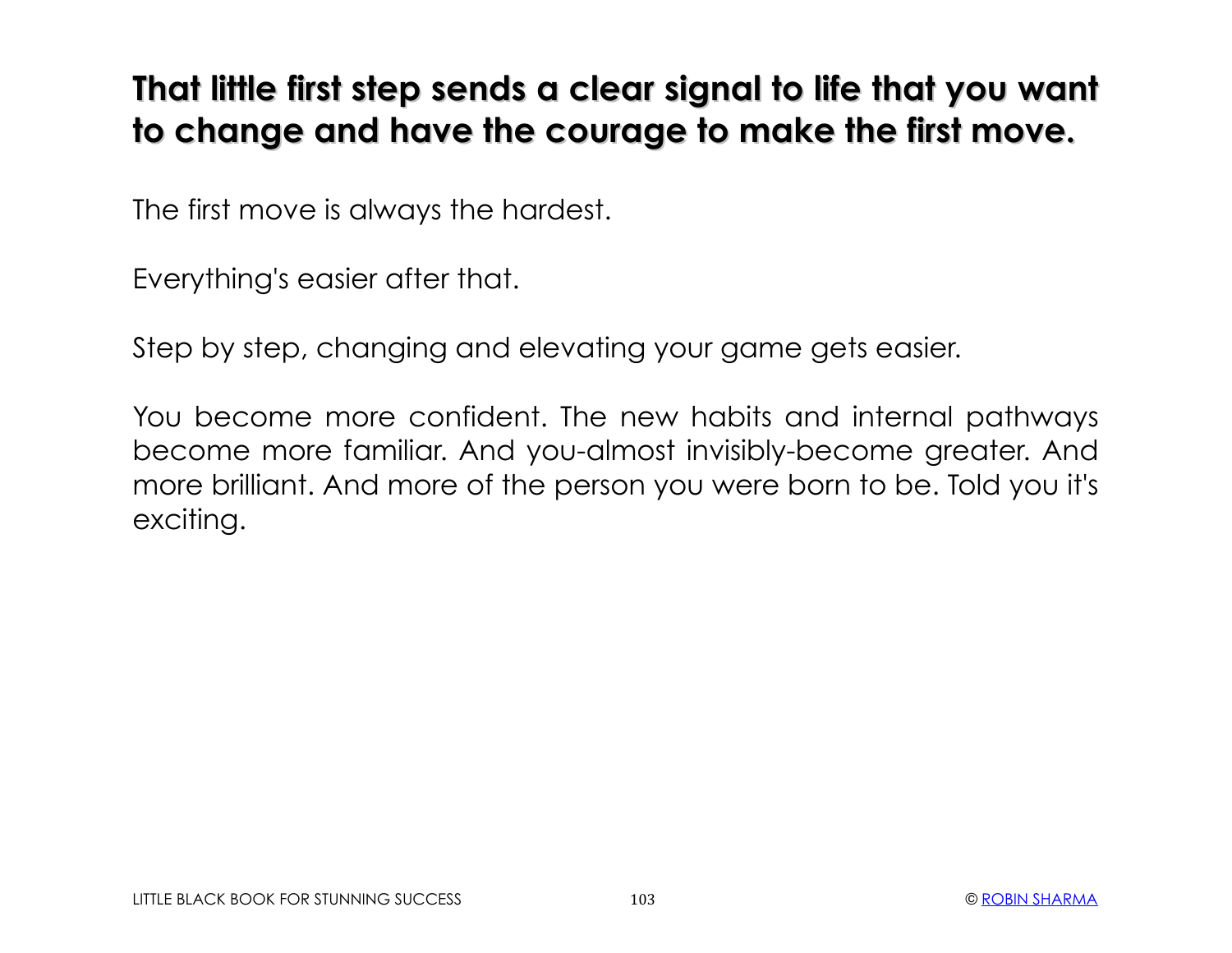### **A GOOD CEO**

Just read a letter excerpted in Fast Company. From John Mackey, the CEO of Whole Foods. He writes:

"The tremendous success of Whole Foods Market has provided me with far more money than is necessary for my financial security or personal happiness...I am now 53 years old and I have reached a place in my life where I no longer want to work for money but simply for the joy of work itself and to better answer the call to service that I feel so clearly in my own heart. Beginning on January 1, 2007 my salary will be reduced to \$1..."

There's a sea change in the corporate world. So many people want to be a part of a good company. Ethics are back. Creating rich value for customers is back. Being good is back.

#### **What will you do today to grow this revolution?**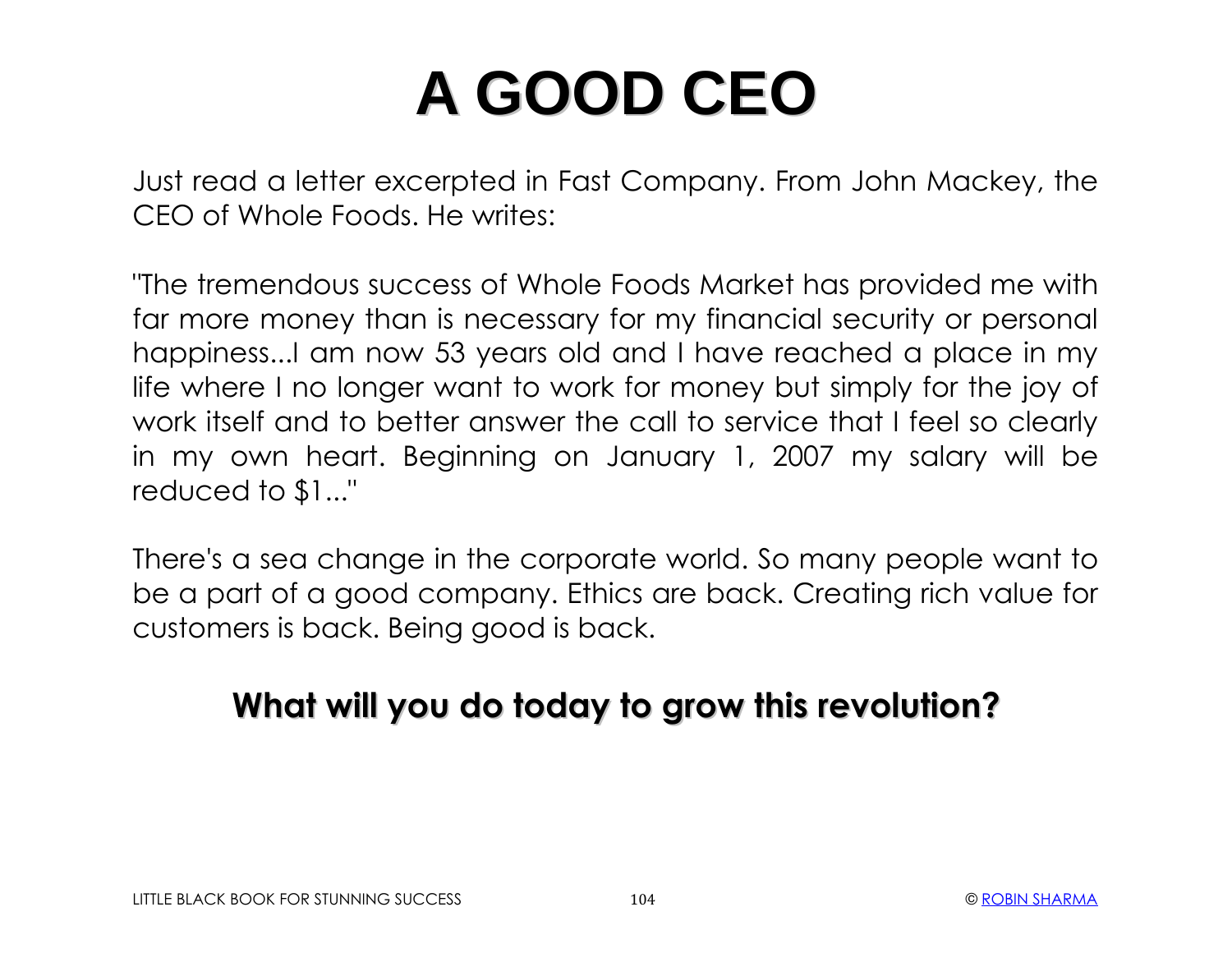## **IT'S ALL ABOUT GROWTH**

Just read a quote that provoked me. "Growth is the only evidence of life." Pretty smart words. They came from John Henry Newman.

#### **You know I adore the whole notion of growth. To me, that's why were here. To grow and expand through the work we do, the actions we take and the lives we lead (don't just live your life - lead it).**

Growth matters. It's what ultimately makes us feel fulfilled. Energizes us (even when it's uncomfortable - and most growth is). Makes us who we truly are.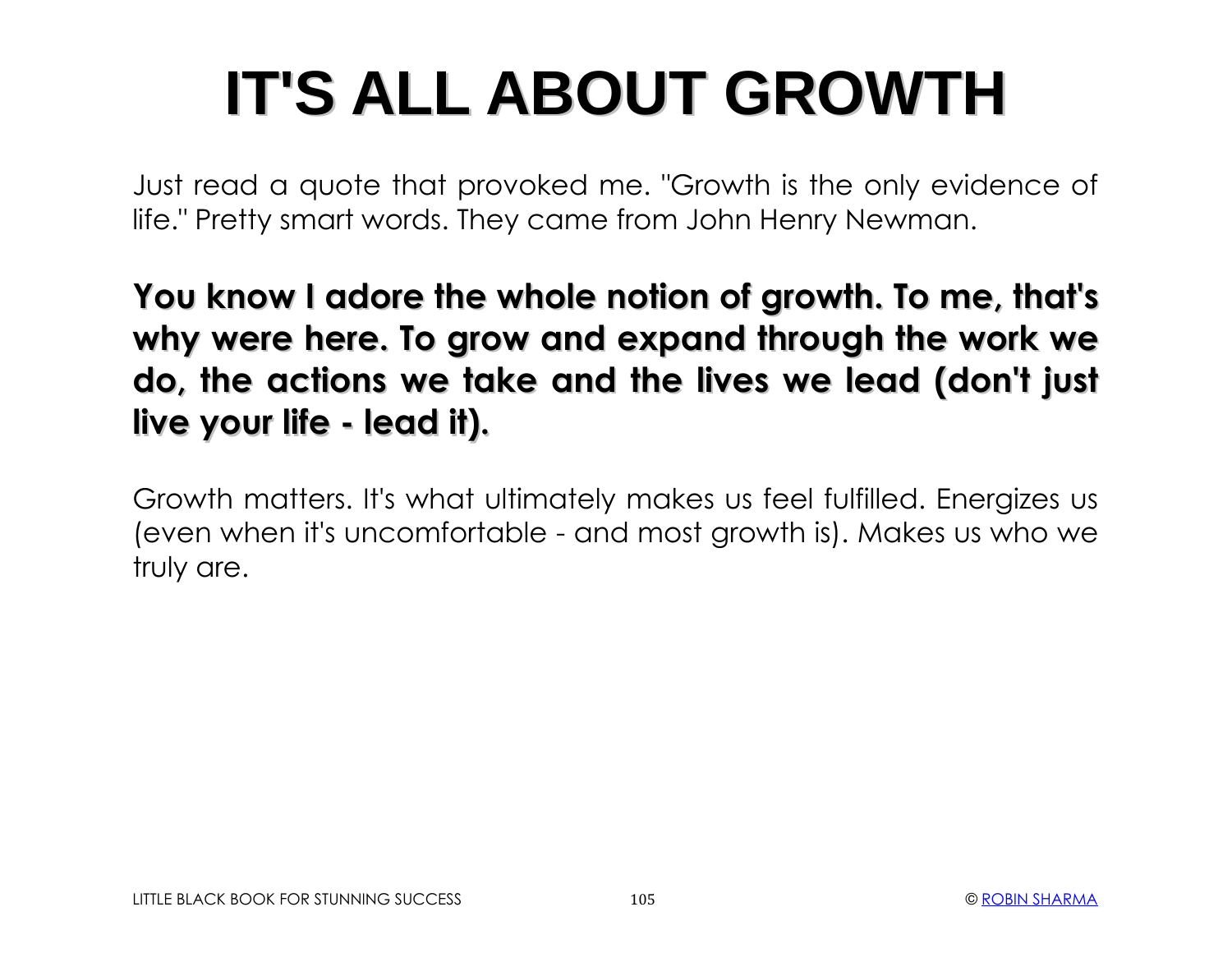### **RESPECT YOU**

It doesn't matter what other people think of you. All that matters is what you think of you.

We lose so much energy worrying about the opinions of others, wanting to be liked.

Leadership and personal mastery is about rising above social approval - to self approval.

#### **Respect you. So long as you are living by your values, being authentic, running your own race and doing your dreams, who cares what anyone else thinks/feels/says about you?**

As I wrote in The Greatness Guide: "Leadership isn't a popularity contest."

It's about doing what's right.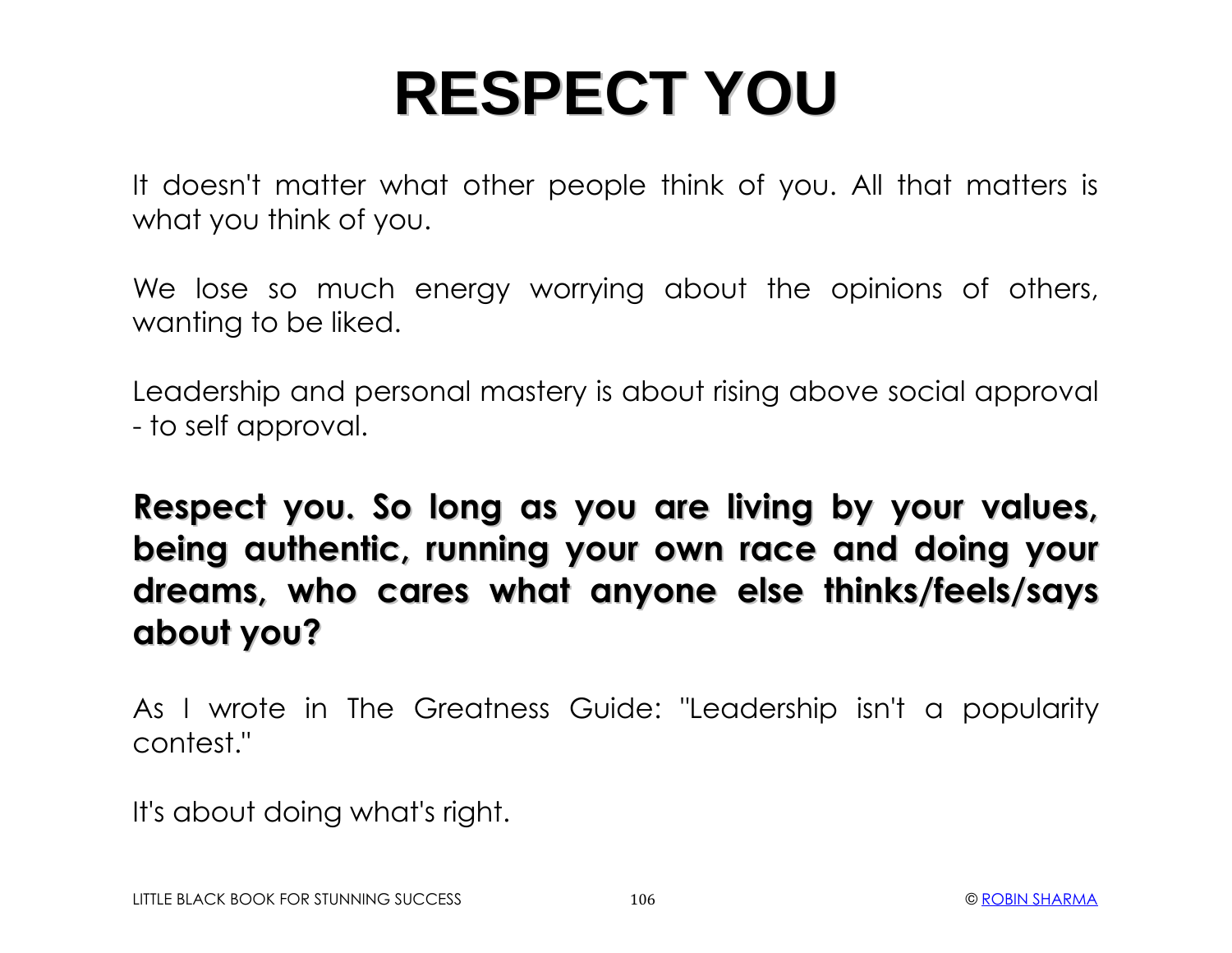## **LESS TALK MORE DO**

Too many people talk too good a talk these days. Tons of empty promises. Tons of hyperbole. Tons of lofty statements that never amount to anything.

Leaders are different. They talk less and do more.

 I love the quiet leaders. Those silent souls who under-promise and overdeliver.

#### **The Merchants of Wow amongst us who know that a person's word is their bond. And that every promise kept builds credibility - the foundation of trust.**

So make a commitment today to be impeccable with your word. And be a person of action. Someone who is all about generating results. Because getting great things done speaks for itself.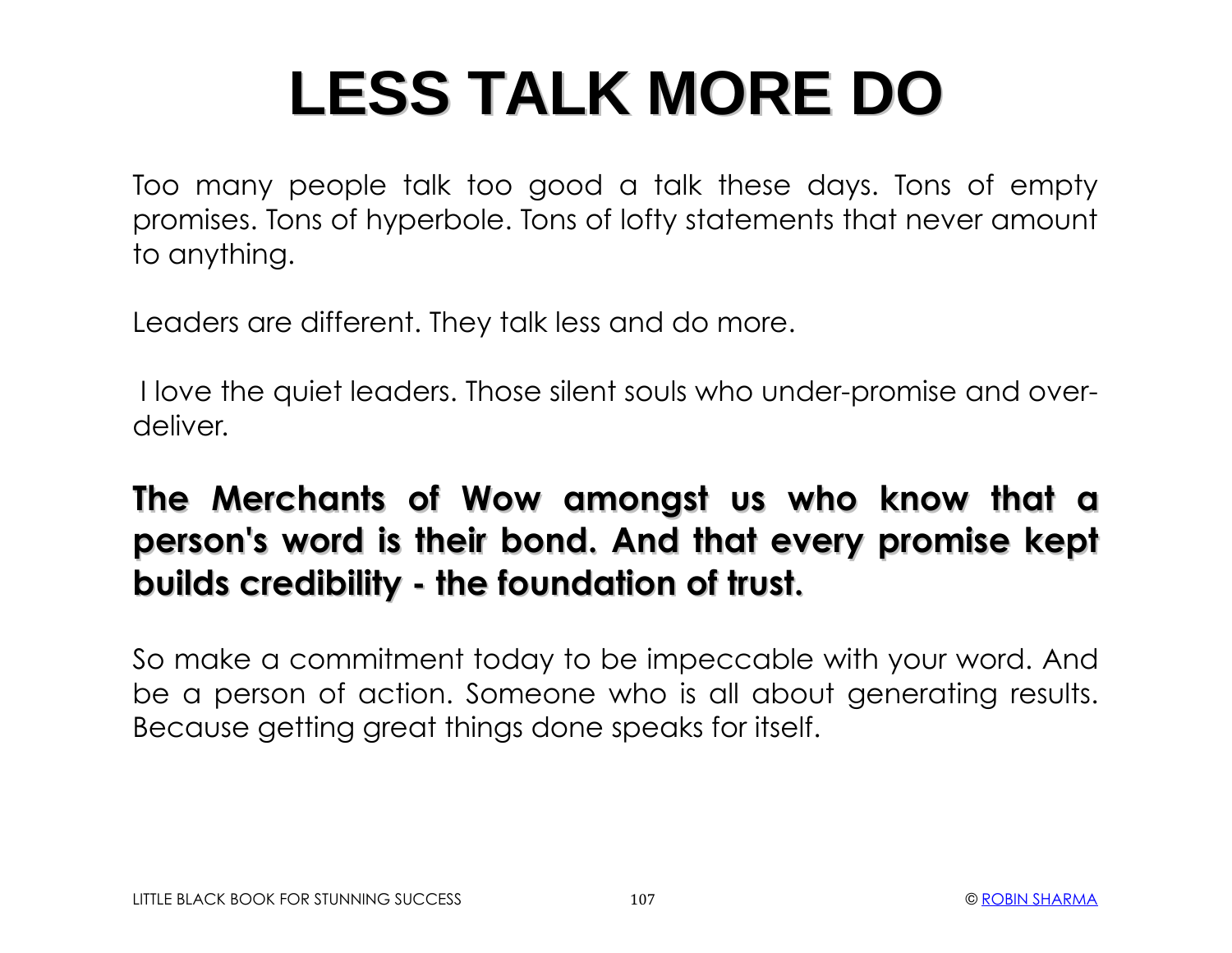### **THE IMPORTANCE OF BEING REMARKABLE**

Your expectations for yourself - and your life - become self-fulfilling prophecies. What you intend shapes what you become. So make a commitment, today, to be remarkable.

#### **Live full out. Vow to be brilliant at your work. Devote to getting into world-class health. Take positive risks to grow into your greatness. Love like there's no tomorrow. And enjoy every moment.**

Life's an incredible adventure. Tons of highs - lots of lows. But all of it - is precious. Gorgeous. And designed with your best interests in mind. So embrace it all.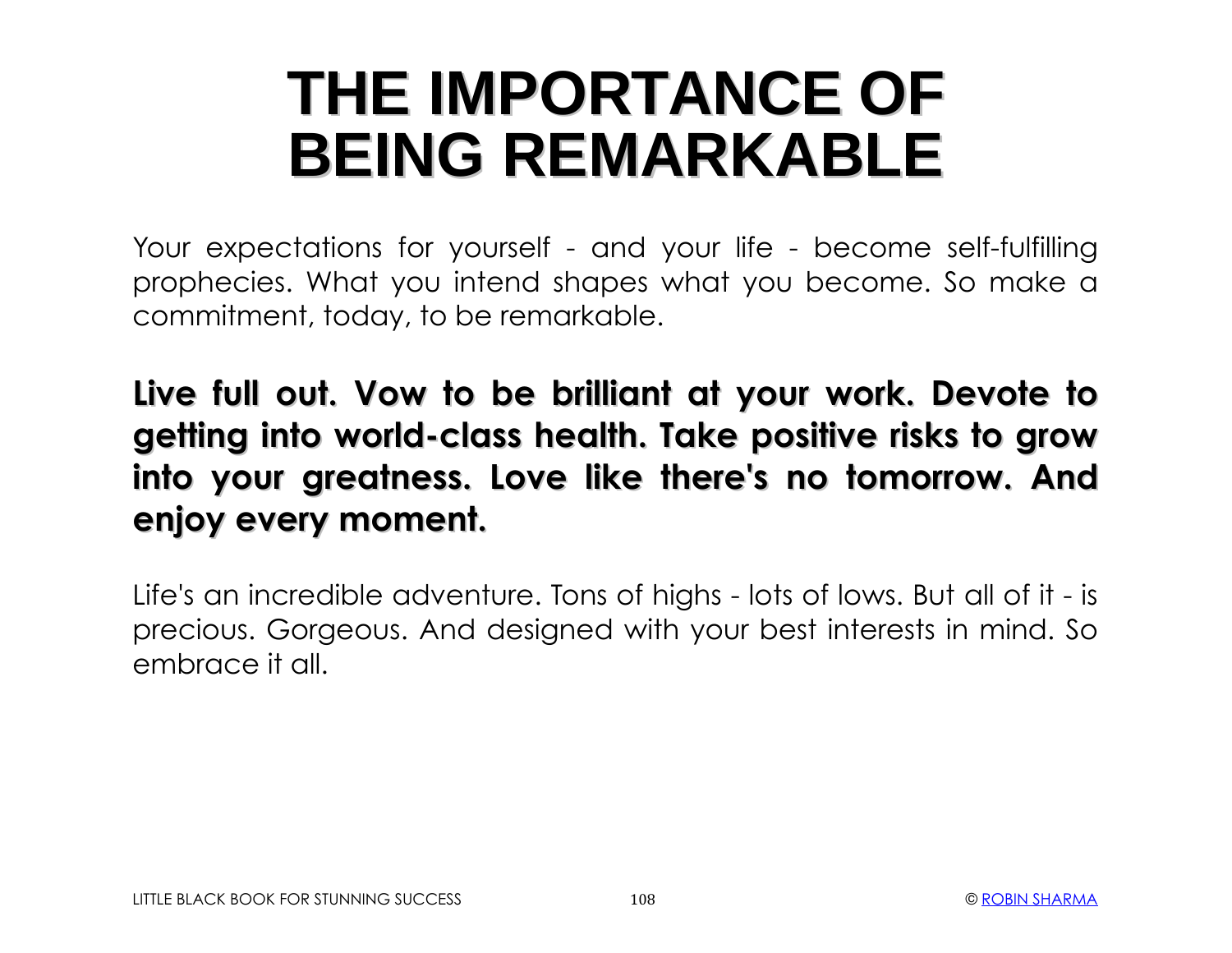### **PROBLEMS ARE SERVANTS**

We all face challenges. It's the human condition. Everyone, on this very day, is dealing with something they wish they weren't dealing with. Some have lost a loved one. Others are facing an illness. For others, it's a money issue or a frustration at work.

Yes, it's no fun.

### **But just maybe every problem you encounter is an opportunity in disguise. And if you're wise to that, you can leverage the challenge for even greater success.**

In some ways, leadership is a mind game. Positive thinking is a lot more important than the cynics would suggest.

The founders of Google used positive thinking to overcome their early setbacks and to stay true to their vision.

Sam Walton used positive thinking to build an empire.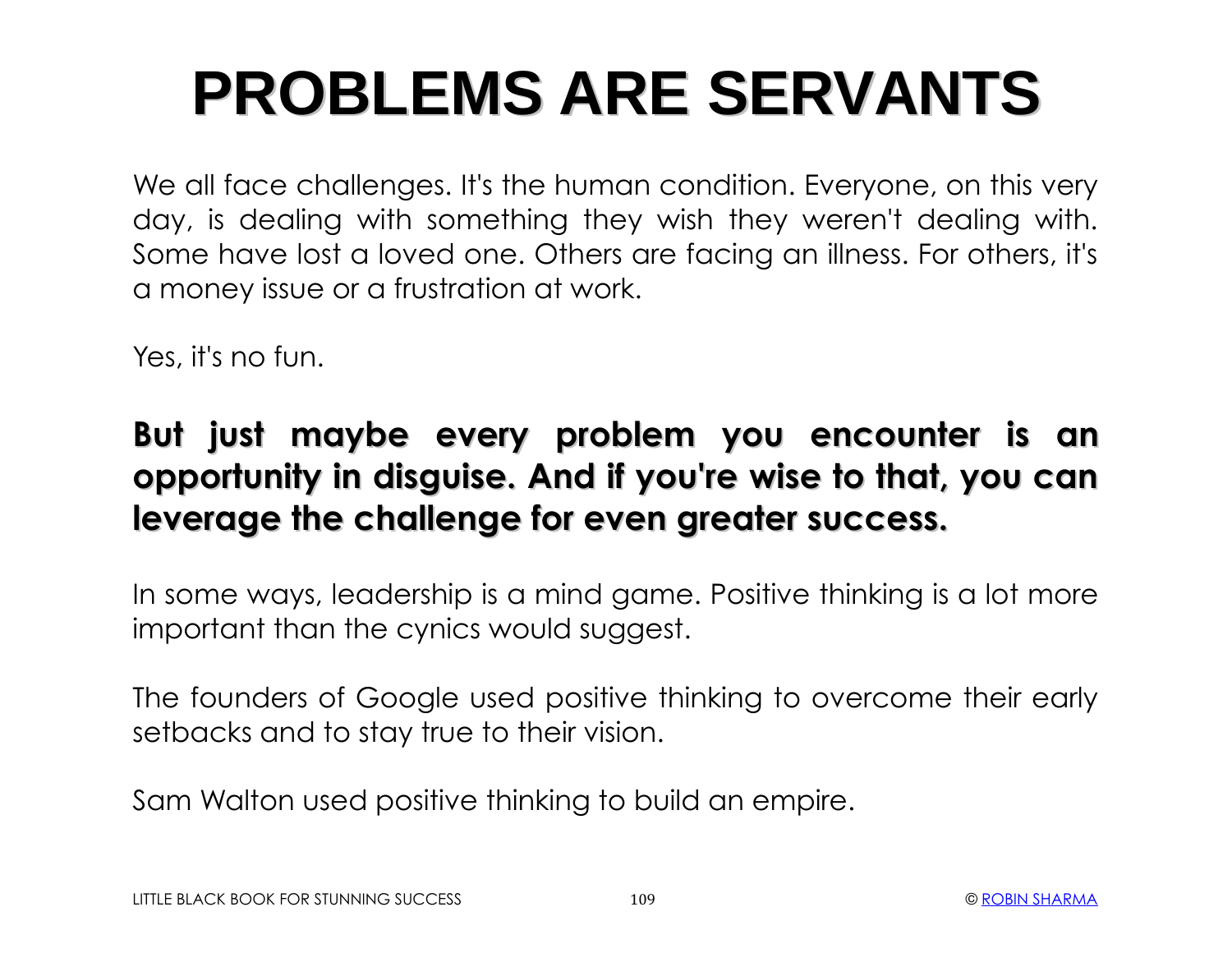And the best managers use positive thinking to help their teams see that what ordinary people view as stumbling blocks, the best amongst us see as stepping stones.

Because problems are servants. And they truly can serve you well. If you choose to let them.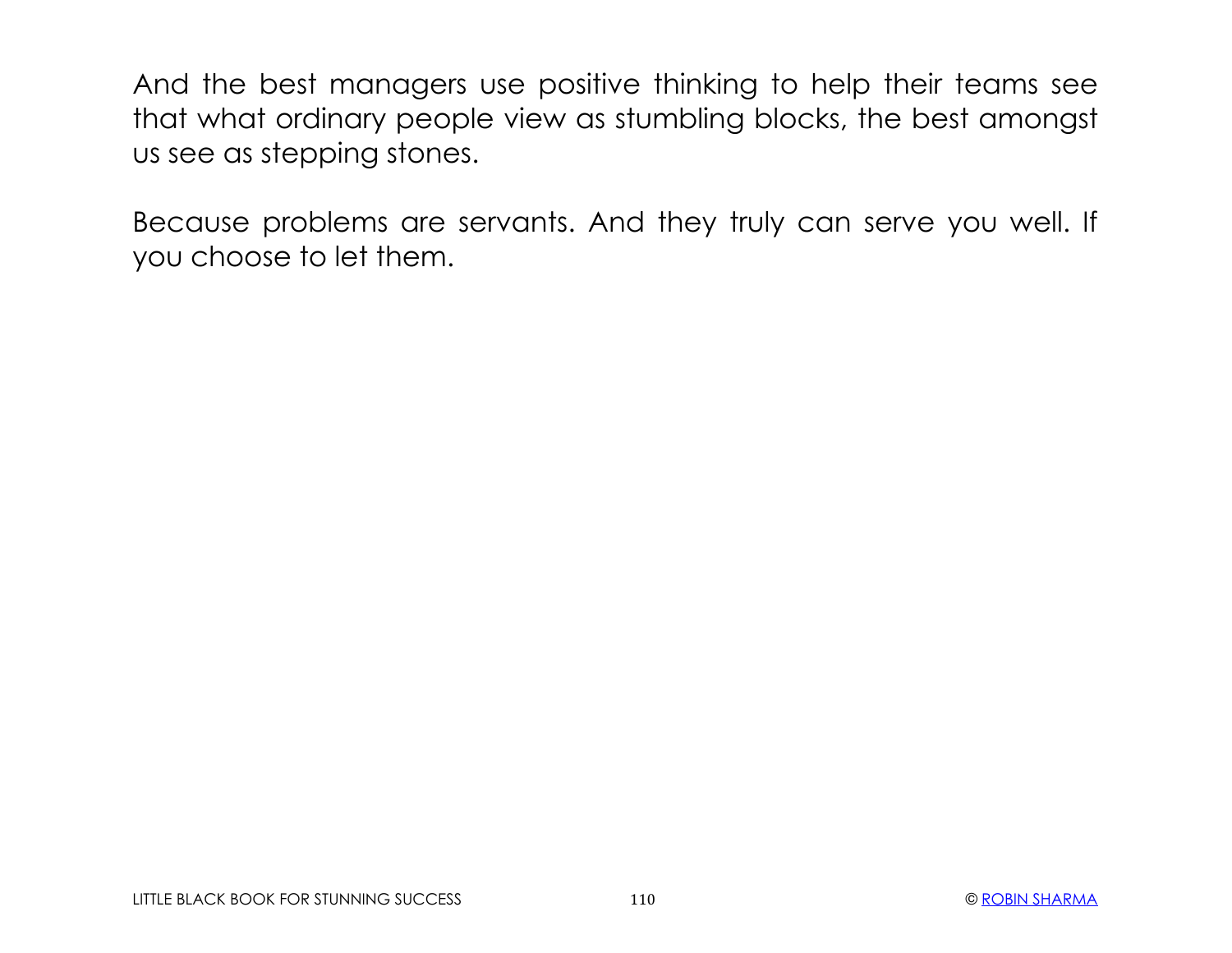# **NO TRY NO WIN**

Such a simple idea: you can't win if you don't try. So often, we get a big idea. One that will get our careers to the next level. One that will get our lives to the next level. One that will really set us soaring.

But then guess what happens next? The voice of fear takes over.

We start selling ourselves on all the reasons why we'll fail. Eventually, that beautiful/big/bold idea seems silly/unattainable/foolish. And so we don't act. We don't even try.

Imagine Tiger Woods wanting to win but not even playing the tournament. Imagine the great manager wanting to lead her team to world-class but not even showing up. Imagine the brave inventor wanting to change the world. Yet not even doing anything. Nothing happens until you move (tattoo that line on your brain cells if you really want to win). **And you'll never win if you don't even try.** 

Enough said.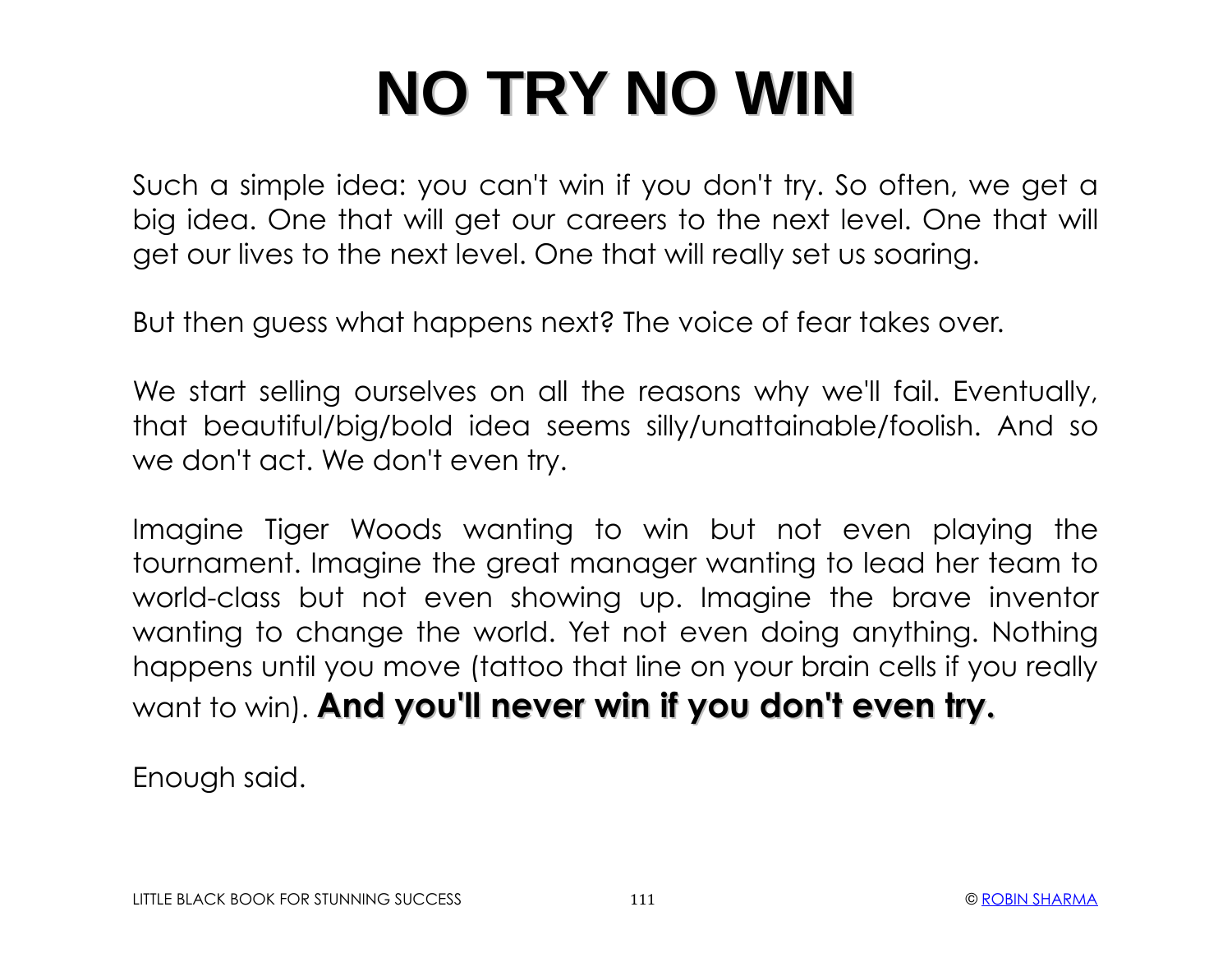### **HONOR IS HIP**

In this age of foul-mouthed rock stars, famous for being famous celebrities and uber-greedy CEOs who take home huge rewards while the shares of their companies hit rock bottom, there's a new way to be cool/hip/fashionable. Be honorable.

Used to be that things like honesty, giving your best at work, treating everyone you meet fairly, and being a RGP (Really Good Person) were considered boring/unsexy/bland. No longer.

In an age where too many people don't discover what leadership and life's about until it's too late, rising above the crowd to shine with a blazing sense of integrity, authenticity and Rare Honor is cool. Super cool. Hip.

**So today, live your truth. Play your best game. Listen to the trusted voice that resides deep within you. And show some genuine leadership-both at work and at home. People will love you for it.** 

And I'll think you're hip.

LITTLE BLACK BOOK FOR STUNNING SUCCESS 112 © [ROBIN SHARMA](http://bit.ly/ldebook-robin-sharma)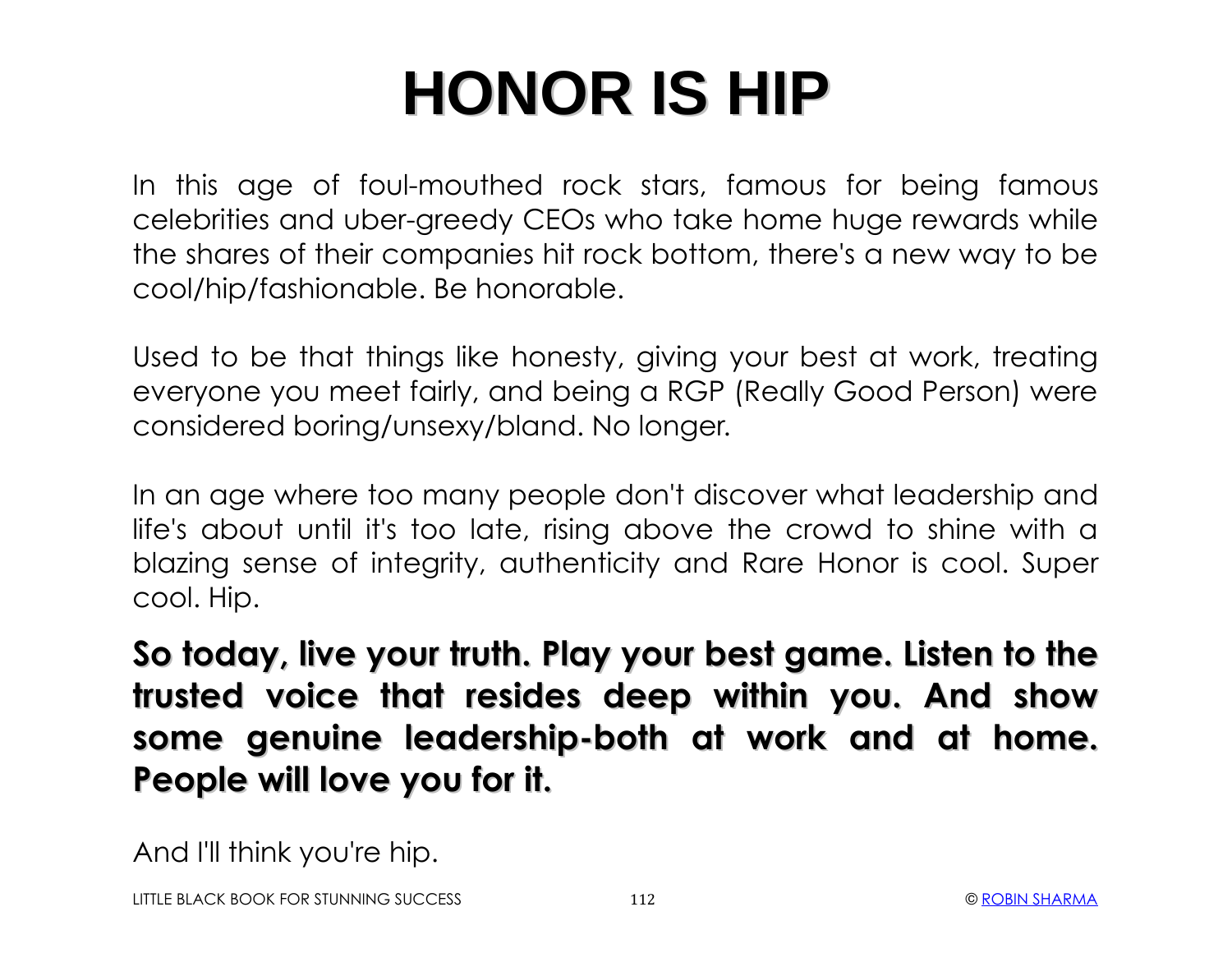### **YOU'RE AN ARTIST**

Was at the Picasso museum in Barcelona a few weeks ago. The experience deeply influenced me. I saw how he was not afraid to deconstruct and then reinvent his art over the course of his life. I saw the way he dared. I saw his devotion to excellence - and being an outright original. Picasso has inspired me.

So here's what I think. At work each day, we are all artists.

My brushes and paints happen to be my words. My canvas is my books and the audiences I have the privilege to share my leadership message with.

But I'm an artist. I honestly feel that.

I create. I express. I provoke.

And so can you.

#### **Each day you step into the place where you work, you have the opportunity to nurture - and awaken - the artist**

LITTLE BLACK BOOK FOR STUNNING SUCCESS 113 © [ROBIN SHARMA](http://bit.ly/ldebook-robin-sharma)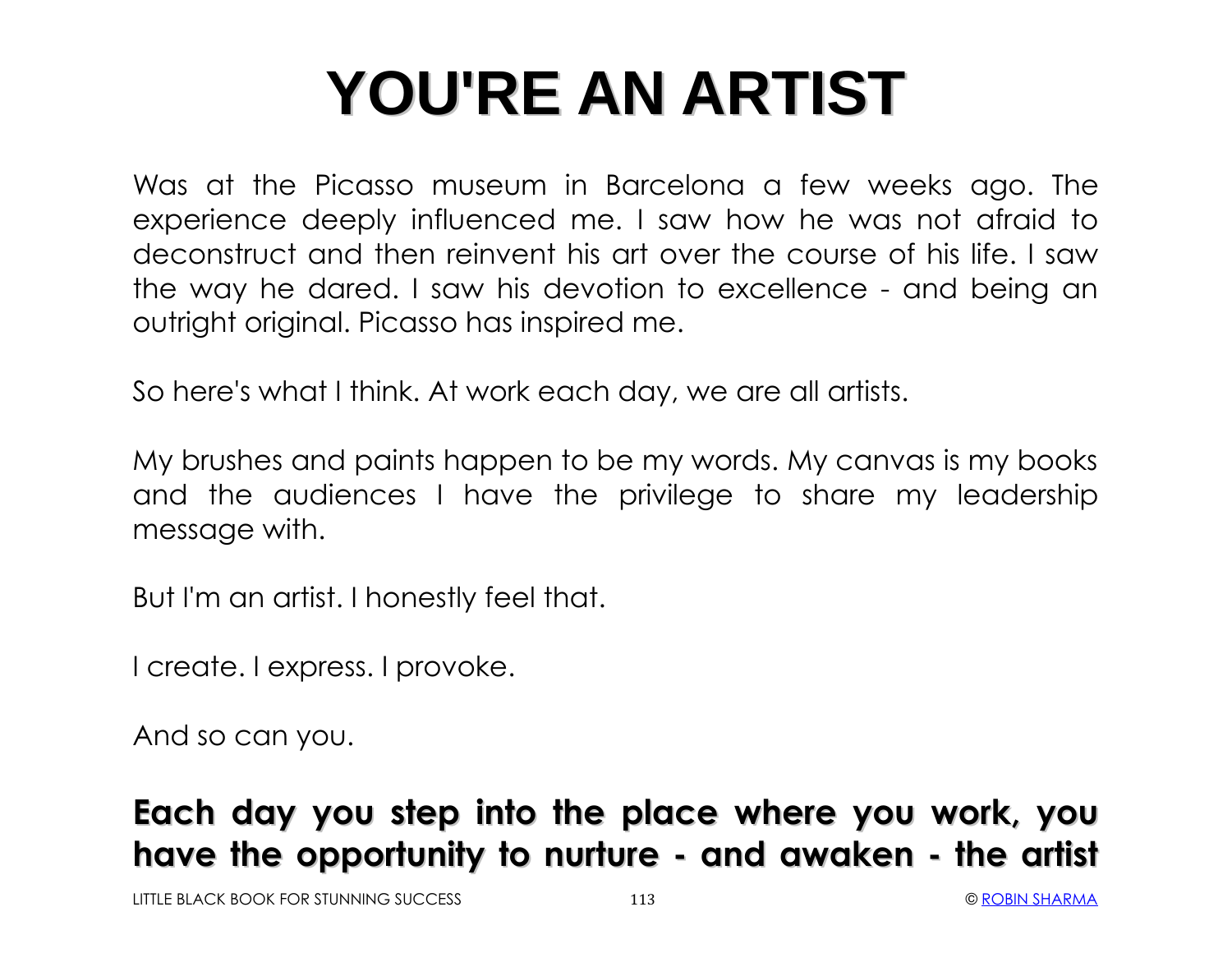#### **that inhabits you.**

We all have a core craving to express who we are and to create something special. Part of being human. I encourage you to satisfy that urge by being the Picasso of Human Resources or the Dali of Sales. Be the Renoir of Real Estate or the Michelangelo of Medicine.

Step out into the world each day and create your masterpiece. The world will be better for it.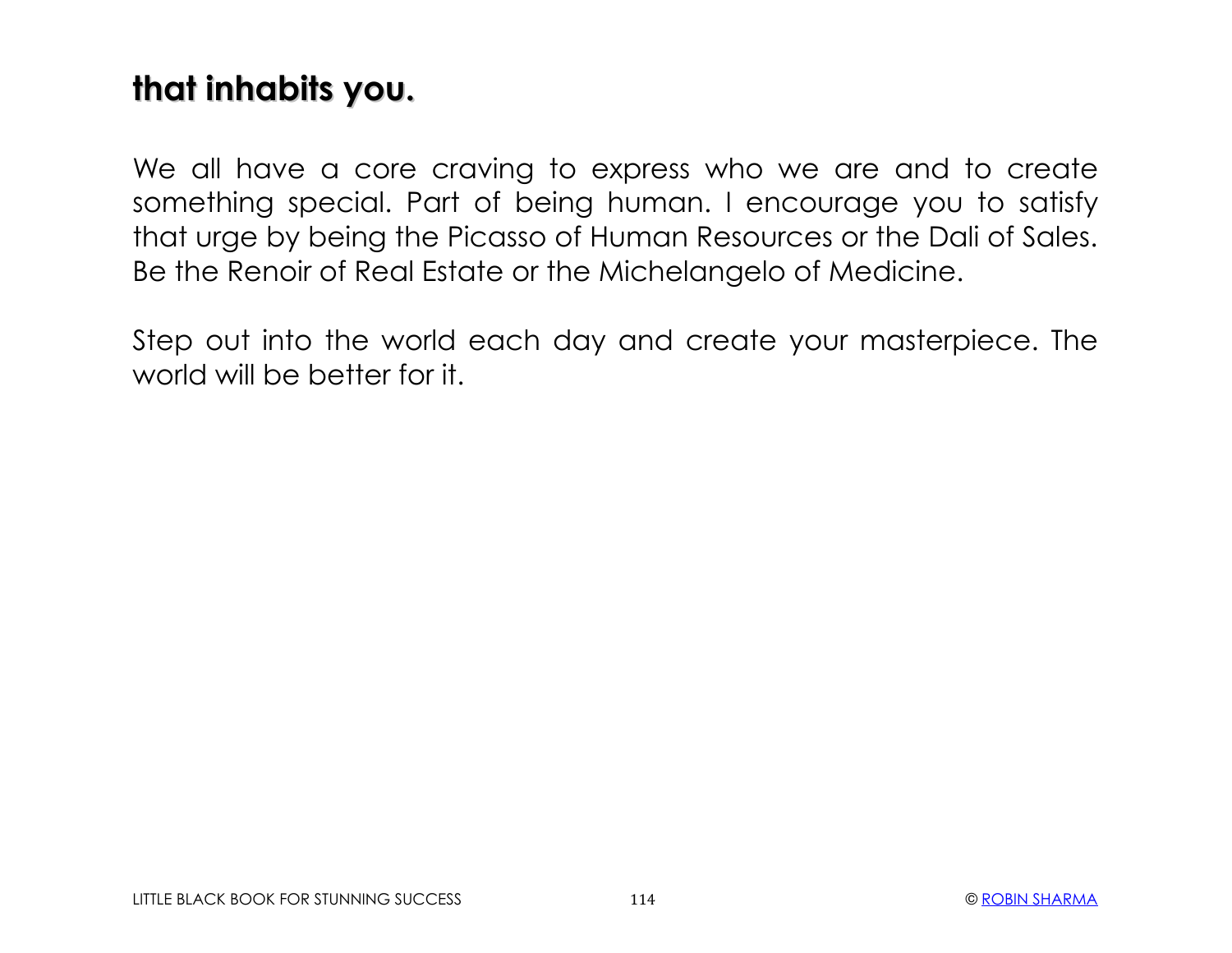# **GRATITUDE FOR THE GOOD**

Gratitude is a beautiful thing. Makes the recipient feel better. Makes the sender feel great.

In my journal, I often express gratitude to the people who elevate/influence and inspire me. On crisp white pages, I honor my kids for all the gifts they have brought to my life (wish I could be half as amazing as them).

I celebrate the musicians who fill me with joy, people like Dave Matthews and Shakira and Zucchero and Nusrat Fateh Ali Khan as well as bands like The Chilli Peppers/U2/Mana/Piero Pelu. Love them all.

I appreciate my teammates who leave their homes each morning to help me share my message with people and organizations around the world ready to reach world-class.

And I thank those who have believed in me and helped me along the way.

We all have a lot more blessings in our life than we know.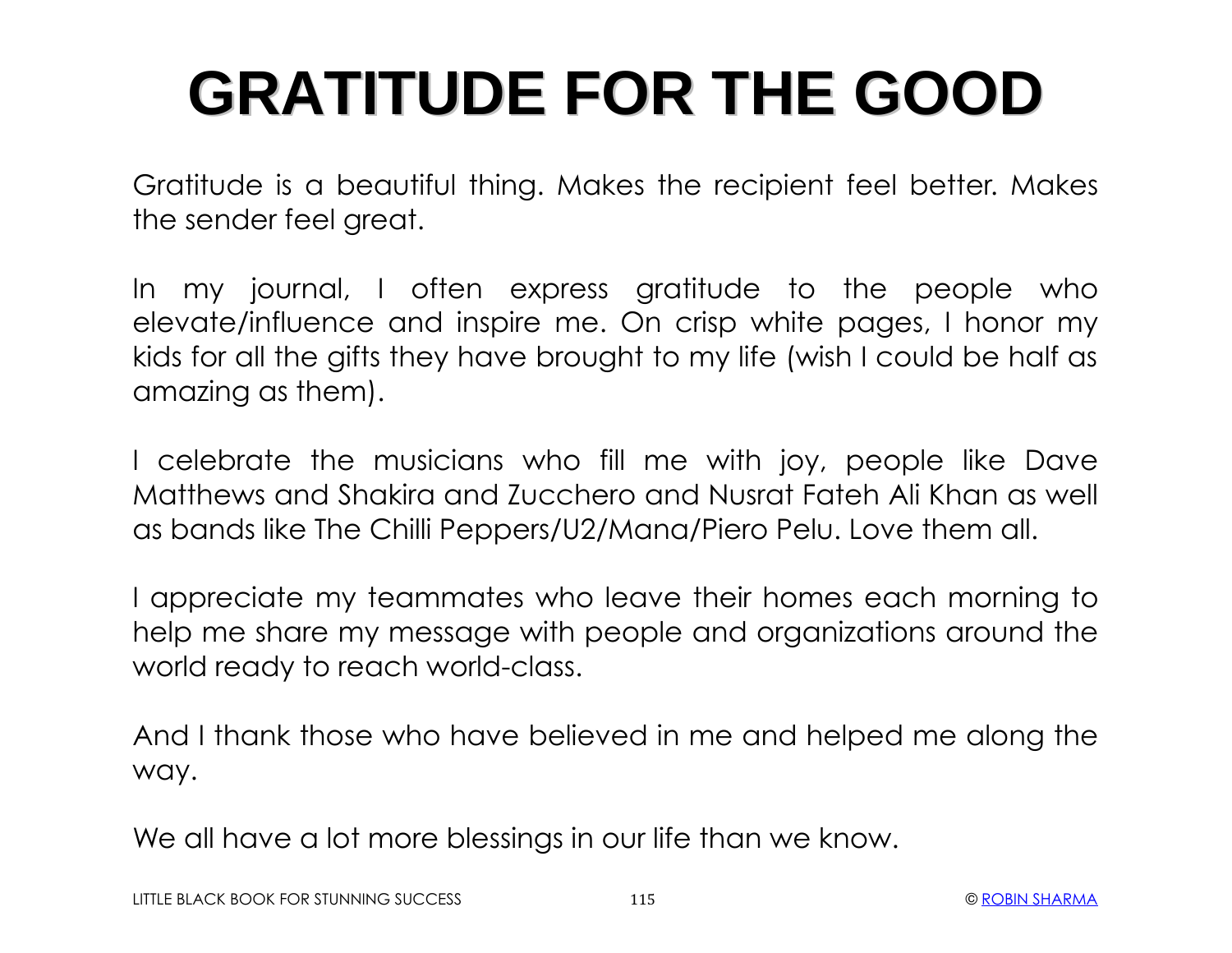It's human nature to focus on what's not working rather than to embrace all that is.

#### **No matter how good - or bad - your life looks at this very moment, there really is so much (and so many people) you can be thankful for.**

And gratitude begets gratitude. The more good things you see, the more good things you see.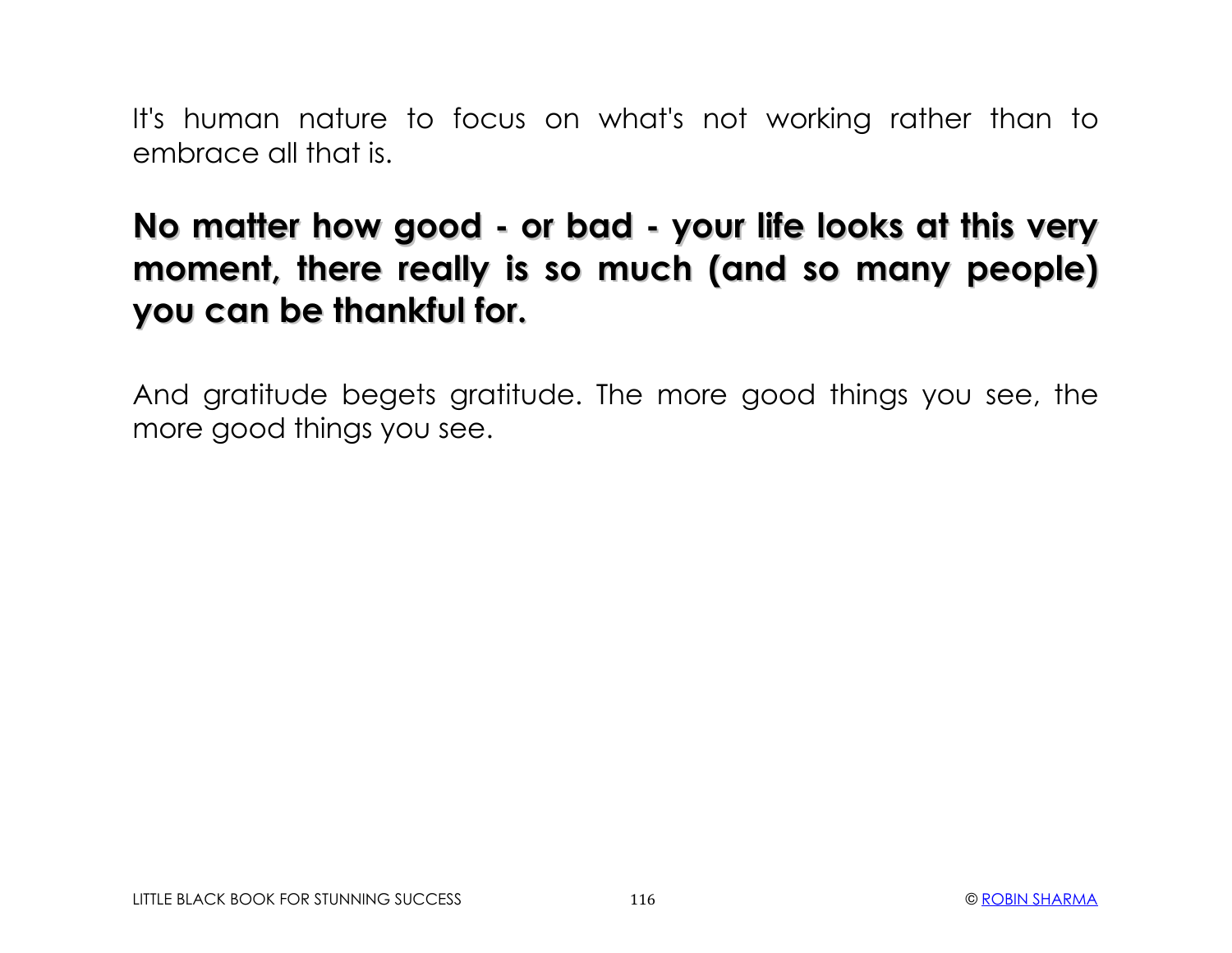## **READ STRANGE STUFF**

Reading Rolling Stone magazine this morning. One of the best business magazines I read. "But Rolling Stone is a music magazine," you remind me. Exactly.

I often get my best business ideas from non-business magazines. Business magazines often share "status quo" concepts and interview CEOs with MBA who speak the same speak and think the same thoughts.

But music magazines and design magazines and travel magazines share the worldview of people who think differently.

And those are the ideas I want.

In Rolling Stone today - latest issue - there was a little piece on iTunes.

Everyone laughed at Apple and their vision not only for the iPod but to be a leader in the music industry.

#### **But who cares what the critics think - leadership is about**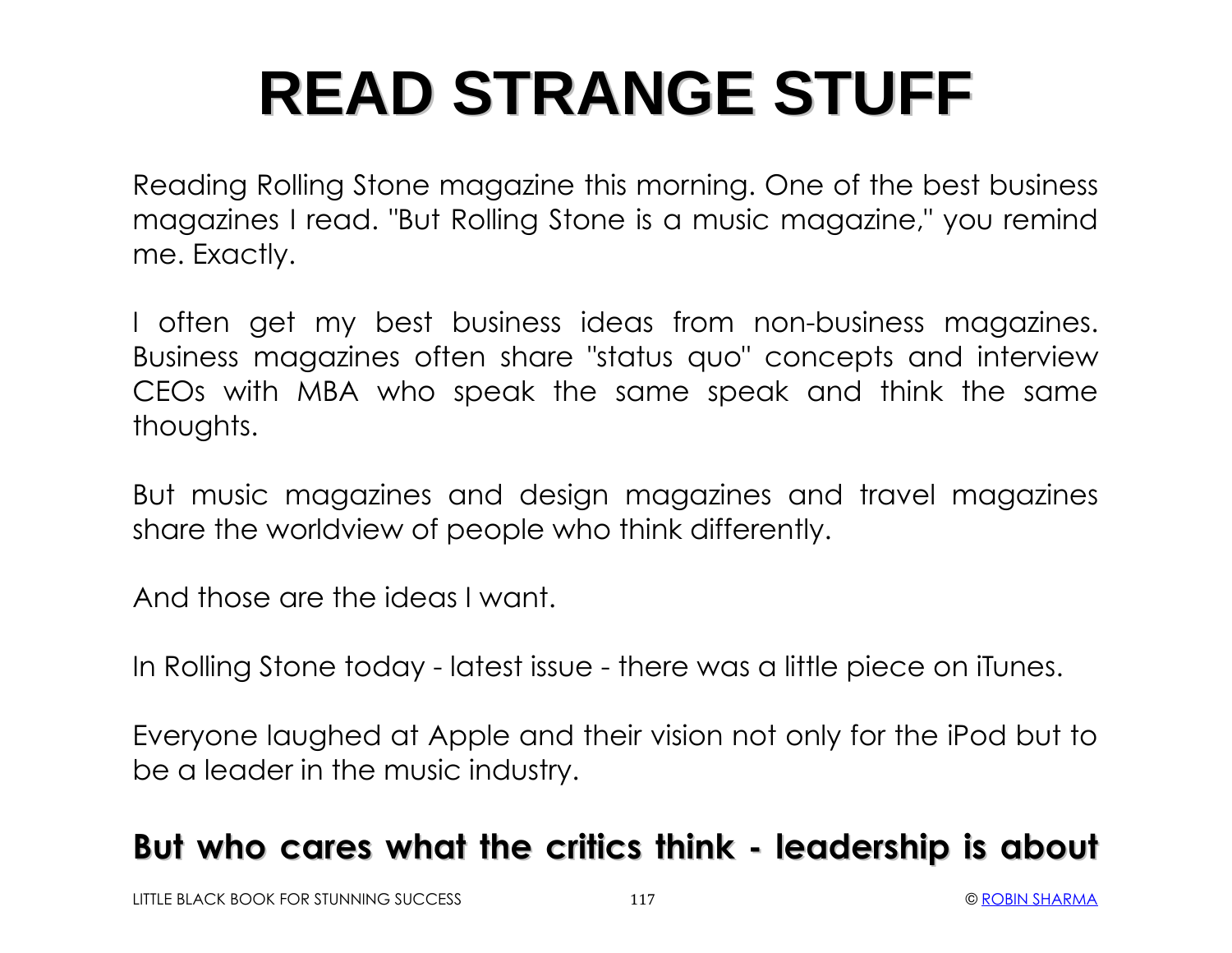### **boldly trusting your instincts, chasing down your goals and doing what you think is right.**

And they did.

Since 2003, they have sold over 3 billion songs at 99 cents each.

The business lesson?

No risk, no reward.

From a music magazine.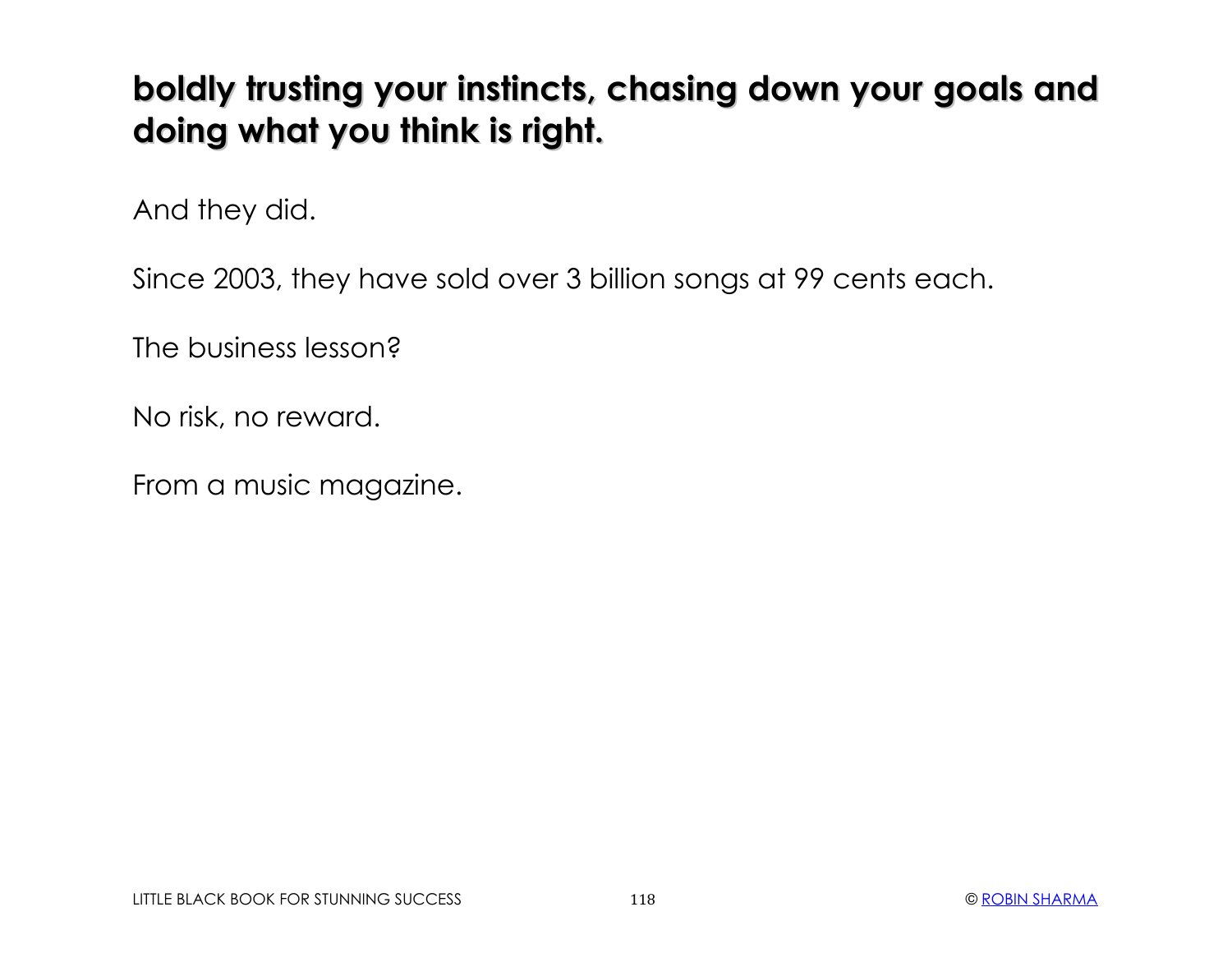# **THE COURAGEOUS QUESTION**

Companies don't get better if they fall in love with their success. The best ones never feel they are truly successful. The brilliant ones know that they can always improve. Humility is part of their cultural DNA.

Same for human beings. The Great Ones are all about NSI: Never Stop Improving. They want to improve the way they think. The way they feel. The way they behave. The way they execute. The way they communicate. The way they live.

Here's a tool you can integrate into your work and personal life today.

#### **Throughout your day, keep asking yourself: "How can I make this better?"**

Apply it to your work. Apply it to your relationships. Apply it to your Self. As I wrote in The Greatness Guide: "Small daily improvements over time lead to stunning results."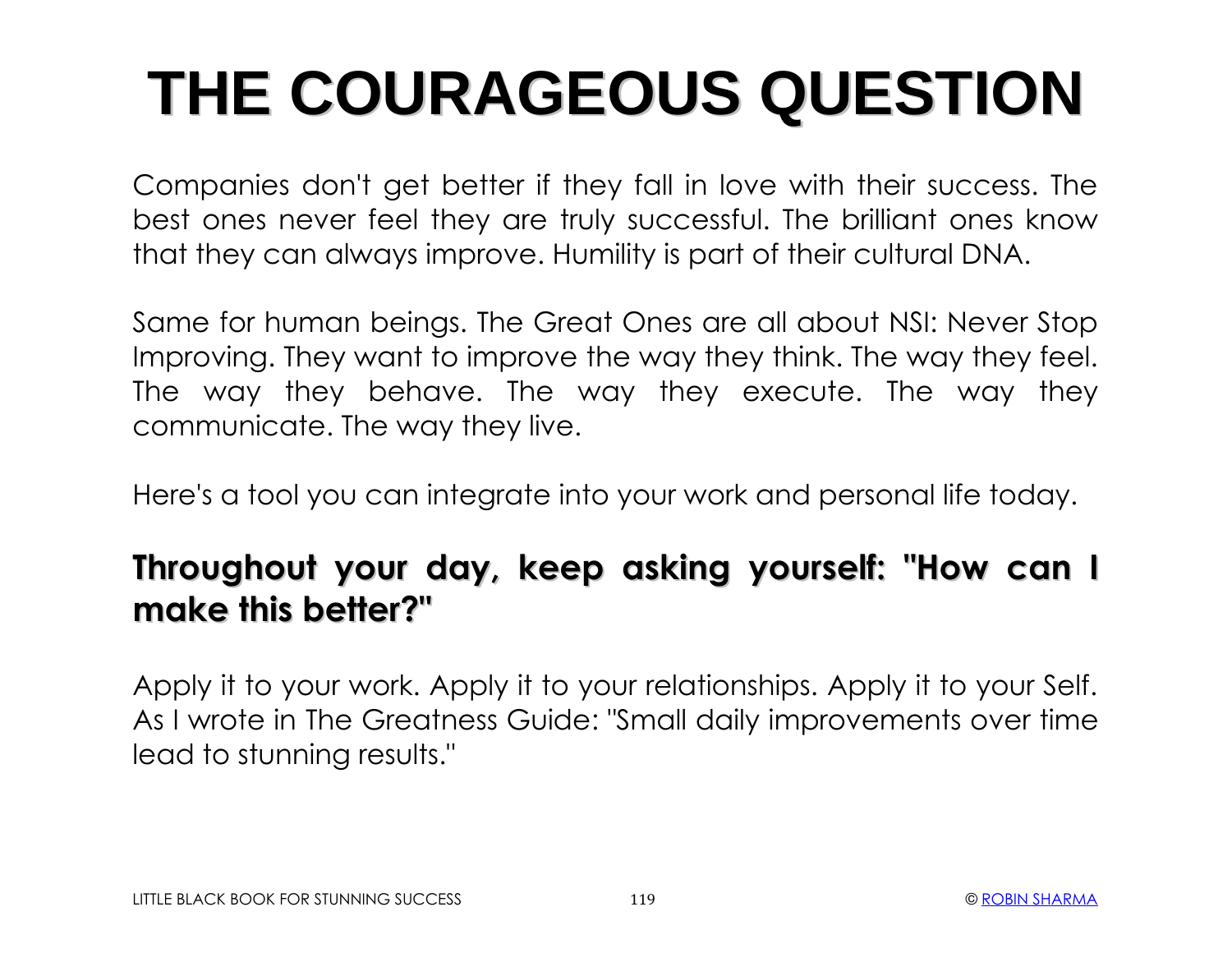### **LEADERSHIP IS ABOUT CLARITY**

Just read a line by famed designer Karim Rashid: "I think we should always be looking 15 minutes ahead." I suggest we should always be thinking 15 years ahead.

#### **Clarity precedes mastery and it's impossible to create an outcome/goal/result that you can't even see.**

The best businesses I've worked with are so beautifully clear on where they're going and what their brand stands for and the type of people they want to populate their place.

The most successful people know exactly what success means to them and what their mountains look like.

And each day, step by step, they steadily near that once-far destination.

You can too.

LITTLE BLACK BOOK FOR STUNNING SUCCESS 120 © [ROBIN SHARMA](http://bit.ly/ldebook-robin-sharma)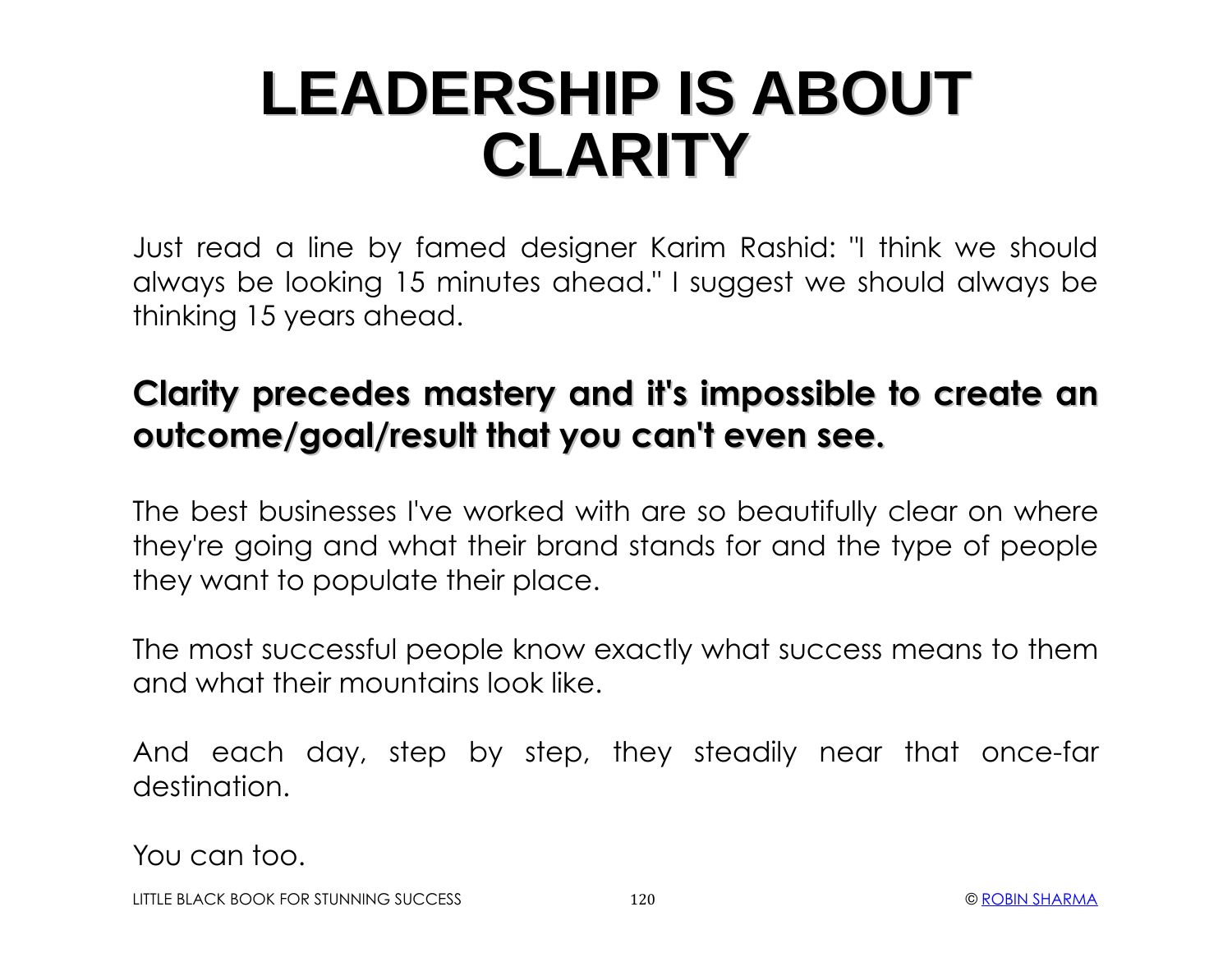### **SOFT IS HARD**

Please don't tell me being kind and learning to listen and building out your vision and things like working on your character are soft. Nope. They are hard. And that's why so few of us do them.

Anyone can act tough.

### **What takes genuine power is to be open. To care about others. To learn from those around you. To be human.**

Same for things like listening and vision and character-building. Getting good at those things takes a ton of courage.

Why?

Because we need to develop humility and be willing to admit we are far from perfect. And that we need to change. And change is scary. Because it causes us to leave the comfort zone we have always known. And sail out into the blue oceans.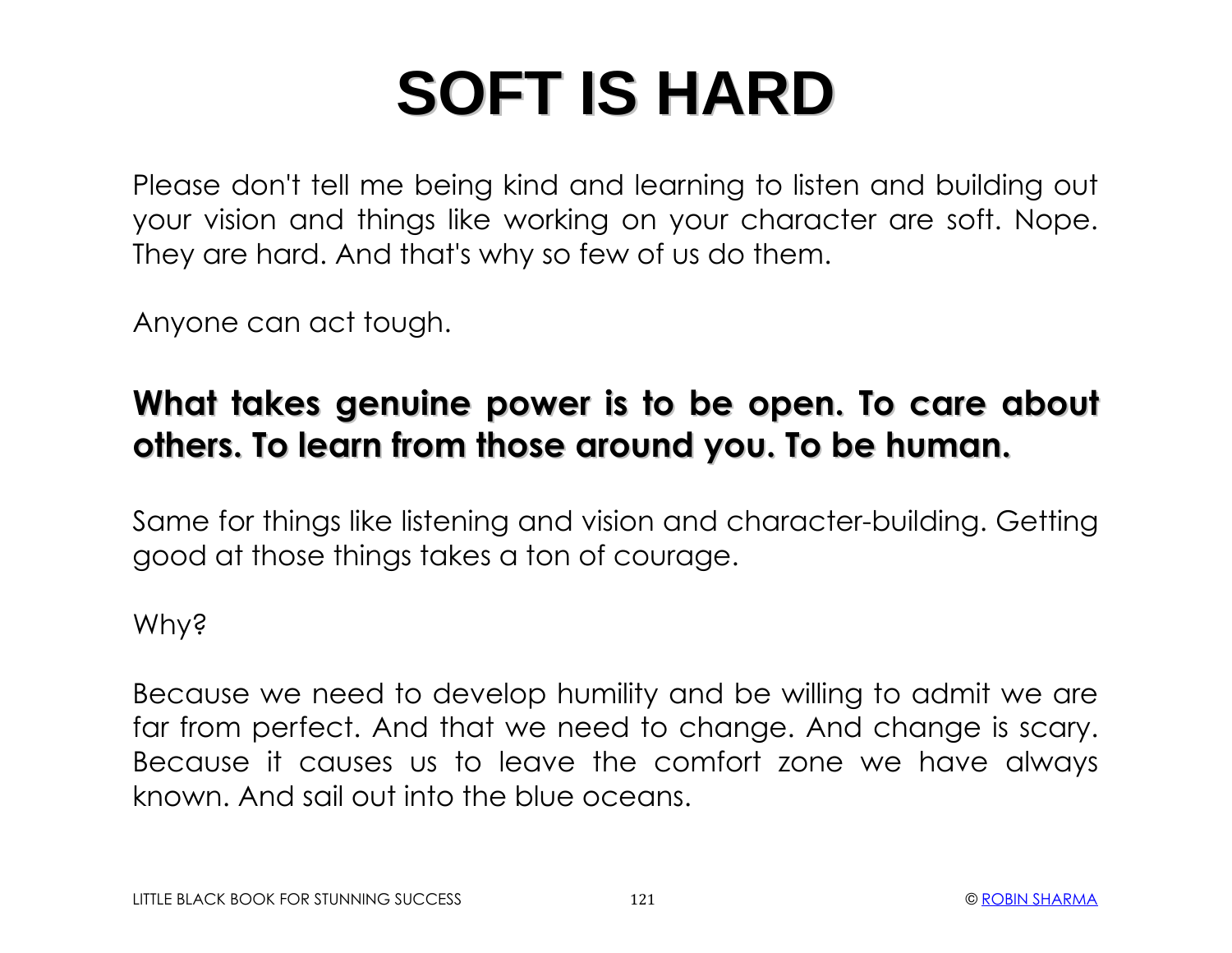So the soft stuff is really the hard stuff. And the new model of leadership really is all about mastering the skills people in the past judged as soft. And those leaders that cling to the old ways of being will get left behind. By the leaders willing to do what's hard.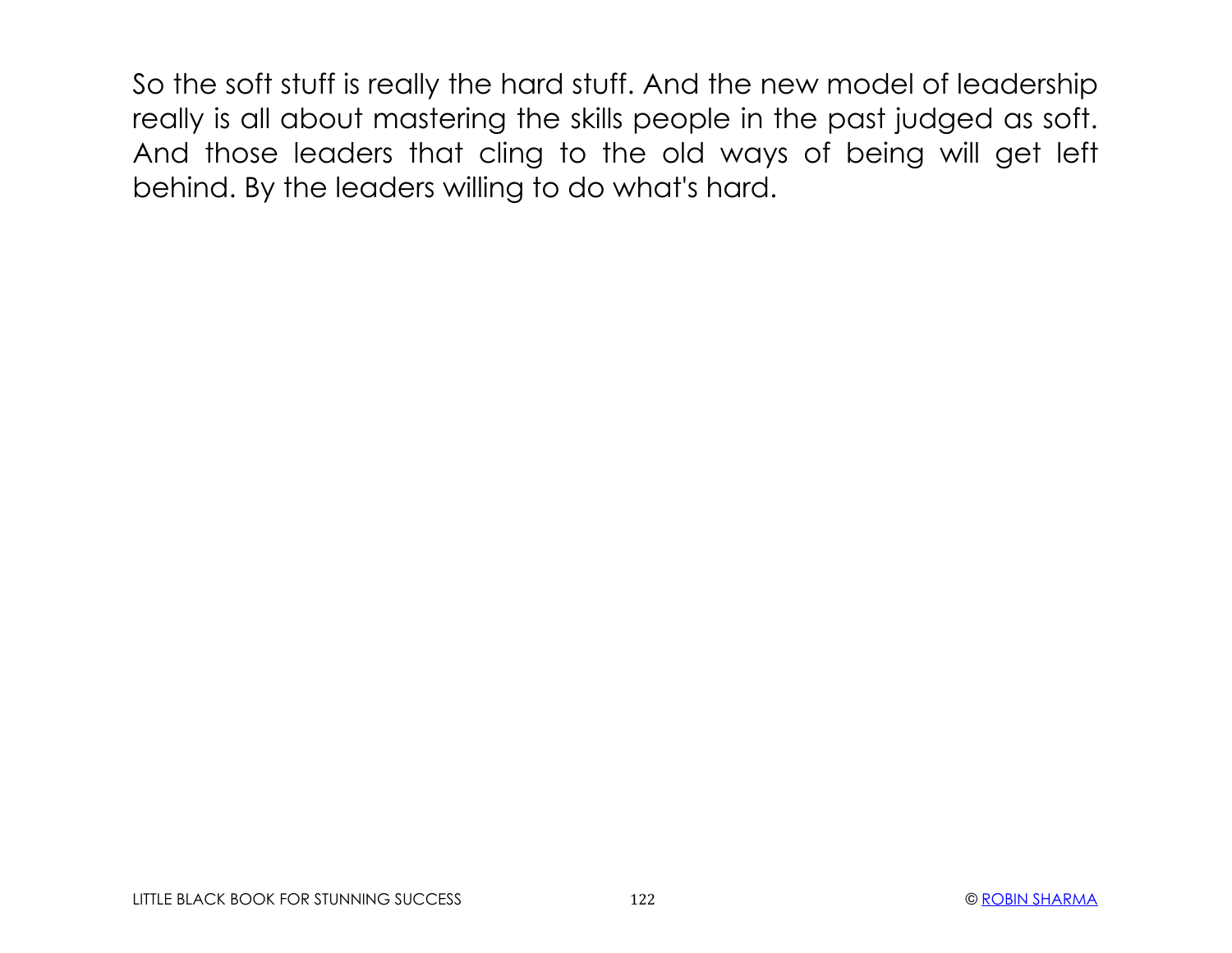# **TO ACT IS TO LEAD**

As I wrote in Who Will Cry When You Die?, "The smallest of actions is always better than the noblest of intentions." Leadership is a lot more than just dreaming up big idea. It's about acting on them.

What separates the ordinary ones from The Great Ones is a simple fact: the best of the best execute brilliantly around their most vital priorities.

In a leadership presentation I just gave to BP, I called the concept BRBO: Best Resources on Biggest Opportunities.

Leadership is, in so many ways, about getting good stuff done. Not started. Not in process. Done.

#### **So today, make a decision that will revolutionize your career/life/self: never leave the site of an opportunity without doing something to seize it.**

And be less about talk - and more about DO.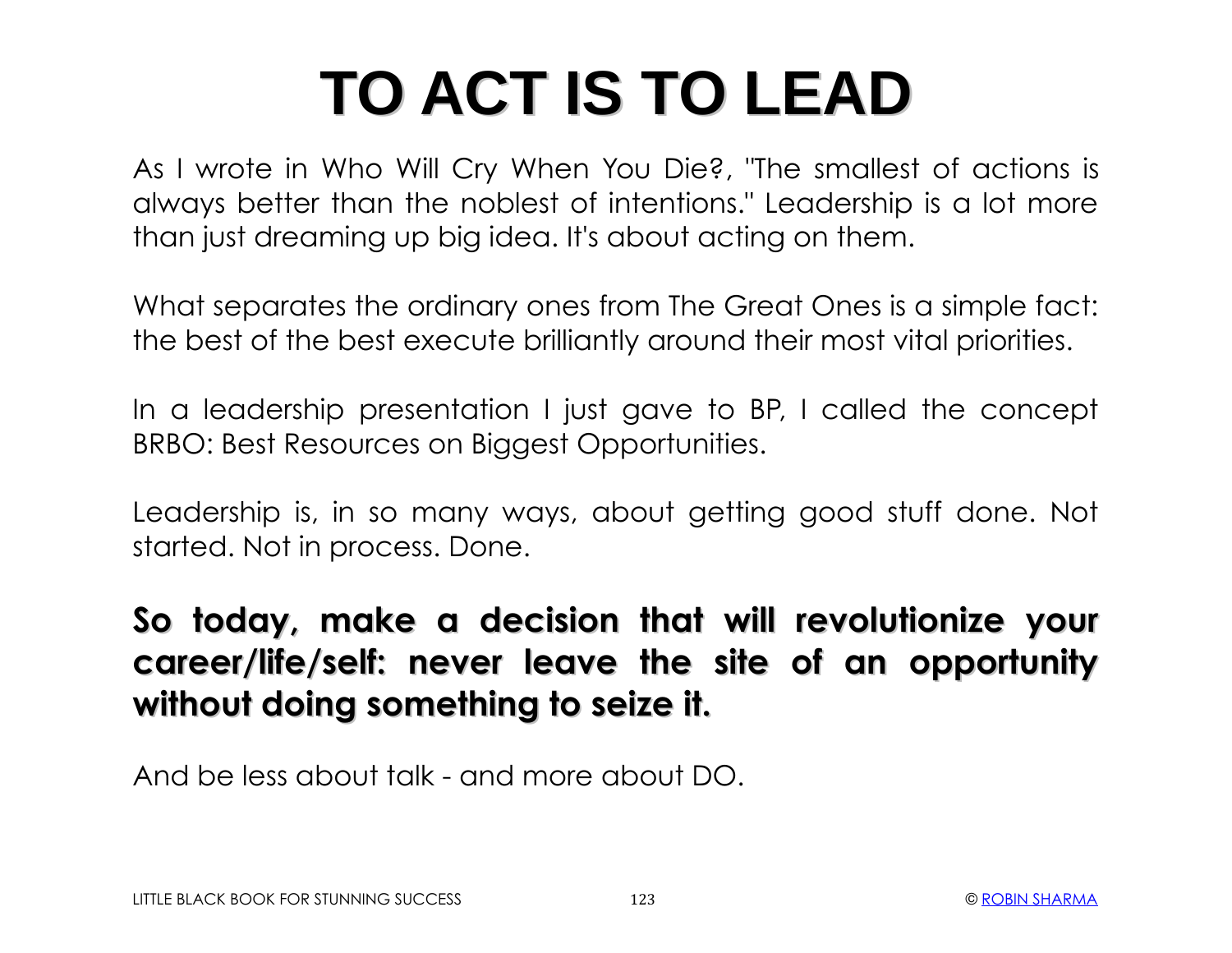### **THE BIG QUESTION**

You know this but it may be valuable to remember that adversity introduces us to ourselves. We get to see what we are made of. Our strengths. And our weaknesses.

Hard times always pass but serve us so well. To open us. Deliver wisdom. And teach us compassion and understanding. All core traits for you - a Leader Without Title.

Here's a question that may help you as you navigate change and challenge:

#### **"What's The Lesson Here?"**

Leverage your setbacks to make you more knowledgeable. Better. Wise. The best leaders do.

As I shared in The Greatness Guide: "He who experiences most wins."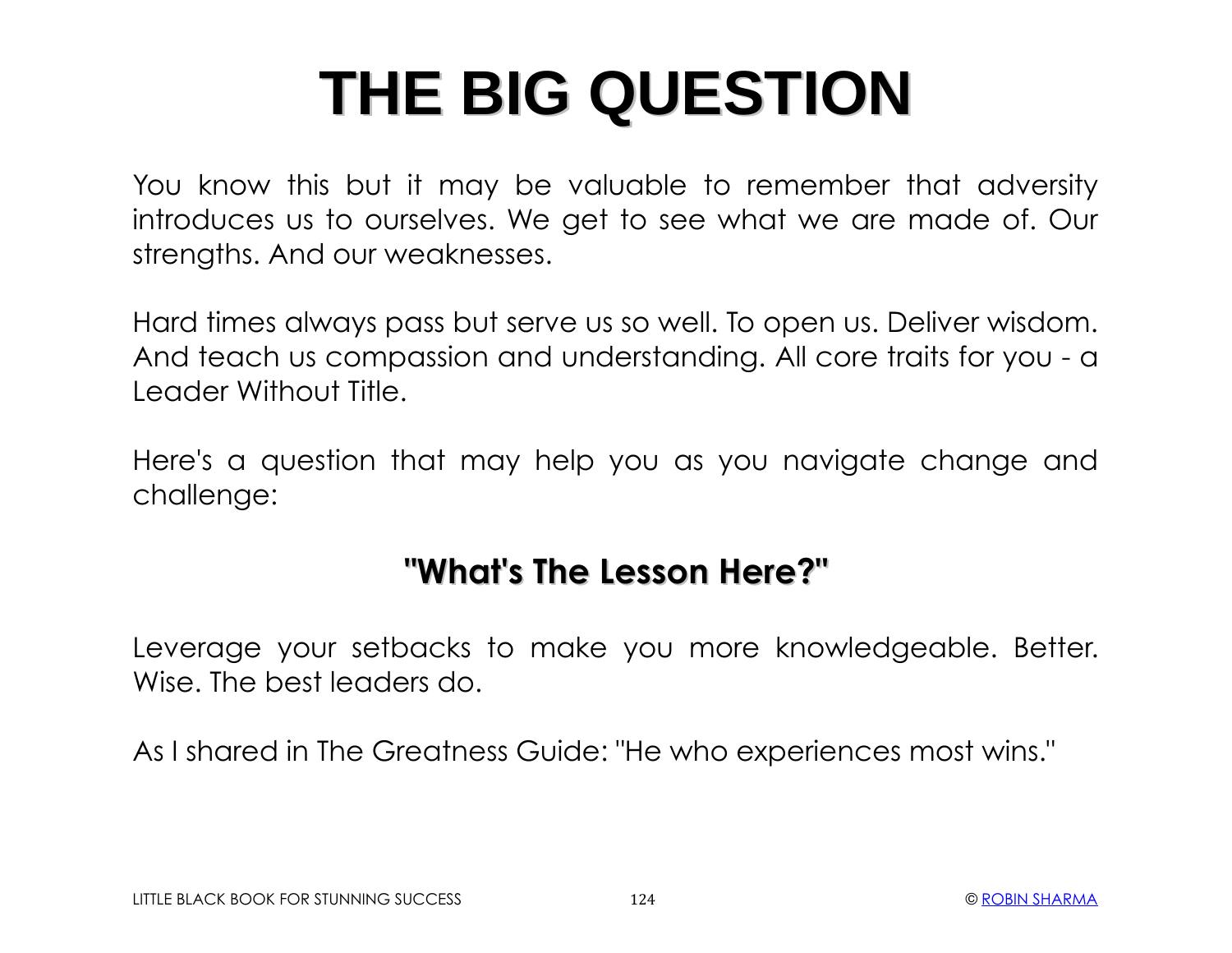### **13 CHALLENGES**

Part of the value I hope to add to you is to be a catalyst for positive change in your work and personal life. To gently push/move and challenge you. To get better. To grow more. To be great - regardless of your title or your background or your current reality.

#### **Here Are 13 Challenges I Offer**

**Champion a child** 

**Encourage a co-worker** 

**Read a great book** 

**Do something that frightens you** 

**Write a thank you note**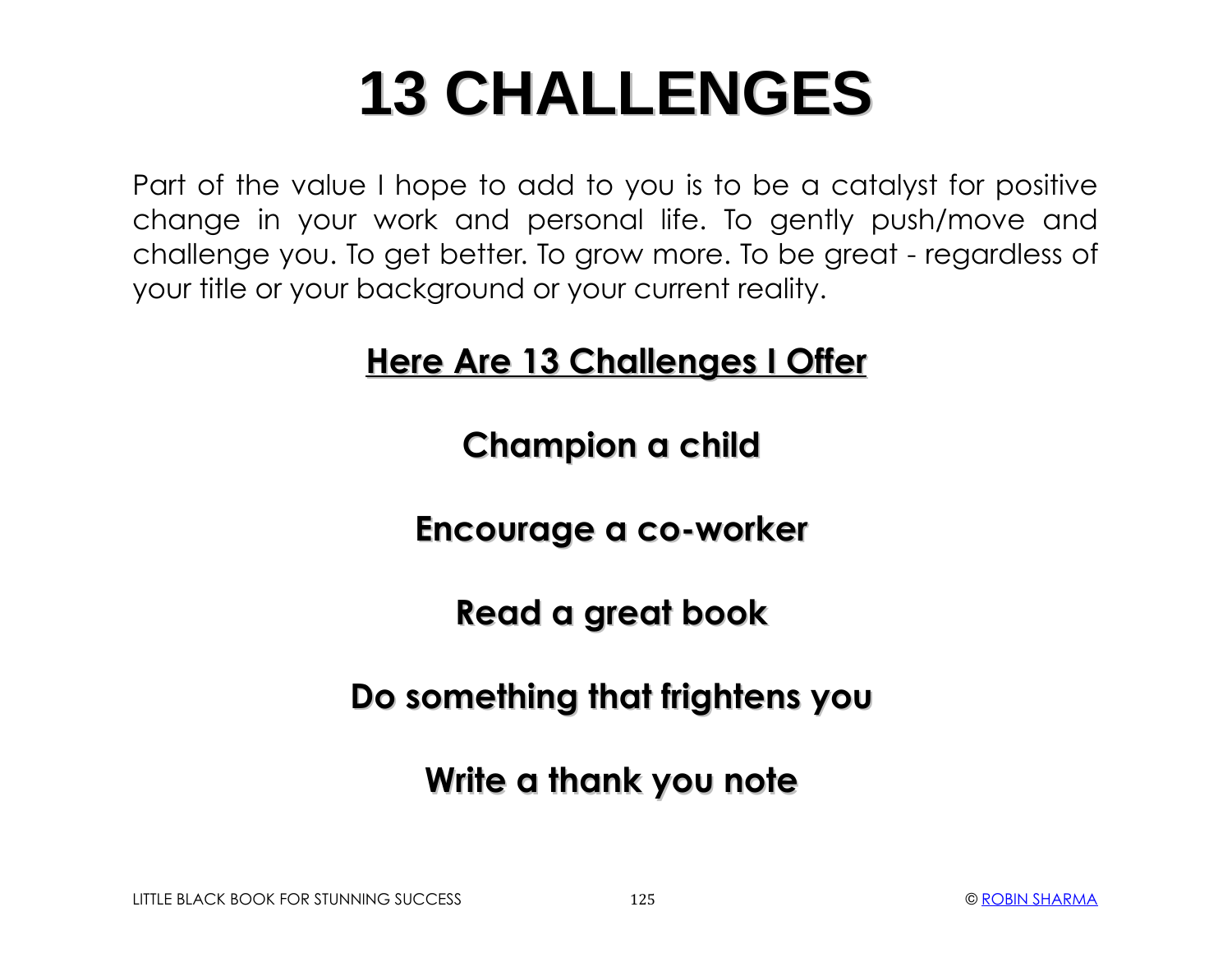**Do something kind for a stranger** 

**Wow a customer** 

**Learn something new** 

**Let go of a resentment** 

**Do better work** 

**Be more passionate** 

**Speak truthfully** 

**Stand for excellence**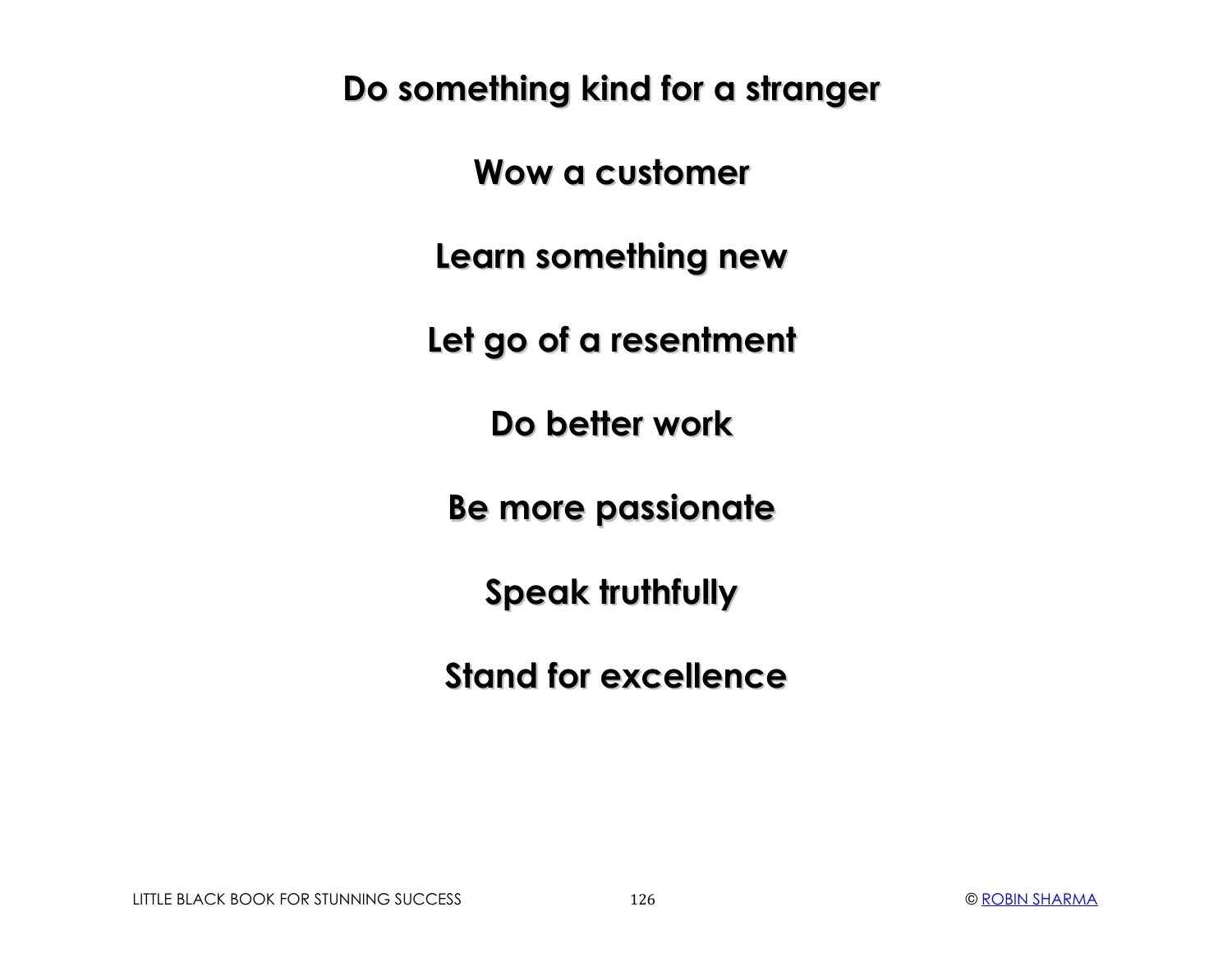#### Recommended Resources:

#### SUCCEED IN TURBULENT TIMES



Is fear an overwhelming force in your life? Are you unable to cope with crises and change?

With this system you will learn my best tools that will help you transform challenges into opportunities and how to best lead yourself and your team in times of crisis.

You will become more resilient, an expert on change and crisis management, and will be able to live a life void of the fears that have kept you from reaching your highest potential.

#### **This Downloadable System Includes:**

- *The Greatness Guide* audio download
- *The Cure for Fear* audio download
- *The Best Things I've Learned about Success in Leadership and in Life* video download
- *Manage Your Time, Master Your Life* audio & workbook download

### [Click Here To Find Out](http://bit.ly/ldebook-turbulent-times) [About the New Price!](http://bit.ly/ldebook-turbulent-times)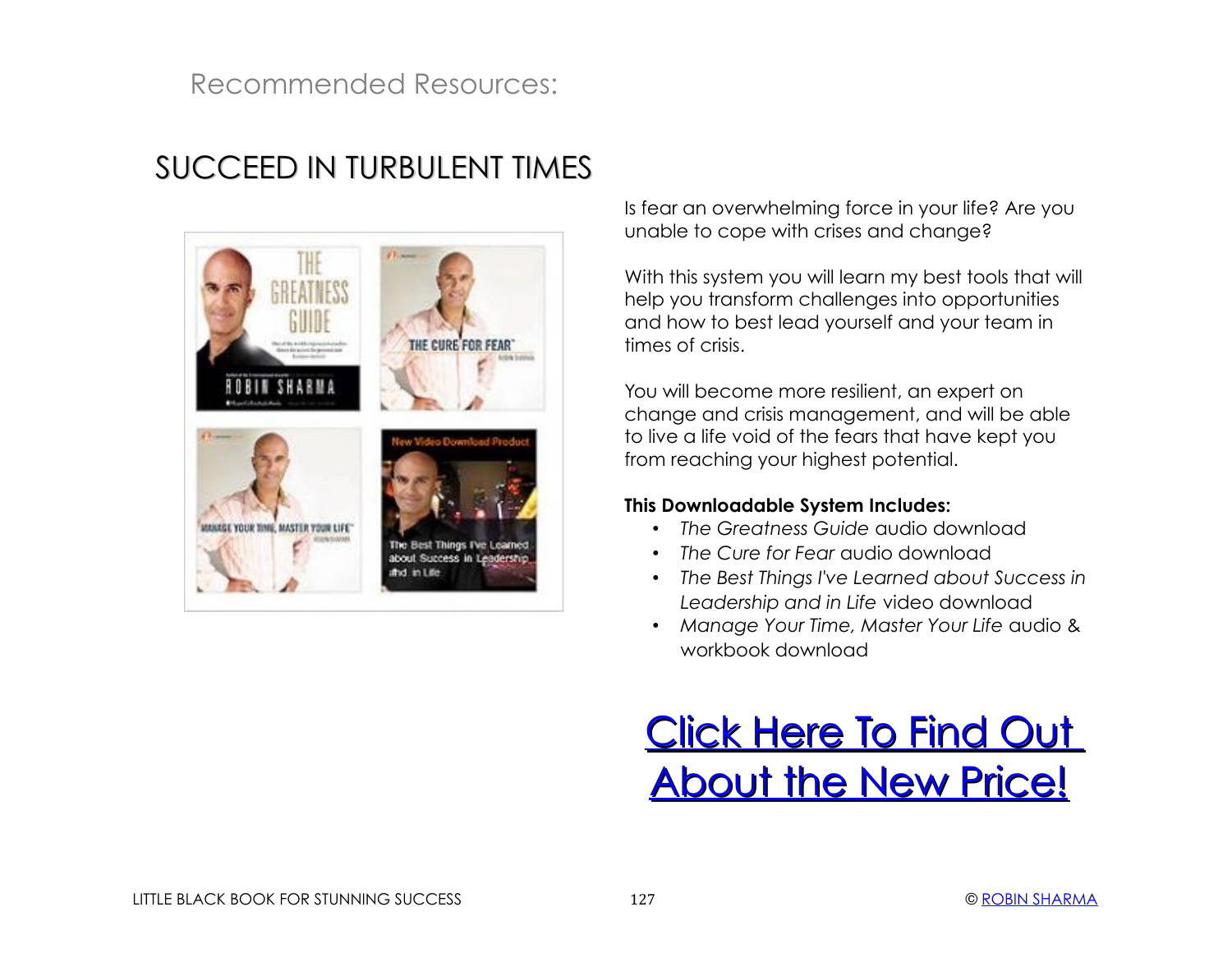

### About the Author

Robin Sharma is the globally celebrated author of 11 international bestselling books on leadership including **The Leader Who Had No Title**, the phenomenal #1 blockbuster that is inspiring a movement around the idea that "Now, anyone - in any organization - can show Leadership".

His work has been published in over 60 countries and in nearly 70 languages, making him one of the most widely read authors in the world. He shot to fame with The Monk Who Sold His Ferrari, which has topped international bestseller lists and sold millions of copies.

Robin is the founder of Sharma Leadership International Inc., a global consultancy that helps people in organizations Lead Without a Title. Clients comprise of many of the FORTUNE 500 including Microsoft, GE, NIKE, FedEx and IBM. Organizations such as NASA, IMD Business School, Yale University and The Young President's Organization are also SLI clients. Robin is a former litigation lawyer who holds two law degrees including a Masters of Law (Dalhousie Law School).

**To book Robin to speak at your next event or to run a seminar for your company, please contact him at: [http://www.robinsharma.com/speaking](http://bit.ly/ldebook-leadership-development)**

**Check out his popular blog:** [http://www.robinsharma.com/blog](http://bit.ly/ldebook-robin-sharma-blog) **Follow him on Twitter:**  [http://www.twitter.com/\\_robin\\_sharma](http://bit.ly/ldebook-robin-on-twitter) **Connect with him on facebook:** [http://www.facebook.com/theofficialrobinsharmapage](http://on.fb.me/ldebook-robin-on-facebook)